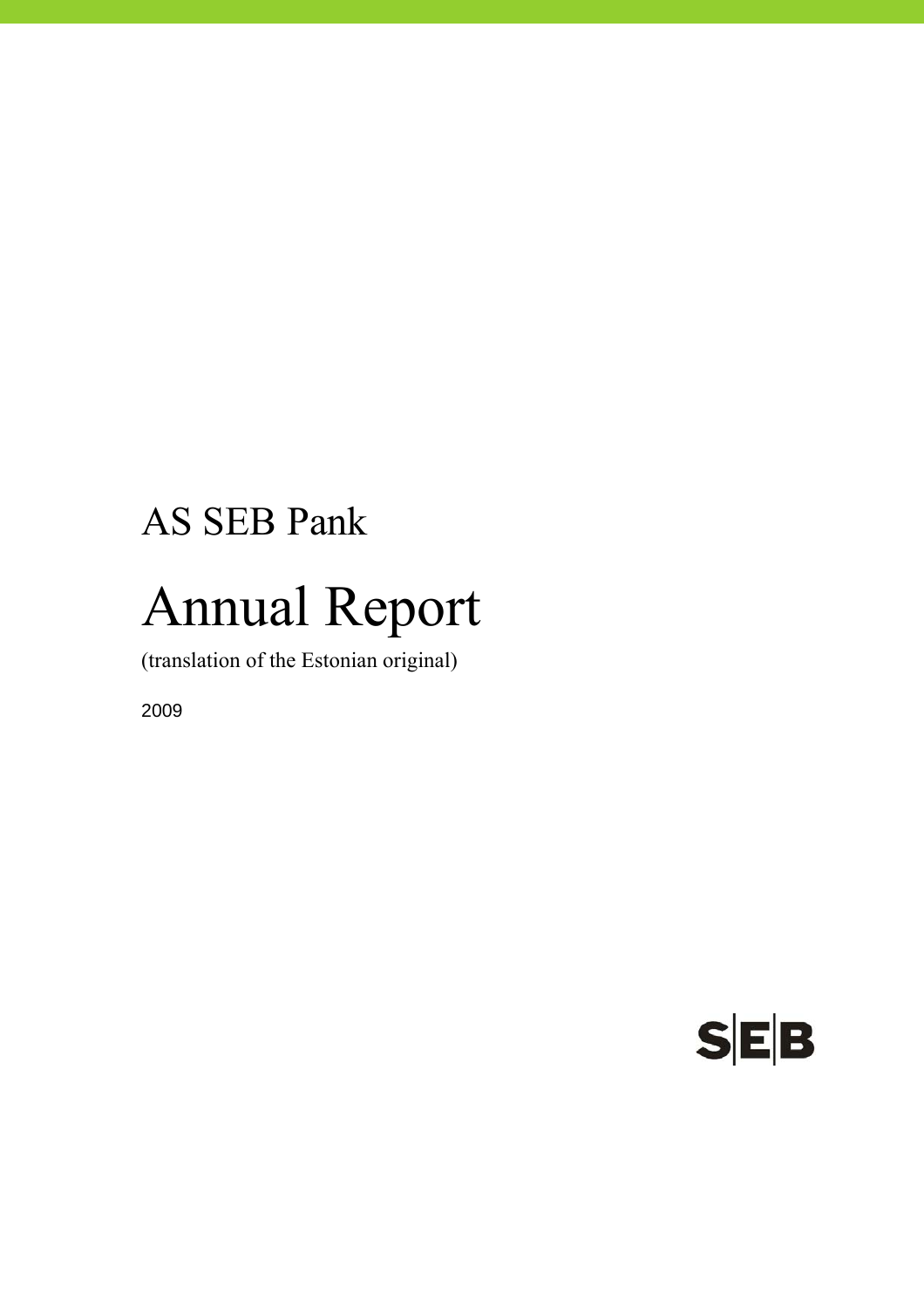#### **Contents** P. **P. Contents** P.

|                                                                                                                       | $\overline{2}$ |    |       |                                                                               |
|-----------------------------------------------------------------------------------------------------------------------|----------------|----|-------|-------------------------------------------------------------------------------|
| I.                                                                                                                    | 3              |    | 2.1.  |                                                                               |
|                                                                                                                       |                |    | 2.2.  |                                                                               |
|                                                                                                                       | 3              |    | 2.3.  |                                                                               |
|                                                                                                                       |                |    |       |                                                                               |
|                                                                                                                       |                |    |       |                                                                               |
| 1. Credit institution's group as defined in Credit Institutions Law___ 4                                              |                |    |       | 2.3.3. Market risk related to life insurance asset-liability                  |
| 1.1.                                                                                                                  | $\overline{4}$ |    |       | matching                                                                      |
| Members of Management and Supervisory Board<br>1.2.                                                                   |                |    |       |                                                                               |
|                                                                                                                       |                |    | 2.4.  |                                                                               |
| 1.3.                                                                                                                  |                |    | 2.5.  |                                                                               |
|                                                                                                                       |                |    | 2.6.  |                                                                               |
|                                                                                                                       |                |    | 2.7.  |                                                                               |
|                                                                                                                       |                |    | 2.8.  | Fair value of financial assets and liabilities_____________                   |
|                                                                                                                       |                |    | 2.9.  |                                                                               |
|                                                                                                                       |                |    | 2.10. |                                                                               |
|                                                                                                                       |                |    | 2.11. |                                                                               |
|                                                                                                                       |                |    |       |                                                                               |
|                                                                                                                       |                |    |       |                                                                               |
| 5. Consolidated statement of changes in shareholders' equity_______ 14                                                |                |    |       |                                                                               |
|                                                                                                                       |                |    |       |                                                                               |
|                                                                                                                       |                |    |       |                                                                               |
|                                                                                                                       |                |    |       | 8. Gains less losses from financial assets                                    |
| 1.1.                                                                                                                  |                |    |       |                                                                               |
| 1.2.                                                                                                                  |                |    |       |                                                                               |
| 1.3.                                                                                                                  |                |    |       |                                                                               |
| Foreign currency transactions and assets and<br>1.4.                                                                  |                |    |       |                                                                               |
|                                                                                                                       |                |    |       | 12. Impairment losses on loans and advances                                   |
| 1.5.                                                                                                                  |                |    |       |                                                                               |
| 1.6.                                                                                                                  |                |    |       |                                                                               |
|                                                                                                                       |                |    |       |                                                                               |
| Financial assets at fair value through profit or loss___________ 24<br>1.6.2.                                         |                |    |       |                                                                               |
|                                                                                                                       |                |    |       |                                                                               |
| 1.7.                                                                                                                  |                |    |       |                                                                               |
| 1.8.                                                                                                                  |                |    |       |                                                                               |
| 1.9.                                                                                                                  |                |    |       |                                                                               |
| 1.10.                                                                                                                 |                |    |       |                                                                               |
| Discontinued operations__________<br>1.11.<br>$\frac{1}{29}$                                                          |                |    |       | 22. Investment properties                                                     |
| 1.12.                                                                                                                 |                |    |       |                                                                               |
| 1.13.                                                                                                                 |                |    |       |                                                                               |
| 1.14.                                                                                                                 |                |    |       |                                                                               |
| 1.15.                                                                                                                 |                |    |       |                                                                               |
| 1.16.                                                                                                                 |                |    |       |                                                                               |
| Provisions 32<br>1.17.                                                                                                |                |    |       |                                                                               |
| Classification and accounting principles of life insurance<br>1.18.                                                   |                |    |       | 29. Financial liabilities at fair value through profit or loss_________       |
|                                                                                                                       |                |    |       |                                                                               |
| 1.19.                                                                                                                 |                |    |       |                                                                               |
| 1.20.                                                                                                                 |                |    |       |                                                                               |
| 1.21.                                                                                                                 |                |    |       |                                                                               |
| 1.22.                                                                                                                 |                |    |       |                                                                               |
| 1.23.                                                                                                                 |                |    |       | 35. Contingent assets and liabilities and commitments____________             |
| 1.24.                                                                                                                 |                |    |       |                                                                               |
| 1.25.                                                                                                                 |                |    |       |                                                                               |
| New International Financial Reporting Standards and<br>1.26.<br>amendments to published standards and interpretations |                |    |       | 38. Primary statements of parent company as a separate entity_____            |
| by the International Financial Reporting Interpretations                                                              |                |    |       | IV. Independent Auditor's Report_____________<br><u> 1989 - Jan James Jan</u> |
|                                                                                                                       |                | V. |       | Proposal of the Management Board regarding the                                |
|                                                                                                                       |                |    |       | loss covering                                                                 |

|                |                                                                          | V.             |              | Proposal of the Management Board regarding the                                    |
|----------------|--------------------------------------------------------------------------|----------------|--------------|-----------------------------------------------------------------------------------|
|                | by the International Financial Reporting Interpretations                 |                |              |                                                                                   |
|                | amendments to published standards and interpretations                    |                |              |                                                                                   |
| 1.26.          | New International Financial Reporting Standards and                      |                |              | 38. Primary statements of parent company as a separate entity_____                |
| 1.25.          |                                                                          |                |              |                                                                                   |
| 1.24.          |                                                                          |                |              | 36. Events after the end of the financial year___________________________________ |
| 1.23.          |                                                                          |                |              | 35. Contingent assets and liabilities and commitments                             |
| 1.22.          |                                                                          |                |              |                                                                                   |
| 1.21.          |                                                                          |                |              |                                                                                   |
| 1.20.          |                                                                          |                |              |                                                                                   |
| 1.19.          |                                                                          |                |              |                                                                                   |
|                |                                                                          |                |              |                                                                                   |
| 1.18.          | Classification and accounting principles of life insurance               |                |              | 29. Financial liabilities at fair value through profit or loss_________           |
| 1.16.<br>1.17. | Provisions 32                                                            |                |              |                                                                                   |
|                |                                                                          |                |              |                                                                                   |
| 1.15.          |                                                                          |                |              |                                                                                   |
| 1.14.          |                                                                          |                |              |                                                                                   |
| 1.12.<br>1.13. |                                                                          |                |              |                                                                                   |
|                |                                                                          |                |              |                                                                                   |
| 1.11.          | Discontinued operations                                                  |                |              | 86<br>22. Investment properties                                                   |
| 1.10.          |                                                                          |                |              |                                                                                   |
| 1.9.           |                                                                          |                |              |                                                                                   |
| 1.7.<br>1.8.   | Tangible and intangible assets other than goodwill_________ 27           |                |              |                                                                                   |
|                |                                                                          |                |              |                                                                                   |
| 1.6.2.         |                                                                          |                |              |                                                                                   |
| 1.6.1.         |                                                                          |                |              |                                                                                   |
| 1.6.           |                                                                          |                |              |                                                                                   |
| 1.5.           |                                                                          |                |              |                                                                                   |
|                |                                                                          |                |              |                                                                                   |
| 1.4.           | Foreign currency transactions and assets and                             |                |              |                                                                                   |
| 1.3.           |                                                                          |                |              |                                                                                   |
| 1.2.           |                                                                          |                |              |                                                                                   |
| 1.1.           |                                                                          |                |              |                                                                                   |
|                |                                                                          |                |              | 8. Gains less losses from financial assets                                        |
|                | otes to Consolidated Financial Statements<br>15                          |                |              |                                                                                   |
|                |                                                                          |                |              | 6. Fee and commission expense 74                                                  |
|                | 5. Consolidated statement of changes in shareholders' equity_______ 14   |                |              | 5. Fee and commission income                                                      |
|                |                                                                          |                |              |                                                                                   |
|                |                                                                          |                |              |                                                                                   |
|                |                                                                          |                |              | 3. Interest and similar income                                                    |
|                |                                                                          |                |              |                                                                                   |
|                |                                                                          |                | 2.10.        |                                                                                   |
|                |                                                                          |                | 2.9.         |                                                                                   |
|                |                                                                          |                | 2.8.         | Fair value of financial assets and liabilities_____________                       |
|                |                                                                          |                | 2.7.         |                                                                                   |
|                |                                                                          |                | 2.6.         |                                                                                   |
| 1.3.           |                                                                          | -5             | 2.4.<br>2.5. |                                                                                   |
|                |                                                                          |                |              |                                                                                   |
| 1.2.           | Members of Management and Supervisory Board                              |                |              |                                                                                   |
| 1.1.           |                                                                          |                |              | matching                                                                          |
|                | 1. Credit institution's group as defined in Credit Institutions Law___ 4 |                | 2.3.3.       | Market risk related to life insurance asset-liability                             |
|                |                                                                          |                | 2.3.2.       |                                                                                   |
|                |                                                                          |                |              |                                                                                   |
|                |                                                                          |                | 2.3.         |                                                                                   |
|                |                                                                          | $\overline{3}$ | 2.1.<br>2.2. |                                                                                   |
|                |                                                                          |                |              |                                                                                   |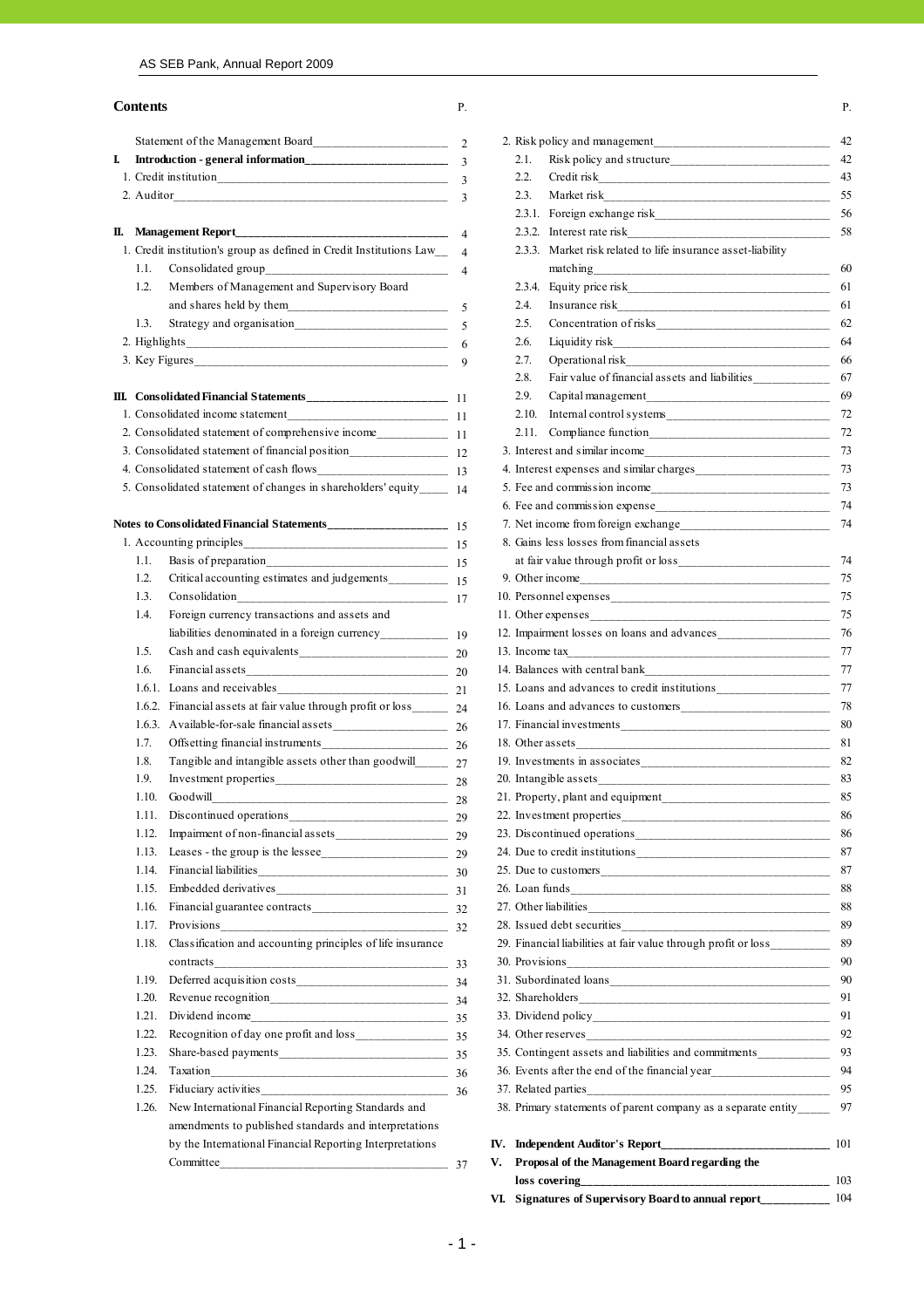#### **Statement of the Management Board**

Management Board of AS SEB Pank confirms that the Annual Report 2009 consists of the following parts and reports:

 Introduction – general information (page 3) Management Report (pages 4-10) Consolidated Financial Statements (pages 11-100) Independent Auditor's Report (pages 101-102) Proposal of the Management Board regarding the loss covering (page 103).

The financial and other additional information published in the Annual Report 2009 is true and complete. There is no financial or other information, missing from the Annual Report 2009, which could affect the meaning or contents of the report. Consolidated financial statements give a true and fair view of the actual financial position, results of operations and cash flows of the Group.

Consolidated financial statements have been compiled in accordance with the International Financial Reporting Standards, as adopted by the European Union and as stipulated in § 17 of the Estonian Accounting Law. The Annual Report 2009 has been compiled in accordance with the requirements of Estonian laws. AS SEB Pank and subsidiaries of the consolidated group are assumed to be going concern.

The audit of consolidated financial statements for the year 2009 was conducted in accordance with International Standards of Auditing. The Annual Report 2009 will be submitted for the approval to the ultimate shareholder SEB AB. Previous Annual Report 2008 was approved on 14.04.2009.

Members of Management Board:

 $\cdot \cdot \cdot$  March 2010  $\overline{CC}$  Riho Unt  $2010$   $\left($   $\left\langle \frac{\partial u}{\partial x} \right\rangle$  Paulius Tarbūnas  $2010$   $\overrightarrow{\text{Allan Parik}}$  $\frac{u}{2010}$   $\frac{du}{du}$  Erki Pugal

| Initsiaalid/initials | Initsialiseeritud ainult identifitseerimiseks<br>Initialled for the purpose of identification only |
|----------------------|----------------------------------------------------------------------------------------------------|
| Kuupäev/date         | 04.03.10                                                                                           |
|                      | PricewaterhouseCoopers, Tallinn                                                                    |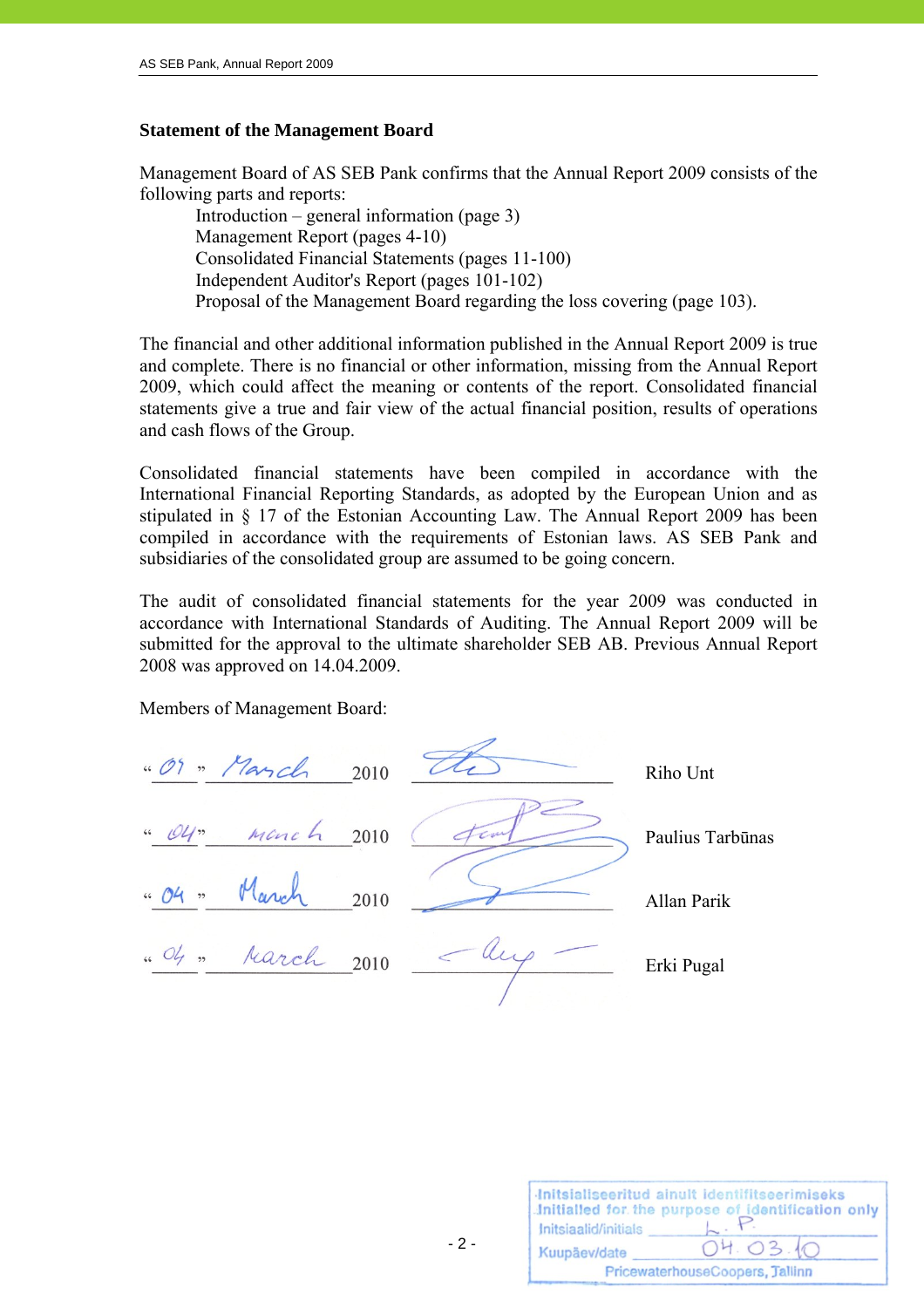#### **I. Introduction - general information**

#### **1. Credit institution**

Company name AS SEB Pank Registry date 08.12.1995 Phone  $+3726655100$ Fax  $+3726655102$ SWIFT EEUHEE2X e-mail  $\text{info}(Q)\text{seb.ee}$ 

#### **2. Auditor**

Registry code 10142876

Reporting date 31.12.2009

Address Tornimäe Str. 2, Tallinn 15010, Estonia Registred in Republic of Estonia Registry code 10004252 (Estonian Commercial Register) Internet homepage http://www.seb.ee

Audit company AS PricewaterhouseCoopers Address Pärnu Str. 15, 10141 Tallinn, Estonia

Reporting period 01.01.2009 - 31.12.2009 Report currency Estonian kroon (EEK), millions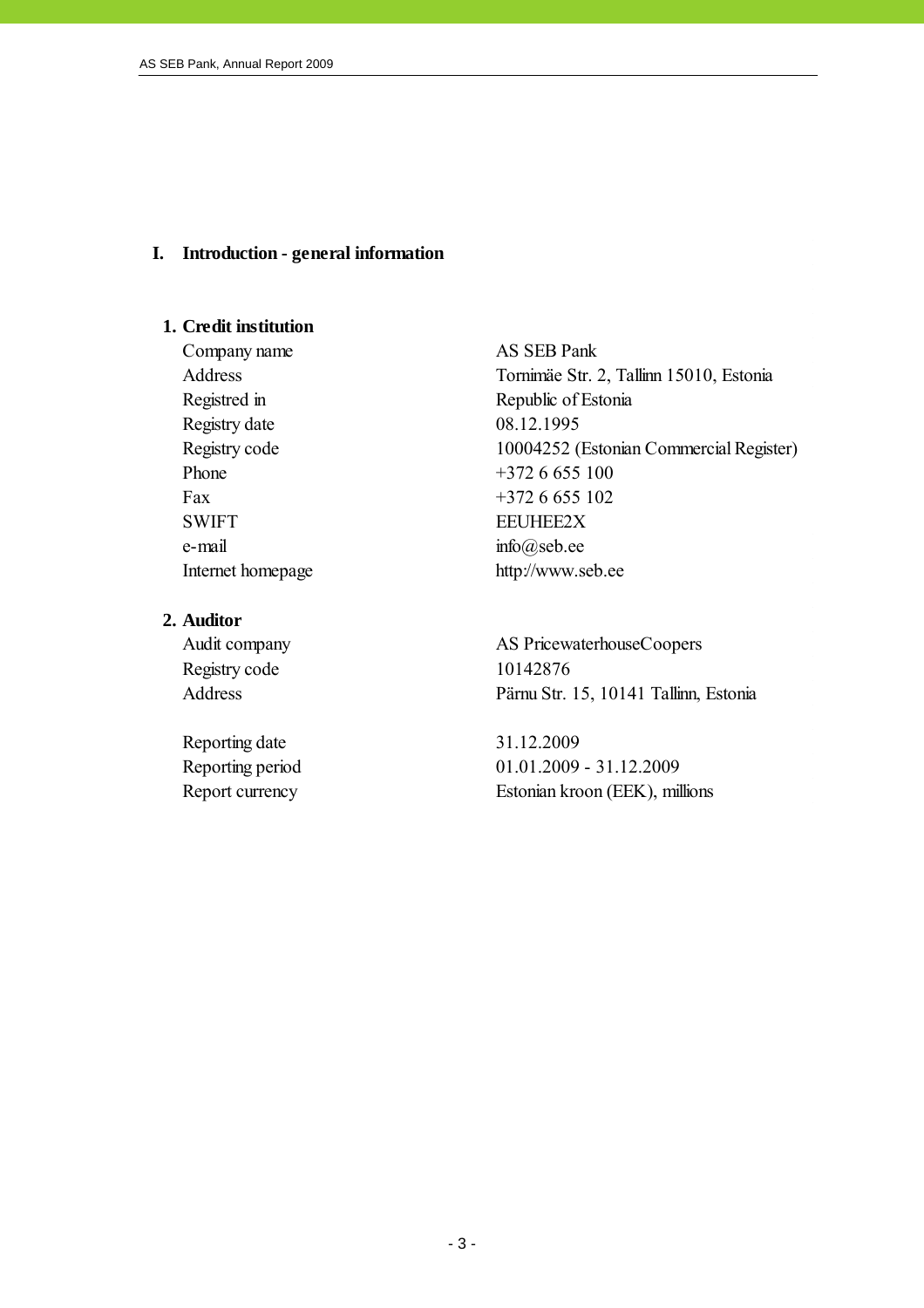#### **II. Management Report**

#### **1. Credit institution's group as defined in Credit Institutions Law**

#### **1.1. Consolidated group**

| Company name                          | <b>Registtry</b><br>code | Reg.date | <b>Address</b>           | Activity                    | Holding<br>(%)<br>$\ast\ast\ast$ | At an<br>acqui-<br>sition cost<br>(EEK mio) |
|---------------------------------------|--------------------------|----------|--------------------------|-----------------------------|----------------------------------|---------------------------------------------|
| AS SEB Liising                        | 10281767                 | 03.10.97 | Tallinn, Tornimäe 2      | Leasing                     | 100.0%                           | 23.4                                        |
| AS SEB Kindlustusmaakler*             | 10723587                 | 16.01.01 | Tallinn, Tornimäe 2      | Insurance brokerage         | 100.0%                           | $\overline{\phantom{a}}$                    |
| AS Rentacar*                          | 10303546                 | 20.10.97 | Haapsalu, Karja 27       | Leasing                     | 100.0%                           |                                             |
| AS SEB Varahaldus                     | 10035169                 | 22.05.96 | Tallinn, Tornimäe 2      | Asset management            | $100.0\%$                        | 42.5                                        |
| AS SEB Elu- ja Pensionikindlustus**** | 10525330                 | 21.01.99 | Tallinn, Tornimäe 2      | Life and pension insurance  | 100.0%                           | 30.0                                        |
| AS Bangalo                            | 10088272                 | 18.10.96 | Tallinn, Tornimäe 2      | Rental of computers         | $100.0\%$                        | 5.0                                         |
| AS SEB Enskilda                       | 11354037                 | 16.02.07 | Tallinn, Tornimäe 2      | Financial consulting        | 100.0%                           | 11.5                                        |
| $O\ddot{U}$ Estectus ****             | 10141919                 | 23.04.97 | Tallinn, Tornimäe 2      | Real estate                 | 100.0%                           | 26.2                                        |
| SEB IT Partner Estonia OÜ**           | 10002566                 | 20.11.95 | Tallinn, Liimi 1B        | IT consulting, programming  | 35.0%                            | 0.3                                         |
| AS Sertifits eerimis kes kus **       | 10747013                 | 27.03.01 | Tallinn, Pärnu mnt 12    | Data communication services | $25.0\%$                         | 15.0                                        |
| OÜ TietoEnator Support **             | 11065244                 | 30.08.04 | Tallinn, Roosikrantsi 11 | IT consulting, programming  | 20.0%                            | 0.6                                         |
|                                       |                          |          |                          |                             |                                  | 154.5                                       |

All enterprises are registered in Estonian Commercial Register.

\* Consolidated subsidiaries of AS SEB Liising

\*\* Associates

\*\*\* For all investments the percentage of holding equals to both, the holding from the number of shares as well as from the number of votes.

\*\*\*\* Investments to be disposed in 2010 (Note 23).

Parent company of the Group is AS SEB Pank, its activity is banking (information on page 3).

The "consolidated group" in the meaning of Credit Institutions Law in Estonia and the "Group" for IFRS consolidation purposes are identical.

Non-profit association SEB Heategevusfond is an association, not belonging to the consolidation group, registered on 06.01.2006. The founders of the association are AS SEB Pank and AS SEB Elu- ja Pensionikindlustus. The association is aimed at raising and distributing funds for charitable cause to organisations, dealing with children, who have been deprived of parental care. Upon dissolution of the association, the assets remaining after satisfaction of the claims of creditors shall be transferred to a non-profit association or foundation with similar objectives, entered to the list of associations subject to income tax incentive of the Government of the Republic, or a legal person in public law, state or local government.

Non-profit association Spordiklubi United is an association, not belonging to the consolidation group, which started activitiy from September 2008. The association is founded by AS SEB Pank. The association is aimed at organising on hobby and competition level sport events and organising promotions for advertising of own and supporter´s activities. Upon dissolution of the association, the assets shall be transferred to a non-profit association, foundation or other persons filling the objectives by articles in public interests.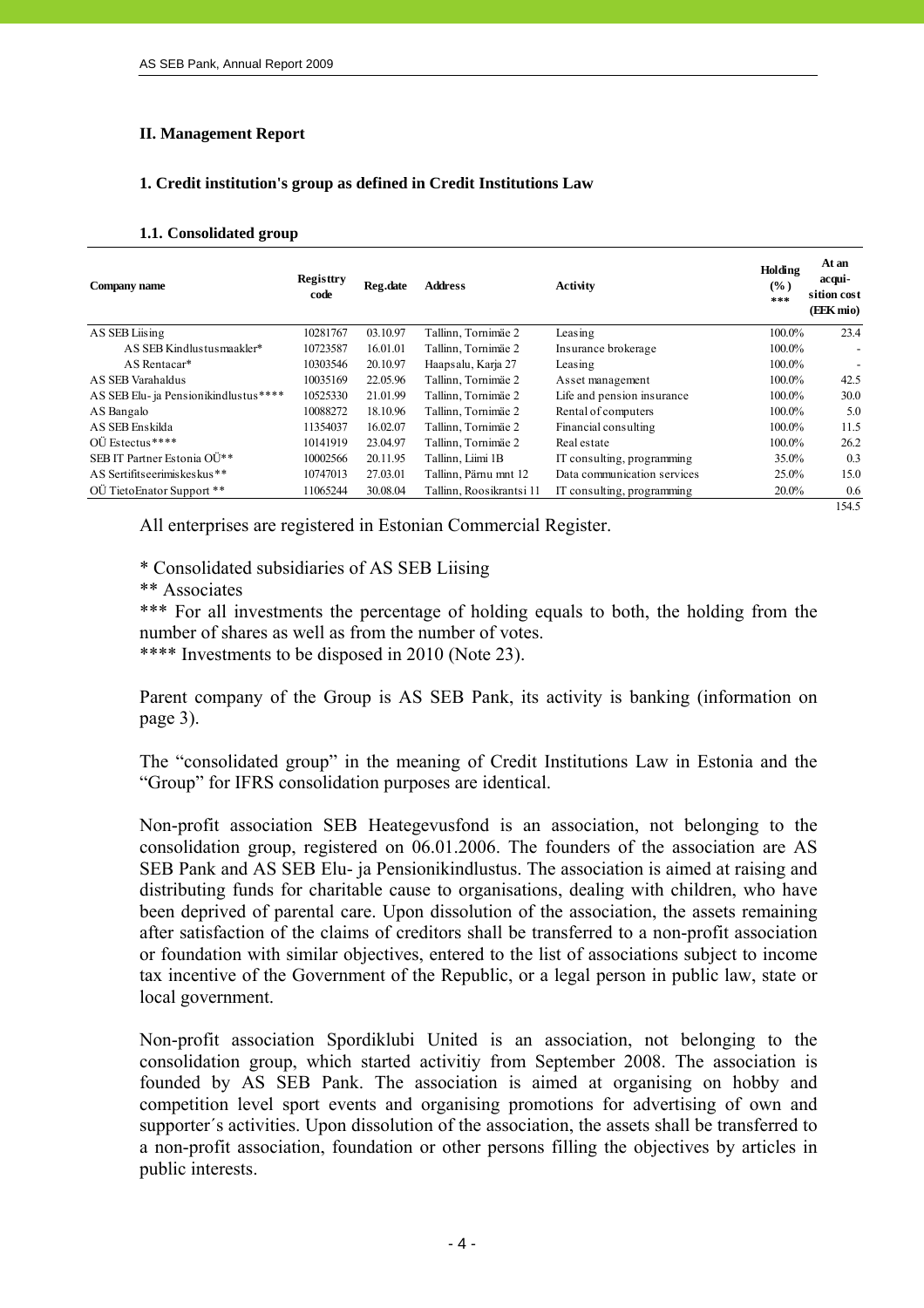Changes in the consolidated group during the accounting period and plans for year 2010 In January 2009 investment in AS Bangalo was decreased by 42.0 EEK mio as a result of distribution to shareholder (AS SEB Pank).

The name of OÜ Strongler was changed to OÜ Estectus in February 2009.

In December 2009 decisions were made to sell AS SEB Elu- ja Pensionikindlustus and OÜ Estectus to related parties within SEB Group.

The SEB Group's life insurance company SEB Trygg Liv Holding AB is the new owner of AS SEB Elu- ja Pensionikindlustus from 28 January 2010. The change does not concern the clients of AS SEB Elu- ja Pensionikindlustus as the company's name, contracts and services remain the same: this is an internal change where life insurance companies in different countries will become legally owned by the life insurance company of the SEB Group (see also Note 36).

Developments in financial markets regarding the liquidity and the volatility as well the impact of the macroeconomic downturn in Estonian economy in 2009 and of related expectations for 2010 are described in Note 1.2 on page 15-17. No such events or trends have occurred by the time of publishing the report, which would affect the strategy of the group in 2010.

#### **1.2. Members of Management and Supervisory Board and shares held by them**

Members of the Management Board: Riho Unt, Paulius Tarbūnas, Allan Parik, Erki Pugal.

Members of the Supervisory Board: Martin Johansson, Stefan Stignäs, Mark Payne, Stefan Davill, Anders Arozin.

The members of AS SEB Pank Management and Supervisory Board and their confidants, as well as the commercial undertakings controlled jointly or severally by the mentioned persons did not hold any shares of AS SEB Pank as of 31.12.2009.

#### **1.3. Strategy and organisation**

SEB Pank Group, a member of SEB Group, is an Estonian financial group that serves private individuals, companies and the public sector. The bank is a universal bank that offers its customers a wide range of financial services.

SEB was founded in 1856 and is now one of Northern Europe's leading financial Groups for corporate customers, institutions and private individuals with 600 branch offices in Sweden, Germany, the Baltic States, Poland, Russia and Ukraine. SEB Group customers include around 2,500 large companies and institutions, 400,000 small and medium-sized companies as well as 5 million private individuals.

SEB Pank Group brings the vision of the SEB Group, which is to be the leading bank in Northern Europe based on entrepreneurship, an international presence and long-term relationships, to life in Estonia. We promise our customers a rewarding relationship and keep this promise by always taking an innovative approach.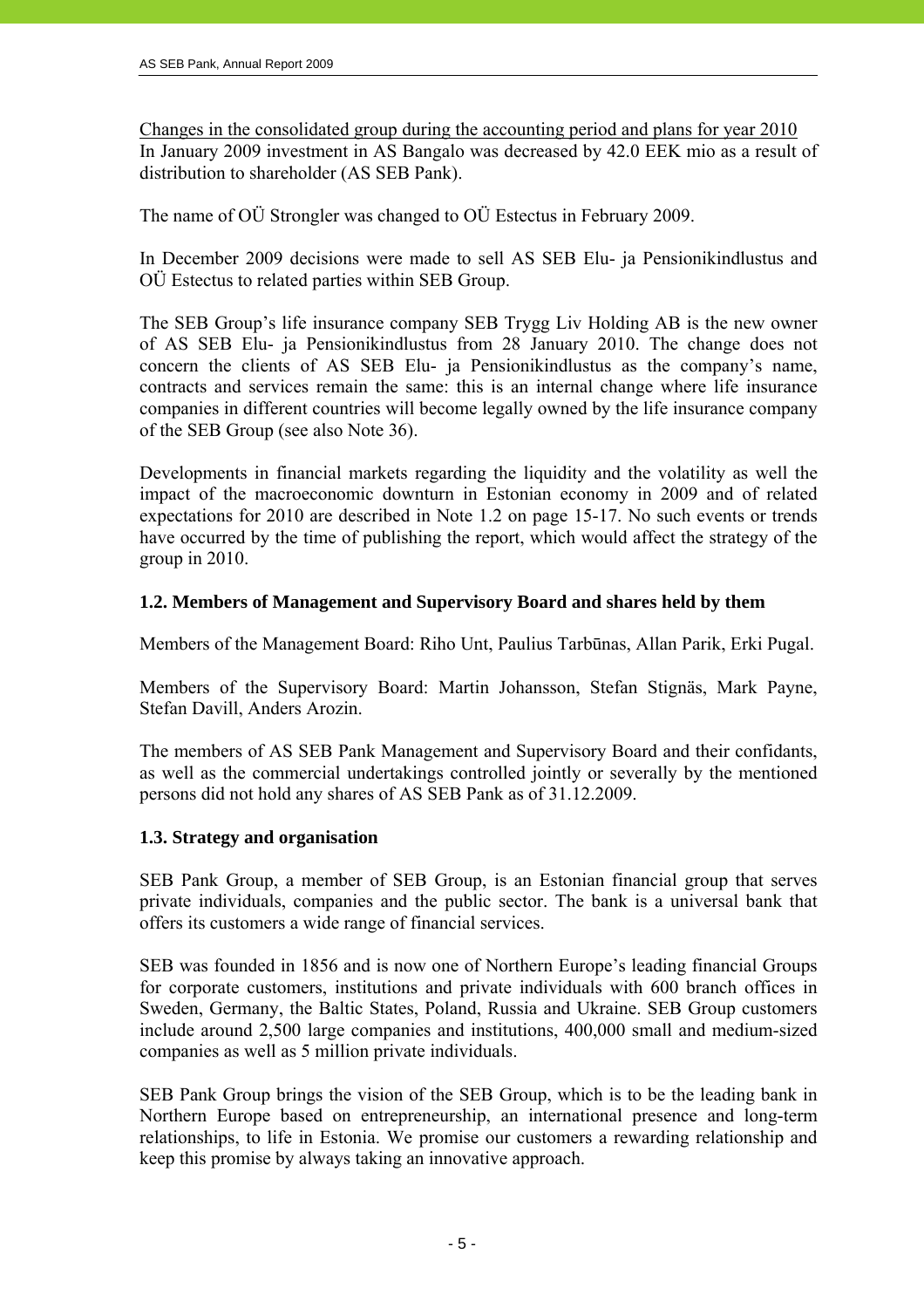SEB Pank Group is a leading universal bank in Estonia. We are leading within a number of areas including cash management, asset management and life insurance. AS SEB Pank acts as a Centre of Excellence within the SEB Group for Asset Management activities concerning Eastern Europe.

More than 812,500 customers of SEB Pank Group are served by 1,444 employees. The customers are served through many different channels such as 54 branch offices, 226 online post offices, 350 ATMs, 6,191 POS-terminals. There are more than 500,000 debit and credit cards issued by AS SEB Pank in use. In addition, over 71% of our customers use our SEB Internet Bank and SEB Internet Bank for Business services.

Customer surveys during 2009 showed that we continue to have very satisfied customers. This is a key strength of our group, a strength that we are determined to maintain.

AS SEB Pank is 100% owned by Scandinaviska Enskilda Banken (SEB AB), which is a financial group with a remarkable history of business. We receive a lot of support from our parent company and SEB group companies in providing our customers with even better services. In many product/service areas our owner is the strongest bank in the Nordic arena – expertise that we can draw on to serve our customers. In addition, we receive strong support in controlling and managing our risks – something that is especially important given changed economic environment in Estonia but also in our region.

#### **2. Highlights**

#### Efficiency and development

In 2008 AS SEB Pank launched package-based products for private individuals. In terms of pricing the more relevant banking products are free of charge for clients and there is just one fixed monthly fee instead of various bank charges. The packages have proven to be very popular and AS SEB Pank has attracted a number of new active customers. Due to package-based pricing AS SEB Pank is outperforming competitors in everyday banking area with increasing market share in debit cards and demand deposits. SEB Packages won the title of the Most Innovative Marketing Deed awarded within the framework of the Year of Innovation in 2009.

Due to difficult economic situation the state suspended its contributions to the second pension pillar system from 1 June 2009. Clients were able to continue making contributions to their second pension pillar funds voluntarily for the period starting 1. January 2010. SEB clients have been very active in continuation, 47% of all clients decided to continue payments voluntarily; with that SEB increased its market share in pension second pillar product clients in 2010 to 35%, in 2009 it was 29%.

Starting from 28 July 2009, new companies will be able to open start-up accounts in SEB over the Internet – a service they would previously have had to visit a branch of the bank to use.

Starting from 28 July 2009, new companies will be able to open start-up accounts in SEB over the Internet – a service they would previously have had to visit a branch of the bank to use.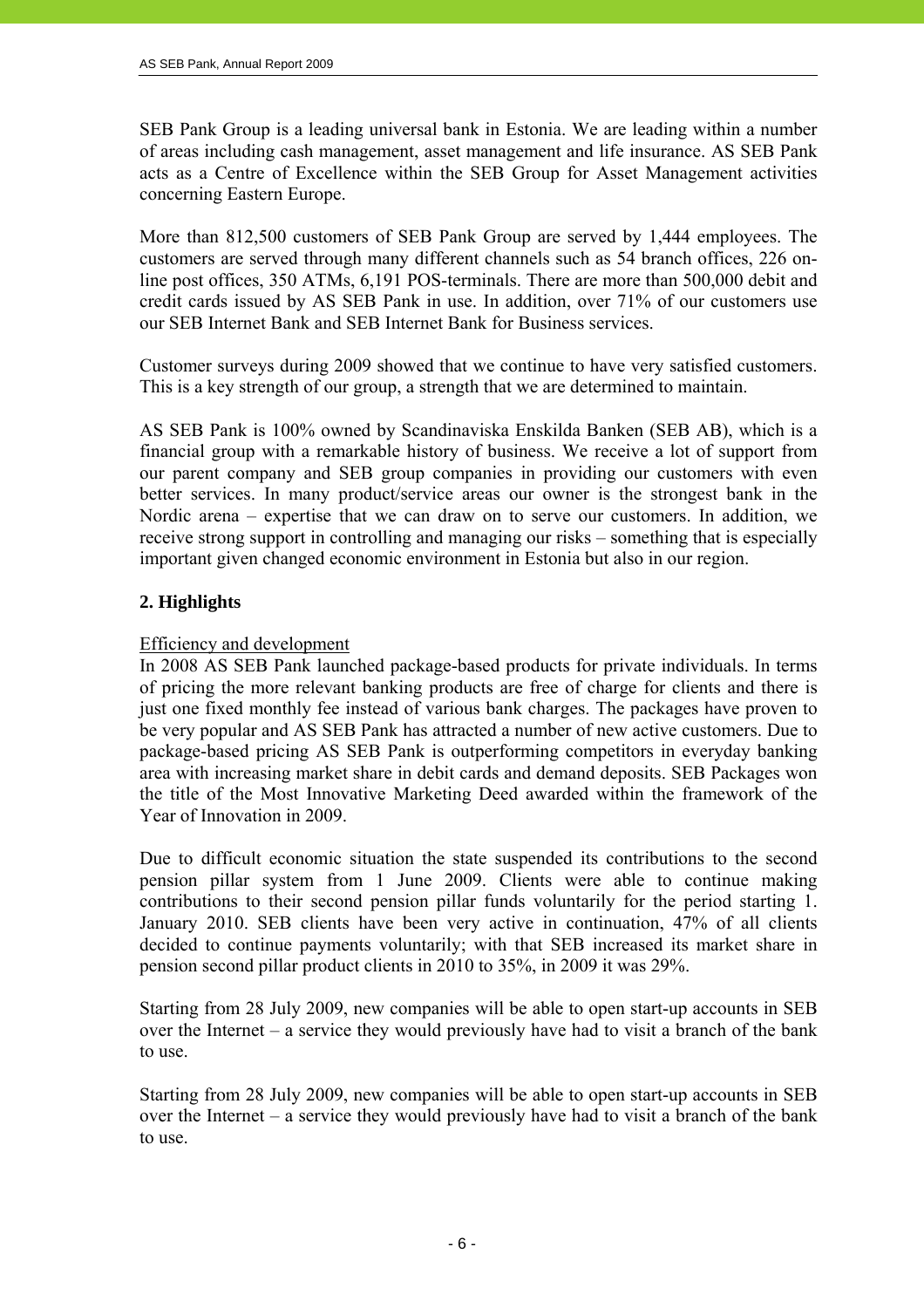In 2009 the state started paying out pensions through bank accounts instead of the branch networks of post-offices like before. The transfer to the new system was smooth and the senior clients of AS SEB Pank have quickly adopted to use modern banking channels.

SEB Enskilda advised TeliaSonera in a public cash offer for 40% of shares in AS Eesti Telekom that it did not yet own. Launched in September 2009, the 5.1bn EEK voluntary offer was by far the largest transaction in the Baltics in 2009.

SEB Enskilda advised SEB in the sale of minority holdings in Tallinn and Vilnius stock exchanges. In line with the initiative to revitalise Baltic equity markets, Nasdaq OMX approached SEB in spring 2009 with a proposal to acquire SEB's holdings in both stock exchange companies. SEB Enskilda assisted SEB in the negotiations, resulting in the transactions executed in October 2009.

In September 2009 AS SEB Pank and Eesti Gaas signed a loan agreement for 580 EEKmio. AS SEB Pank will be financing the purchase of winter gas by Eesti Gaas from Gazprom with a loan to the value of 37 EURmio.

Together with other major banks AS SEB Pank signed 207 EURmio syndicate loan agreement with new Estonian transmission system operator Elering OÜ in December 2009.

Number of international companies selected AS SEB Pank as their cash management partner in the Baltic States. In addition to key clients, AS SEB Pank also started offering cash management consultations to SMEs.

#### **Organisation**

In 2009 SEB organised the majority of its activities in Estonia, Latvia and Lithuania into a separate division - SEB Baltic. Martin Johansson, previously Head of Client Relationship Management in the Merchant Banking division in Sweden, is now responsible for the division. Responsibility for the Baltic operations was previously within the Retail Banking division.

In November 2009 SEB made changes in AS SEB Pank Supervisory Board. As of 18 November 2009 the members of the supervisory board of AS SEB Pank comprises:

- Martin Johansson, Head of Baltic Division, SEB Group;
- Stefan Stignäs, Head of Corporates and Institutions of Baltic Division, SEB Group;
- Mark Payne, Chief Financial Officer of Baltic Division, SEB Group;
- Stefan Davill, Head of Support Units of Baltic Division, SEB Group;
- Anders Arozin, Head of Baltic Development and Integration, SEB Group.

Chairman of the Management Board of AS SEB Pank Ahti Asmann started managing the Ukrainian bank of SEB from 1 January 2010. Riho Unt, member of the Bank's Management Board and Head of Retail Banking and Technology Area, will be the acting chairman of the Management Board of AS SEB Pank until the appointment of the new chairman.

From 28th September 2009 Allan Parik is a member of the Management Board of AS SEB Pank and the manager of the Corporates & Institutions Area of the bank. Allan Parik has long-term experience in banking and management. He started working in the bank in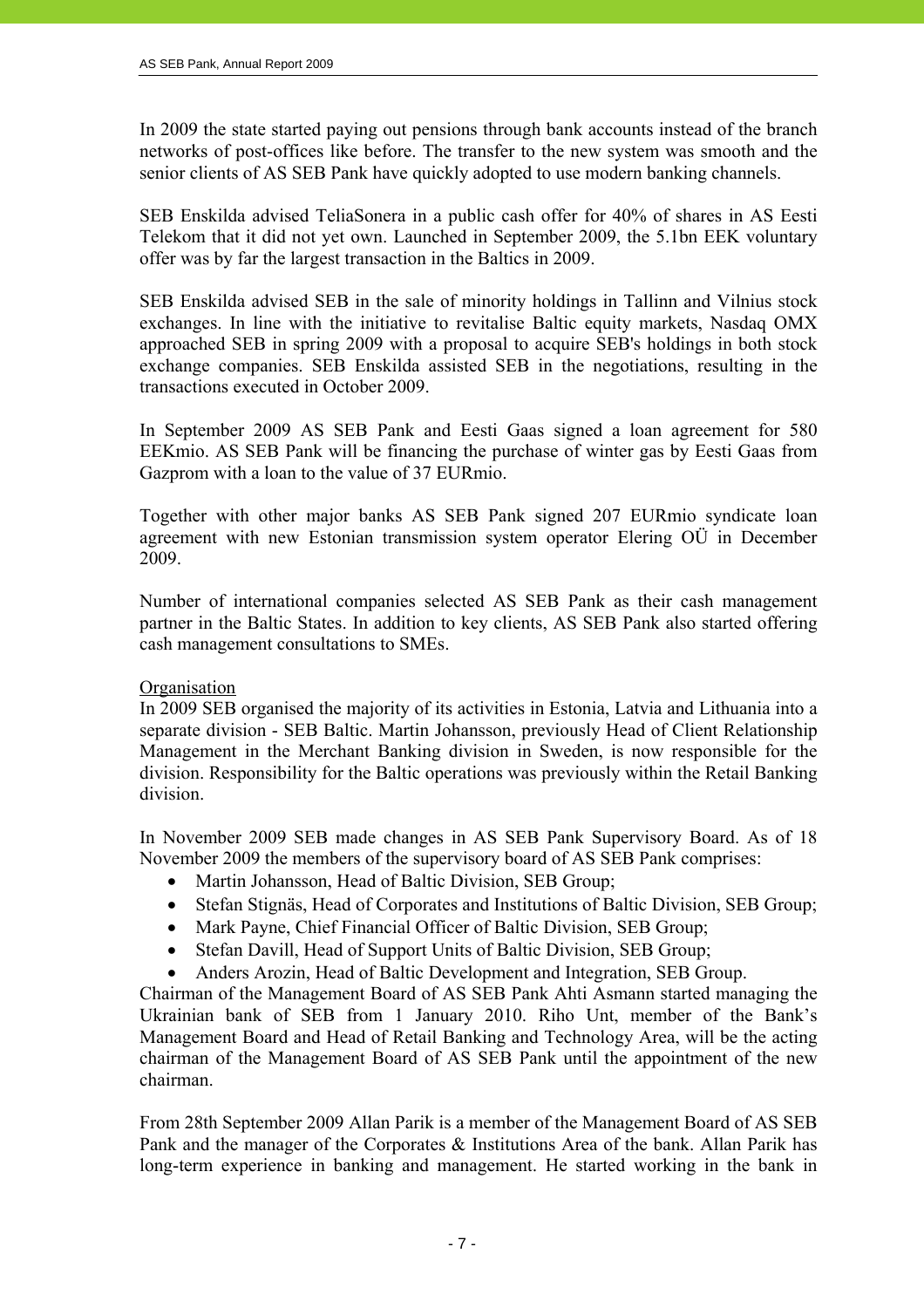1995. In 1997, he became the head of the Corporations Department. In 2000, he was the manager of the Corporate Banking Division and he has worked as the deputy manager of the Corporates & Institutions Area since 2007. The SEB Corporates & Institutions Area had for the last two years been managed by Kristoffer Lindberg, who returned to Finland where he has worked in different positions in SEB Finland since 1994.

#### Customer relations and customer satisfaction

Emeafinance Magazine selected AS SEB Pank the best bank in Estonia in 2009. The international Trade Finance Magazine named SEB the best financer of foreign trade in the Nordic and Baltic region.

In the financial publication Euromoney's Awards for Excellence SEB won two awards for the Nordic and Baltic region. SEB Enskilda got for second consecutive year award for Best Mergers & Acquisitions House for the Nordics and Baltics. SEB got for the sixth consecutive year Euromoney's award for best cash management bank in the Nordic and Baltic region.

SEB Pank Group implemented Net Promoter Score (NPS) as a customer satisfaction monitoring tool. Customer satisfaction index improved by 12% during 2009.

#### Social responsibility and sponsorship

AS SEB Pank is the main sponsor of Tartu Marathon, the biggest ski marathon in Estonia. More than 5,000 skiers took part in the top skiing event of the winter in February 2009 and more than 6 million people watched the marathon on TV internationally.

AS SEB Pank and the Estonian National Opera signed an agreement in August 2009 which will see AS SEB Pank's gold sponsorship status – which it has already enjoyed for six years – extended for a further three seasons. The agreement was signed by Aivar Mäe, the new General Manager of the Estonian National Opera, and Chairman of the AS SEB Pank Management Board Ahti Asmann in the presence of Minister of Culture Laine Jänes.

In 2009 the MTÜ SEB Heategevusfond (Charity Fund) conducted several campaigns to raise money to support children without parental care. Since the foundation of the fund in 2006 almost 11 EEKmio has been raised in support of children's shelters and safe houses all over Estonia. Our aim is to provide children who have no parental care with more equal opportunities, allowing them to feel that they are on the same level as peers raised in conventional families, to be active and to broaden their horizons. The AS SEB Pank provides the fund with two million kroons in support every year. To date over 6,200 bank customers have joined us in our efforts and are making donations on a regular basis.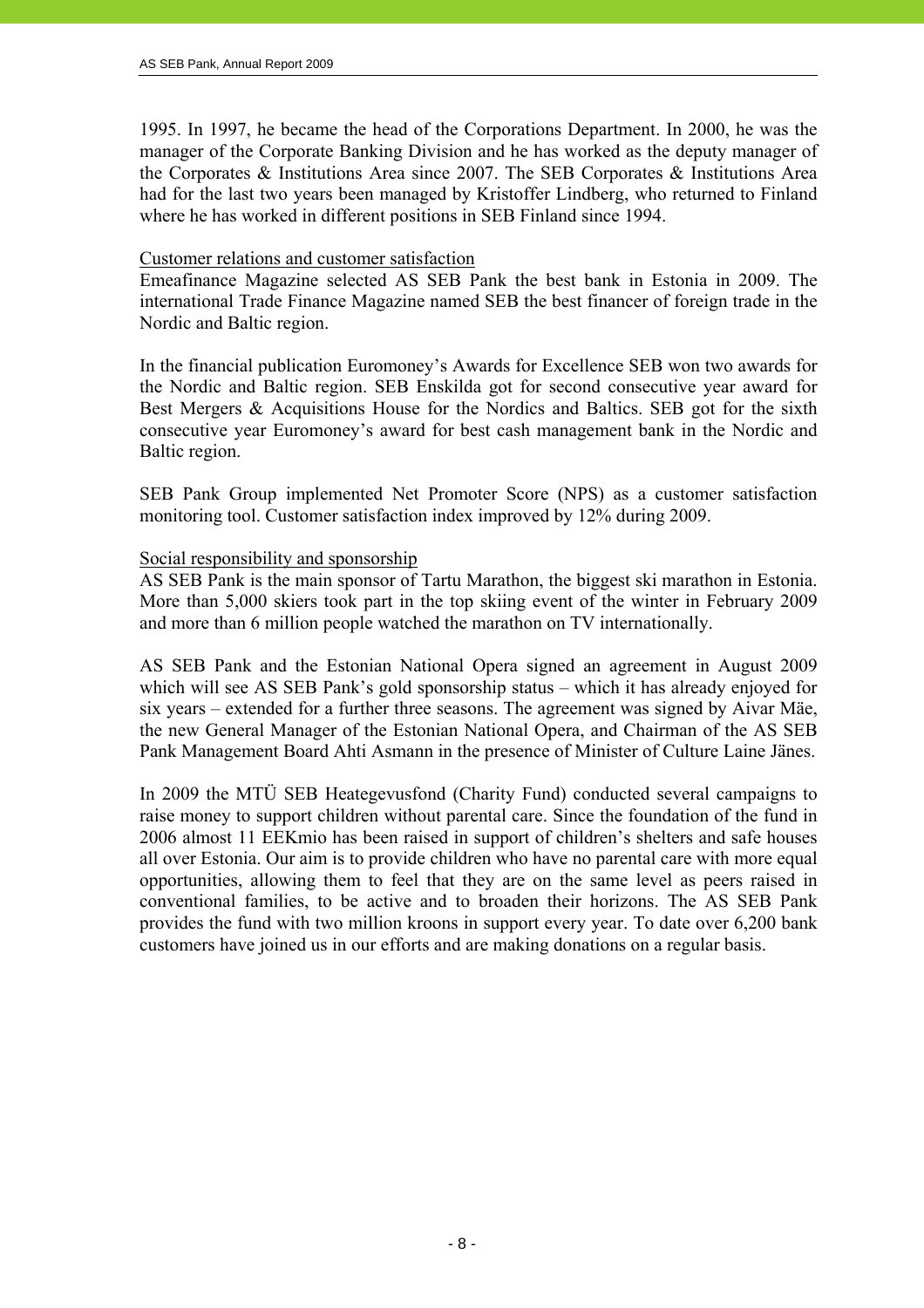| 3. Key Figures                                     |            |          |
|----------------------------------------------------|------------|----------|
| (millions of EEK)                                  | 31.12.09   | 31.12.08 |
| Net loss / profit                                  | $-1,381.9$ | 766.4    |
| Average equity                                     | 8,147.7    | 8,457.8  |
| Return on equity (ROE), %                          | $-16.96$   | 9.06     |
| Average assets                                     | 79,746.8   | 86,625.7 |
| Return on assets (ROA), %                          | $-1.73$    | 0.88     |
| Net interest income                                | 1,328.4    | 1,873.3  |
| Average interest earning assets                    | 76,362.3   | 81,912.7 |
| Net interest margin (NIM), %                       | 1.74       | 2.29     |
| Credit losses adjusted net interest income/expense | $-651.2$   | 1,119.4  |
| Average interest earning assets                    | 76,362.3   | 81,912.7 |
| Credit losses adjusted net interest margin, %      | $-0.85$    | 1.37     |
| Interest income                                    | 3,093.4    | 4,993.4  |
| Average interest earning assets                    | 76,362.3   | 81,912.7 |
| Yield on interest earning assets, %                | 4.05       | 6.10     |
| Interest expenses                                  | 1,765.0    | 3,120.1  |
| Interest bearing liabilities, average              | 68,641.8   | 73,660.0 |
| Cost of interest bearing liabilities, %            | 2.57       | 4.24     |
| Spread, %                                          | 1.48       | 1.86     |
| Cost / Income ratio, %                             | 72.5       | 43.0     |
| Ratio of individually impaired loans, %            | 4.41       | 1.33     |

#### **Explanations**

Return on equity (ROE) = Net profit / Average equity  $*$  100 Average equity = (Equity of current year end + Equity of previous year end) / 2 Return on assets (ROA) = Net profit / Average assets \* 100 Average assets =  $(Assets of current year end + Assets of previous year end)/2$ Spread = Yield on interest earning assets - Cost of interest bearing liabilities Cost / Income Ratio = Total Operating Expenses / Total Income \* 100 Cost of interest bearing liabilities = Interest expenses / Average interest bearing liabilities \*100 Ratio of individually impaired loans = Individually impaired loans / Loans to customers \* 100 Net interest margin (NIM) = Net interest income / Average interest earning assets \* 100 Yield on interest earning assets = Interest income / Average interest earning assets \*100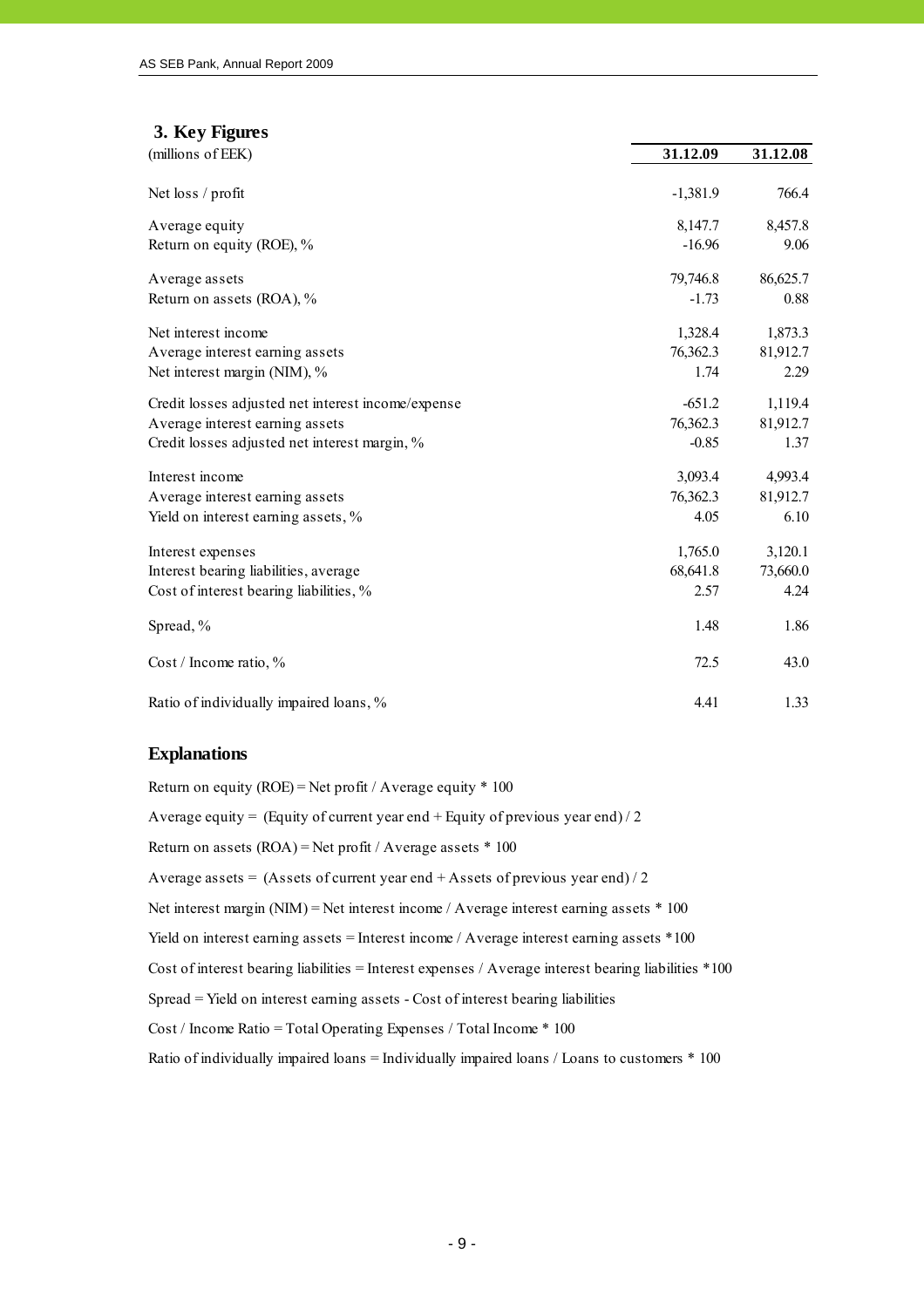#### Interest earning assets:

Balances with central bank Loans and advances to credit institutions (all without accrued interests) Loans and advances to customers

#### Interest bearing liabilities:

Due to credit institutions Due to customers Loan funds Issued debt securities Subordinated loans (all without accrued interests)

#### Total Operating Expenses:

Personnel expenses Other expenses Depreciation, amortisation and impairment of tangible and intangible assets

#### Total Income:

Net interest income Net fee and commission income Net income from foreign exchange Gains less losses from financial assets at fair value through profit or loss Income from insurance activities Income from dividends Gains less losses from investment securities Share of profit of associates Other income

#### **Assets quality**

| (millions of EEK)                                                           | 31.12.09 | 31.12.08 |
|-----------------------------------------------------------------------------|----------|----------|
|                                                                             |          |          |
| Total assets                                                                | 74.397.1 | 85,096.4 |
| Overdue loans and receivables*                                              | 3,253.6  | 1,826.8  |
| Overdue / Total assets, $\%$                                                | 4 3 7    | 2.15     |
| Allowances for losses on amounts due from customers and credit institutions | 3.056.5  | 1.093.9  |

\* this part of the loan principal that has become overdue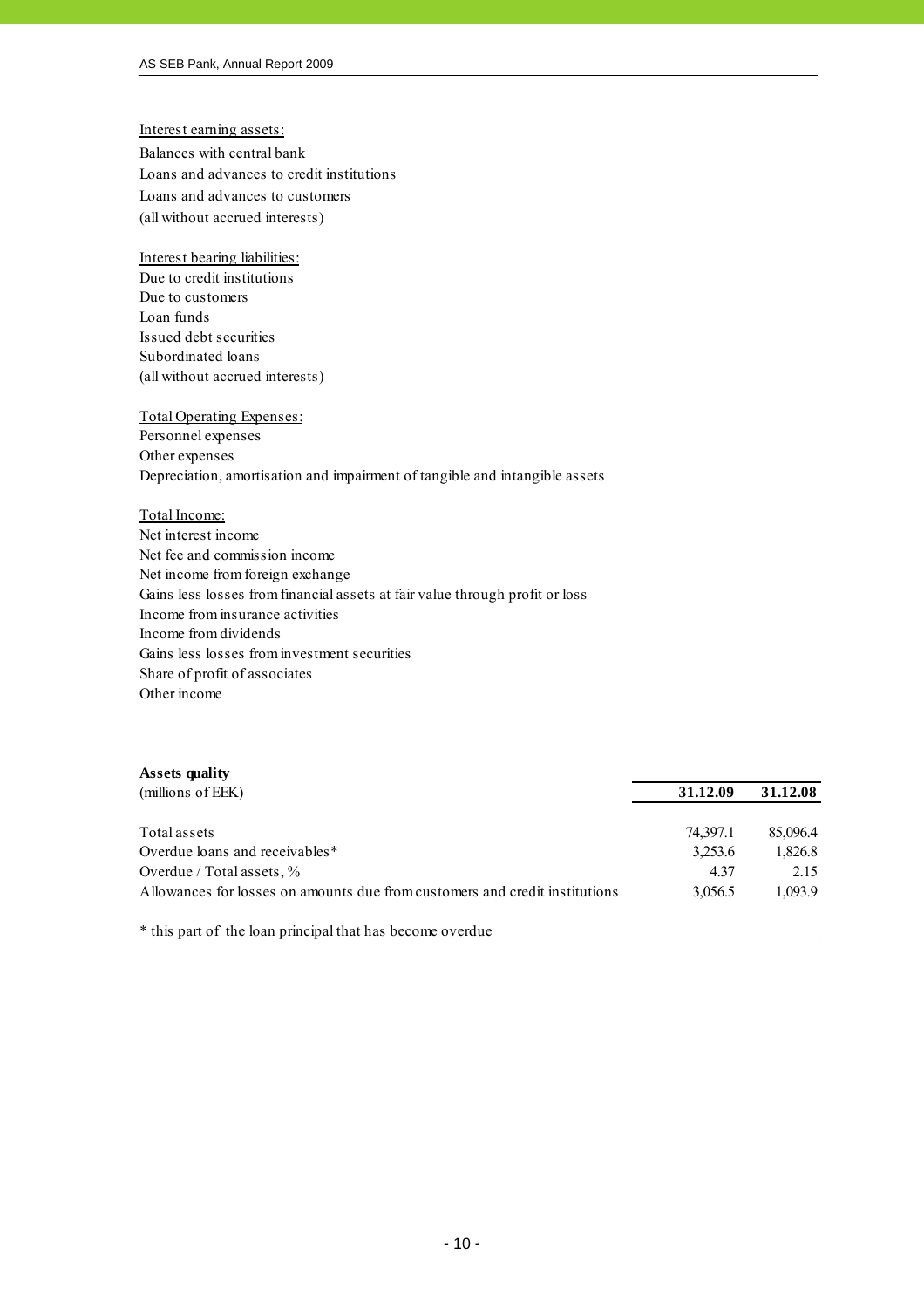#### **III. Consolidated Financial Statements**

#### **1. Consolidated income statement**

Initsialiseeritud ainult identifitseerimiseks<br>Initialied for the purpose of identification only<br>Interactionalise

Initsiaalid/initials Kuupäev/date

C

03.

**H**  $\mathcal{U}$ 

PricewaterhouseCoopers, Jallinn

| (millions of EEK)                                                                                | Note           | 2009               | 2008                |
|--------------------------------------------------------------------------------------------------|----------------|--------------------|---------------------|
| Interest and similar income                                                                      | 3              | 3,093.4            | 4,993.4             |
| Interest expenses and similar charges                                                            | $\overline{4}$ | $-1,765.0$         | $-3,120.1$          |
| Net interest income                                                                              |                | 1,328.4            | 1,873.3             |
| Fee and commission income                                                                        | 5              | 855.8              | 1,045.2             |
| Fee and commission expense                                                                       | 6              | $-253.3$           | $-317.8$            |
| Net fee and commission income                                                                    |                | 602.5              | 727.4               |
| Net income from foreign exchange                                                                 | $\tau$         | 116.5              | 134.0               |
| Gains less losses from financial assets at fair value through profit or loss                     | 8              | 65.4               | $-198.3$            |
| Income from dividends                                                                            |                | 1.9                | 30.0                |
| Gains less losses from investment securities                                                     | 17             | 25.3               | 148.8               |
| Share of profit of associates                                                                    | 19             | 0.9                | 1.6                 |
| Other income                                                                                     | 9              | 18.5               | 13.4                |
| Personnel expenses                                                                               | 10             | $-594.5$           | $-655.6$            |
| Other expenses                                                                                   | 11             | $-545.6$           | $-399.3$            |
| Depreciation, amortisation and impairment of tangible and intangible assets                      | 20, 21         | $-450.9$           | $-64.5$             |
|                                                                                                  |                | 568.4              |                     |
| Profit before impairment losses on loans and advances<br>Impairment losses on loans and advances | 12             | $-1,996.7$         | 1,610.8<br>$-761.0$ |
|                                                                                                  |                |                    |                     |
| Loss/Profit before income tax                                                                    | 13             | $-1,428.3$<br>0.0  | 849.8               |
| Income tax                                                                                       |                |                    | $-3.6$              |
| Net loss/profit from continuing operations                                                       |                | $-1,428.3$         | 846.2               |
| Net loss/profit from discontinued operations                                                     | 23             | 46.4               | $-79.8$             |
| Net loss/profit                                                                                  |                | $-1,381.9$         | 766.4               |
| Loss/Profit attributable to:                                                                     |                |                    |                     |
| Sole equity holder of the parent entity (total)                                                  |                | $-1,381.9$         | 766.4               |
| -Net loss/profit from continuing operations                                                      |                | $-1,428.3$         | 846.2               |
| -Net loss/profit from discontinued operations                                                    |                | 46.4               | $-79.8$             |
|                                                                                                  |                | $-1,381.9$         | 766.4               |
| 2. Consolidated statement of comprehensive income                                                |                |                    |                     |
|                                                                                                  |                | 2009               | 2008                |
| Net loss/profit                                                                                  |                | $-1,381.9$         | 766.4               |
|                                                                                                  |                |                    |                     |
| Other comprehensive expense/income<br>Revaluation of available-for-sale financial assets         |                | 13.5               | $-18.9$             |
| Translation reserve                                                                              |                | 0.0                | 0.8                 |
| Total other comprehensive expense/income                                                         |                | 13.5               | $-18.1$             |
| Total comprehensive expense/income                                                               |                | $-1,368.4$         | 748.3               |
|                                                                                                  |                |                    |                     |
| Sole equity holder of the parent entity (total)                                                  |                | $-1,368.4$         | 748.3               |
| -Total comprehensive expense/income from continuing operations                                   |                | $-1,414.8$         | 828.1               |
| -Total comprehensive expense/income from discontinuing operations                                |                | 46.4<br>$-1,368.4$ | $-79.8$<br>748.3    |
|                                                                                                  |                |                    |                     |

The notes on pages 15 - 100 are integral part of these consolidated financial statements.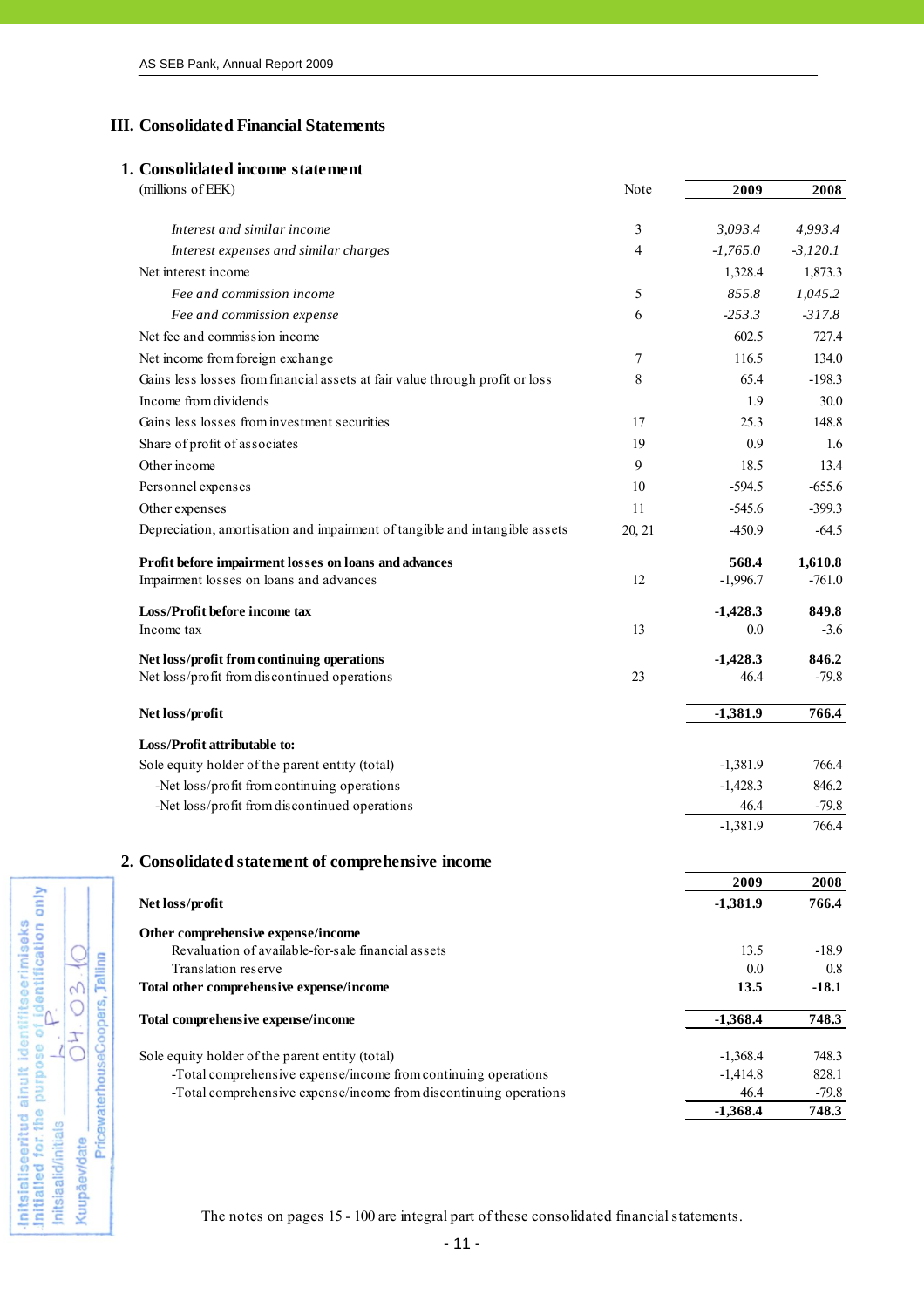#### **3. Consolidated statement of financial position**

| (millions of EEK)                                                    | Note | 31.12.09 | 31.12.08 |
|----------------------------------------------------------------------|------|----------|----------|
| <b>ASSETS</b>                                                        |      |          |          |
| Cash                                                                 |      | 638.9    | 712.1    |
| Balances with central bank                                           | 14   | 4,827.1  | 5,739.4  |
| Loans and advances to credit institutions                            | 15   | 4,633.4  | 6,026.6  |
| Loans and advances to customers                                      | 16   | 61,846.3 | 69,619.0 |
| Financial assets held for trading                                    | 17   | 366.2    | 399.2    |
| Financial assets at fair value through profit or loss                | 17   | 0.0      | 1,043.3  |
| Available-for-sale financial assets                                  | 17   | 99.6     | 412.4    |
| Other assets                                                         | 18   | 662.8    | 598.1    |
| Investments in associates                                            | 19   | 10.1     | 9.2      |
| Intangible assets                                                    | 20   | 9.6      | 390.5    |
| Property, plant and equipment                                        | 21   | 116.8    | 146.6    |
| Investment properties                                                | 22   | 25.4     | 0.0      |
|                                                                      |      | 73,236.2 | 85,096.4 |
| Assets classified as discontinued operations                         | 23   | 1,160.9  | 0.0      |
| <b>TOTAL ASSETS</b>                                                  |      | 74,397.1 | 85,096.4 |
| <b>LIABILITIES AND SHAREHOLDERS' EQUITY</b>                          |      |          |          |
| Due to credit institutions                                           | 24   | 29,786.0 | 35,776.4 |
| Due to customers                                                     | 25   | 31,824.2 | 35,006.2 |
| Loan funds                                                           | 26   | 188.5    | 129.9    |
| Other liabilities                                                    | 27   | 851.1    | 1,516.2  |
| Issued debt securities                                               | 28   | 0.0      | 106.1    |
| Financial liabilities at fair value through profit or loss           | 29   | 358.5    | 497.6    |
| Provisions                                                           | 30   | 2.6      | 611.2    |
| Subordinated loans                                                   | 31   | 2,615.9  | 2,620.9  |
|                                                                      |      | 65,626.8 | 76,264.5 |
| Liabilities included in assets classified as discontinued operations | 23   | 1,306.8  | $0.0\,$  |
| <b>Total Liabilities</b>                                             |      | 66,933.6 | 76,264.5 |
| Share capital                                                        | 32   | 665.6    | 665.6    |
| Share premium                                                        |      | 1,346.6  | 1,346.6  |
| Other reserves                                                       | 34   | 332.0    | 318.9    |
| Retained earnings                                                    |      | 5,119.3  | 6,500.8  |
| Total shareholders' equity                                           |      | 7,463.5  | 8,831.9  |
| TOTAL LIABILITIES AND SHAREHOLDERS' EQUITY                           |      | 74,397.1 | 85,096.4 |

The notes on pages 15 - 100 are integral part of these consolidated financial statements.

- 12 -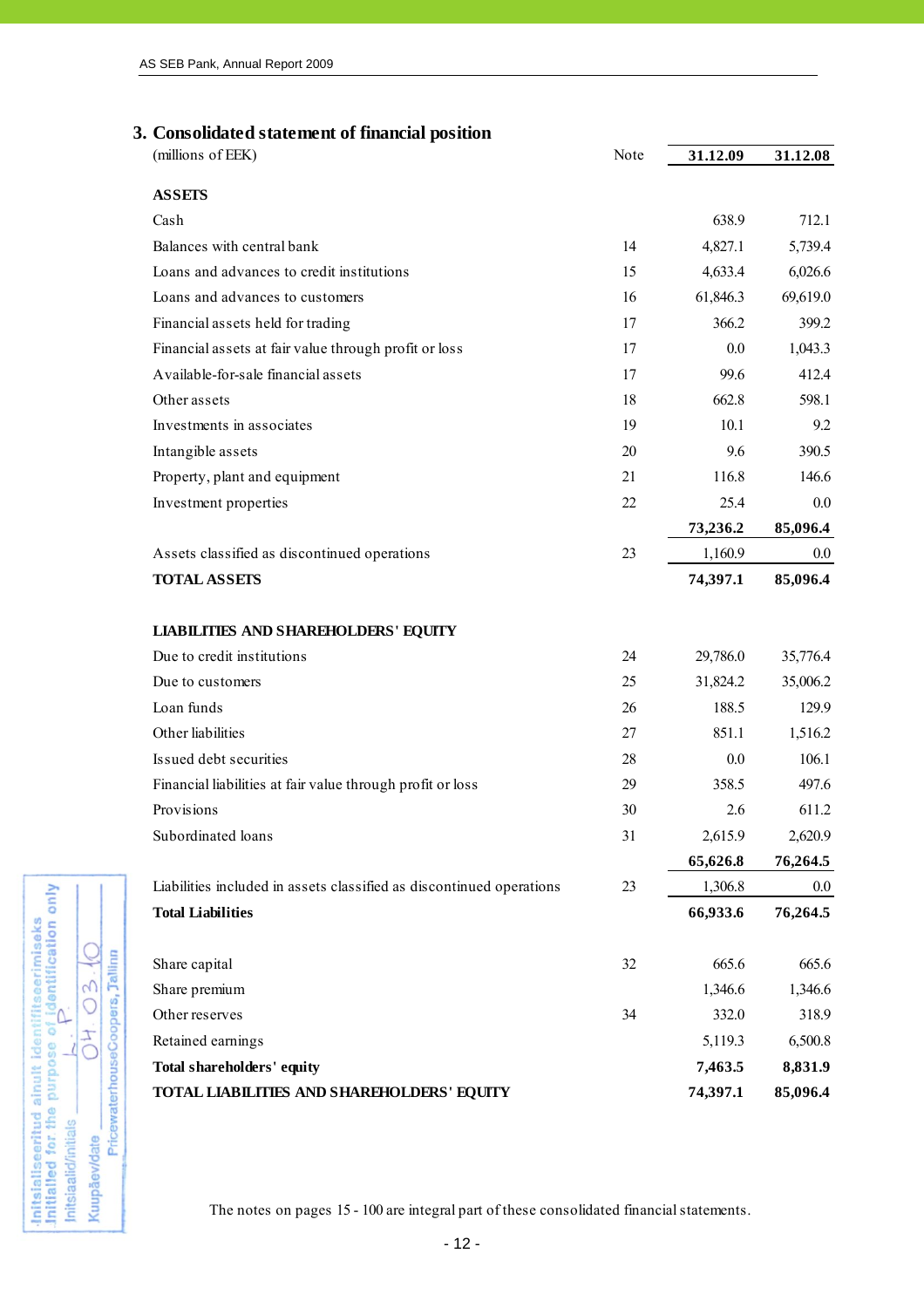### **4. Consolidated statement of cash flows**

(millions of EEK)

Initsialiseeritud ainult identifitseerimiseks<br>Initialied for the purpose of identification only<br>Interactionalise

Initsiaalid/initials Kuupäev/date

 $03.6$ 

PricewaterhouseCoopers, Tallinn  $\overline{C}$  $\sqrt{ }$ 

|                                                                                                                       | Note   | 2009           | 2008           |
|-----------------------------------------------------------------------------------------------------------------------|--------|----------------|----------------|
| I. Cash flows from operating activities                                                                               |        |                |                |
| Interest received                                                                                                     |        | 3,234.7        | 4,987.1        |
| Interest paid                                                                                                         |        | $-2,124.7$     | $-3,070.2$     |
| Dividends received                                                                                                    |        | 1.9            | 29.9           |
| Fee and commission received                                                                                           | 5      | 855.8          | 1,045.2        |
| Fee and commission paid                                                                                               | 6      | $-253.4$       | $-317.8$       |
| Net trading income and other operating income                                                                         |        | 627.8          | 302.3          |
| Personnel expenses and other operating expenses                                                                       |        | $-899.4$       | $-1,018.1$     |
| Income taxes paid                                                                                                     |        | 0.0            | $-3.5$         |
| Revaluation adjustments                                                                                               |        | 1.2            | $-19.0$        |
| Cash flows from operating activities before changes in the operating assets and                                       |        |                |                |
| liabilities, continued operations                                                                                     |        | 1,443.9        | 1,935.9        |
| Cash flows from operating activities before changes in the operating assets and                                       |        |                |                |
| liabilities, discontinued operations                                                                                  |        | 46.9           | $-79.3$        |
| Changes in operating assets:                                                                                          |        |                |                |
| Loans and advances to credit institutions                                                                             |        | 67.8           | 2,013.5        |
| Loans and advances to customers                                                                                       |        | 4,973.5        | 1,231.6        |
| Other assets                                                                                                          |        | 201.1          | 468.1          |
| <b>Changes of operating liabilities:</b>                                                                              |        |                |                |
| Due to credit institutions                                                                                            |        | $-5,684.0$     | $-1,766.1$     |
| Due to customers                                                                                                      |        | $-3,129.7$     | $-923.6$       |
| Loan funds                                                                                                            |        | 58.6           | $-14.2$        |
| Other liabilities                                                                                                     |        | $-183.6$       | $-254.9$       |
| Cash flow from (used in) operating activities, continued operations                                                   |        | $-2,205.5$     | 2,611.0        |
| Cash flow from (used in) operating activities, discontinued operations                                                |        | 1.1            | $-319.9$       |
|                                                                                                                       |        |                |                |
| II. Cash flows from investing activities                                                                              |        |                |                |
| Net increase-/decrease+ of investment portfolio securities                                                            |        | 348.3          | $-219.0$       |
| Proceeds from sale and liquidation of associates                                                                      | 19     | 4.9            | 46.1           |
| Purchase of investment properties, tangible and intangible assets                                                     | 20, 21 | $-68.7$        | $-51.8$        |
| Proceeds from sale of investment properties, tangible and intangible assets                                           | 20, 21 | 2.1            | 4.8            |
| Cash flow from (used in) investing activities, continued operations                                                   |        | 286.6          | $-219.9$       |
| Cash flow from (used in) investing activities, discontinued operations                                                |        | $-35.4$        | 418.5          |
| III. Cash flows from financing activities                                                                             |        |                |                |
| Proceeds from debt securities (issuing)                                                                               | 28     | 0.0            | 250.1          |
| Repurchasing of debt securities                                                                                       | 28     | $-103.4$       | $-810.0$       |
| Cash used in financing activities, continued operations                                                               |        | $-103.4$       | $-559.9$       |
| Cash used in financing activities, discontinued operations                                                            |        | 0.0            | 0.0            |
| Net decrease/increase in cash and cash equivalents                                                                    |        | $-2,056.6$     | 1,929.8        |
|                                                                                                                       |        |                |                |
| Cash and cash equivalents at the beginning of period                                                                  |        | 12,153.1       | 10,219.9       |
| Effect of exchange rate changes on cash and cash equivalents                                                          |        | $-2.5$         | 3.4            |
| Cash and cash equivalents at the end of period                                                                        |        | 10,094.0       | 12,153.1       |
|                                                                                                                       |        |                |                |
| Cash and cash equivalents includes:                                                                                   |        | 31.12.09       | 31.12.08       |
| Cash on hand                                                                                                          |        | 638.9          | 712.1          |
| Balances with the central bank                                                                                        |        | 4,826.1        | 5,730.4        |
| Liquid deposits in other credit institutions, continued<br>Liquid deposits in other credit institutions, discontinued |        | 4,614.4<br>0.1 | 5,694.8<br>0.0 |
| Trading portfolio                                                                                                     |        | 14.5           | 15.8           |
|                                                                                                                       |        | 10,094.0       | 12,153.1       |
|                                                                                                                       |        |                |                |

All cash eqivalents are freely available for use by the Group with maturity of less than 3 months.

The notes on pages 15 - 100 are integral part of these consolidated financial statements.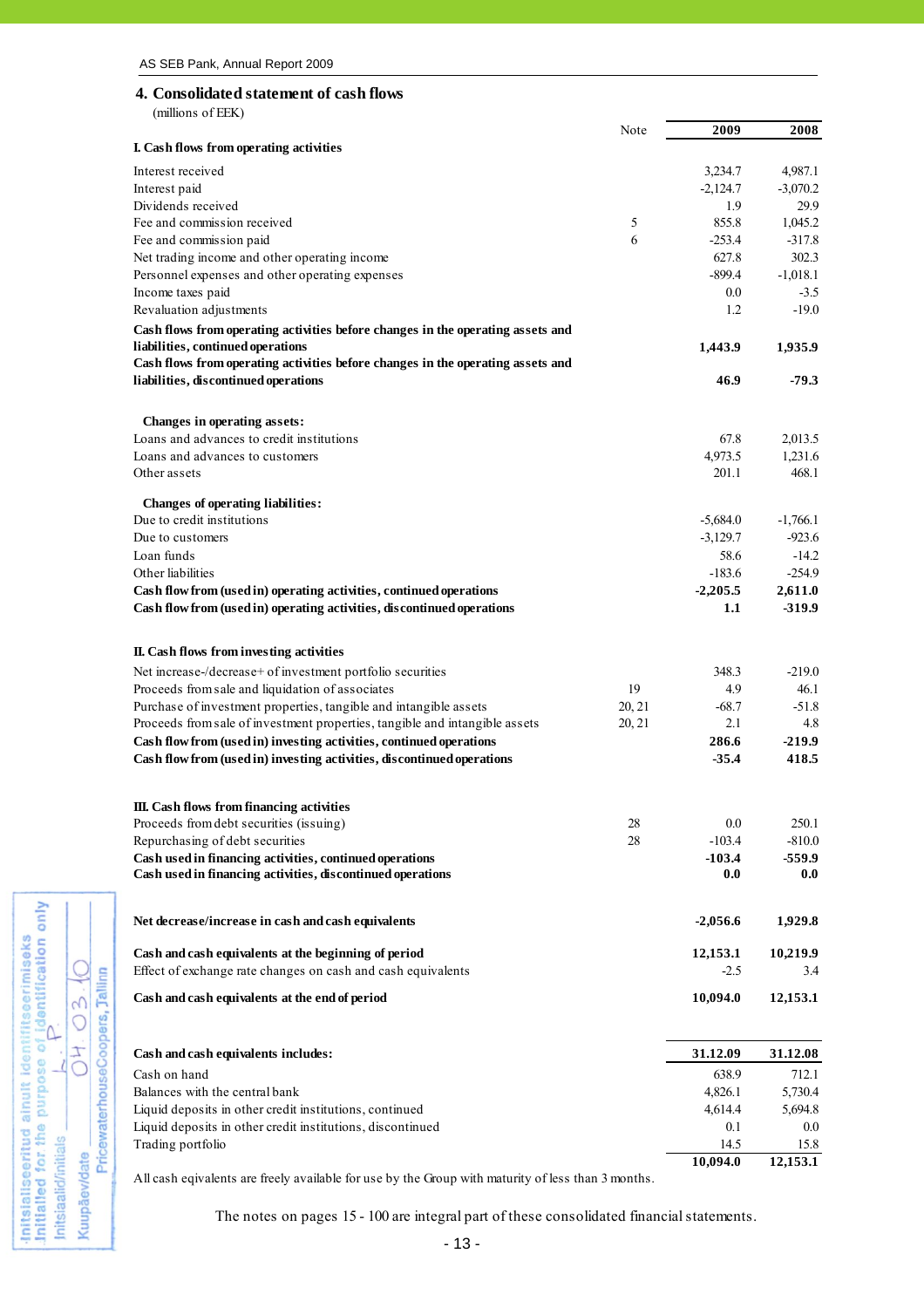#### **5. Consolidated statement of changes in shareholders' equity**

(millions of EEK)

|                                                                                     | <b>Share</b><br>capital<br>(Note 32) | <b>Share</b><br>premium | <b>Other</b><br>reserves<br>(Note 34) | <b>Translation</b><br>reserve | <b>Retained</b><br>earnings | Total share<br>holders'<br>equity |
|-------------------------------------------------------------------------------------|--------------------------------------|-------------------------|---------------------------------------|-------------------------------|-----------------------------|-----------------------------------|
| <b>Year beginning 01.01.2008</b>                                                    | 665.6                                | 1,346.6                 | 332.9                                 | $-0.8$                        | 5,739.3                     | 8,083.6                           |
| Statutory reserve                                                                   | 0.0                                  | 0.0                     | 2.9                                   | 0.0                           | $-2.9$                      | $0.0\,$                           |
| Profit for the year                                                                 | 0.0                                  | 0.0                     | 0.0                                   | 0.0                           | 766.4                       | 766.4                             |
| Other comprehensive income:<br>Net change in available for sale<br>financial assets | 0.0                                  | 0.0                     | $-16.9$                               | 0.0                           | $-2.0$                      | $-18.9$                           |
| Currency translation differences                                                    | 0.0                                  | 0.0                     | 0.0                                   | 0.8                           | 0.0                         | 0.8                               |
| Total other comprehensive income                                                    | 0.0                                  | 0.0                     | $-16.9$                               | 0.8                           | $-2.0$                      | $-18.1$                           |
| <b>Final balance 31.12.2008</b>                                                     | 665.6                                | 1,346.6                 | 318.9                                 | 0.0                           | 6,500.8                     | 8,831.9                           |
| <b>Year beginning 01.01.2009</b>                                                    | 665.6                                | 1,346.6                 | 318.9                                 | 0.0                           | 6,500.8                     | 8,831.9                           |
| Statutory reserve                                                                   | 0.0                                  | 0.0                     | 1.1                                   | $0.0\,$                       | $-1.1$                      | 0.0                               |
| Profit for the year<br>Other comprehensive income:                                  | 0.0                                  | 0.0                     | 0.0                                   | 0.0                           | $-1,381.9$                  | $-1,381.9$                        |
| Net change in available for sale                                                    |                                      |                         |                                       |                               |                             |                                   |
| financial assets                                                                    | 0.0                                  | 0.0                     | 12.0                                  | 0.0                           | 1.5                         | 13.5                              |
| Total other comprehensive income                                                    | 0.0                                  | 0.0                     | 12.0                                  | 0.0                           | 1.5                         | 13.5                              |
| <b>Final balance 31.12.2009</b>                                                     | 665.6                                | 1,346.6                 | 332.0                                 | 0.0                           | 5,119.3                     | 7,463.5                           |

| Initsiaalid/initials | Initsialiseeritud ainult identifitseerimiseks<br>Initialled for the purpose of identification only |
|----------------------|----------------------------------------------------------------------------------------------------|
| Kuupäev/date         | 04.03.10                                                                                           |
|                      | PricewaterhouseCoopers, Tallinn                                                                    |

The notes on pages 15 - 100 are integral part of these consolidated financial statements.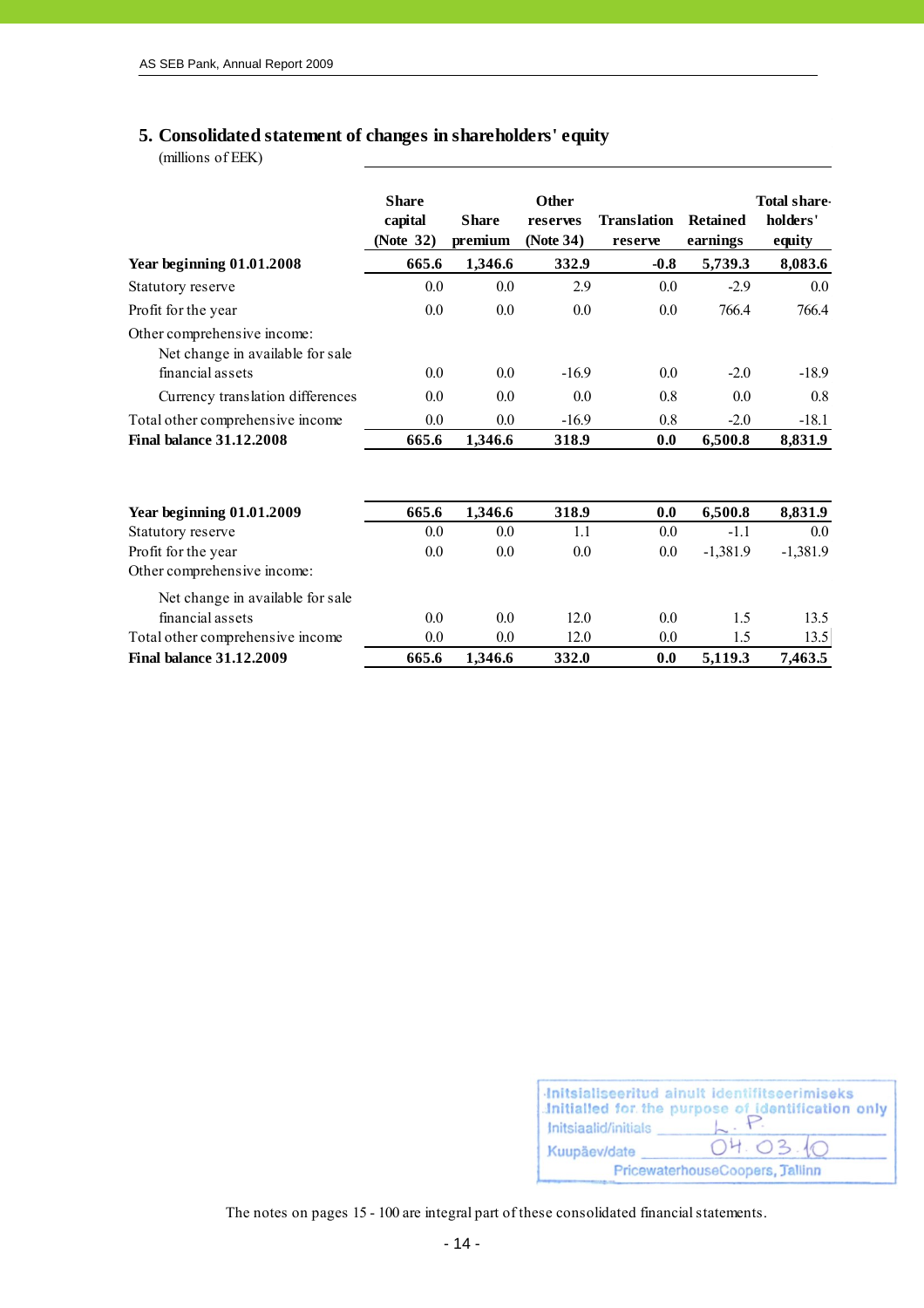#### **Note 1**

#### **ACCOUNTING PRINCIPLES**

AS SEB Pank (Reg. No. 10004252) is a credit institution registered in Tallinn (Estonia), Tornimäe Street 2, the sole shareholder of which is SEB AB, who is also the ultimate controlling party, registered in Sweden (Note 32).

As at the end of year 2009 SEB Pank Group employed 1,444 people (2008 1,562). These consolidated financial statements for the year ended 31 December 2009 have been approved for issue by the Management Board and are subject to approval by the ultimate shareholder.

#### **1.1. Basis of preparation**

These consolidated financial statements of SEB Pank Group (the Group) are prepared in accordance with International Financial Reporting Standards (IFRS) as adopted by the EU. The principal accounting policies applied in the preparation of these consolidated financial statements are set out below. These policies have been consistently applied to all the years presented, unless otherwise stated.

These financial statements have been prepared under the historical cost convention, except as disclosed in some of the accounting policies below (i.e. financial assets at fair value). Financial statements have been prepared according to accrual principle of accounting. The group classifies its expenses by nature of expense method.

These consolidated financial statements have been prepared in millions of Estonian kroons.

When the presentation or classification of items in the consolidated financial statements is amended, comparative amounts for the previous period are also reclassified, if not referred differently in specific accounting principle (Note 1.11).

Certain new standards, amendments and interpretations to existing standards have been published by the time of compiling these financial statements that are mandatory for the company's accounting periods beginning after 1 January 2009 or later periods. The overview of these standards and the Group management estimate of the potential impact of applying the new standards and interpretations is given at the end of this section (Note 1.26). Note 1.26 gives also overview of the new IFRS standards, amendments and interpretations that became effective for the first time for these financial statements and their effect to them.

#### **1.2. Critical accounting estimates and judgments**

- 15 -

The preparation of the consolidated financial statements in accordance with the International Financial Reporting Standards as adopted by the EU requires the use of certain critical accounting estimates and assumptions that affect the reported amounts of assets and liabilities and disclosure of contingent assets and liabilities at the date of the financial statements and the reported amounts of revenues and expenses for the reporting

|                      | Initsialiseeritud ainult identifitseerimiseks<br>Initialled for the purpose of identification only |
|----------------------|----------------------------------------------------------------------------------------------------|
| Initsiaalid/initials |                                                                                                    |
| Kuupäev/date         | 04.03.10                                                                                           |
|                      | PricewaterhouseCoopers, Tallinn                                                                    |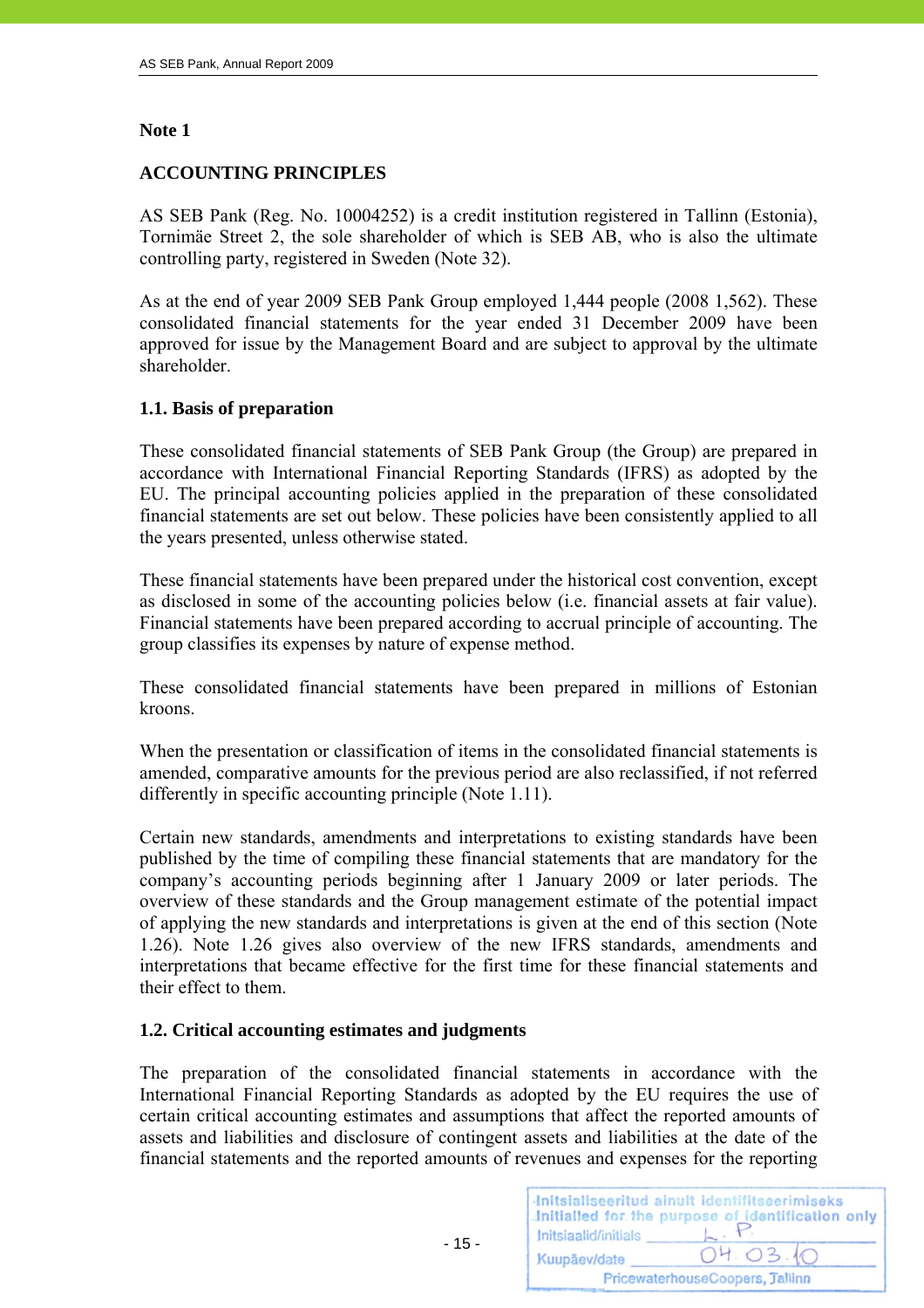period. Although these estimates are based on management's best knowledge and judgement of current events and actions, the actual outcome and the results ultimately may significantly differ from those estimates. More detailed overview of the estimates made is provided under accounting principles or disclosures set out below.

Critical estimates and judgement are specifically used in the following areas:

- a) Impairment losses on loans and advances, including assessment of fair value of collateral (Note 2.2)
- b) Fair value of financial assets and liabilities (Note 2.8)
- c) Impairment assessment for goodwill (Note 20)

Estimates and judgments are continually evaluated based on historical experience and other factors, including expectations of future events that are believed to be reasonable under these circumstances. Changes in assumptions may have a significant impact on the financial statements in the period assumptions change. Management believes that the underlying assumptions are appropriate and the Group´s financial statements therefore present the financial position and results fairly.

#### Recent volatility in global financial markets

The global credit crunch that began in mid-2007 has since the last spring exhibited vital signs of recovery, at least as financial markets are concerned. The Dow Jones global equity index has by the end of this January snatched back by some 70% from its trough in March of the last year and the TED spread that peaked at 450 basis points in October of 2008 was a year later back at 22 basis points. Although the US economy – the focal point of the crisis – grew already by 5.7% in the fourth quarter of 2009, its unemployment rate has doubled in the last two years to 10%. This year will in all likelihood be characterised by rising tensions between increasingly robust financial markets and delicately fragile labour market.

Estonian economy was also characterised by normalisation of the money market situation in 2009. 3-month TALIBOR that had peaked at almost 7% in November of 2008 was down to 4.5% by mid-October of 2008 and plummeted on the back of euro expectations to 1% in February 2010. The labour market, on the other hand, is still in the doldrums, the unemployment rate has increased by more than 10 percentage point from the second quarter of 2008 and the weekly figures on registered joblessness are yet to show visible signs of improvement.

#### Impact on customers / borrowers

Borrowers of the Group have been affected by the lower liquidity situation and deteriorated general business environment which has impacted their ability to repay the amounts owed. Deteriorating operating conditions for borrowers have hade and may further have an impact on management's cash flow forecasts and assessment of the impairment of financial and non-financial assets. To the extent that information is available, management has put main risk position in several industries under special regular observation and has properly reflected revised estimates of expected future cash flows in its impairment assessments.

| Initsiaalid/initials | Initsialiseeritud ainult identifitseerimiseks<br>Initialled for the purpose of identification only |
|----------------------|----------------------------------------------------------------------------------------------------|
| Kuupäev/date         | 04.03.10                                                                                           |
|                      | PricewaterhouseCoopers, Tallinn                                                                    |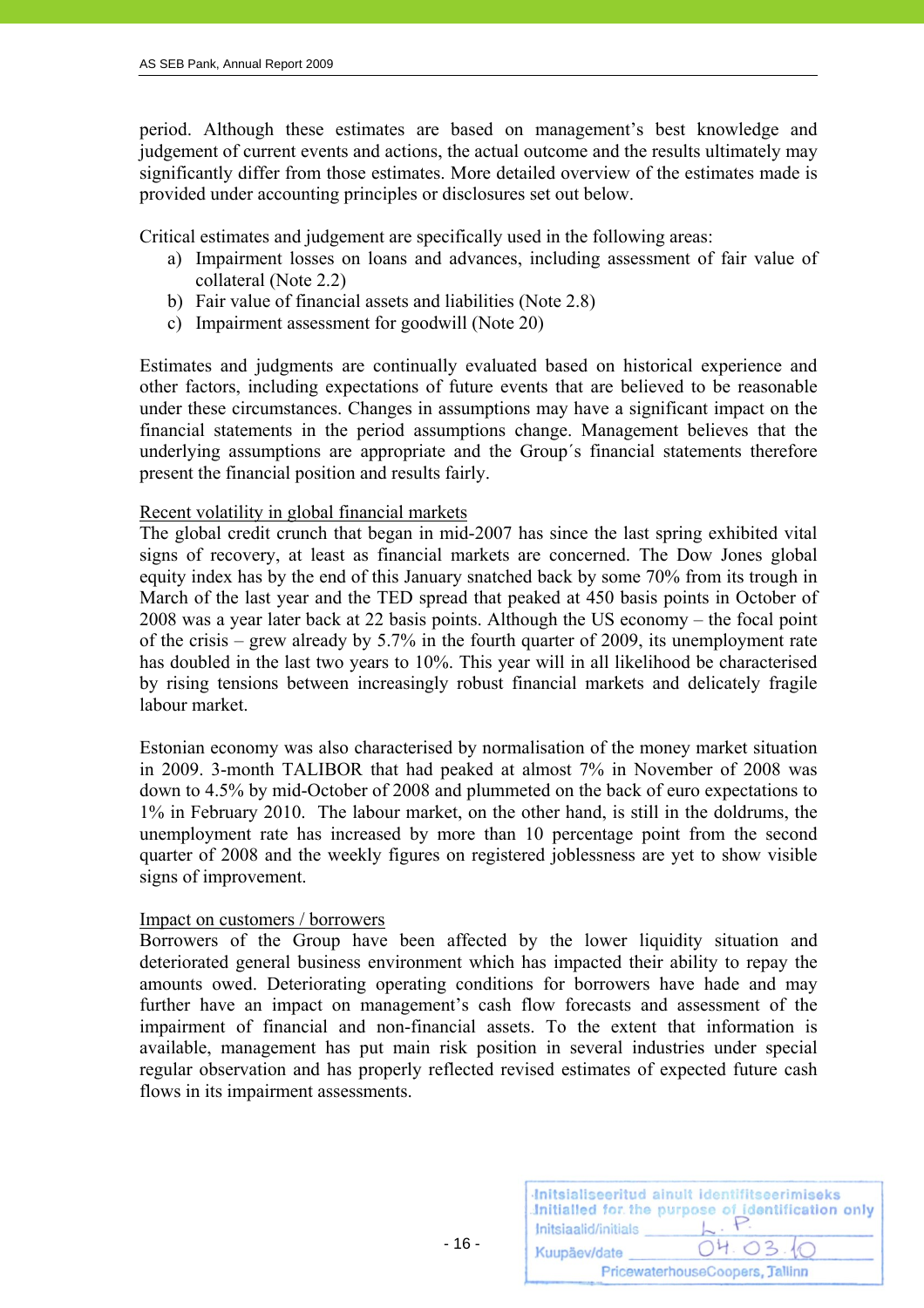#### Impact on collateral (especially real estate)

The amount of provision for impaired loans is based on management's appraisals of these assets at the reporting date after taking into consideration the cash flows that may result from foreclosure less costs for obtaining and selling the collateral. The market in Estonia for many types of collateral, especially real estate, has been severely affected by the recent volatility in global financial markets and macroeconomic decline in Estonia resulting in there being a low level or non-existent of liquidity for certain types of assets. Assets experiencing temporary non-existent market liquidity have been evaluated case by case in accordance to the cash flow model approved on the Group level based on long-term discounted potential cash flow generating capability of asset.

#### Recovery of an active market for quoted financial instruments

In 2009 the activity of transactions on an arm's length basis for financial instruments quoted on financial markets improved. Hence determining fair value as of 31.12.2009, the valuation technique were used only for a few instruments. The objective of the valuation technique is to establish what the transaction price for non-actively traded instrument would have been on the reporting date, considering market conditions, including the relative liquidity of the market, interest rates and credit spreads. Valuation techniques had to be used mainly to determine fair value for securities of issuers having solvency problems (Note 1.6.2, 1.6.3).

Recovery and stabilisation have been visible in the financial markets. It is complicated for management to reliably estimate the effects on the Group's financial position of the changes in the liquidity and the volatility of financial markets. Since there are no plans to increase our fairly low trading exposures, result is mostly generated from trades with the clients. Management believes it is taking all the necessary measures to support the sustainability of the Group's business in the current circumstances.

#### **1.3. Consolidation**

These consolidated financial statements of the SEB Pank Group comprise of the financial statements of the parent company AS SEB Pank and its subsidiaries as of 31 December 2009. The subsidiaries being consolidated are listed on page 4 (see Table 1.1).

In the group's consolidated financial statements, the financial statements of the parent bank and its subsidiaries have been combined on a line-by-line basis. AS SEB Elu- ja Pensionikindlustus and OÜ Estectus are presented as discontinued operations (Note 1.11). Intra-group balances and intra-group transactions and unrealised gains on transactions between group companies have been eliminated in full. Unrealised losses are also eliminated unless the transaction provides evidence of impairment of the asset transferred. All the subsidiaries that are controlled by AS SEB Pank have been consolidated (AS SEB Elu- ja Pensionikindlustus and OÜ Estectus on two lines in assets and liabilities). The accounts of the subsidiaries used for consolidation have been prepared in conformity with the accounting principles of the parent company. Subsidiaries

Subsidiary is an entity controlled by the parent company. Control is presumed to exist when the parent owns, directly or indirectly, more than 50% of the voting power of an enterprise or otherwise has power to govern the financial and operating policies and is able to exercise control over them in order to benefit from their activities. Subsidiaries are

 $- 17 -$ 

| Initsiaalid/initials | Initsialiseeritud ainult identifitseerimiseks<br>Initialled for the purpose of identification only |
|----------------------|----------------------------------------------------------------------------------------------------|
| Kuupäev/date         | 04.03.10                                                                                           |
|                      | PricewaterhouseCoopers, Tallinn                                                                    |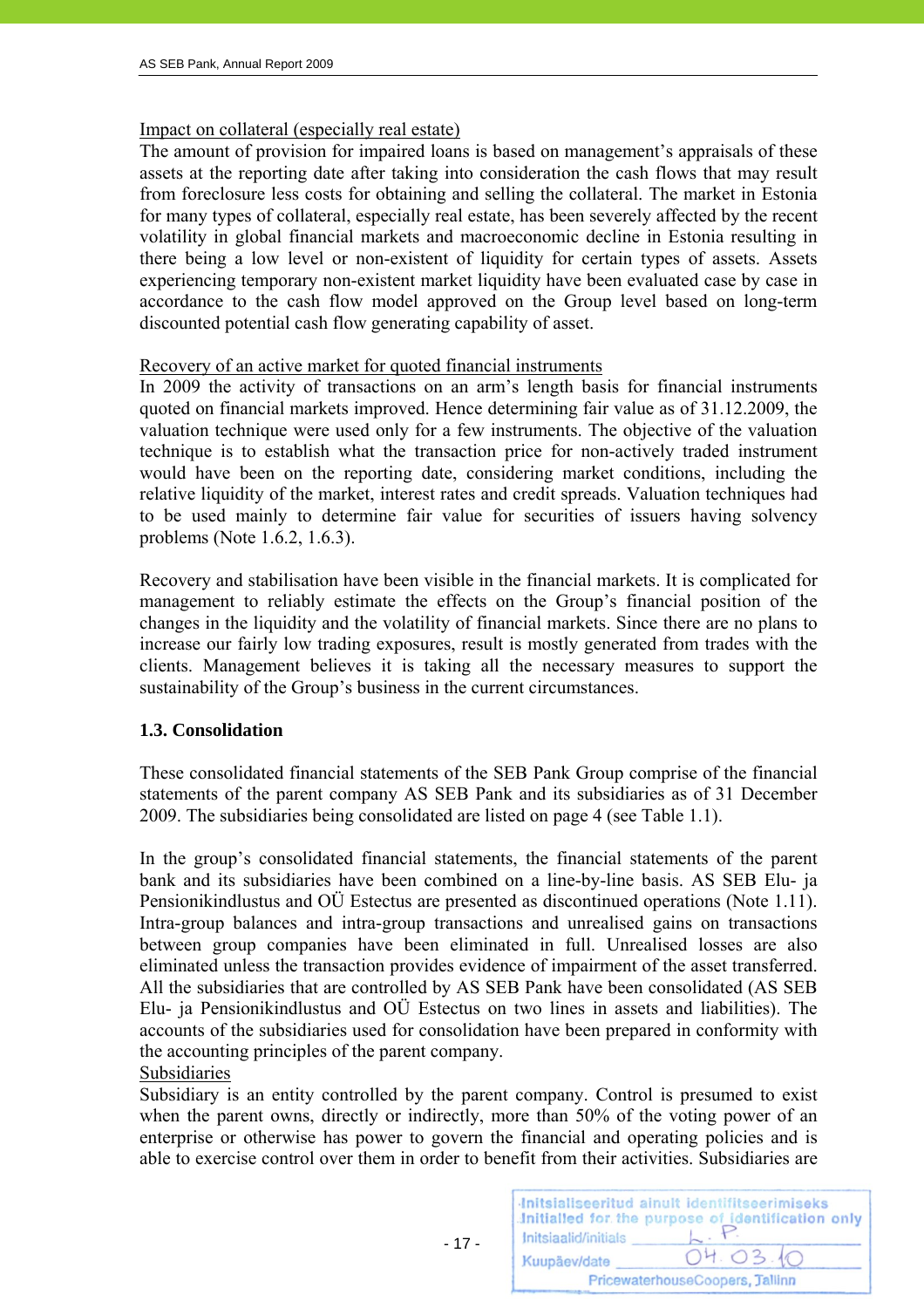consolidated from the date on which control is transferred to the Group and are no longer consolidated from the date that control ceases to exist.

The purchase method of accounting is used to account for the acquisition of subsidiaries. The cost of an acquisition is measured as the fair value of the assets given, equity instruments issued and liabilities incurred or assumed at the date of exchange, plus costs directly attributable to the acquisition. According to the purchase method all the identifiable assets and liabilities of the subsidiary acquired are measured at their fair values at the acquisition date, irrespective of the extent of any minority interest, and the excess of the cost of acquisition over the fair value of the net assets of the subsidiary acquired is recorded as goodwill (Note 1.10). If the cost of acquisition is less than the fair value of the net assets of the subsidiary acquired, the difference is recognised directly in the income statement.

Revenues and expenses of the subsidiaries acquired within the financial year are consolidated into the Group income statement starting from the date of acquisition to the end of the financial year. Result of operations of subsidiaries disposed of during the year is consolidated into Group income statement from the beginning of the financial year until the date of disposal.

#### Associates

Associate is an entity over which the Group has significant influence, but which it does not control. Generally, significant influence is presumed to exist when the Group holds between 20% and 50% of the voting rights.

Investments in associates are initially recognised at cost. The Group's investment in associates includes goodwill (net of any accumulated impairment loss) identified on acquisition (Note 1.10). Investments in associates are accounted for under the equity method of accounting. Under this method, the investment in Group financial statements is increased by the share of post-acquisition profit and reduced by the share of loss or distribution of profit received from the associated company and attributable to the Group and any goodwill impairment. The Group's share of post-acquisition movements in reserves is recognised in reserves. When the Group's share of losses in an associate equals or exceeds its interest in the associate, including any other unsecured receivables, the Group does not recognise further losses, unless it has incurred obligations or made payments on behalf of the associate.

Unrealised gains on transactions between the Group and its associates are eliminated to the extent of the Group's interest in the associates. Unrealised losses are also eliminated unless the transaction provides evidence of an impairment of the asset transferred. Accounting policies have been changed where necessary to ensure consistency with the policies adopted by the Group.

#### Parent company separate financial statements – primary statements

 $- 18 -$ 

In the parent separate primary financial statements, disclosed to these consolidated financial statements (see Note 38), the investments into the shares of subsidiaries and associated companies are accounted for at cost less any impairment recognised.

|                      | Initsialiseeritud ainult identifitseerimiseks<br>Initialled for the purpose of identification only |
|----------------------|----------------------------------------------------------------------------------------------------|
| Initsiaalid/initials |                                                                                                    |
| Kuupäev/date         | 04.03.10                                                                                           |
|                      | PricewaterhouseCoopers, Tallinn                                                                    |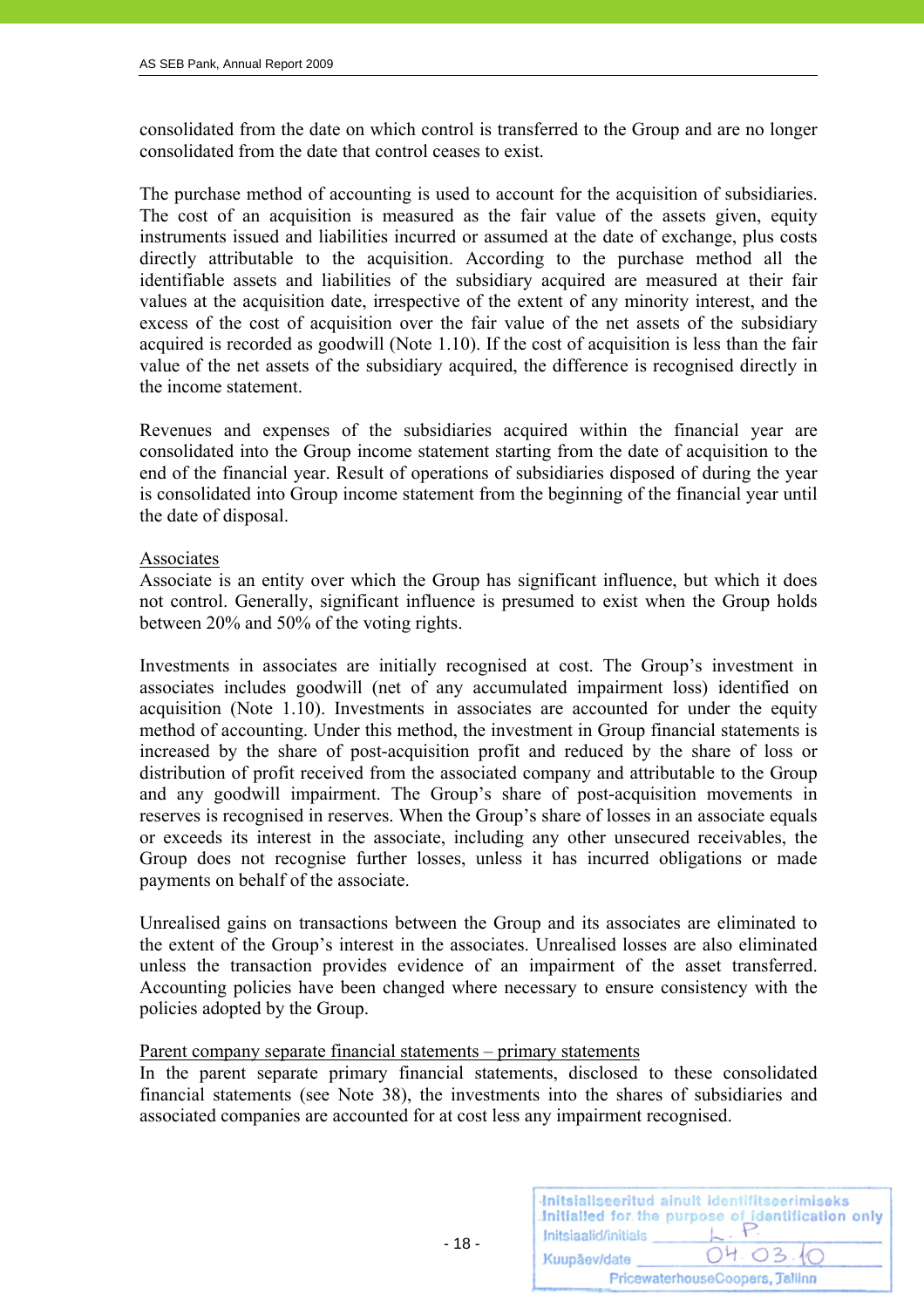#### **1.4. Foreign currency transactions and assets and liabilities denominated in a foreign currency**

#### Functional currency

The financial statements of the Group companies have been prepared using the currency (*functional currency*) which best reflects the company's economic environment. The consolidated financial statements have been presented in Estonian kroons, which is also the functional currency of the parent company.

#### Foreign currency transactions

Foreign currency transactions have been recorded based on foreign currency exchange rates of the Bank of Estonia (Central Bank) prevailing on the transaction dates. In the case of differences in the transfer of cash (i.e. settlement) and exchange rates prevailing on the transaction date, the exchange rate differences are recorded in the income statement on the line "Net income from foreign exchange".

#### Assets and liabilities denominated in foreign currencies

Monetary assets and liabilities and non-monetary assets and liabilities valued at fair value and denominated in foreign currencies have been translated into Estonian kroons based on the foreign currency exchange rates of the Bank of Estonia prevailing on the reporting date. Gains and losses on translation form monetary assets and liabilities are recorded in the income statement on the line "Net income from foreign exchange". Changes in the fair value of monetary securities denominated in foreign currency classified as available- forsale are analysed between translation differences resulting from changes in the amortised cost of the security and other changes in the carrying amount of the security. Translation differences related to changes in the amortised cost are recognised in profit or loss as "Net income from foreign exchange", and other changes in the carrying amount are recognised in fair value reserve in equity. Translation differences on non-monetary items, such as equities held at fair value through profit or loss, are reported as part of the fair value gain or loss on line "Gains less losses from financial assets at fair value through profit or loss". Translation differences on non-monetary items, such as equities classified as available-forsale financial assets, are included in the fair value reserve in equity.

#### Group companies

The results and financial position of all the Group entities (none of which has the currency of a hyperinflationary economy) that have a functional currency different from the presentation currency are translated into the presentation currency. Income statements and cash flows of foreign entities are translated into Estonian kroons at average exchange rates (unless this average is not a reasonable approximation of the cumulative effect of the rates prevailing on the transaction dates, in which case income and expenses are translated at the dates of the transactions) for the year and their statements of financial position are translated at the exchange rates ruling on 31 December 2009, the reporting date. Unrealised exchange differences arising from the translation are taken to a separate account in shareholders' equity. When a foreign entity is sold (or part of it is sold), such exchange differences are recognised in the income statement as part of the gain or loss on sale. By the end of the 2008 all foreign operations have been disposed of.

| Initsiaalid/initials | Initsialiseeritud ainult identifitseerimiseks<br>Initialled for the purpose of identification only |
|----------------------|----------------------------------------------------------------------------------------------------|
| Kuupäev/date         | 04.03.10                                                                                           |
|                      | PricewaterhouseCoopers, Tallinn                                                                    |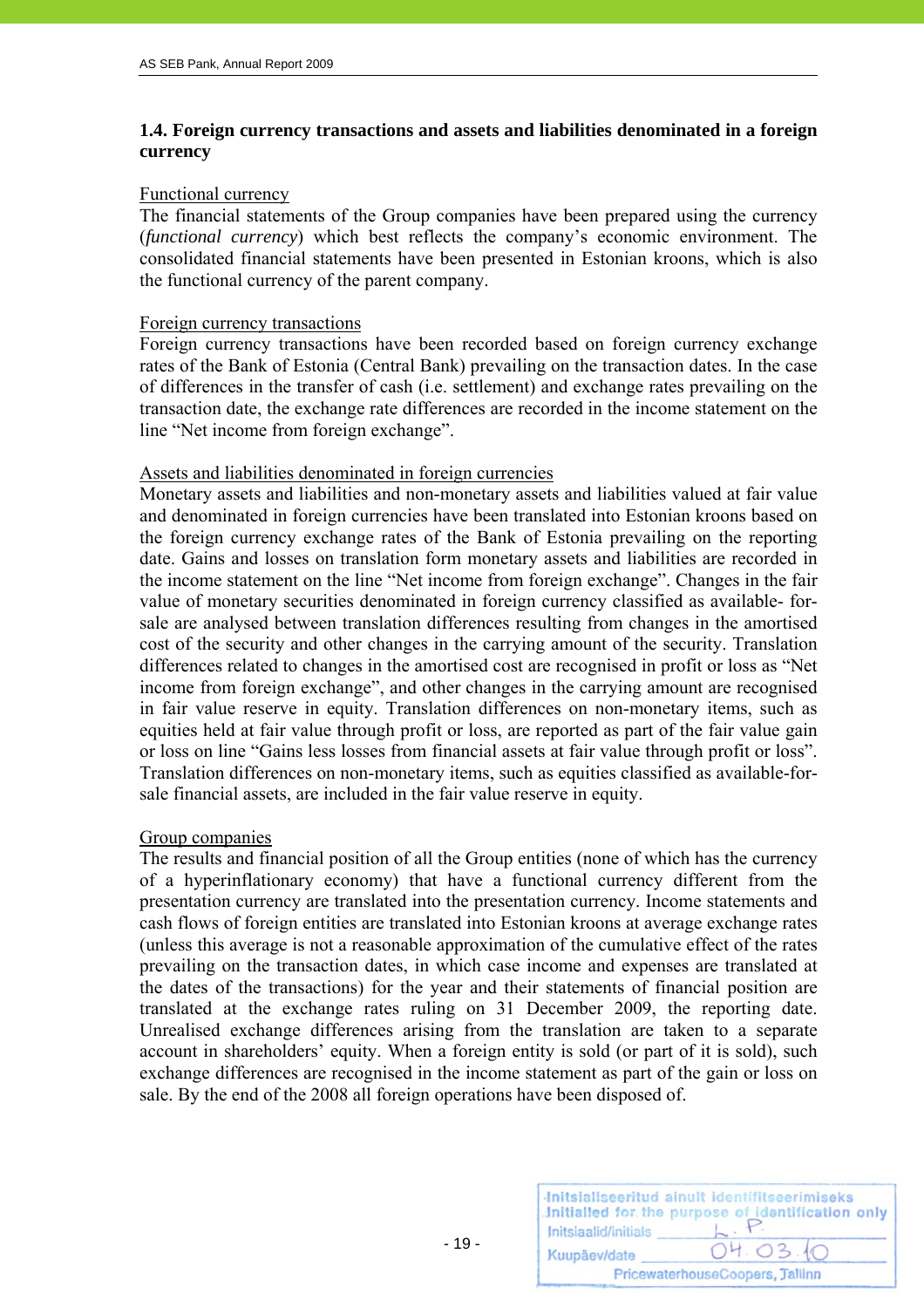#### **1.5. Cash and cash equivalents**

For the purposes of the cash flow statement, cash and cash equivalents are cash at hand, available for use deposits due from Central Bank and readily available deposits in other credit institutions and also less than 3-month maturity liquid securities acquired for trading purpose or decided to be recognised at fair value through profit or loss at inception.

#### **1.6. Financial assets**

The SEB Pank Group classifies the financial instruments into classes that reflect the nature of information and take into account the characteristics of those financial instruments. The classification made can be seen in the table below:

**Category (as defined by IAS 39) Class (as determined by the Group)** 

|                                                                                    |                                                                      | Loans and advances to credit institutions |                        |               |
|------------------------------------------------------------------------------------|----------------------------------------------------------------------|-------------------------------------------|------------------------|---------------|
| Loans and<br>receivables                                                           | Loans and advances to customers                                      | Loans to<br>individuals                   | Housing loans          |               |
|                                                                                    |                                                                      |                                           | Other loans to Private |               |
|                                                                                    |                                                                      | Loans to<br>corporate                     | Loans to Corporates    |               |
|                                                                                    |                                                                      |                                           | Leases to Corporates   |               |
|                                                                                    |                                                                      |                                           | entities               | Public sector |
| Financial<br>Financial assets at<br>assets<br>fair value through<br>profit or loss | Financial assets held for trading                                    | Debt securities                           |                        |               |
|                                                                                    |                                                                      | Equity securities                         |                        |               |
|                                                                                    |                                                                      | Derivatives – non-hedging                 |                        |               |
|                                                                                    | Financial assets designated at fair<br>value through profit and loss | Debt securities                           |                        |               |
|                                                                                    |                                                                      | Equity securities                         |                        |               |
|                                                                                    |                                                                      | Investment securities – debt              | Listed                 |               |
| Available-for-sale<br>financial assets                                             | securities                                                           | Unlisted                                  |                        |               |
|                                                                                    | Investment securities – equity                                       | Listed                                    |                        |               |
|                                                                                    |                                                                      | securities                                | Unlisted               |               |

Financial assets are any assets that are cash, a contractual right to receive cash or another financial asset from another enterprise, a contractual right to exchange financial instruments with another enterprise under conditions that are potentially favourable or an equity instrument of another enterprise. The SEB Pank Group classifies its financial assets in the following categories:

- 1.6.1. loans and receivables,
- 1.6.2. financial assets at fair value through profit or loss,
- 1.6.3. available-for-sale financial assets.

Management determines the classification of its investments at initial recognition. The SEB Pank Group has not classified any financial assets to the SEB Pank Group "held to maturity".

| Initsiaalid/initials | Initsialiseeritud ainult identifitseerimiseks<br>Initialled for the purpose of identification only |
|----------------------|----------------------------------------------------------------------------------------------------|
| Kuupäev/date         | 04.03.10                                                                                           |
|                      | PricewaterhouseCoopers, Tallinn                                                                    |

 $- 20 -$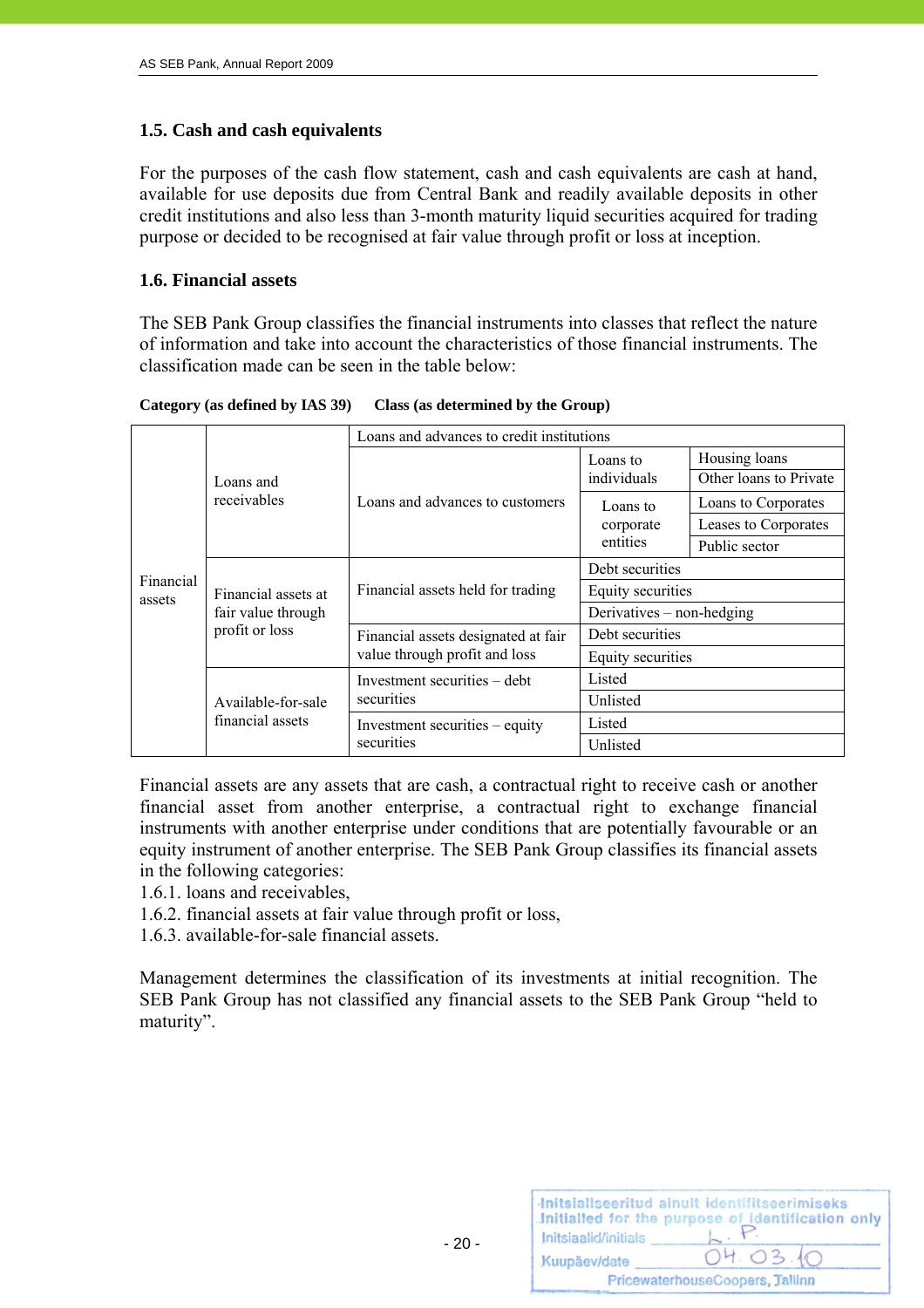#### **1.6.1. Loans and receivables**

#### Loans and receivables

Loans and receivables are non-derivative financial assets with fixed or determinable payments that are not quoted in an active market. They arise when the SEB Pank Group provides money, goods or services directly to a debtor with no intention of trading the resulting receivable.

Loans and receivables are initially recognised in the consolidated statement of financial position at fair value including any transaction costs, when the cash is paid to the borrower or right to demand payment has arisen and are derecognised only when they are repaid or written-off, regardless of the fact that part of them may be recognised as costs through providing allowances for loans. The loan allowances are presented on the respective line of statement of financial position at negative value. Loans have been recognised in the statement of financial position at amortised cost using the effective interest rate method. Accrued interest on the loans and not yet collected is recorded in the respective line of statement of financial position. For overdrafts and credit cards, the actual use of the limit by the borrower is stated in the statement of financial position. The unused credit limit is recognised as contingent commitment.

#### Repurchase agreements

Securities purchased under agreements to resell ("reverse repos") are recorded as loans and advances to other banks or customers, as appropriate. The difference between sale and repurchase price is treated as interest and accrued over the life of the agreements using the effective interest method. Securities lent to counterparties are also retained in the financial statements.

#### Leasing receivables

Financial lease claims include receivables from financial lease, consumer factoring and installment sale and agreements of payments. A financial lease is a lease transaction where all major risks and rights deriving from the use of the leased assets are transferred from the leasing firm to the lessee. Legal ownership to the property may be transferred to the lessee at the end of the lease period.

The receivables from the financial lease agreements are recognised in net present value of the minimum lease payments, from which the payments of principal received have been deducted, plus unguaranteed residual value at the end of contract. Lease payments collected are allocated between repayment of principal and financial income. Financial income is recognised over the rental period based on the pattern reflecting a constant periodic rate of return on the lessor's net investment in the financial lease. Initial service fees collected at issuance are included into the calculation of effective interest rate and lessor's net investment. Lessor's direct expenses, related to the contract, are part of effective interest rate and are booked as decrease of leasing income over the period of leasing contract. Allowances for lease receivables are presented on the respective line of statement of financial position at negative value.

The lease receivable to the client is recognised in the statement of financial position as of the moment of delivering the assets being the object of the agreement to the client. In case of transactions, in which the assets being the object of the agreement having a long

|                      | Initsialiseeritud ainult identifitseerimiseks<br>Initialled for the purpose of identification only |
|----------------------|----------------------------------------------------------------------------------------------------|
| Initsiaalid/initials |                                                                                                    |
| Kuupäev/date         | 04.03.10                                                                                           |
|                      | PricewaterhouseCoopers, Tallinn                                                                    |

 $- 21 -$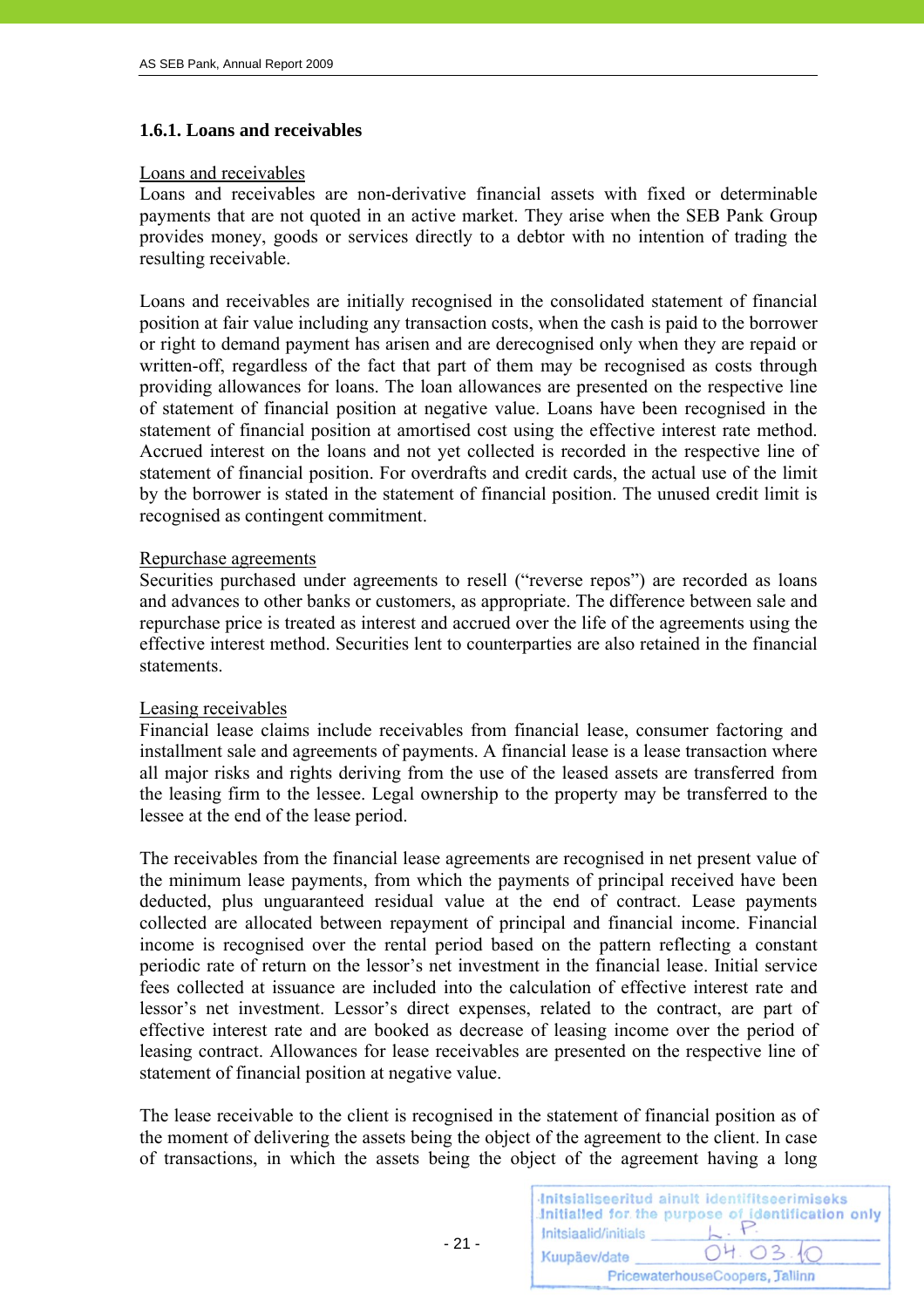delivery term have not yet been delivered to the client, the payments received from the lessees under these agreements are recognised in the statement of financial position as prepayments of buyers in on line "Accrued expenses and deferred income". The amounts paid by the leasing firm for the assets under lease agreements not yet delivered are recognise in the statement of financial position as prepayments to suppliers on line "Accrued income and prepaid expenses".

#### Factoring and warehouse receipt financing receivables

Factoring transactions are considered to be financing transactions where the leasing firm provides the financial resources to its selling partners through transfer of the rights to the receivables from these sales transactions. The leasing firm acquires the right for the receivables payable by the buyer subject to the sales contract.

Factoring is the transfer of receivables. Depending on the terms of the factoring contract the buyer either accepts the transfer of substantially all the risks and rewards of the ownership of the receivable (non-recourse factoring) or retains the right to transfer the risks and rewards back to the seller during a pre-specified term (recourse factoring). Transaction is booked as financing in case the leasing company does not own all the rights related to claim. The claim is booked in statement of financial position until payment is received or recourse is expired. If contract does not include seller's guarantee and leasing company acquires control of all rights at the moment of selling the claim, the transactions is booked as acquisition of claim in fair value. Later on it is booked in acquisition cost. Derecognition of factoring assets and liabilities follows the regulation in IAS 39 and the assessment is made based on each specific agreement type and status.

Warehouse receipt financing transactions are financing transactions, where the lease firm finances its partners, by granting them a loan against pledged stock reserves.

Factoring and warehouse receipt financing receivables are recorded in the statement of financial position at amortised cost, from which the payments of principal claim collected have been deducted. Allowances for factoring receivables are presented on the respective line of statement of financial position at negative value. The receivable to the client is recognised as of the moment of factoring the purchase-sale agreement, i.e. as of assuming the receivable.

#### Valuation of loans and receivables

The Group assesses consistently whether there is objective evidence that a financial asset or group of financial assets is impaired. A financial asset or a group of financial assets is impaired and impairment losses are incurred only if there is objective evidence of impairment as a result of one or more events that occurred after the initial recognition of the asset (a "loss event") and that loss event (or events) has an impact on the estimated future cash flows of the financial asset or group of financial assets that can be reliably estimated.

For valuation of loans and receivables several risks are prudently considered. AS SEB Pank introduced a customer rating system for evaluating corporate loans, corresponding to the principles used in SEB AB, the parent bank of AS SEB Pank. Valuation of the customer receivables is based on the client's company's financial position, situation of the industry, trustworthiness of the borrower, competence of the management of the client,

|                      | Initsialiseeritud ainult identifitseerimiseks<br>Initialled for the purpose of identification only |
|----------------------|----------------------------------------------------------------------------------------------------|
| Initsiaalid/initials |                                                                                                    |
| Kuupäev/date         | 04.03.10                                                                                           |
|                      | PricewaterhouseCoopers, Tallinn                                                                    |

 $- 22 -$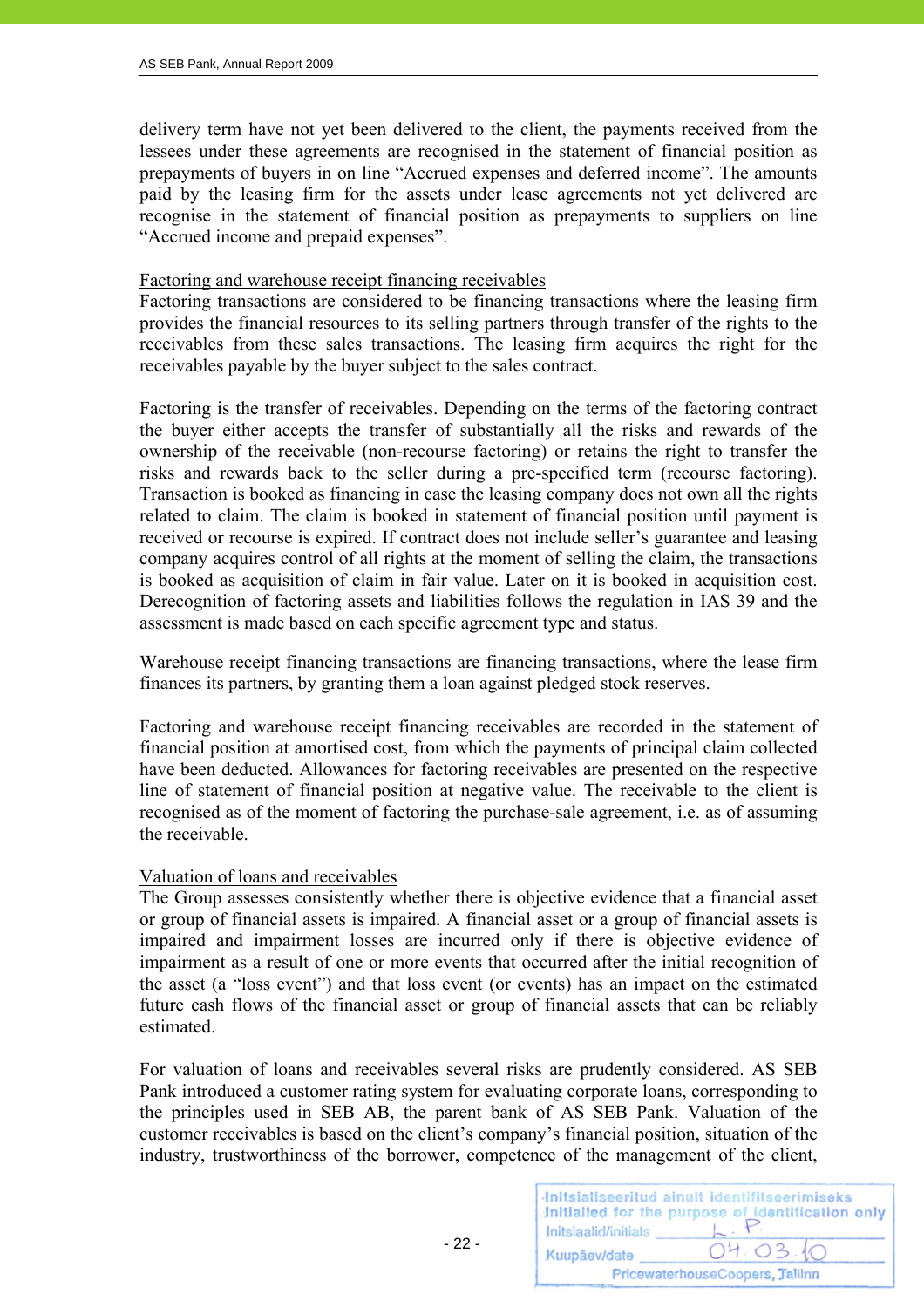timely fulfilment of contractual obligations and other factors, all of which together help to assess the value of the receivable and the amount of incurred loss in the portfolio of loans. Valuation of loans to private individuals is based on timely fulfilment of contractual obligations, solvency and collateral, age, educational status, length of employment, saving practices and other factors, affecting the credit risk.

The Group first assesses whether objective evidence of impairment exists individually for financial assets that are individually significant, and individually or collectively for financial assets that are not individually significant. If the Group determines that no objective evidence of impairment exists for an individually assessed financial asset, whether significant or not, it includes the asset in a group of financial assets with similar credit risk characteristics and collectively assesses them for impairment. Assets that are individually assessed for impairment and for which an impairment loss is or continues to be recognised are not included in a collective assessment of impairment. For the purposes of a collective evaluation of impairment, financial assets are grouped on the basis of similar credit risk characteristics (i.e. on the basis of the Group's grading process that considers asset type, industry, collateral type, past-due status and other relevant factors). Those characteristics are relevant to the estimation of future cash flows for groups of such assets.

Future cash flows in a group of financial assets that are collectively evaluated for impairment are estimated on the basis of the contractual cash flows of the assets in the Group and historical loss experience for assets with credit risk characteristics similar to those in the Group. Historical loss experience is adjusted on the basis of current observable data to reflect the effects of current conditions that did not affect the period on which the historical loss experience is based and to remove the effects of conditions in the historical period that do not currently exist. The methodology and assumptions used for estimating future cash flows are reviewed regularly by the Group to reduce any differences between loss estimates and actual loss experience.

For assessment of loan losses, the expected collections from the loan and interest payments over the coming periods are considered, as well as expected collections and anticipated proceeds from the realisation of collateral, discounted at the financial asset's original effective interest rate (excluding future credit losses that have not been incurred), which together form a recoverable amount of the loan and help to assess the amount of loss incurred of the loan. The amount of the loss is measured as the difference between the asset's carrying amount and the present value of estimated future cash flows (recoverable amount). For these assessed incurred loan losses, the relevant allowance has been established. The carrying amount of the asset is reduced through the use of an allowance account and the amount of the loss is recognised in the income statement. Specific and collective (based on incurred loss estimation on the group basis) allowances are provided for individually assessed loans, and group based allowances for homogenous loan groups.

In a subsequent period, if the amount of the impairment loss decreases and the decrease can be related objectively to an event occurring after the impairment was recognised (such as an improvement in the debtor's credit rating), the previously recognised impairment loss is reversed by adjusting the allowance account. The amount of the reversal is recognised in the income statement in "Impairment losses on loans and advances".

| Initsiaalid/initials | Initsialiseeritud ainult identifitseerimiseks<br>Initialled for the purpose of identification only |
|----------------------|----------------------------------------------------------------------------------------------------|
| Kuupäev/date         | 04.03.10                                                                                           |
|                      | PricewaterhouseCoopers, Tallinn                                                                    |

 $- 23 -$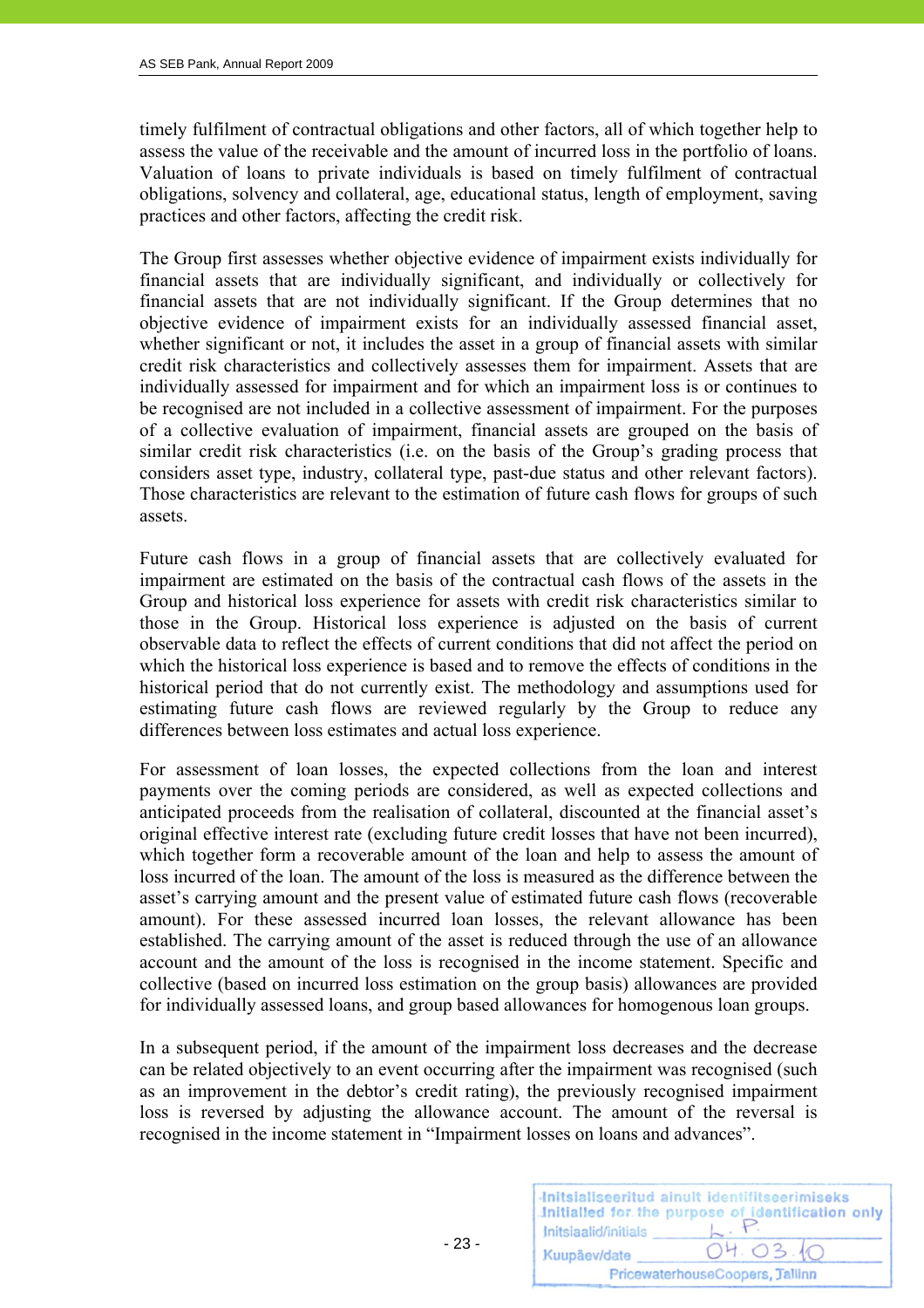When a loan is uncollectible, it is written off against the related allowance for loan impairment. Such loans are written off after all the necessary procedures have been completed and the amount of the loss has been determined.

Loans that are either subject to collective impairment assessment or individually significant and whose terms have been renegotiated are no longer considered to be past due but are treated as normal loans.

More detailed overview of the credit risk management principles is given in Note 2 "Risk policy and management" (see page 41).

Interest income on loans is presented on the income statement on line "Interest and similar income".

#### **1.6.2. Financial assets at fair value through profit or loss**

Financial assets at fair value through profit or loss include:

- financial assets held for trading
- financial assets designated at fair value through profit or loss at inception

#### Financial assets held for trading

- 24 -

This group of financial assets includes securities acquired or incurred principally for the purpose of selling or repurchasing in the near term or if it is part of a portfolio of identified financial instruments that are managed together and for which there is evidence of a recent actual pattern of short-term profit-taking, and derivatives.

#### *Securities acquired or incurred principally for the purpose of selling or repurchasing in the near term*

This group includes shares and bonds acquired for trading purpose. Trading securities are initially recognised at fair value excluding transaction costs on the trade date and are subsequently presented in fair value.

The fair value of held for trading securities quoted on an active market are based on current mid-prices, because trading portfolio is maintained to enable client trading and assets and liabilities to have an offsetting market risk.

The shares and debt securities not actively traded on an active market are valued in fair value according to the last quotation from an acknowledged provider with a presumption that there have been regular quotations available for the shares / debt securities and the price volatility has been in normal range for similar instruments. If the price is not available from quotations or there is no sufficient regularity of the quotations or the volatility of the instrument price quotations is outside the normal range, the shares / debt securities are revaluated into fair value based on all available information regarding the issuer to benchmark the financial instrument price against similar instruments available on active market to determine the fair value. For held for trading debt securities, for which the quoted prices from an active market are not available, cash flows are discounted at market interest rates, issuer's risk added. For fund participations (units) NAV bid quotation is used for fair value assessment.

| Initsiaalid/initials | Initsialiseeritud ainult identifitseerimiseks<br>Initialled for the purpose of identification only |
|----------------------|----------------------------------------------------------------------------------------------------|
| Kuupäev/date         | 04.03.10                                                                                           |
|                      | PricewaterhouseCoopers, Tallinn                                                                    |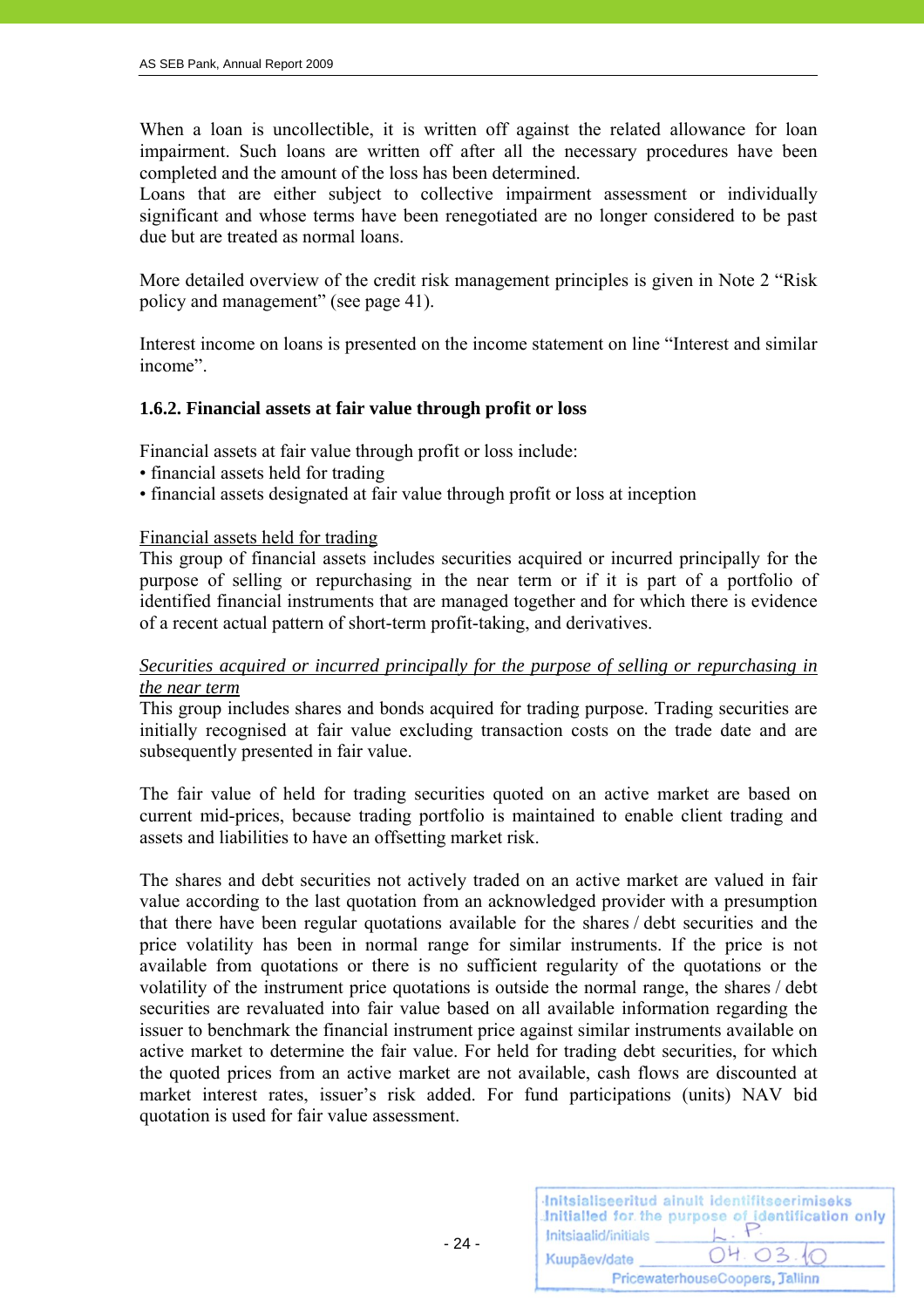In any case, if the market for a financial asset is not active, the Group establishes fair value by using valuation techniques. These include the use of recent arm's length transactions, discounted cash flow analysis, and other valuation techniques commonly used by market participants.

The unrealised and realised result of the trading securities is recorded in income statement under "Gains less losses from financial assets at fair value through profit or loss".

Dividend income from financial assets that are classified as held for trading, is recognised in income statement on line "Gains less losses from financial assets at fair value through profit or loss" when the entity's right to receive payment is established.

#### *Derivatives*

Derivatives (forward-, swap- and option transactions) are initially recognised at fair value excluding transaction costs on the trade date and are subsequently presented at fair value. If derivatives are quoted on an active market, market value is used as a fair value. If not, the valuation techniques are used to find the fair value.

These transactions are booked in the statement of financial position as assets, if their fair value is positive and as liabilities, if the fair value is negative. The fair values of derivative assets and liabilities recorded in the statement of financial position are not netted. The Group does not apply hedge accounting principles for the accounting of derivative financial instruments.

Currency forward and swap transactions are valued by discounting future cash flows using market interest rate. Respective interest income and the realised profit and unrealised gain / loss from the revaluation of derivatives is recorded in the income statement under "Gains less losses from financial assets at fair value through profit or loss".

Currency and equity options are revalued to market value, if active market exists. If a reliable market value can not be obtained, the fair value of options is calculated by using the Black-Scholes model.

#### Financial assets designated at fair value through profit or loss at inception

In this class of securities are classified securities where the company has upon initial recognition designated the securities to be recorded as at fair value through profit or loss and as a result the changes in the fair value of these securities are consistently recognised in the profit or loss of the reporting period.

In the current reporting period this class of securities included the portfolio of investments acquired and held to cover the insurance and investment contracts concluded by the life insurance company belonging to the group, which is presented as discontinued operation in these financial statements. The realised and unrealised result from the revaluation of these securities and interest income on these instruments are recorded in the consolidated income statement on line "Profit for the year from discontinued operations", prior period is restated accordingly.

| Initsiaalid/initials | Initsialiseeritud ainult identifitseerimiseks<br>Initialled for the purpose of identification only |
|----------------------|----------------------------------------------------------------------------------------------------|
| Kuupäev/date         | 04.03.10                                                                                           |
|                      | PricewaterhouseCoopers, Tallinn                                                                    |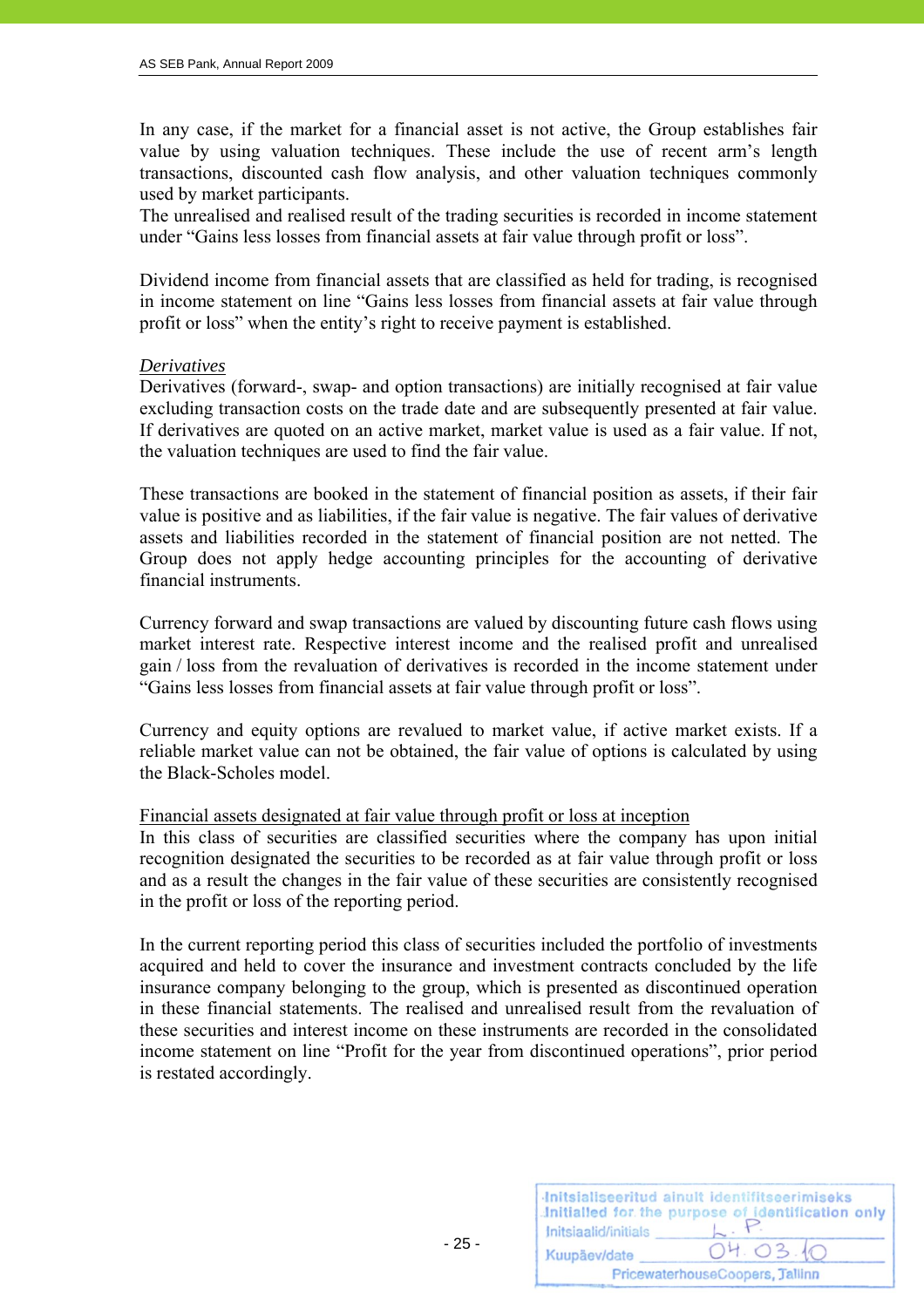#### **1.6.3. Available-for-sale financial assets**

Securities are classified as available-for-sale financial assets, if they do not belong to one of the aforementioned categories: financial assets held for trading or other financial assets designated at fair value through profit or loss. Available-for-sale investments are intended to be held for an indefinite period of time, which may be sold in response to needs for liquidity or changes in interest rates, exchange rates or equity prices; or investments with strategic purpose for long-term holding.

Available-for-sale financial assets are recorded at fair value plus transaction costs on their settlement date. Subsequently they are carried at fair value. If the assessment of fair value is not reliable, the securities will be presented at amortised cost (i.e. original acquisition cost less possible write-downs for impairment). The gains and losses arising from changes in the fair value of available for sale financial assets are recognised in the consolidated statement of comprehensive income on line "revaluation of available-for-sale financial assets".

The Group assesses consistently whether there is objective evidence that a financial asset available-for-sale is impaired. In the case of equity investments classified as available-forsale, a significant or prolonged decline in the fair value of the security below its cost is considered in determining whether the assets are impaired. Debt instrument is considered to be impaired when there is a change in expected cash flows to be collected from the instrument. If any such evidence exists for available-for-sale financial assets, the cumulative loss – measured as the difference between the acquisition cost and the current fair value, less any impairment loss on that financial asset previously recognised in profit or loss – is removed from statement of comprehensive income and recognised in the income statement. Impairment losses recognised in the income statement on equity instruments are not reversed through the income statement. In a subsequent period, if the fair value of a debt instrument classified as available-for-sale increases and the increase can be objectively related to an event occurring after the impairment loss was recognised in profit or loss, the impairment loss is reversed through the income statement.

When the financial asset is derecognised the cumulative gain previously recognised in statement of comprehensive income on that specific instrument is to the extent reversed from the statement of comprehensive income and the remaining portion is recognised in income statement on line "Gains less losses from investment securities".

Interest calculated using the effective interest method and foreign currency gains and losses on monetary assets classified as available for sale are recognised in the income statement. Dividends on available-for-sale equity instruments are recognised in the income statement when the entity's right to receive payment is established.

#### **1.7. Offsetting financial instruments**

 $- 26 -$ 

Financial assets and liabilities are offset and the net amount reported in the statement of financial position only, when there is a legally enforceable right to offset and there is an intention to settle on net basis or realise the asset and settle the liability simultaneously.

| Initsiaalid/initials | Initsialiseeritud ainult identifitseerimiseks<br>Initialled for the purpose of identification only |
|----------------------|----------------------------------------------------------------------------------------------------|
| Kuupäev/date         | 04.03.10                                                                                           |
|                      | PricewaterhouseCoopers, Tallinn                                                                    |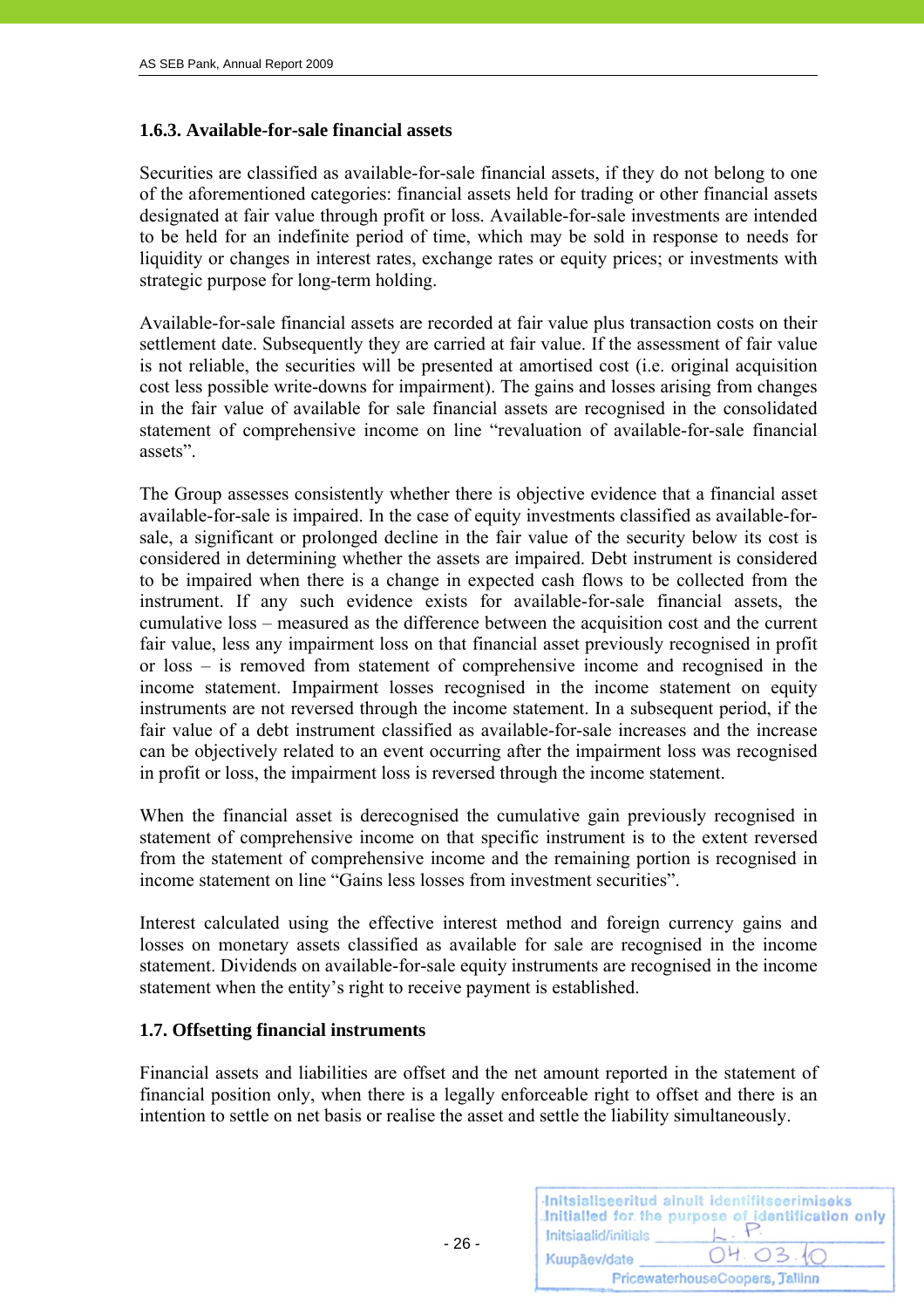#### **1.8. Tangible and intangible assets other than goodwill**

Land, buildings, IT equipment, office equipment and other assets of long-term use are recognised in the statement of financial position as tangible non-current assets. Intangible assets are identifiable, non-monetary assets without physical substance and currently comprise of acquired software.

Tangible non-current assets and intangible assets are initially recognised at acquisition cost, consisting of the purchase price, non-refundable taxes and other direct costs related to taking the asset into use.

The subsequent expenditure of an item of property, plant and equipment shall be recognised as an asset if these are in accordance with definition of fixed assets and if it is probable that future economic benefits associated with the item will flow to the entity. All other repairs and maintenance are charged to other operating expenses during the financial period in which they are incurred.

Tangible non-current assets and intangible assets with finite useful lives are subsequently stated at historical cost less depreciation / amortisation and any impairment losses. Depreciation / amortisation is calculated starting from the month of acquisition until the carrying value reaches the residual value of the asset or if that is considered being insignificant the asset is fully depreciated. For assets having a substantial residual value, only the difference between the acquisition cost and the residual value is depreciated to expense over the useful lifetime of the asset. Assets are depreciated / amortised on straight-line basis.

Depreciation / amortisation calculation is based on useful life of the asset, which serves as basis for forming the depreciation / amortisation rates. Buildings are depreciated over 20- 50 years, intangible assets with limited lifetime are amortised over 3-5 years, and other non-current tangible assets are depreciated over 3-7 years. Land is not depreciated and intangible assets with indefinite useful life are not amortised. The appropriateness of depreciation / amortisation rates, methods and residual values are each reporting date assessed.

Depreciation, amortisation and impairment is recorded in the income statement on line "Depreciation, amortisation and impairment losses of tangible and intangible assets".

Gains and losses on disposals are determined by comparing proceeds with carrying amount. These are included in other operating income / expenses in the income statement.

#### Capitalisation of expenses

- 27 -

Reconstruction expenditures of bank offices are capitalised as tangible assets and are subsequently charged to the income statement on a straight-line basis over five or more years or over the period of the lease.

#### Development costs

Costs associated with developing or maintaining computer software programmes are recognised as an expense as incurred.

| Initsiaalid/initials | Initsialiseeritud ainult identifitseerimiseks<br>Initialled for the purpose of identification only |
|----------------------|----------------------------------------------------------------------------------------------------|
| Kuupäev/date         | 04.03.10                                                                                           |
|                      | PricewaterhouseCoopers, Tallinn                                                                    |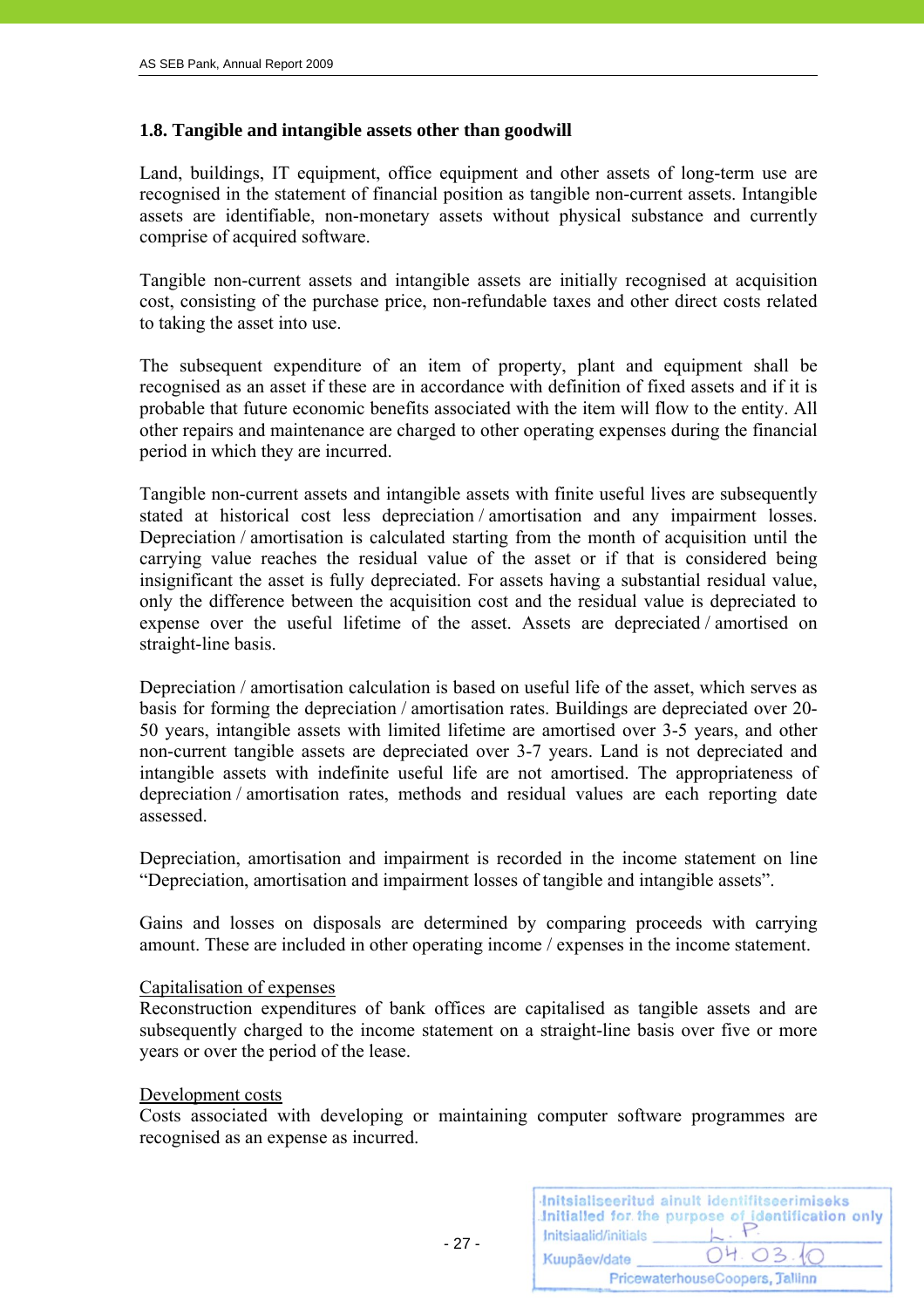Advertising expenses and the expenses for launching of new products, services and processes are recognised as an expense as incurred. Expenditures related to trademarks etc., developed by the company itself, are also recorded as expense as incurred.

#### **1.9. Investment properties**

Investment properties comprise property (land, buildings), which is held for the purposes to earn rental income or gain from the growth in its market value (capital appreciation), and which is not occupied by the Group for its own business activities. Investment properties are initially recorded at acquisition cost, consisting of the purchase price and other direct costs related to its acquisition. Subsequently investment property is carried at cost less any accumulated depreciation and any accumulated impairment losses. Depreciation is allocated over the useful life of the asset which normally for a building is considered to be maximum 50 years. Land is considered to have an unlimited useful life and is therefore not depreciated. Investment property held at cost less depreciation are tested for impairment on a continuous basis.

Depreciation and impairment is recorded in the income statement on line "Depreciation, amortisation and impairment losses of tangible and intangible assets".

Gains and losses on disposals are determined by comparing proceeds with carrying amount. These are included in other income / expenses in the income statement.

#### **1.10. Goodwill**

Goodwill represents the excess of the cost of an acquisition over the fair value of the company's share of the net assets acquired at the date of acquisition, reflecting the part of the acquisition cost that was paid for the assets that are not separately identifiable for the statement of financial position purposes. Goodwill acquired from acquisition of a subsidiary is recorded in statement of financial position as an intangible asset on a separate line. Goodwill acquired from acquisition of an associate is included in the cost of an associate in the statement of financial position (Note 1.3).

Goodwill is recorded in the statement of financial position at the date of acquisition. Subsequently goodwill is recorded in its historical cost less any impairment losses recognised. Goodwill arising from business combinations is not depreciated. Goodwill is instead tested annually (or more frequently if events or changes in circumstances indicate that the impairment may have incurred) for impairment by comparing the carrying amount of the goodwill to its recoverable amount. Goodwill is allocated to cash-generating units for the purpose of impairment testing and the recoverable amount is determined by discounting the expected cash flows of the relevant cash generating unit. An impairment loss is recognised for the amount by which the carrying amount of the goodwill exceeds its recoverable amount.

Gains and losses on the disposal of an entity include the carrying amount of goodwill relating to the entity sold.

| Initsiaalid/initials | Initsialiseeritud ainult identifitseerimiseks<br>Initialled for the purpose of identification only |
|----------------------|----------------------------------------------------------------------------------------------------|
| Kuupäev/date         | 04.03.10                                                                                           |
|                      | PricewaterhouseCoopers, Tallinn                                                                    |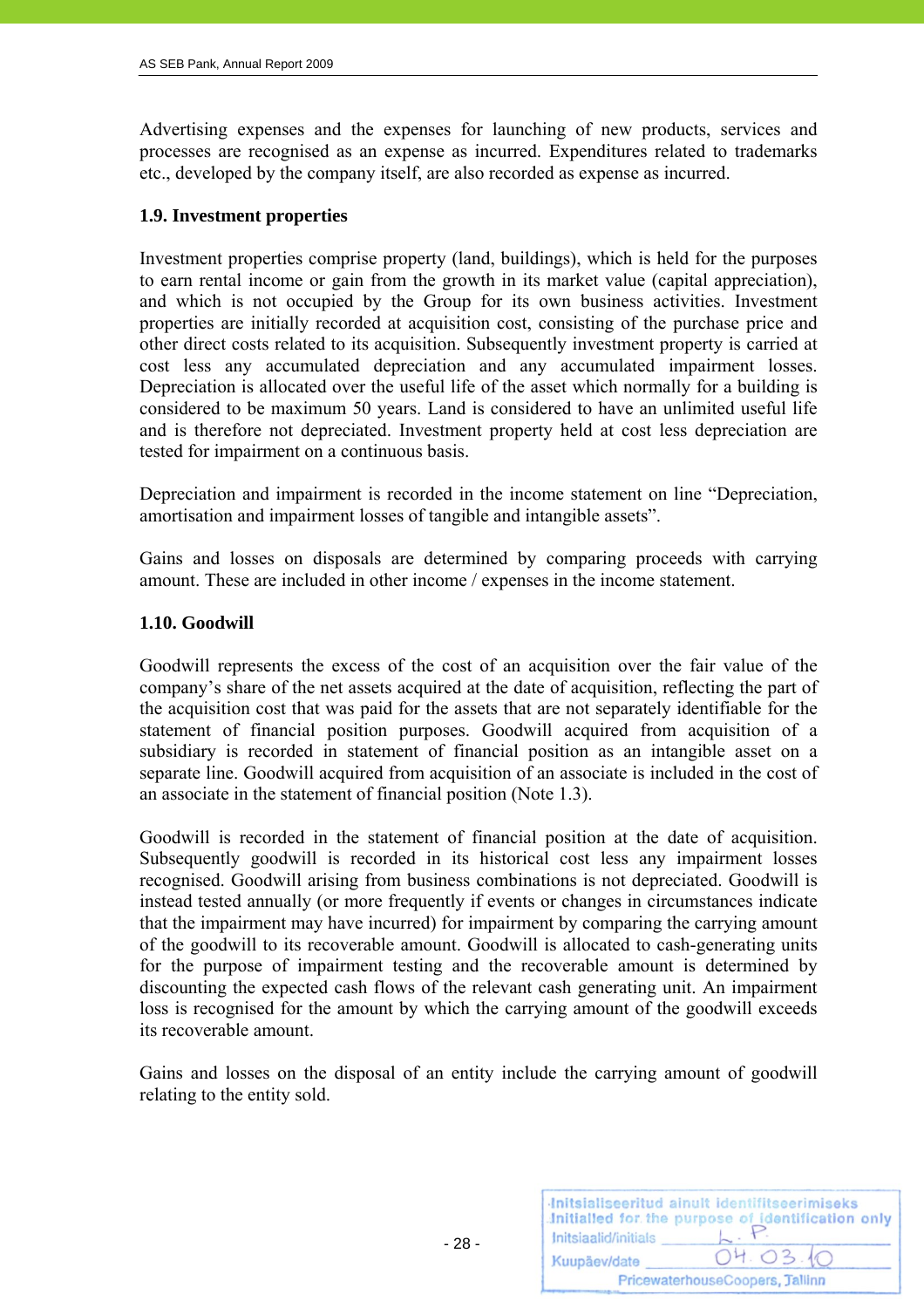#### **1.11. Discontinued operations**

The Group presents result from discontinued operations in a separate line in the consolidated income statement if an entity or a component of an entity has been disposed of or is classified as held for sale. The single line items of assets and liabilities of the discontinued operations have been presented in the consolidated statement of financial position after elimination of inter-company balances.

Net profit from discontinued operations disposed of includes the net total of operating profit and loss before tax from operations, including net gain or loss on sale before tax or measurement to fair value less costs to sell and discontinued operations tax expense. A component of an entity comprises operations and cash flows that can be clearly distinguished, operationally and for financial reporting purposes, from the rest of the Group's operations and cash flows. Prior periods are restated in the consolidated income statement for the operations (entities) classified as discontinued operations in these financial statements.

Assets and liabilities related to discontinued operations and analysis of result of discontinued operations have been presented in a separate section (Note 23).

#### **1.12. Impairment of non-financial assets**

Assets with an indefinite useful life are not subject to amortisation and are tested annually for impairment, comparing the carrying value of the asset to its recoverable value. Assets that are subject to amortisation / depreciation are reviewed for impairment whenever events or changes in circumstances indicate that the carrying amount may not be recoverable. In such circumstances the recoverable value of the asset is assessed and compared to its carrying value. An impairment loss is recognised for the amount by which the asset's carrying amount exceeds its recoverable amount. The recoverable amount is the higher of an asset's fair value less costs to sell and value in use. For the purposes of assessing impairment, assets are grouped at the lowest levels for which there are separately identifiable cash flows (cash-generating units). Non-financial assets other than goodwill that suffered impairment are reviewed for possible reversal of the impairment at each reporting date.

#### **1.13. Leases – the group is the lessee**

 $- 29 -$ 

Leases of assets where the lessee acquires substantially all the risks and rewards of ownership are classified as finance leases. Other leases are classified as operating leases.

Finance leases are capitalised at the inception of the lease at the lower of the fair value of the leased property or the present value of the minimum lease payments. Each lease payment is allocated between the repayment of a liability and finance charges (interest expense). The interest element of the finance cost is charged to the income statement over the lease period so as to produce a constant periodic rate of interest on the remaining balance of the liability for each period (effective interest rate method). Tangible noncurrent assets acquired under finance leases are depreciated similarly to acquired assets over the shorter of the useful life of the asset or the lease term.

| Initsiaalid/initials            | Initsialiseeritud ainult identifitseerimiseks<br>Initialled for the purpose of identification only |
|---------------------------------|----------------------------------------------------------------------------------------------------|
| Kuupäev/date                    | 04.03.10                                                                                           |
| PricewaterhouseCoopers, Tallinn |                                                                                                    |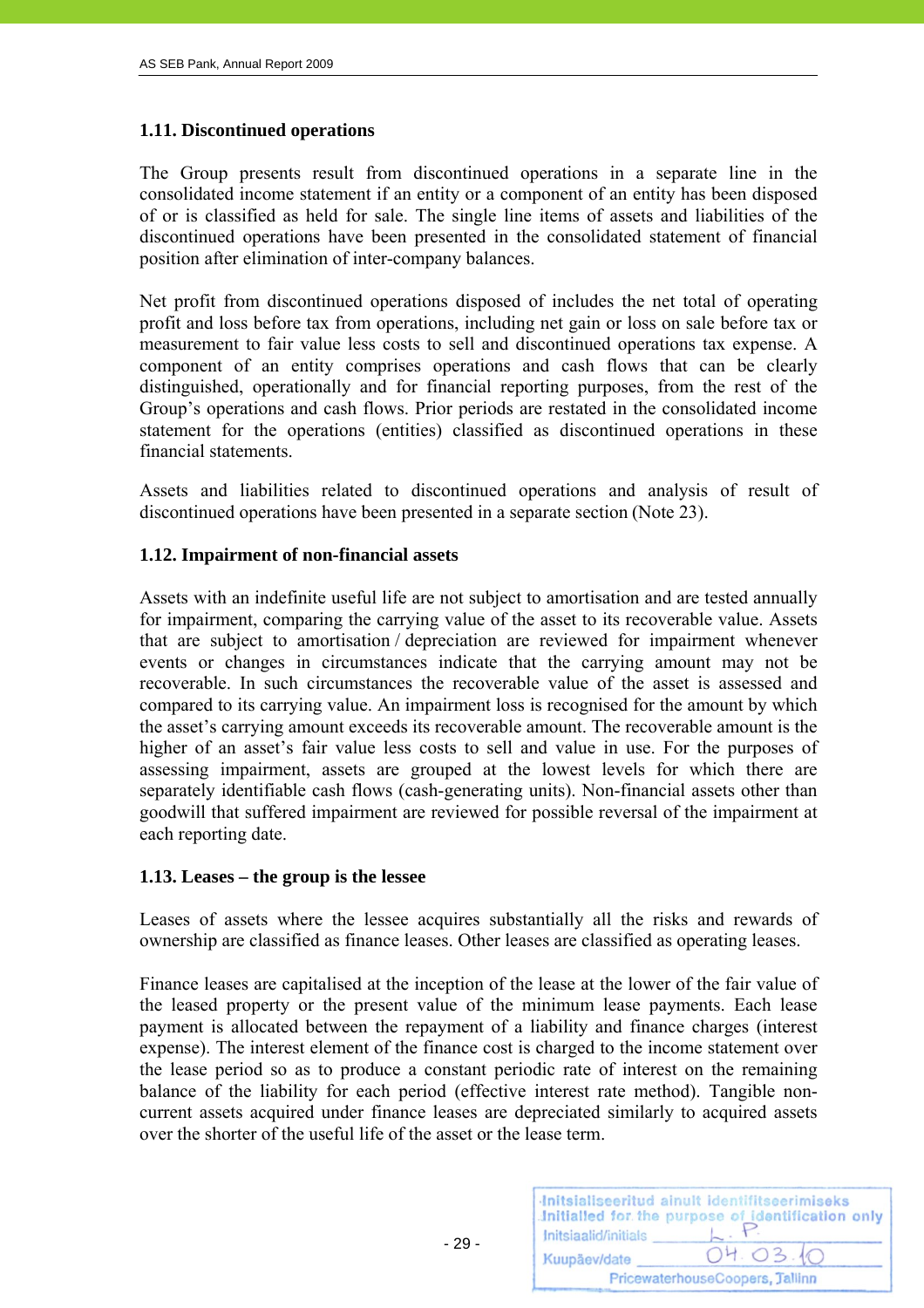Operating lease payments are recognised in income statement as expense over the rental period on straight line basis. The Group uses operating lease mainly for renting the buildings / premises. Rental expense is recognised in income statement as "Other expenses".

#### **1.14. Financial liabilities**

The classification made can be seen in the table below:

**Category (as defined by IAS 39) Class (as determined by the Group)** 

|                              | Financial liabilities at<br>amortised cost                    | Deposits from credit institutions                                              |                     |
|------------------------------|---------------------------------------------------------------|--------------------------------------------------------------------------------|---------------------|
| <b>Financial liabilities</b> |                                                               | Deposits from customers                                                        | Corporate customers |
|                              |                                                               |                                                                                | Private individuals |
|                              |                                                               | Debt securities in issue                                                       |                     |
|                              |                                                               | Subordinated debt                                                              |                     |
|                              | Financial liabilities at fair<br>value through profit or loss | Financial liabilities held for trading (Derivatives –<br>Non Hedging only)     |                     |
|                              |                                                               | Designated at fair value through profit and loss –<br>Debt securities in issue |                     |
| Off-balance sheet            | Loan commitments                                              |                                                                                |                     |
| financial instruments        | Guarantees and other financial facilities                     |                                                                                |                     |

#### Customer Deposits

Deposits are recognised in the statement of financial position on their settlement date at fair value net of transaction costs and are subsequently measured at amortised cost using effective interest rate method and recorded on line "Due to customers", accrued interests is presented on line a respective line in liabilities. Interest expenses are recorded in the income statement on line "Interest expenses and similar charges".

#### Borrowings and issued securities

Borrowings and issued securities are recognised initially at fair value net of transaction costs (the proceeds received, net of transaction costs incurred). Borrowings and issued securities are subsequently stated at amortised cost using the effective interest rate method; any difference between proceeds (net of transaction costs) and the redemption value is recognised in the income statement over the period of the instrument using effective interest rate.

The effective interest rate is the rate that exactly discounts the expected stream of future cash payments through maturity. The amortisation of the transaction costs is presented in the income statement together with the interest expenses. The respective interest expenses are recorded in the income statement on line "Interest expenses and similar charges".

In case there is an unused limit for any borrowings, this is presented as contingent asset.

#### Financial liabilities of an investment contract

The life insurance company issues two types of investment contracts: unit-linked investment contracts and investment contracts with guaranteed interest.

| Initsiaalid/initials            | Initsialiseeritud ainult identifitseerimiseks<br>Initialled for the purpose of identification only |
|---------------------------------|----------------------------------------------------------------------------------------------------|
| Kuupäev/date                    | 04.03.10                                                                                           |
| PricewaterhouseCoopers, Tallinn |                                                                                                    |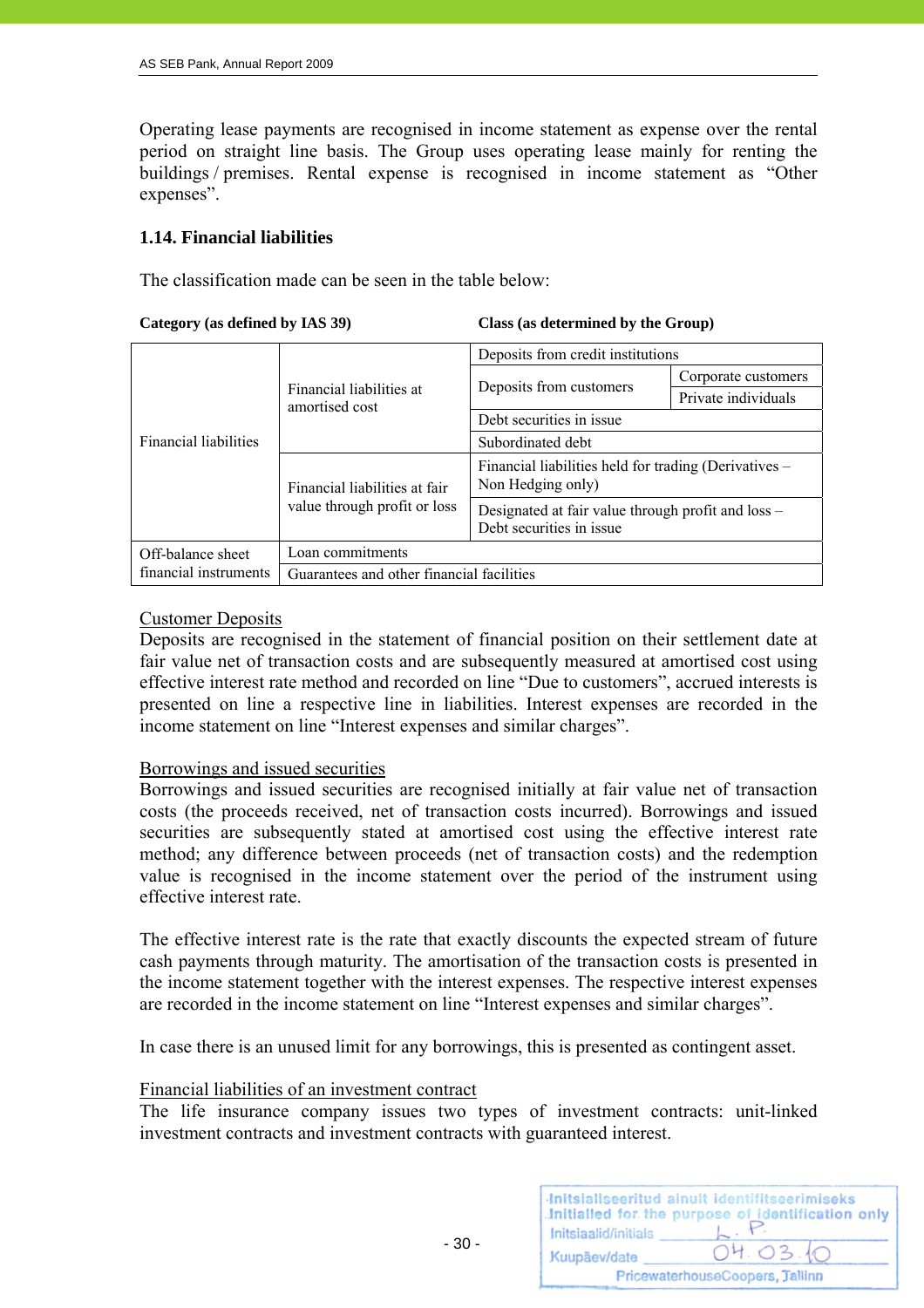Unit linked contracts are financial liabilities whose fair value depends on the fair value of certain underlying financial assets, derivatives and / or investment property. These liabilities are at their initial recognition classified into group "At fair value through profit or loss". The company has classified these liabilities into the group "At fair value through profit or loss", since this eliminates or reduces significantly the asset and liability mismatch, which would occur, if profit and loss from the given assets and liabilities are calculated based on different principles.

Financial liability from investment contracts with guaranteed annual rate of return is recognised at amortised cost. Insurance payments are treated as liability, increased by interest calculated on contracts, less fees relating to contract management and risk covers and disbursements under the contracts. The guaranteed annual rate of interest on these contracts is between 3%-4%, depending on the type of contract, time of conclusion and the currency of the contract. Depending on the type of contract, the interest rate is guaranteed either until expiry of the contract or for 5 years from the beginning of the contract, after which it may be adjusted. The financial liability also includes additional profits allocated to the policyholders in previous financial years and the estimated additional profit determined for the financial year.

#### Short-term and termination benefits to employees

Short-term employee benefits are employee benefits (other than termination benefits) which fall due within twelve months after the end of the period in which the employees render the related services. Short-term employee benefits include items such as wages, salaries and social security contributions; benefits related to temporary suspension of the employment contract (such as paid annual leave).

Termination benefits are payable when employment is terminated by the Group before the normal retirement date, or whenever an employee accepts voluntary redundancy in exchange for these benefits. The Group recognises termination benefits when it is demonstrably committed to either: terminating the employment of current employees according to a detailed formal plan without possibility of withdrawal; or providing termination benefits as a result of another offer made to encourage voluntary redundancy. Benefits due more than 12 months after the reporting date are discounted to present value.

#### **1.15. Embedded derivatives**

Embedded derivatives are usually separated from the host contract and accounted for in the same way as other derivatives (Note 1.6.2.). Embedded derivatives are not separated, if their economic characteristics and risks are closely related to the economic characteristics and risks of the host contract. However, in some circumstances also not closely related embedded derivatives may be not separated.

Some combined instruments (for example structured bonds), i.e. contracts that contain one or more embedded derivatives, are classified as a financial asset or financial liability at fair value through profit or loss. This choice means that the whole combined instrument is valued at fair value and that changes in fair value are recognised in profit or loss.

| Initsiaalid/initials | Initsialiseeritud ainult identifitseerimiseks<br>Initialled for the purpose of identification only |
|----------------------|----------------------------------------------------------------------------------------------------|
| Kuupäev/date         | 04.03.10                                                                                           |
|                      | PricewaterhouseCoopers, Tallinn                                                                    |

 $- 31 -$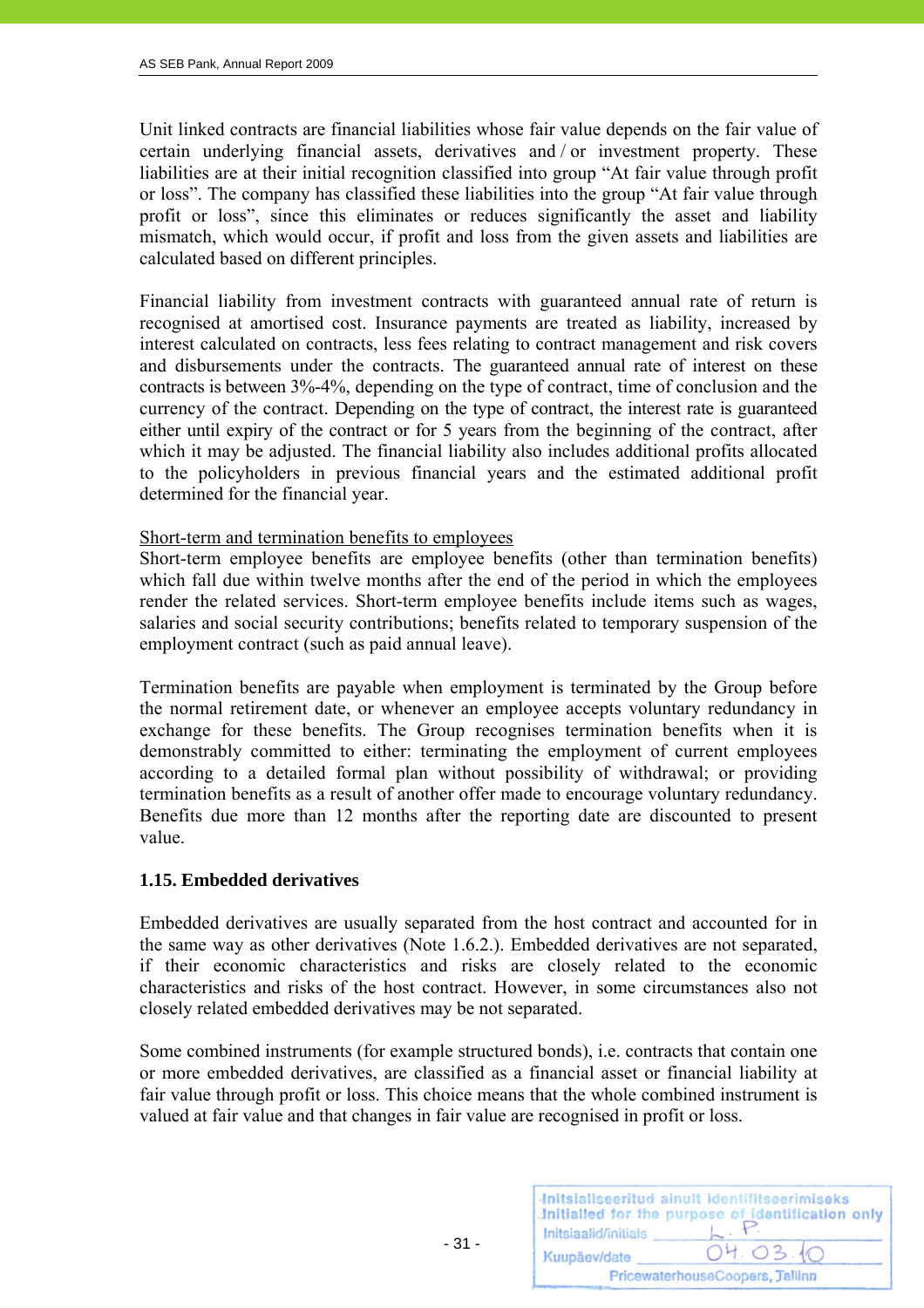Other type of combined instruments (for example index-linked deposits) are separated, so that host contract is recognised as deposit and measured at amortised cost using effective interest rate method, and embedded derivatives are recognised and measured at fair value.

#### **1.16. Financial guarantee contracts**

Financial guarantee contracts are contracts that require the issuer to make specified payments to reimburse the holder for a loss it incurs because a specified debtor fails to make payments when due, in accordance with the terms of a debt instrument. Such financial guarantees are given to banks, financial institutions, companies and other bodies on behalf of customers to secure loans, other banking facilities and liabilities to other parties.

Financial guarantees are initially recognised in the financial statements at fair value (contract value) on the date the guarantee was given. Subsequent to initial recognition, the bank's liabilities under such guarantees are recognised at the outstanding value of guarantee. In the income statement the fee income earned on a guarantee is recognised straight-line basis over the life of the guarantee. The amounts disbursed to settle the guarantee obligation are recognised in the statement of financial position on the date it becomes evident that the guarantee is to be disbursed.

#### **1.17. Provisions**

Provisions are recognised when the company has a present legal or constructive obligation as a result of past events, it is probable that an outflow of resources will be required to settle the obligation, and a reliable estimate of the amount can be made. The provisions are recognised based on the management's estimates regarding the amount and timing of the expected outflows.

When it is probable that the provision is expected to realise later than 12 months after the reporting date it is recorded at discounted value (present value of expected outflows), unless the discounting effect is immaterial. Expense from provisions and from change in carrying value of provisions is recorded in the income statement for the period.

#### Liabilities from insurance contracts

Liability from insurance contracts consists of life insurance technical provision, bonus provision and provision for outstanding claims.

#### Life insurance provision

Life insurance provision consists of the expected discounted value of future contractual benefits and estimated administration expenses less expected discounted future premiums. The liability is based on assumptions (mortality, expenses, investment income) used at the time the contract was issued. The estimated annual interest rate on these contracts is between 2% and 4%, depending on the type of contract, time of issue and the currency of the specific contract. Life insurance provisions also include bonuses allocated to policyholders in previous financial years.

| Initsiaalid/initials | Initsialiseeritud ainult identifitseerimiseks<br>Initialled for the purpose of identification only |
|----------------------|----------------------------------------------------------------------------------------------------|
| Kuupäev/date         | 04.03.10                                                                                           |
|                      | PricewaterhouseCoopers, Tallinn                                                                    |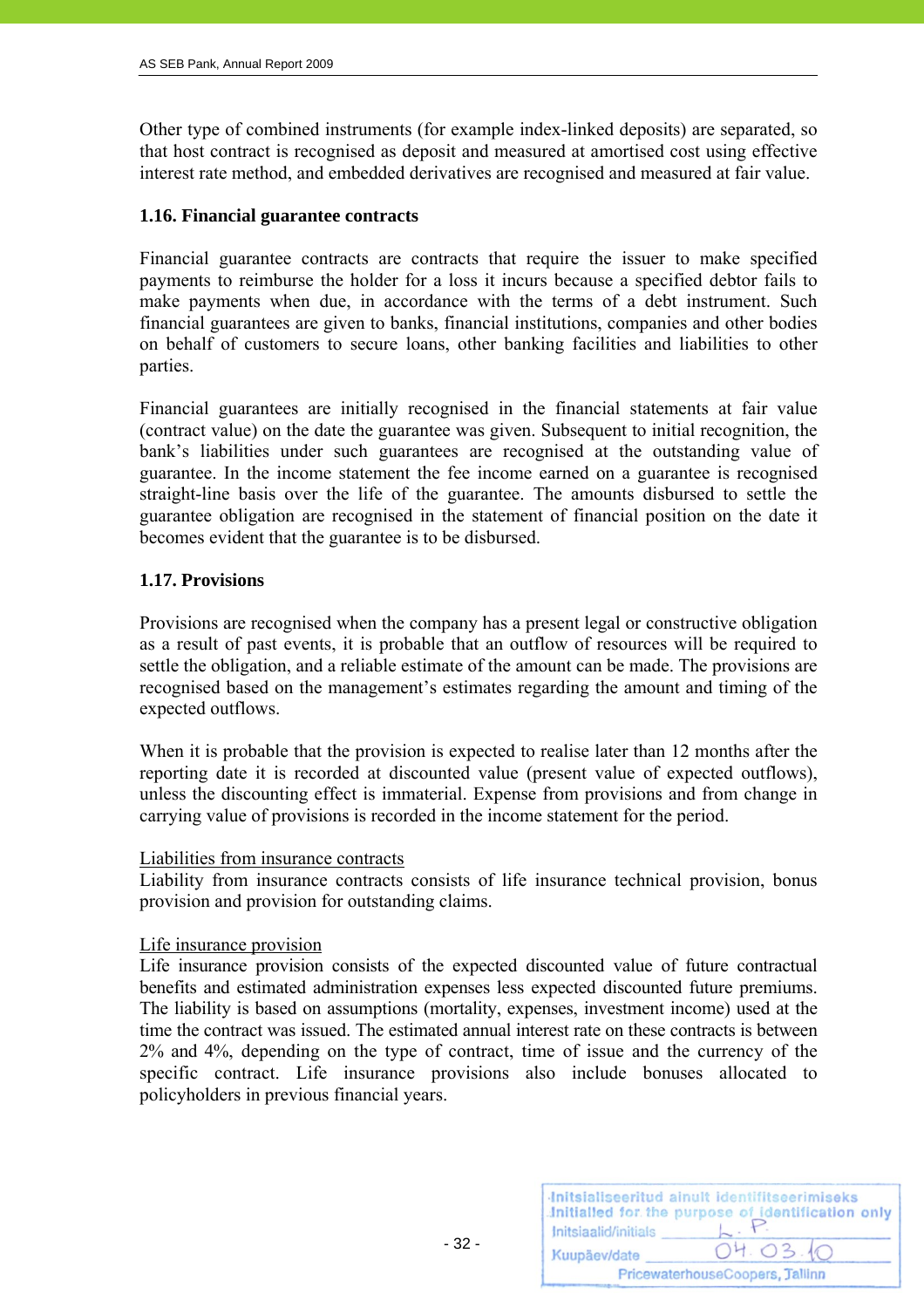#### Bonus provision

Bonus provision for insurance contracts includes amounts, which by the decision of management are allocated additionally to the insurance contracts for the reporting period and on the account of which the life insurance provisions and financial liabilities will be increased or bonus disbursements made to the clients in the following reporting periods.

#### Provision for outstanding claims

Provision for outstanding claims equals the amount that covers the estimated costs related to the benefits and surrendered amounts, which arose from insured events or surrenders that the insurer was notified of before the reporting date and relating to insured events that occurred before the reporting date, but that were the insurer was not notified of by the reporting date. Claims, reported before the reporting date, are assessed on an individual basis. The provision for claims, which are incurred but not reported, is calculated using a statistical estimate based on prior experience related to a time difference between the date of reporting and the date of incurring the claims.

#### Liability adequacy test

At each reporting date, a liability adequacy test is performed to review the adequacy of liabilities arising from insurance contracts. The test is performed for liabilities net of deferred acquisition costs. In the liability adequacy test, the best estimate of future contractual cash flows and claims handling and contract management expenses are used. These cash flows are discounted using risk free interest rates. Any deficiency is recognised in profit or loss by first writing off deferred acquisition costs and if this is not adequate, then a provision is set up to cover the losses arising from the liability adequacy test (provision for unexpired risks).

Any deferred acquisition costs written off as a result cannot be reinstated.

#### **1.18. Classification and accounting principles of life insurance contracts**

According to International Financial Reporting Standard IFRS 4, the contracts issued by the life insurance company are classified as insurance contracts or investment contracts.

All contracts, which transfer significant insurance risk are classified as insurance contracts. Those contracts can also transfer financial risk. As a general guideline, an insurance risk is considered to be significant, when the benefits payable in case of an insured event is at least 10% higher than the benefits payable had the insured event did not occur.

Investment contracts are contracts, which transfer financial risk without any significant insurance risk.

#### Revenue recognition

Premiums are recognised as revenue at the moment when they become receivable upon in the insurance contract and their receipt is reliable. Concurrently with the recognition of insurance premium revenue, the liability arising from the insurance contract is recorded as "life insurance provision".

| Initsiaalid/initials | Initsialiseeritud ainult identifitseerimiseks<br>Initialled for the purpose of identification only |
|----------------------|----------------------------------------------------------------------------------------------------|
| Kuupäev/date         | 04.03.10                                                                                           |
|                      | PricewaterhouseCoopers, Tallinn                                                                    |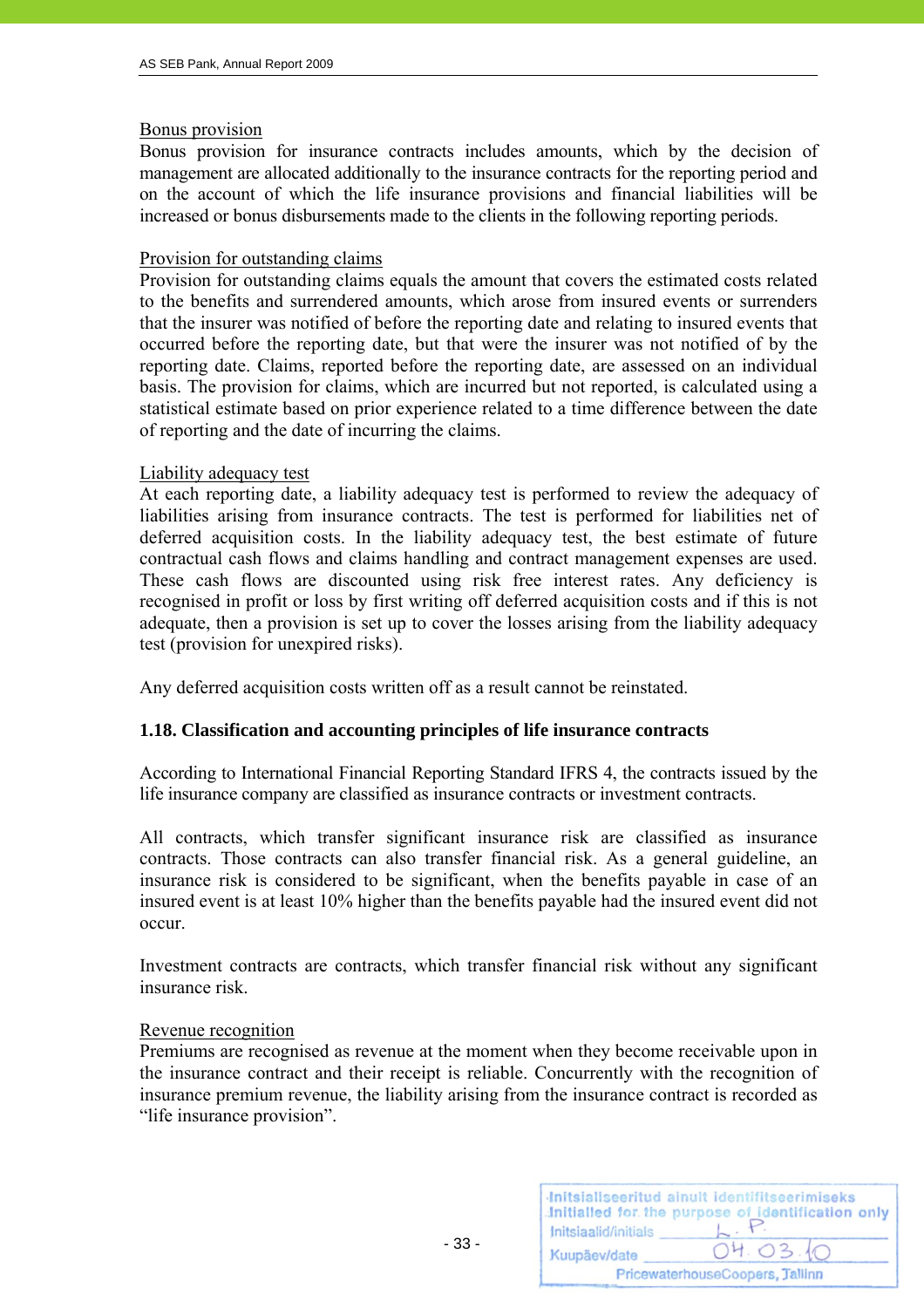Amounts received from and paid to the policyholders of investment contracts are accounted for as deposits received or repaid. Fees charged for managing investment contracts are recognised as revenue. These services are provided equally over the lifetime of a contract.

#### Recognition of costs

Costs for insurance contracts are recognised as an expense when incurred, with the exception of commissions and other acquisition costs that are directly related to acquisition of new contracts or renewing existing contracts. These are capitalised as deferred acquisition costs. Benefits are recognised as expenses, when they have incurred. Benefits are recorded under the provision for outstanding claims if the client has informed the company of the loss. Provision for outstanding claims is adjusted with estimation of the benefits of claims incurred but not yet reported.

Incremental costs directly attributable to securing an investment contract are deferred (Note1.19). All other costs of investment contracts, such as non-incremental acquisition costs or maintenance costs, are recognised in the accounting period in which they arise.

#### **1.19. Deferred acquisition costs**

Acquisition costs, which are related to premiums to be collected in the future accounting periods, are capitalised as an intangible assets. Only direct acquisition costs, like part of the performance salary paid for concluding the contracts are subject to capitalisation. Deferred acquisition costs are amortised on straight-line basis, within period of two months to one year depending on the type of insurance contract. The amortisation period is shorter than the average life of contracts, since life insurance provision is based on zillmerizing. Other acquisition costs are recognised as expense when incurred.

#### **1.20. Revenue recognition**

#### Interest income and expense

Interest income and expense is recognised in income statement for all interest-bearing financial instruments carried at amortised cost using the effective interest rate method. Interest income includes also similar income on interest bearing financial instruments classified at fair value through profit or loss (i.e. traded bonds etc).

The effective interest method is a method of calculating the amortised cost of a financial asset or a financial liability and of allocating the interest income or interest expense over the relevant period. The effective interest rate is the rate that exactly discounts estimated future cash payments or receipts through the expected life of the financial instrument to the net carrying amount of the financial asset or financial liability. When calculating the effective interest rate, the Group estimates cash flows considering all contractual terms of the financial instrument, but does not consider future credit losses. The calculation includes all significant fees paid or received between parties to the contract that are an integral part of the effective interest rate, transaction costs and all other premiums or discounts.

| Initsiaalid/initials | Initsialiseeritud ainult identifitseerimiseks<br>Initialled for the purpose of identification only |
|----------------------|----------------------------------------------------------------------------------------------------|
| Kuupäev/date         | 04.03.10                                                                                           |
|                      | PricewaterhouseCoopers, Tallinn                                                                    |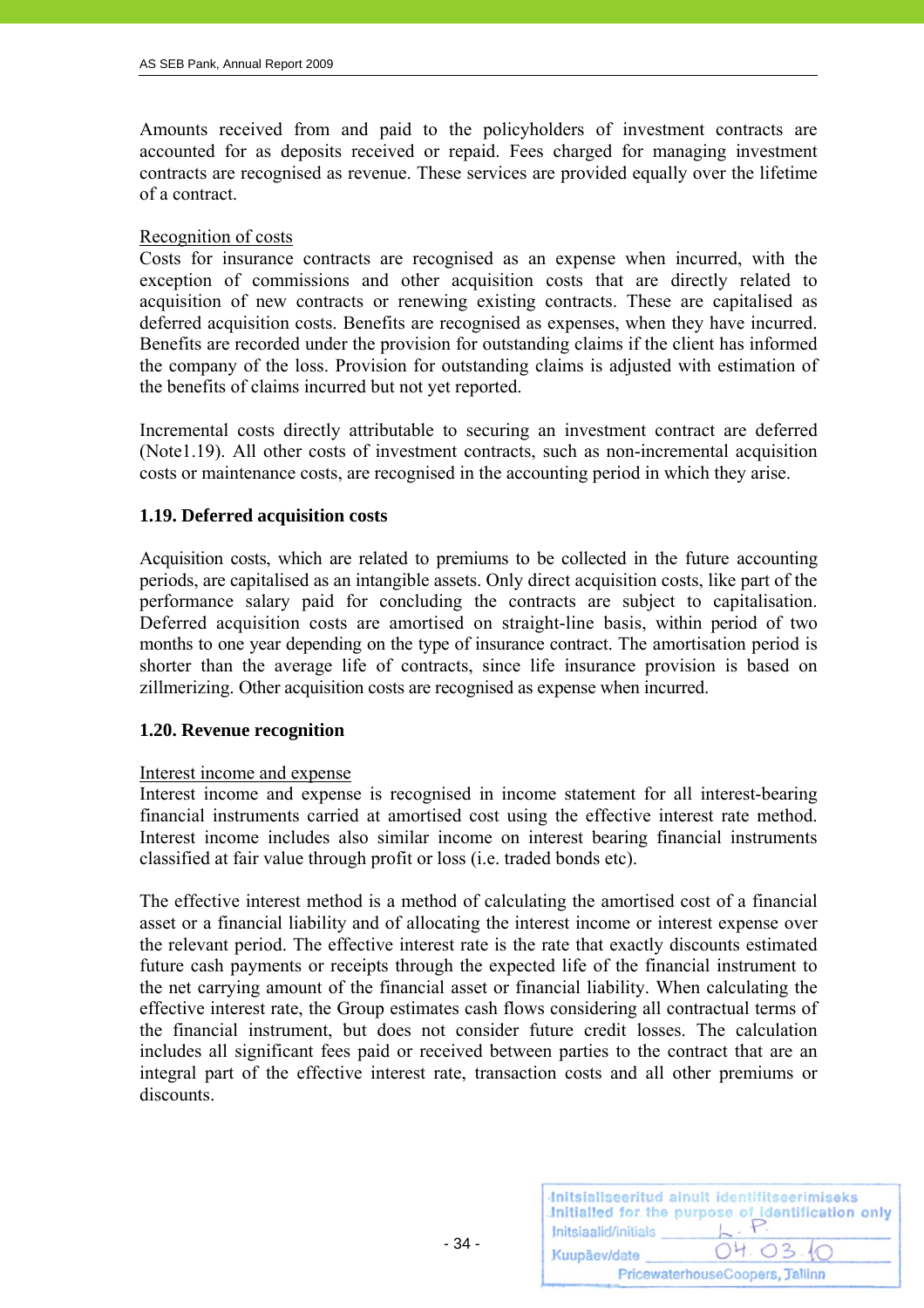Once a financial asset or a group of similar financial assets has been written down as a result of an impairment loss, interest income is recognised using the rate of interest used to discount the future cash flows for the purpose of measuring the impairment loss.

#### Fee and commission income

Revenue is recognised in the fair value of the consideration received or receivable for the services provided in the ordinary course of the Group's activities. Fees and commissions are generally recognised on an accrual basis when the service has been provided. Credit issuance fees for loans / leases that, are deferred and recognised as an adjustment to the effective interest rate on the credit. Portfolio management and other advisory service fees, as well as wealth management and custody service fees are recognised based on the applicable service contracts, usually on an accrual basis. Asset management fees related to management of investment funds are recognised over the period the service is provided. Performance linked fees or fee components are recognised when the performance criteria are fulfilled.

Other transaction fee income and other income are recognised on accrual basis at the moment of executing the respective transactions.

#### **1.21. Dividend income**

Dividends are recognised in the income statement when the entity's right to receive payment is established.

#### **1.22. Recognition of day one profit and loss**

The best evidence of fair value at initial recognition is the transaction price (i.e. the fair value of the consideration given or received), unless the fair value of that instrument is evidenced by comparison with other observable current market transactions in the same instrument (i.e. without modification or repackaging) or based on a valuation technique whose variables include only data from observable markets.

Profits on day one can be recognised when a valuation technique is used whose variables include data from observable markets. In other circumstances the day one profit is deferred over the life of transaction.

The timing of recognition of deferred day one profit and loss is determined individually. It is either amortised over the life of the transaction, deferred until the instrument's fair value can be determined using market observable inputs, or realised through settlement. The financial instrument (separated embedded derivative) is subsequently measured at fair value, adjusted for the deferred day one profit and loss. Subsequent changes in fair value are recognised immediately in the income statement without reversal of deferred day one profits and losses.

#### **1.23. Share-based payments**

 $- 35 -$ 

Group employees receive compensation through share-based incentive programmes, based on SEB AB shares. The programmes, now referred to, are the Performance Share Programme, Employee Stock Option and the Share Savings Programmes. The bookings

|                      | Initsialiseeritud ainult identifitseerimiseks<br>Initialled for the purpose of identification only |
|----------------------|----------------------------------------------------------------------------------------------------|
| Initsiaalid/initials |                                                                                                    |
| Kuupäev/date         | 04.03.10                                                                                           |
|                      | PricewaterhouseCoopers, Tallinn                                                                    |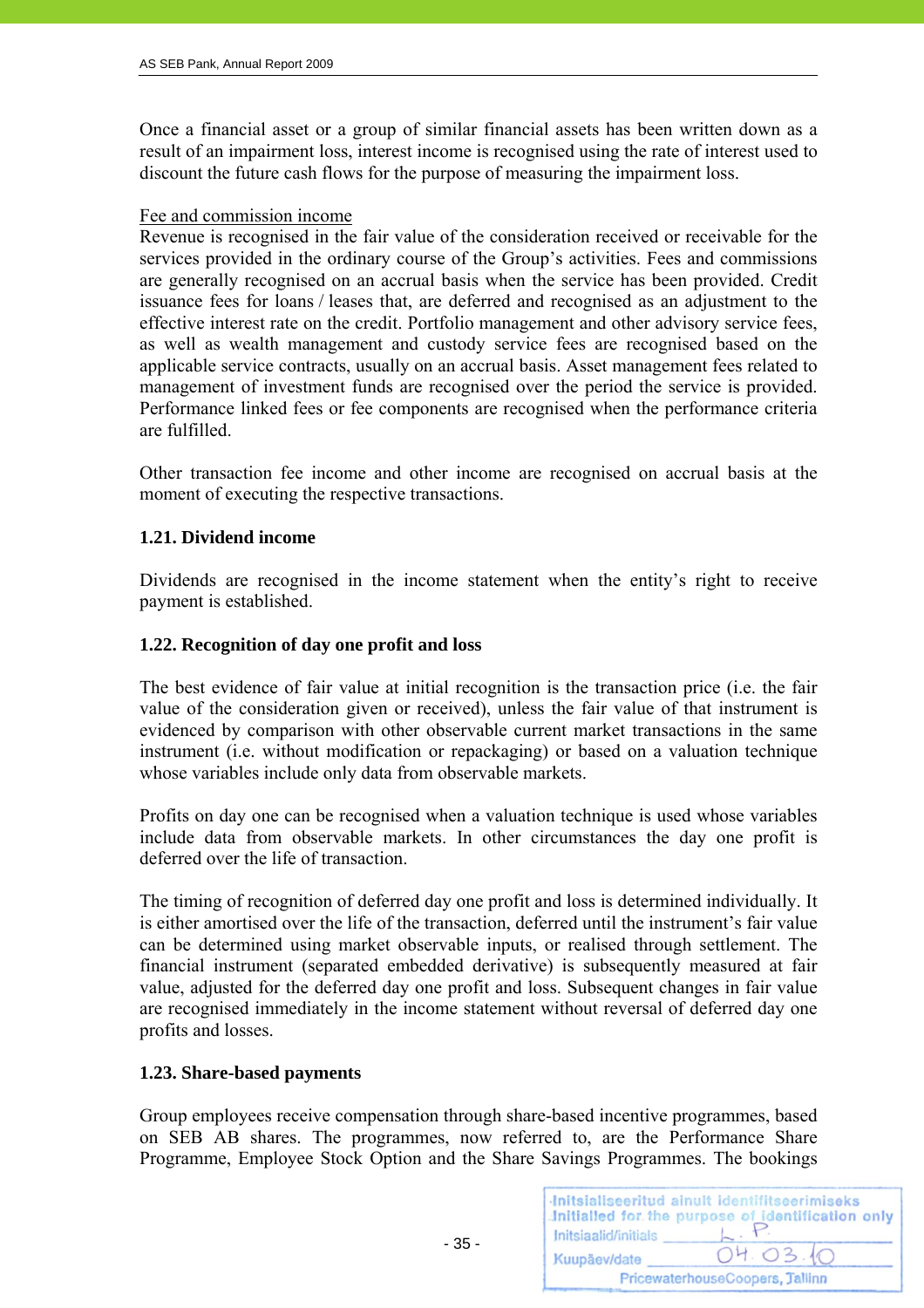for costs related to these programmes and accrued social charges, if applicable, are made accordingly. The allocation of this amount implies that profit and loss are impacted at the same time as the corresponding increase in equity is recognised.

The Group engages in equity settled share-based payment transactions in respect of services received from certain of its employees. The fair value of the services received is measured by reference to the fair value of the shares or share options granted on the date of the grant. The cost of the employee services received in respect of the shares or share options granted is recognised in the consolidated income statement over the period that the services are received, which is the vesting period.

# **1.24. Taxation**

# Corporate income tax

According to the Income Tax Act, the annual profit earned by enterprises is not taxed in Estonia and thus there are no temporary differences between the tax bases and carrying values of assets and liabilities and no deferred tax assets or liabilities arise. Instead of taxing the net profit, the distribution of retained earnings is subject to the taxation at the rate of 21/79 on the amount paid out as net dividends. The corporate income tax arising from the payment of dividends is accounted for as an expense in the period when dividends are declared, regardless of the actual payment date or the period for which the dividends are paid.

# Corporate income tax of foreign subsidiaries

Profits earned by foreign subsidiaries, adjusted with temporary and permanent differences between the tax bases of assets and liabilities and their carrying values in the statement of financial position, are subject to corporate income tax. The tax rate applicable to JSC SEB Leasing belonging until 30.06.2008 to the SEB Pank Group and is registered in Russia was 24% from taxable income in 2008.

#### Deferred income tax

Deferred tax is provided for all temporary differences between the tax bases of assets and liabilities and their carrying values in the statement of financial position. Deferred income tax is determined using tax rates (and laws) that have been enacted or substantially enacted by the reporting date and are expected to apply when the related deferred income tax asset is realised or the deferred income tax liability is settled. Main temporary differences arise from different treatment of FX translation gains / losses for accounting and taxation purposes, depreciation of fixed assets and tax losses carried forward. Deferred tax assets are recognised in the statement of financial position only if their realisation is probable.

# **1.25. Fiduciary activities**

The Group provides asset management services and offers fund management services. The assets owned by third parties, but managed by the Group, and income arising thereon, are excluded from these financial statements, as they are not assets of the Group.

| Initsiaalid/initials | Initsialiseeritud ainult identifitseerimiseks<br>Initialled for the purpose of identification only |
|----------------------|----------------------------------------------------------------------------------------------------|
| Kuupäev/date         | 04.03.10                                                                                           |
|                      | PricewaterhouseCoopers, Tallinn                                                                    |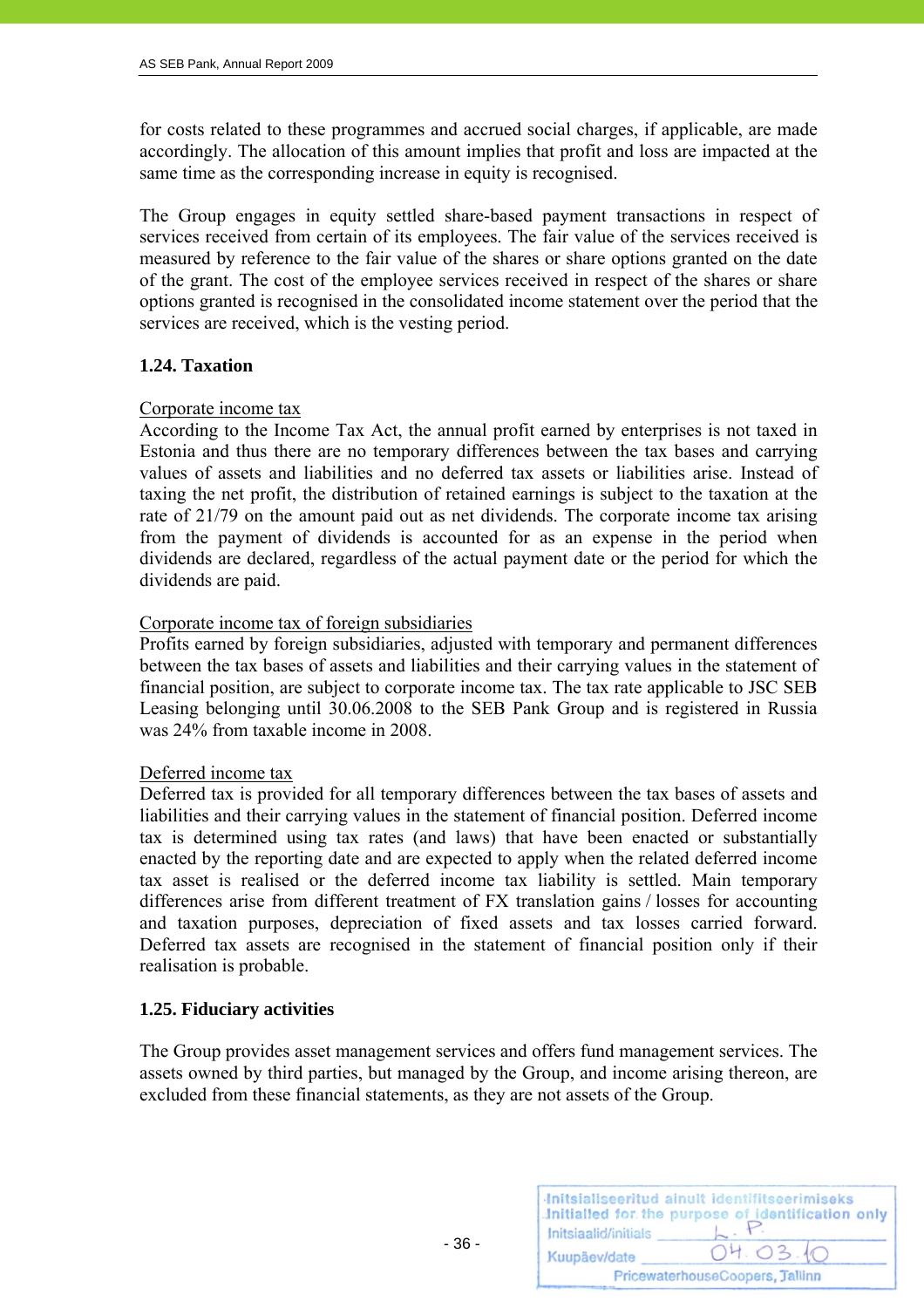# **1.26. New International Financial Reporting Standards, amendments to published standards and interpretations by the International Financial Reporting Interpretations Committee**

Standards, amendments to published standards and interpretations mandatory for the Group's accounting periods beginning on 1 January 2009

*IAS 1, Presentation of Financial Statements, revised in September 2007* The main change in IAS 1 is the replacement of the income statement by a statement of comprehensive income which includes all non-owner changes in equity, such as the revaluation of available-for-sale financial assets. Alternatively, entities are allowed to present two statements: a separate income statement and a statement of comprehensive income. The Group has elected to present a separate income statement and a statement of comprehensive income. The revised IAS 1 also introduces a requirement to present a statement of financial position (balance sheet) at the beginning of the earliest comparative period whenever the entity restates comparatives due to reclassifications, changes in accounting policies, or corrections of errors. The revised IAS 1 had an impact on the presentation of the Group's financial statements but had no impact on the recognition or measurement of specific transactions and balances.

*Improving Disclosures about Financial Instruments - Amendment to IFRS 7, Financial Instruments: Disclosures, issued in March 2009* The amendment requires enhanced disclosures about fair value measurements and liquidity risk. The entity is required to disclose an analysis of financial instruments using a three-level fair value measurement hierarchy. The amendment (a) clarifies that the maturity analysis of liabilities should include issued financial guarantee contracts at the maximum amount of the guarantee in the earliest period in which the guarantee could be called; and (b) requires disclosure of remaining contractual maturities of financial derivatives if the contractual maturities are essential for an understanding of the timing of the cash flows. An entity will further have to disclose a maturity analysis of financial assets it holds for managing liquidity risk, if that information is necessary to enable users of its financial statements to evaluate the nature and extent of liquidity risk. The enhanced disclosures are included in these financial statements.

These following new standards and interpretations mandatory for the Group's accounting periods beginning on 1 January 2009 but did not have significant impact on the Group's financial statements

*IFRS 8, Operating Segments* The standard applies to entities whose debt or equity instruments are traded in a public market or that file, or are in the process of filing, their financial statements with a regulatory organisation for the purpose of issuing any class of instruments in a public market. IFRS 8 requires an entity to report financial and descriptive information about its operating segments, with segment information presented on a similar basis to that used for internal reporting purposes. The interpretation did not have any effect on the Group's financial statements because segment report is not applicable for current reporting period.

*IFRIC 12, Service Concession Arrangements* The interpretation contains guidance on applying the existing standards by service providers in public-to-private service concession arrangements.

- 37 -

| Initsiaalid/initials            | Initsialiseeritud ainult identifitseerimiseks<br>Initialled for the purpose of identification only |  |
|---------------------------------|----------------------------------------------------------------------------------------------------|--|
| Kuupäev/date                    | 04.03.10                                                                                           |  |
| PricewaterhouseCoopers, Tallinn |                                                                                                    |  |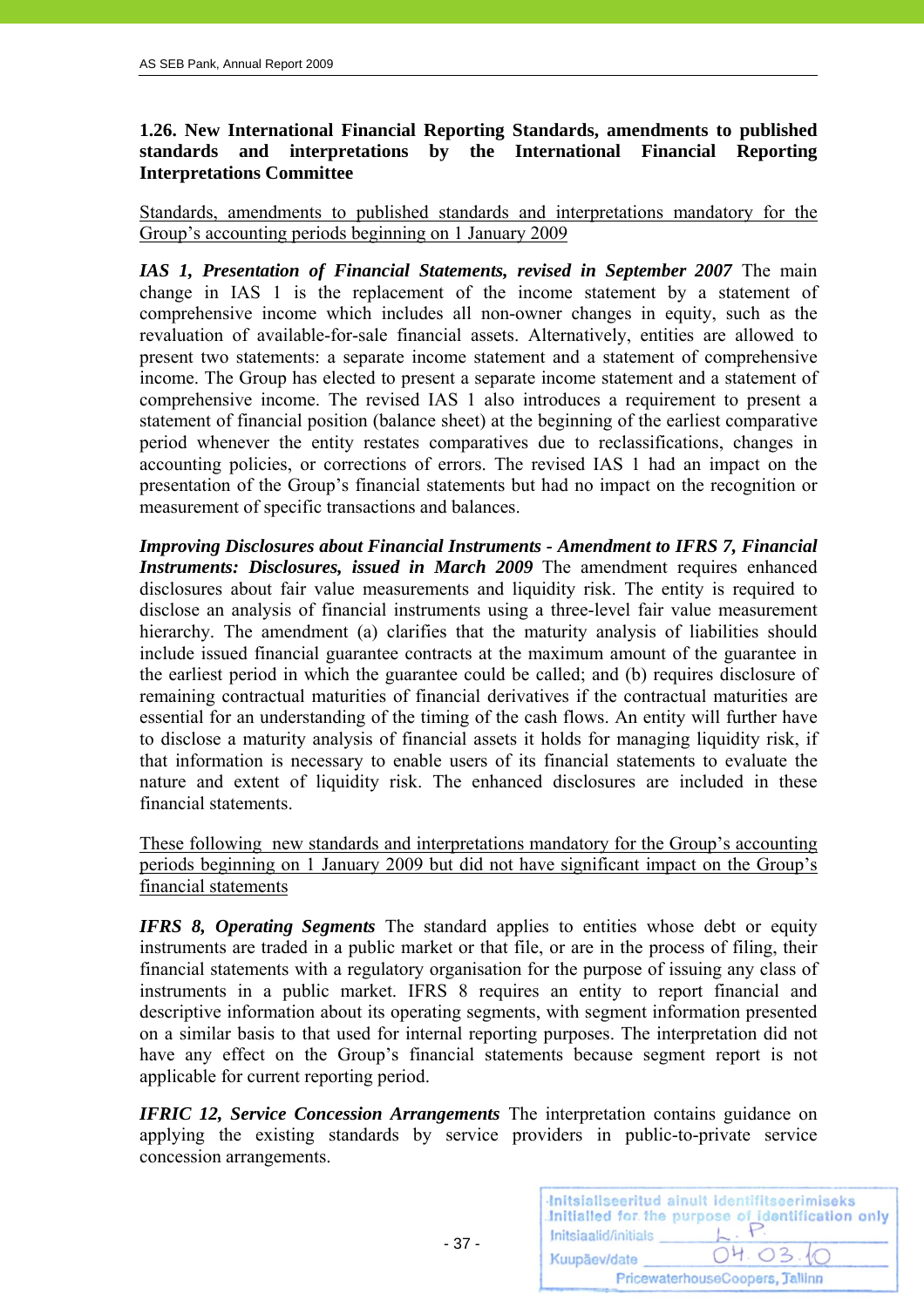*IAS 23, Borrowing Costs, revised in March 2007* The main change is the removal of the option of immediately recognising as an expense borrowing costs that relate to assets that take a substantial period of time to get ready for use or sale. Such borrowing costs form part of the cost of that asset, if the commencement date for capitalisation is on or after 1 January 2009.

*Improvements to International Financial Reporting Standards, issued in May 2008* The amendments consist of a mixture of substantive changes, clarifications, and changes in terminology in various standards. The substantive changes relate to the following standards: IAS 1, 7, 16, 19, 20, 23, 27, 28, 31, 36, 38, 39, 40, 41, IFRS 5. Further amendments made to IAS 8, 10, 18, 20, 29, 34, 40, 41 and to IFRS 7 represent terminology or editorial changes only, which the IASB believes have no or minimal effect on accounting.

*Puttable Financial Instruments and Obligations Arising on Liquidation - IAS 32 and IAS 1 Amendment* The amendment requires classification as equity of some financial instruments that meet the definition of financial liabilities.

*Vesting Conditions and Cancellations - Amendment to IFRS 2, Share-based Payment* The amendment clarified that only service conditions and performance conditions are vesting conditions. Other features of a share-based payment are not vesting conditions. The amendment specifies that all cancellations, whether by the entity or by other parties, should receive the same accounting treatment.

*IFRIC 13, Customer Loyalty Programmes* IFRIC 13 clarifies that where goods or services are sold together with a customer loyalty incentive (for example, loyalty points or free products), the arrangement is a multiple-element arrangement and the consideration receivable from the customer is allocated between the components of the arrangement using fair values.

*IFRIC 15, Agreements for the Construction of Real Estate* The interpretation applies to the accounting for revenue and associated expenses by entities that undertake the construction of real estate directly or through subcontractors, and provides guidance for determining whether agreements for the construction of real estate are within the scope of IAS 11 or IAS 18. It also provides criteria for determining when entities should recognise revenue on such transactions.

*Cost of an Investment in a Subsidiary, Jointly Controlled Entity or Associate - IFRS 1 and IAS 27 Amendment, issued in May 2008* The amendment allows first-time adopters of IFRS to measure investments in subsidiaries, jointly controlled entities or associates at fair value or at previous GAAP carrying value as deemed cost in the separate financial statements. The amendment also requires distributions from pre-acquisition net assets of investees to be recognised in profit or loss for the year rather than as a recovery of the investment.

*Embedded Derivatives - Amendments to IFRIC 9 and IAS 39, issued in March 2009* The amendments clarify that on reclassification of a financial asset out of the "at fair value through profit or loss" category, all embedded derivatives have to be assessed and, if necessary, separately accounted for.

| Initsiaalid/initials            | Initsialiseeritud ainult identifitseerimiseks<br>Initialled for the purpose of identification only |  |  |
|---------------------------------|----------------------------------------------------------------------------------------------------|--|--|
| Kuupäev/date                    | 04.03.10                                                                                           |  |  |
| PricewaterhouseCoopers, Tallinn |                                                                                                    |  |  |

 $- 38 -$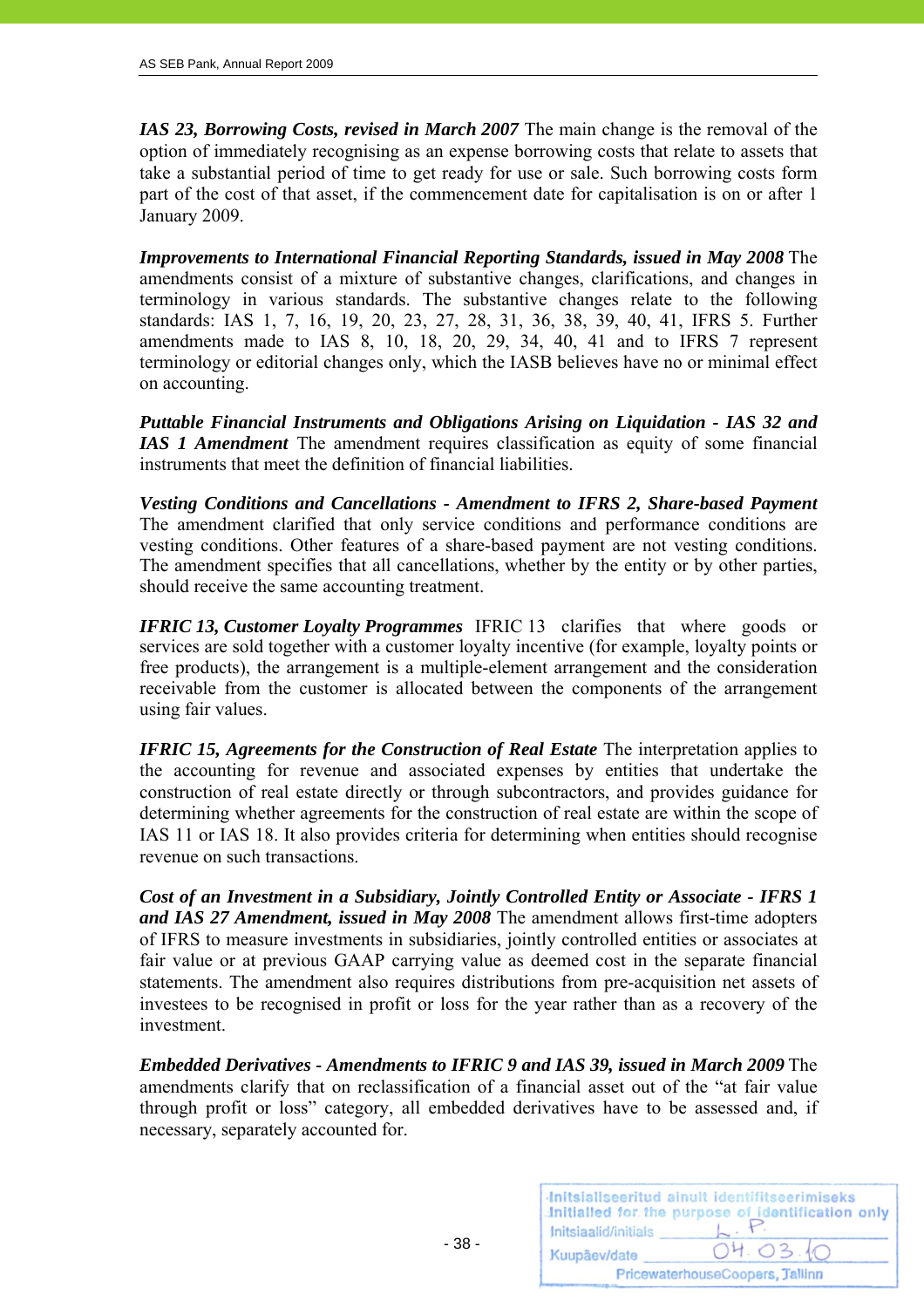*IFRIC 16, Hedges of a Net Investment in a Foreign Operation* The interpretation explains which currency risk exposures are eligible for hedge accounting and states that translation from the functional currency to the presentation currency does not create an exposure to which hedge accounting could be applied.

*IFRIC 17, Distributions of Non-Cash Assets to Owners* The interpretation clarifies when and how distribution of non-cash assets as dividends to the owners should be recognised.

*IFRIC 18, Transfers of Assets from Customers* The interpretation clarifies the accounting for transfers of assets from customers, namely, the circumstances in which the definition of an asset is met; the recognition of the asset and the measurement of its cost on initial recognition; the identification of the separately identifiable services (one or more services in exchange for the transferred asset); the recognition of revenue, and the accounting for transfers of cash from customers.

Standards, amendments to published standards and interpretations issued, but not yet effective for current accounting period

*IFRS 3, Business Combinations, revised in January 2008* (effective for business combinations for which the acquisition date is on or after the beginning of the first annual reporting period beginning on or after 1 July 2009). The revised IFRS 3 will allow entities to choose to measure non-controlling interests using the existing IFRS 3 method (proportionate share of the acquire's identifiable net assets) or at fair value. The revised IFRS 3 is more detailed in providing guidance on the application of the purchase method to business combinations. The requirement to measure at fair value every asset and liability at each step in a step acquisition for the purposes of calculating a portion of goodwill has been removed. Instead, in a business combination achieved in stages, the acquirer will have to remeasure its previously held equity interest in the acquiree at its acquisition-date fair value and recognise the resulting gain or loss, if any, in profit or loss for the year. Acquisition-related costs will be accounted for separately from the business combination and therefore recognised as expenses rather than included in goodwill. An acquirer will have to recognise at the acquisition date a liability for any contingent purchase consideration. Changes in the value of that liability after the acquisition date will be recognised in accordance with other applicable IFRSs, as appropriate, rather than by adjusting goodwill. The revised IFRS 3 brings into its scope business combinations involving only mutual entities and business combinations achieved by contract alone. IFRS 3 is not relevant to the Group as it does not expect a business combination to occur.

*IFRS 5, Non-current Assets Held for Sale and Discontinued Operations (and consequential amendments to IFRS 1*) (effective for annual periods beginning on or after 1 July 2009). The amendment to IFRS 5 is part of the IASB's annual improvements project published in May 2008. The amendment clarifies that an entity committed to a sale plan involving loss of control of a subsidiary would classify the subsidiary's assets and liabilities as held for sale. The revised guidance should be applied prospectively from the date at which the entity first applied IFRS 5. The amendment will not have an impact on Group`s financial statements.

*IFRS 9, Financial Instruments Part 1: Classification and Measurement, issued in November 2009* (effective for annual periods beginning on or after 1 January 2013; not yet

 $- 39 -$ 

| Initsiaalid/initials | Initsialiseeritud ainult identifitseerimiseks<br>Initialled for the purpose of identification only |
|----------------------|----------------------------------------------------------------------------------------------------|
| Kuupäev/date         | 04.03.10                                                                                           |
|                      | PricewaterhouseCoopers, Tallinn                                                                    |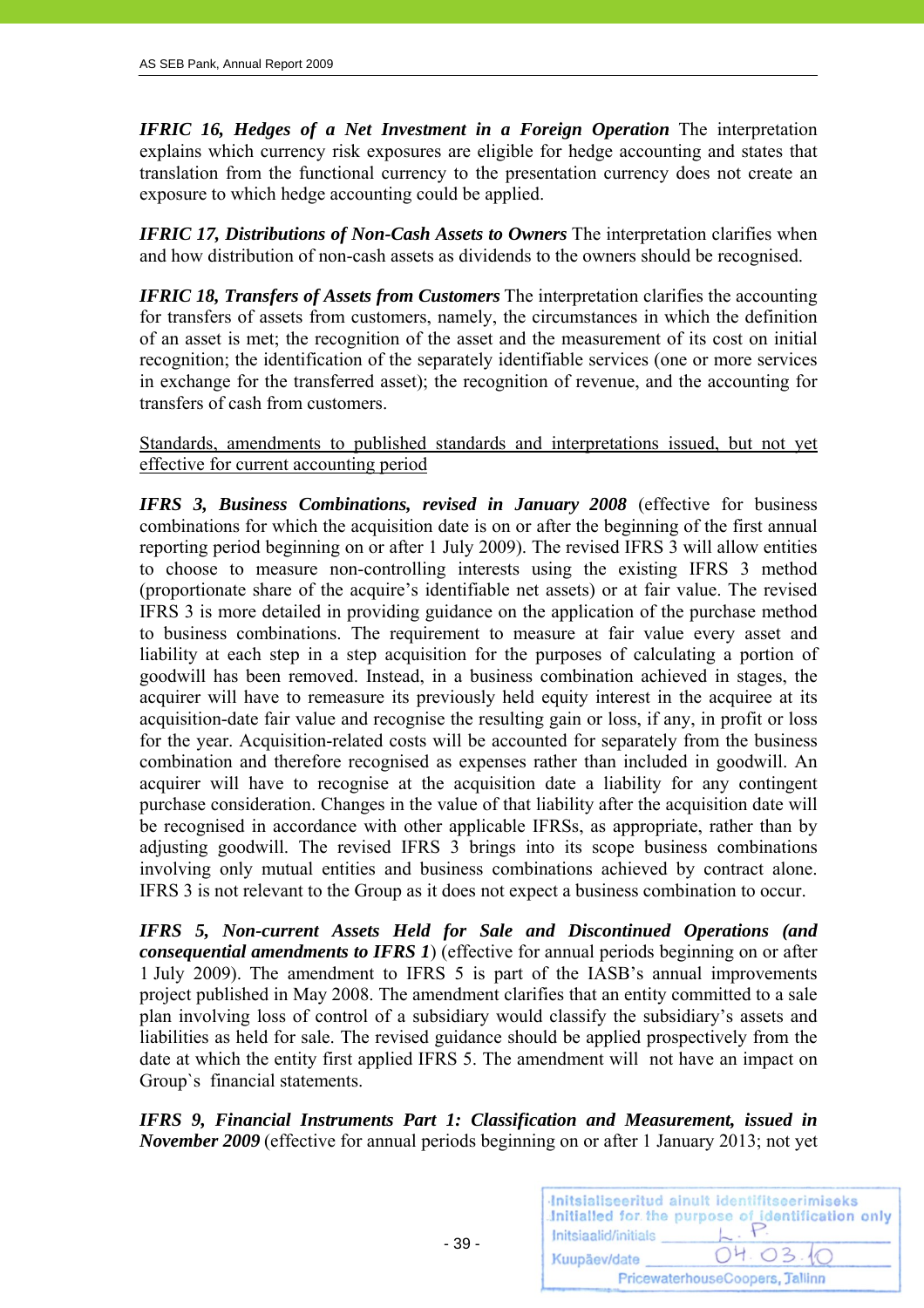adopted by the EU). IFRS 9 replaces those parts of IAS 39 relating to the classification and measurement of financial assets. Key features are as follows:

- Financial assets are required to be classified into two measurement categories: those to be measured subsequently at fair value, and those to be measured subsequently at amortised cost. The decision is to be made at initial recognition. The classification depends on the entity's business model for managing its financial instruments and the contractual cash flow characteristics of the instrument.
- An instrument is subsequently measured at amortised cost only if it is a debt instrument and both (i) the objective of the entity's business model is to hold the asset to collect the contractual cash flows, and (ii) the asset's contractual cash flows represent only payments of principal and interest (that is, it has only "basic loan features"). All other debt instruments are to be measured at fair value through profit or loss.
- All equity instruments are to be measured subsequently at fair value. Equity instruments that are held for trading will be measured at fair value through profit or loss. For all other equity investments, an irrevocable election can be made at initial recognition, to recognise unrealised and realised fair value gains and losses through other comprehensive income rather than profit or loss. There is to be no recycling of fair value gains and losses to profit or loss. This election may be made on an instrument-by-instrument basis. Dividends are to be presented in profit or loss, as long as they represent a return on investment.

The Group is considering the implications of the standard, the impact on the Group and the timing of its adoption by the Group.

*IAS 27, Consolidated and Separate Financial Statements, revised in January 2008* (effective for annual periods beginning on or after 1 July 2009). The revised IAS 27 will require an entity to attribute total comprehensive income to the owners of the parent and to the non-controlling interests (previously "minority interests") even if this results in the non-controlling interests having a deficit balance (the current standard requires the excess losses to be allocated to the owners of the parent in most cases).

*Eligible Hedged Items - Amendment to IAS 39, Financial Instruments: Recognition and Measurement* (effective with retrospective application for annual periods beginning on or after 1 July 2009). The amendment clarifies how the principles that determine whether a hedged risk or portion of cash flows is eligible for designation should be applied in particular situations.

*IFRS 1, First-time Adoption of International Financial Reporting Standards, revised in December 2008* (effective for the first IFRS financial statements for a period beginning on or after 1 July 2009; restructured IFRS 1 as adopted by the EU is effective for annual periods beginning after 31 December 2009, early adoption permitted). The revised IFRS 1 retains the substance of its previous version but within a changed structure in order to make it easier for the reader to understand and to better accommodate future changes.

*IFRIC 19, Extinguishing Financial Liabilities with Equity Instruments (effective for* annual periods beginning on or after 1 July 2010; not yet adopted by the EU). This IFRIC clarifies the accounting when an entity renegotiates the terms of its debt with the result that the liability is extinguished through the debtor issuing its own equity instruments to

 $-40-$ 

|                      | Initsialiseeritud ainult identifitseerimiseks<br>Initialled for the purpose of identification only |
|----------------------|----------------------------------------------------------------------------------------------------|
| Initsiaalid/initials |                                                                                                    |
| Kuupäev/date         | 04.03.10                                                                                           |
|                      | PricewaterhouseCoopers, Tallinn                                                                    |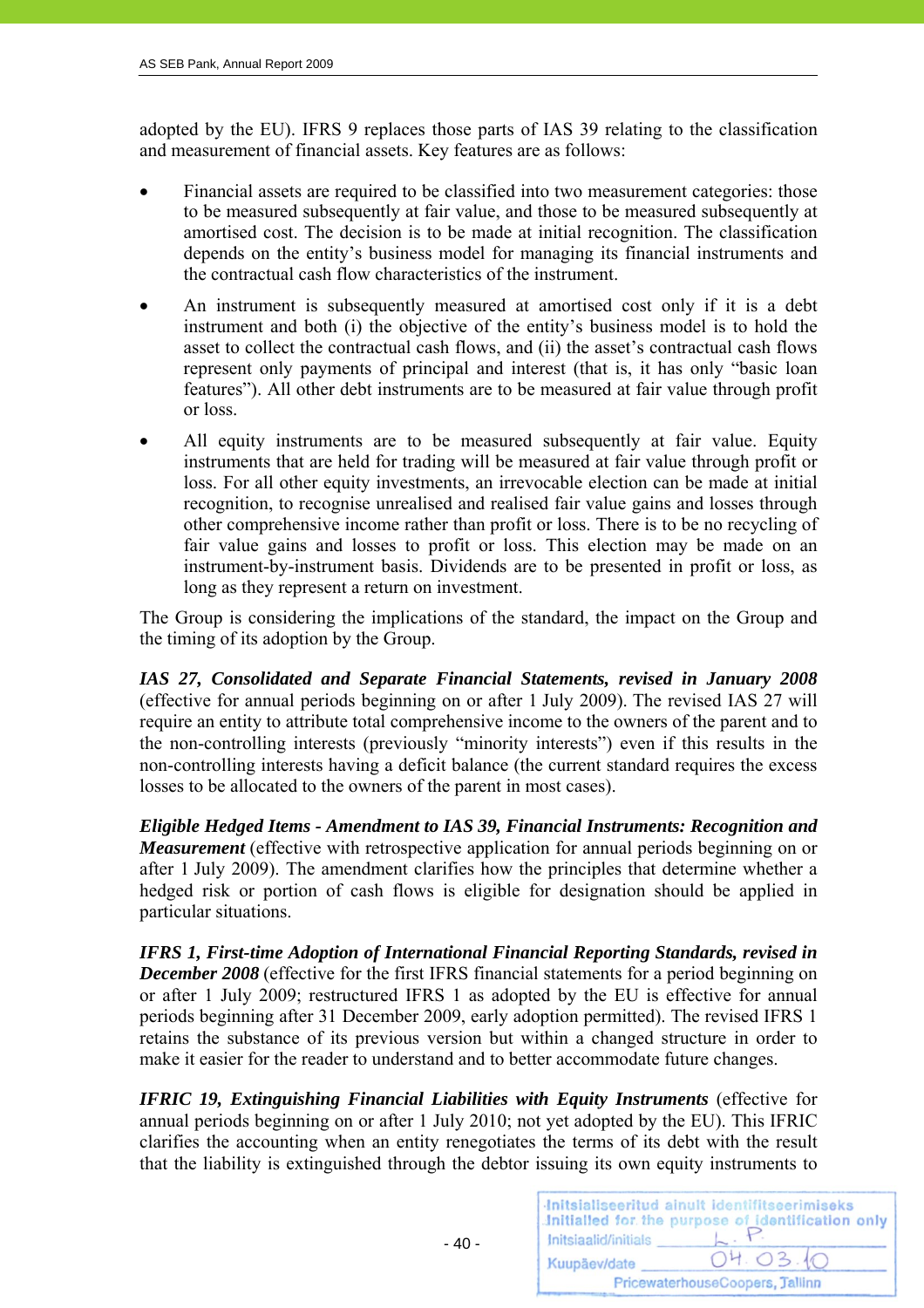the creditor. A gain or loss is recognised in the profit and loss account based on the fair value of the equity instruments compared to the carrying amount of the debt. The Group is currently assessing the impact of the interpretation on its financial statements.

These following new standards and interpretations, not yet effective for current accounting period, will not have any impact on the Group's financial statements

*Classification of Rights Issues - Amendment to IAS 32, issued in October 2009* (effective for annual periods beginning on or after 1 February 2010). The amendment exempts certain rights issues of shares with proceeds denominated in foreign currencies from classification as financial derivatives.

*Group Cash-settled Share-based Payment Transactions - Amendments to IFRS 2, Share-based Payment* (effective for annual periods beginning on or after 1 January 2010, not yet adopted by the EU). The amendments provide a clear basis to determine the classification of share-based payment awards in both consolidated and separate financial statements.

*Additional Exemptions for First-time Adopters - Amendments to IFRS 1, First-time Adoption of IFRS* (effective for annual periods beginning on or after 1 January 2010; not yet adopted by the EU). The amendments exempt entities using the full cost method from retrospective application of IFRSs for oil and gas assets and also exempt entities with existing leasing contracts from reassessing the classification of those contracts in accordance with IFRIC 4, "Determining Whether an Arrangement Contains a Lease" when the application of their national accounting requirements produced the same result.

 *Improvements to International Financial Reporting Standards, issued in April 2009* (amendments to IFRS 2, IAS 38, IFRIC 9 and IFRIC 16 are effective for annual periods beginning on or after 1 July 2009; amendments to IFRS 5, IFRS 8, IAS 1, IAS 7, IAS 17, IAS 36 and IAS 39 are effective for annual periods beginning on or after 1 January 2010; the improvements have not yet been adopted by the EU). The improvements consist of a mixture of substantive changes and clarifications in the above cited standards and interpretations.

*Amendment to IAS 24, Related Party Disclosures, issued in November 2009* (effective for annual periods beginning on or after 1 January 2011; not yet adopted by the EU). The amended standard simplifies the disclosure requirements for government-related entities and clarifies the definition of a related party.

*Prepayments of a Minimum Funding Requirement - Amendment to IFRIC 14* (effective for annual periods beginning on or after 1 January 2011; not yet adopted by the EU). This amendment will have a limited impact as it applies only to companies that are required to make minimum funding contributions to a defined benefit pension plan. It removes an unintended consequence of IFRIC 14 related to voluntary pension prepayments when there is a minimum funding requirement.

*Limited exemption from comparative IFRS 7 disclosures for first-time adopters - Amendment to IFRS 1* (effective for annual periods beginning on or after 1 July 2010; not yet adopted by the EU). Existing IFRS preparers were granted relief from presenting comparative information for the new disclosures required by the March 2009 amendments

- 41 -

|                      | Initsialiseeritud ainult identifitseerimiseks<br>Initialled for the purpose of identification only |
|----------------------|----------------------------------------------------------------------------------------------------|
| Initsiaalid/initials |                                                                                                    |
| Kuupäev/date         | 04.03.10                                                                                           |
|                      | PricewaterhouseCoopers, Tallinn                                                                    |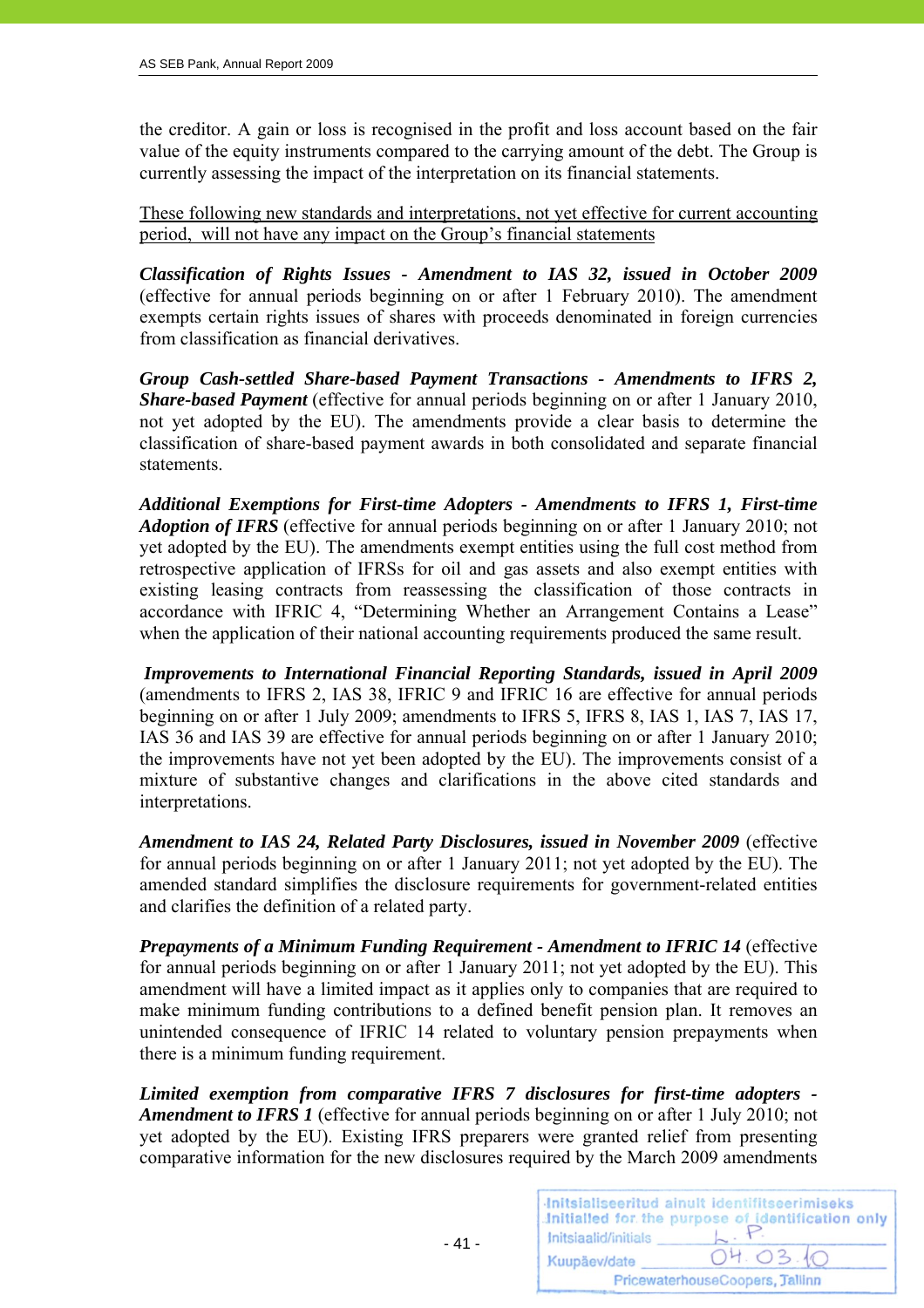to IFRS 7 "Financial Instruments: Disclosures". This amendment to IFRS 1 provides firsttime adopters with the same transition provisions as included in the amendment to IFRS 7.

The Group has not early adopted any of the new or amended standards in 2009.

# **2. Risk policy and management**

# **2.1. Risk policy and structure**

In providing its customers with financial solutions and products AS SEB Pank assumes various risks that must be managed. The ability of the organisation to identify, measure and control different risks, while maintaining an adequate capitalisation to meet unforeseen events, is an important input for the profitability of the entire SEB Pank Group. The Group's aim is to achieve an appropriate balance between risk and return and minimise potential adverse effects on the Group's financial performance.

AS SEB Pank defines risk as the possibility of a negative deviation from an expected financial outcome. Risk management includes all activities relating to risk-taking, risk mitigation, risk analysis, risk control and follow-up. Independent risk control comprises the identification, measurement, monitoring, stress testing, analysis, reporting and followup of risks, separate from the risk-taking functions.

The Group's risk management policies are designed to identify and analyse the risks, to set appropriate risk limits and controls, and to monitor the risks and adherence to limits by means of reliable and up-to-date information systems. The Group regularly reviews its risk management policies and systems to reflect changes in markets, products and emerging best practice.

The risks arising from financial instruments to which the Group is exposed are financial risks, which include credit risk, liquidity risk, market risk and operational risk (which are discussed below).

The Management Board is responsible for establishing the main principles for management, control and co-ordination of all risks of AS SEB Pank and to decide on the limits for the various risks. Subordinated to the Management Board are established different committees with mandates to make decisions depending upon the type of risk. The Assets and Liabilities Committee (ALCO) plays the central role in risk management, approving of risk procedures, dealing with issues relating to the overall risk level and deciding and monitoring of various risk limits.

Risk management and control is always a prioritised area for the Group, continuously under development. During last years, the main development focus of risk management has been related with implementation of Basel II capital adequacy rules: continuous improvement of Internal Rating Based (IRB) credit risk assessment models, improvement of operational risk measurement and management framework. In 2008 AS SEB Pank received approval from the supervisory authorities to apply the internal models - IRB approach for reporting credit risk capital requirement and Advanced Measurement Approach (AMA) for reporting operational risk capital requirement.

| Initsiaalid/initials            | Initsialiseeritud ainult identifitseerimiseks<br>.initialled for the purpose of identification only |  |
|---------------------------------|-----------------------------------------------------------------------------------------------------|--|
| Kuupäev/date                    | 04.03.10                                                                                            |  |
| PricewaterhouseCoopers, Tallinn |                                                                                                     |  |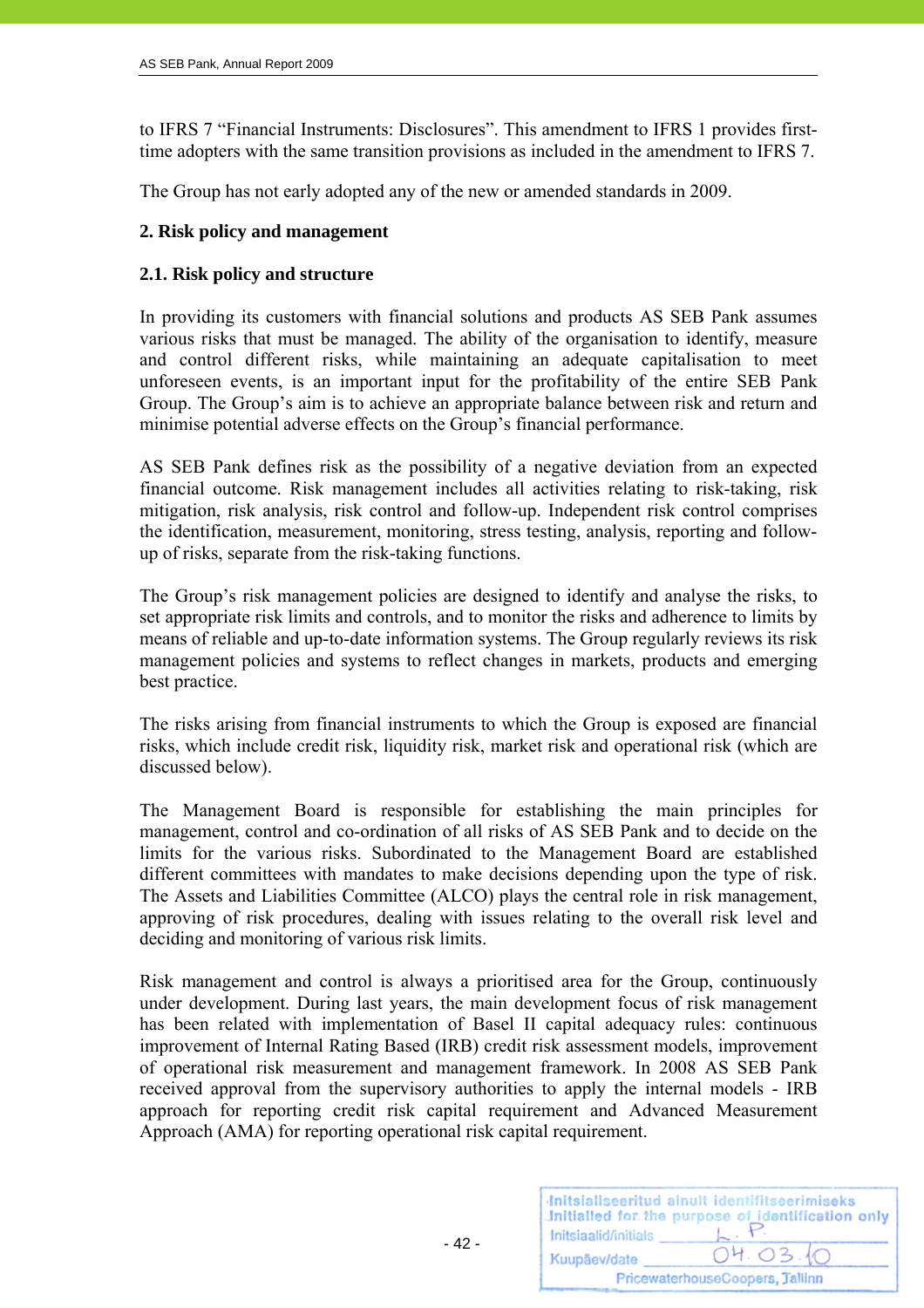During 2009 one of the most important improvements was establishment of New Product Committee which aim is to secure that the Group activities are performed with excellence – the Group is not entering into activities containing unintended forms of risks or risks that are not immediately managed and controlled by the organisation. In the market risk control area the major project was to improve liquidity risk measurement which enables daily analysis of the Group's cash flows, liquidity position and assess funding need.

# **2.2. Credit risk**

Assets open to credit risk are receivables from customers, receivables from credit institutions and debt securities and derivatives. Credit risk is a potential loss that may occur in case of improper fulfilment or non-compliance of the client with the contractual obligations as a result of failure of the client's business operations or other factors.

Credit risk is the single largest risk for the Group's business; management therefore carefully manages its exposure to credit risk. The principles for measuring and taking credit risk are established with the SEB Pank Group credit policy.

The principles of credit policy are the following:

- a) lending should be in line with credit policy;
- b) lending should be based upon analysis;
- c) the basis of all lending activity is credibility;
- d) the purpose of the credit should be fully understood;
- e) lending must be in proportion to the capacity to repay;
- f) borrower should have an identified source of repayment and also a secondary source for repaying the loan;
- g) the own (equity) investment of the borrower must be significant in relationship to the loan;
- h) lending activity shall take into account any potential adverse effects in the business cycle;
- i) lending shall be in line with the bank's profit goals.

- 43 -

Credit risk analysis related to a certain client involves several different activities, like evaluation of the risk of the borrower's background, structure, management and owner, industry and position of the borrower in that industry, economic environment and position of the borrower, analysis and evaluation of the business plan and submitted cash flow prognosis; evaluation of the reputation, reliability and credit history of the client. Deciding on the risk taking is performed collegially by credit committees and by the authorised persons in accordance with the decision-making limits established by the bank's management.

Deciding on the risk taking in debt securities is part of general credit decision making process. Limit for investing into certain issuer's debt securities has to be approved by relevant credit committee or by the authorised persons. Credit risk management in AS SEB Elu- ja Pensionikindlustus is described below (see page 55). Normally AS SEB Pank is not taking investment positions, including credit risk bearing positions in debt securities, excluding limited volume of trading portfolio, which is regulated by trading portfolio total limit established by ALCO. Majority of extraordinary investment position

| Initsiaalid/initials            | Initsialiseeritud ainult identifitseerimiseks<br>Initialled for the purpose of identification only |  |  |
|---------------------------------|----------------------------------------------------------------------------------------------------|--|--|
| Kuupäev/date                    | 04.03.10                                                                                           |  |  |
| PricewaterhouseCoopers, Tallinn |                                                                                                    |  |  |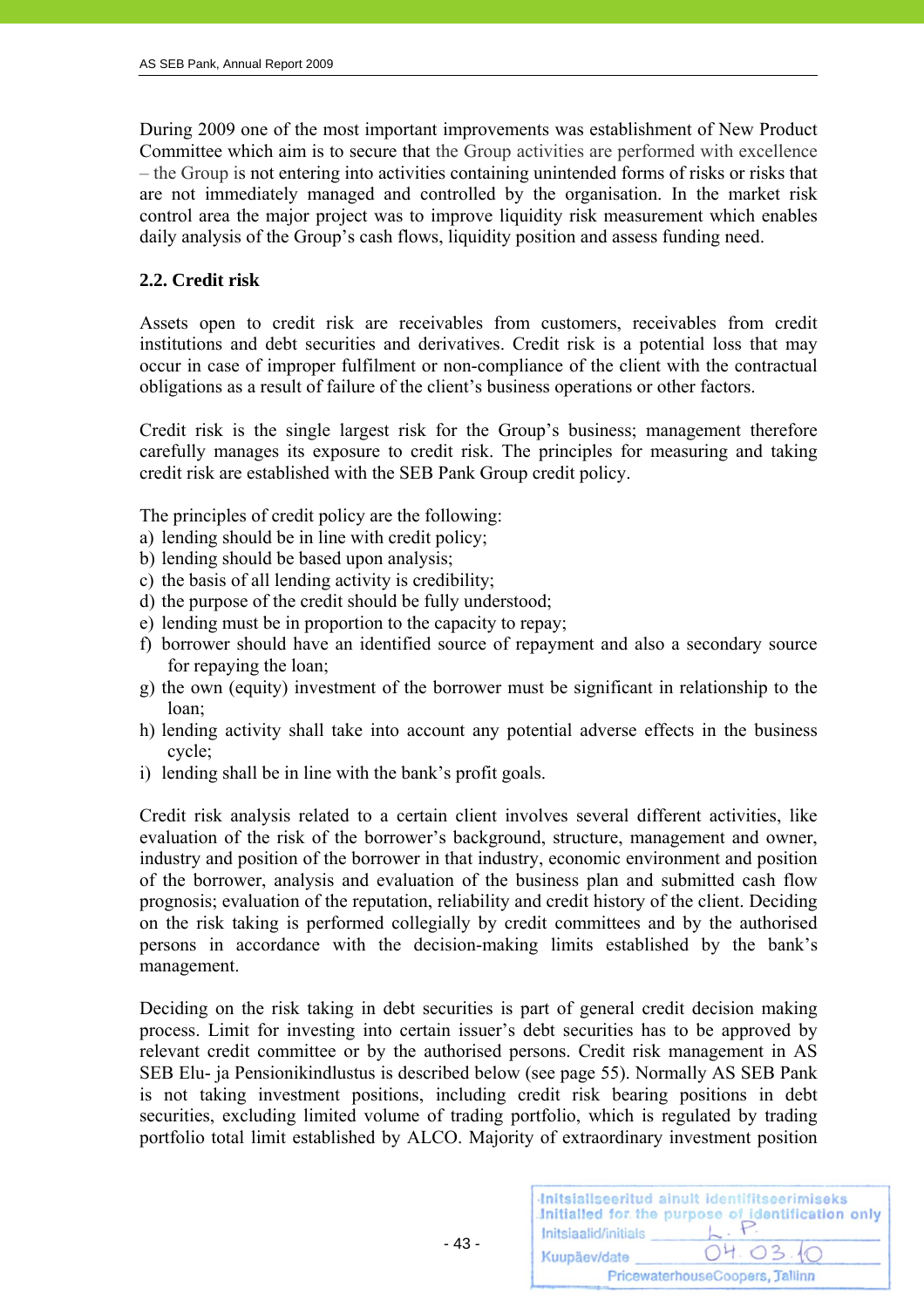established from taking over assets of liquidity fund was liquidated by the end of 2009 (see Note 8).

Credit risk related to debt securities is considered low in volume and has therefore not been discussed in detail below. Credit risk related to derivatives is largely associated with the parent company and has not been assessed significant and not discussed in further detail below. So we concentrate on credit risk arising from loans and receivables from customers and credit institutions (other banks).

# Credit risk measurement

The prime credit risk measure of AS SEB Pank is defined as the maximum potential loss over a certain time horizon at a certain level of confidence. Credit risk is being quantified monthly using the following components: Probability of Default (PD), Exposure At Default (EAD) and Loss Given Default (LGD) or the aggregate measure Risk Weighted Assets (RWA).

Having estimated PD, EAD and LGD it is possible to calculate expected loss and unexpected loss. Expected loss (EL) can be interpreted as the "normal level" of credit losses and shall be considered as a cost of doing business from a risk point of view. Thus it shall be covered through transaction pricing and risk reserves. Appropriate efforts shall be made to minimise expected losses through ensuring sound internal practices and good internal controls. Unexpected losses (UL) are commonly referred to as the unusual and large credit losses and are not foreseen to be completely absorbed by day to day transaction profits. The primary protections against such losses are sound internal practices, good internal controls, insurance policies and earnings. The last loss-absorbing resource for unexpected losses is the capital of AS SEB Pank.

PD is a measure of probability of default of a given counterparty risk class during the next year, through it's risk classification, pooling or rating. LGD is an estimate, expressed as a fraction of EAD, of the expected amount of loss in case of counterparty default. The LGD estimates used differ among other things on if it is a secured or unsecured exposure, type of collateral and seniority of the exposure. EAD is defined as the expected outstanding liability of the counterparty at the time of default both on- and off-balance sheet exposures. Conceptually EAD consists of two parts, the current exposure and an estimate of potential future exposure. Estimation of potential future drawdowns of available but unused credit commitments are known as credit conversion factors (CCFs). Since the CCF is the only random or uncertain portion of EAD, estimating EAD amounts to estimating these CCFs.

Credit risks are mainly measured on two levels – on portfolio and exposure level.

- 44 -

For verifying the loan portfolio's exposure to credit risk, AS SEB Pank uses a portfolio diversification method. The division of financial obligations is monitored by different client segments, products, clients and industries*.* The Credit Area performs monthly analysis on the credit risk of loan portfolio and informs the bank's managing bodies of the results. These results are discussed as well as any need for specific attention to or specific analysis for any identified issues.

|                      | Initsialiseeritud ainult identifitseerimiseks<br>Initialled for the purpose of identification only |
|----------------------|----------------------------------------------------------------------------------------------------|
| Initsiaalid/initials |                                                                                                    |
| Kuupäev/date         | 04.03.10                                                                                           |
|                      | PricewaterhouseCoopers, Tallinn                                                                    |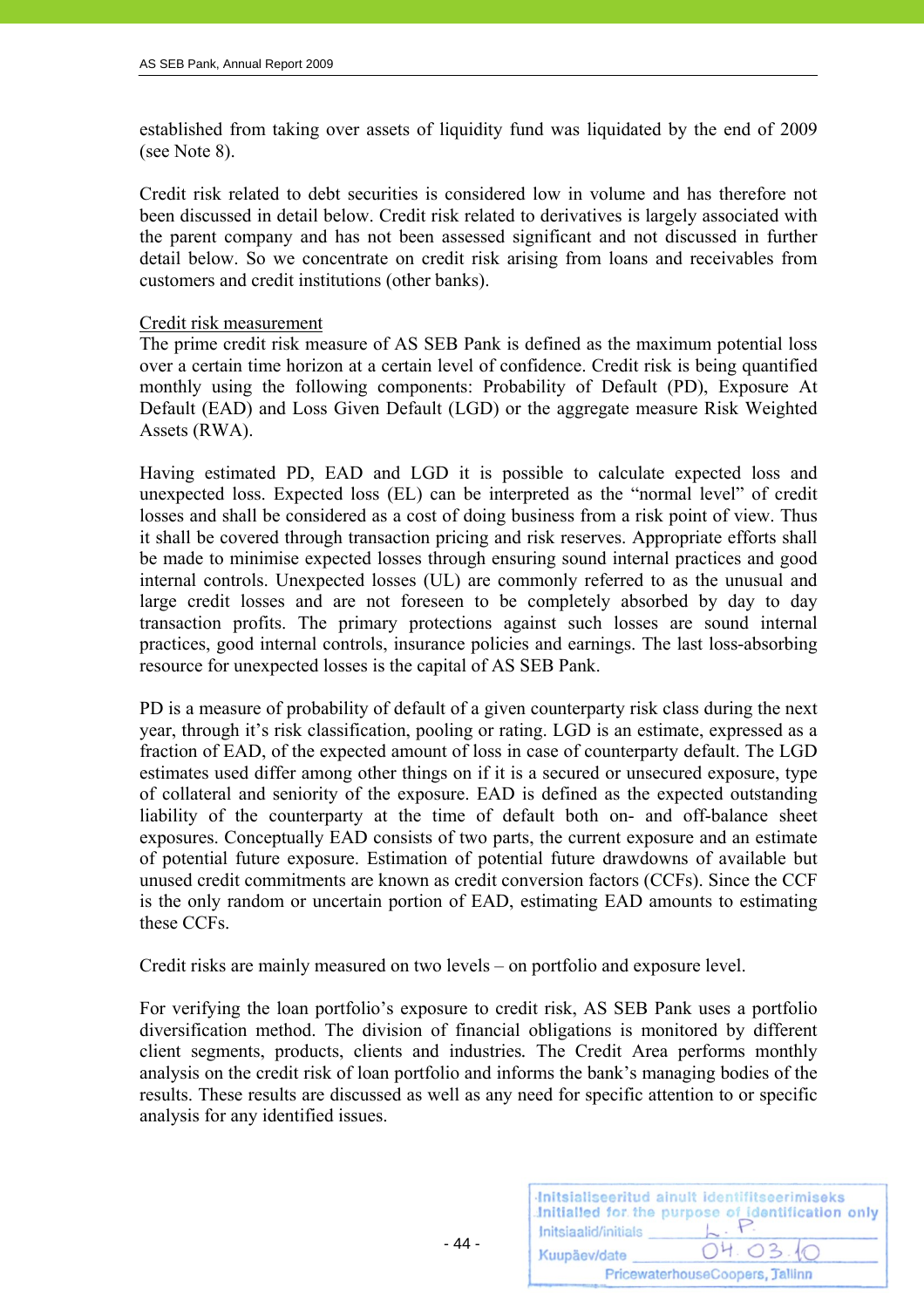In respect to individual clients the bank prepares regular (annual, quarterly or if needed more often) analyses on the borrowers' situation as well as their risk level. The analyses are based on annual and quarterly reports and on cash flow prognosis, on basis of which the financial situation is evaluated, as well as on credit history and information originating from other sources. Evaluation of the borrowers' reliability is of critical importance.

AS SEB Pank divides loan portfolio into two broad segments:

A) corporate portfolio including loans to legal entities belonging to counterparty group's with credit risk assumed by SEB Pank Group exceeding 4,500,000 EEK or with consolidated sales or assets of more than 150,000,000 EEK and

B) retail portfolio consisting of small corporates' and private individuals' sub-segments.

Based on the results of the analysis, the corporate clients are divided into sixteen risk classes in accordance with the AS SEB Pank risk classification system. Sixteen risk classes belong to 5 quality classes of businesses.

As of end of 2009 the corporate portfolio amounted to 44% of total loan portfolio (2008:  $46%$ ).

According to the risk classification system the risk class assignment is not required for companies or a group of companies with credit risk assumed by the SEB Pank Group less than 4,500,000 EEK and with consolidated sales or assets of less than 150,000,000 EEK, i.e. small corporates belonging to retail portfolio. Scoring model is used for evaluation of these borrowers.

The scoring model for small corporates considers financial condition based on last two annual reports, last interim report and next year prognosis, credit history with the bank and based on external credit history register, experience of the customer. The analyst evaluates correctness and quality of the information. The risk level of particular industry has a certain level of impact as well. The outcome of the scoring model is credit score, expressing risk level and determining decision-making level. Depending on the score clients are divided into quality classes A, B, C and D, where A is the best and D is the worst quality class. Small corporates amounted to 6% of the total portfolio as of end of 2009 (2008: 5%).

Starting from 01.01.2010 the portfolio classification has been changed to some extent and now small corporate companies or a group of companies are considered with credit risk assumed by the SEB Pank Group less than 7,500,000 EEK and with consolidated sales or assets of less than 150,000,000 EEK. This resulted in 1.4 EEKbio corporate portfolio being reclassified to retail portfolio.

In analysing loans to private individuals the credit scoring and left-to-live model is used. The model considers among other matters credit history, income, age, employment conditions and the value of real estate owned. The output of the model is credit score and lending recommendation derived the score. Based on the score the clients are divided into quality classes A, B, C and D similarly to small corporates. Private individuals amounted to 43% of the total portfolio as of end of 2009 (2008: 41%).

The remaining 7% of portfolio amounted advances to credit institutions (2008: 8%).

|                      | Initsialiseeritud ainult identifitseerimiseks<br>Initialled for the purpose of identification only |
|----------------------|----------------------------------------------------------------------------------------------------|
| Initsiaalid/initials |                                                                                                    |
| Kuupäev/date         | 04.03.10                                                                                           |
|                      | PricewaterhouseCoopers, Tallinn                                                                    |

 $-45$  -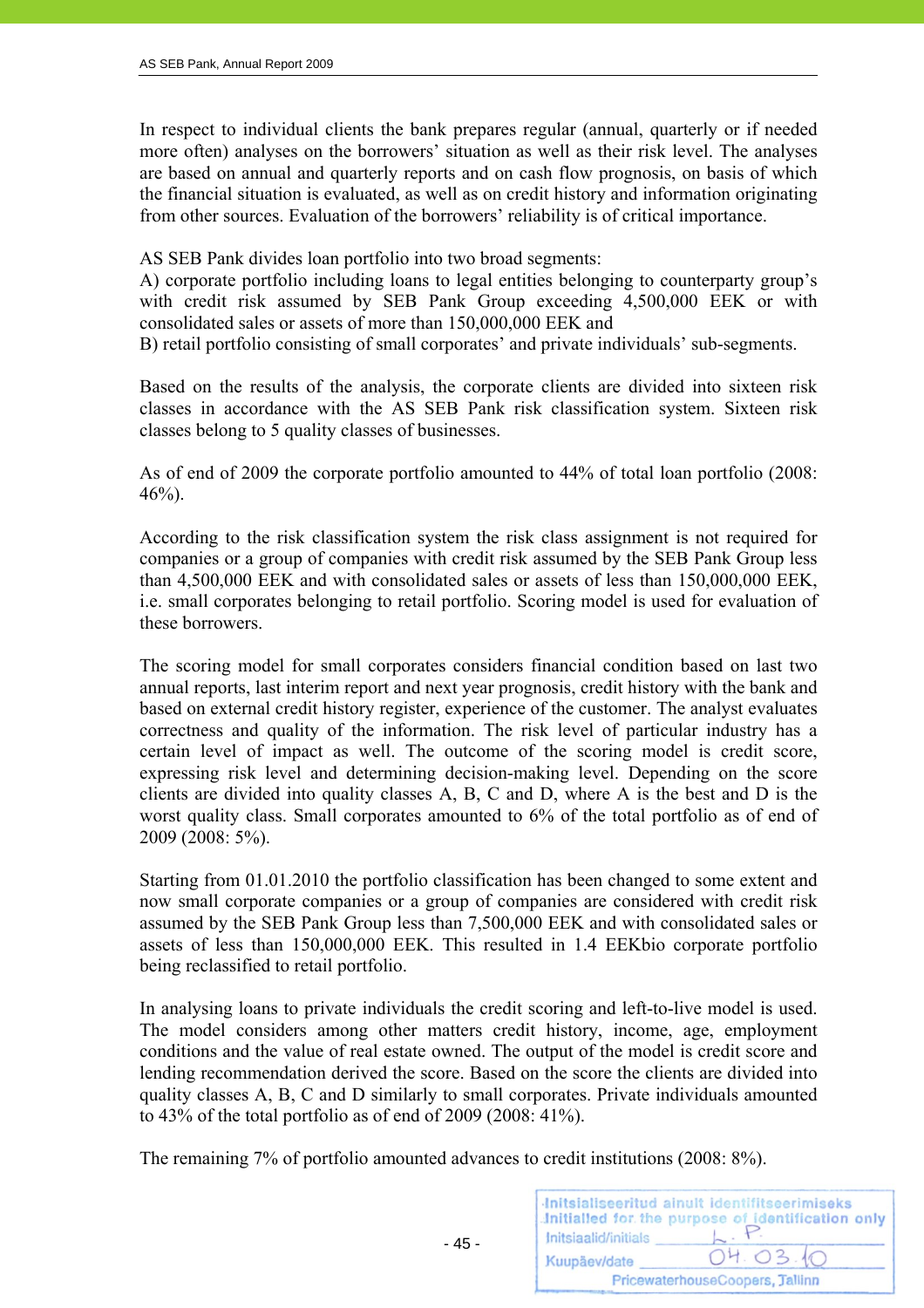# Credit risk monitoring and mitigation

Review of the situation and risk level of legal entities is performed on regular basis, depending on the client segment, the risk class assigned previously and any additional information available to the bank at least once a year. During the review the bank assesses the client's financial condition, risk level, regularity of fulfilling existing financial obligations and need for financing. As an important outcome, a risk class is updated for all the corporate portfolio clients and groups which shall be valid for one year (risk classes 1- 10) or half a year (risk classes 11-16). Risk classes 13-16 are regarded as Watch-list and separately reviewed at least on quarterly bases. Monthly High Risk meetings are held by Special Credits Management (SCM) in order to monitor exposures and developments identified as high risk customers.

The distribution of non-retail portfolio by the quality classes is given in the next table.

| risk ciass<br>Dustriess quality class |                            |  |
|---------------------------------------|----------------------------|--|
|                                       |                            |  |
| 2                                     |                            |  |
| $\overline{\mathbf{3}}$               |                            |  |
| $\overline{4}$                        |                            |  |
| 5                                     | Ordinary Business          |  |
| 6                                     |                            |  |
| 7                                     |                            |  |
| 8                                     |                            |  |
| 9                                     |                            |  |
| 10                                    |                            |  |
| 11                                    | <b>Restricted Business</b> |  |
| 12                                    | Special Observation        |  |
| 13                                    |                            |  |
| 14                                    | Watch-list                 |  |
| 15                                    |                            |  |
| 16                                    | Default                    |  |

- 46 -

# **Risk class Business quality class**

| <b></b>                 | Dustiness quanty enass   |                             |          |                      |  |
|-------------------------|--------------------------|-----------------------------|----------|----------------------|--|
|                         |                          | Corporate Portfolio by risk |          | % of rated portfolio |  |
| $\overline{\mathbf{c}}$ |                          | classes                     | 31.12.09 | 31.12.08             |  |
|                         | <b>Ordinary Business</b> | <b>Ordinary Business</b>    | $42.4\%$ | $66.0\%$             |  |
| 4                       |                          | <b>Restricted Business</b>  | $10.7\%$ | 13.7%                |  |
| 5                       |                          | Special Observation         | 13.4%    | 8.7%                 |  |
| 6                       |                          | Watch-list                  | 22.8%    | $7.9\%$              |  |
|                         |                          | Default                     | $10.7\%$ | 3.7%                 |  |
| 8                       |                          | <b>Total</b>                | 100.0%   | 100.0%               |  |
|                         |                          |                             |          |                      |  |

For regular monitoring of private individuals and small corporates - retail portfolio - the behavioural scoring models are in use. The models are based on the application scoring models used in loans analysis process. In behavioural scoring there is used a separate quality class E for defaulted clients' exposures and an additional class N for small corporates' exposures to whom according to the bank's assessment there is not enough information to assign any other class. Part of the information (payment behaviour, financial situation of the small corporate) is updated regularly (monthly, quarterly), partly is used older available information. Client executives have an obligation to update financials of small corporates at least once a year. Behavioural score is calculated monthly for all private individuals and small corporates loans. The distribution of retail portfolio by quality classes is given in the table below.

| 31.12.09<br>A<br>scores<br>Ordinary Business<br><b>Ordinary Business</b><br>75.4%<br>В<br>Special Observation<br>18.1%<br>C | 31.12.08 |
|-----------------------------------------------------------------------------------------------------------------------------|----------|
|                                                                                                                             |          |
|                                                                                                                             | 78.3%    |
|                                                                                                                             | 18.3%    |
| Special Observation<br>Default<br>$5.6\%$<br>D                                                                              | 2.3%     |
| Insufficient information<br>$0.9\%$<br>Е<br>Default                                                                         | $1.1\%$  |
| Insufficient information<br>N<br>100.0%<br><b>Total</b>                                                                     | 100.0%   |

| 04.03.10<br>Kuupäev/date        |  | Initsialiseeritud ainult identifitseerimiseks<br>Initialled for the purpose of identification only |  |
|---------------------------------|--|----------------------------------------------------------------------------------------------------|--|
| PricewaterhouseCoopers, Tallinn |  |                                                                                                    |  |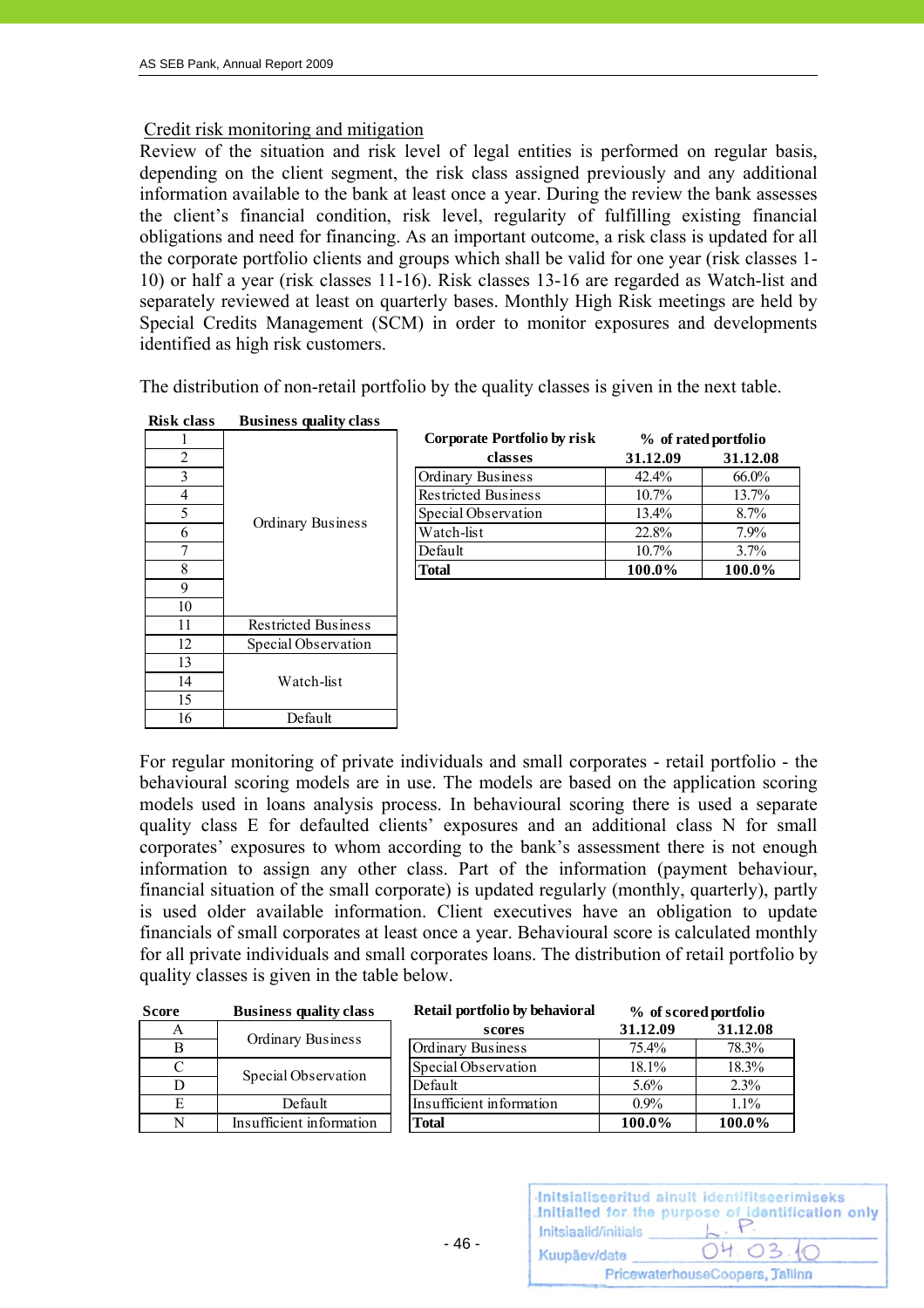#### **Loans and advances to customers by quality classes (gross)**

(millions of EEK)

|                            |               |                       |           |               |          | <b>Other loans</b> |              |
|----------------------------|---------------|-----------------------|-----------|---------------|----------|--------------------|--------------|
| 31.12.09                   | Credit insti- | Loans to              | Leases to | <b>Public</b> | Housing  | to Private         |              |
|                            | tutions       | Corporates Corporates |           | sector        | loans    | individuals        | <b>TOTAL</b> |
| Ordinary Business          | 4,629.8       | 9,082.3               | 2,552.1   | 2,836.8       | 19,570.0 | 4,511.1            | 43,182.1     |
| <b>Restricted Business</b> | 0.6           | 2,768.4               | 543.2     | 8.9           | 0.0      | 0.0                | 3,321.1      |
| Special Observation        | 0.0           | 5,048.7               | 1,511.4   | 0.1           | 3,355.6  | 1,067.9            | 10,983.7     |
| Watch-list                 | 0.1           | 5,704.6               | 1,370.7   | 0.0           | 0.0      | 0.0                | 7,075.4      |
| Default                    | 0.0           | 2,950.3               | 365.1     | 0.0           | 1,106.3  | 448.8              | 4,870.5      |
| Not Classified             | 0.1           | 0.0                   | 0.0       | 6.7           | 0.0      | 0.0                | 6.8          |
| Accrued Intersts           | 2.8           | 47.1                  | 12.8      | 4.6           | 34.3     | 33.1               | 134.7        |
| Deferred Origination Fees  | 0.0           | $-11.4$               | $-4.5$    | $-1.2$        | $-12.6$  | $-8.4$             | $-38.1$      |
|                            | 4,633.4       | 25.590.0              | 6.350.8   | 2,855.9       | 24,053.6 | 6.052.5            | 69.536.2     |

|                            |               |            |                   |               |          | <b>Other loans</b> |          |
|----------------------------|---------------|------------|-------------------|---------------|----------|--------------------|----------|
| 31.12.08                   | Credit insti- | Loans to   | Leases to         | <b>Public</b> | Housing  | to Private         |          |
|                            | tutions       | Corporates | <b>Corporates</b> | sector        | loans    | individuals        | TOTAL    |
| Ordinary Business          | 6,018.5       | 16,480.5   | 5,678.8           | 2,765.0       | 20,697.4 | 5,048.5            | 56,688.7 |
| <b>Restricted Business</b> | 0.2           | 4,010.2    | 753.3             | 0.1           | 0.0      | 0.0                | 4,763.8  |
| Special Observation        | 0.4           | 3,817.2    | 1,829.7           | 0.0           | 3,339.0  | 1,241.0            | 10,227.3 |
| Watch-list                 | 0.0           | 2,412.3    | 345.1             | 0.0           | 0.0      | 0.0                | 2,757.4  |
| Default                    | 0.0           | 1,122.9    | 182.6             | 0.0           | 0.0      | 0.0                | 1,305.5  |
| Not Classified             | 0.2           | 9.4        | 0.0               | 38.4          | 479.5    | 217.0              | 744.5    |
| Accrued Intersts           | 7.3           | 99.3       | 24.8              | 14.6          | 84.4     | 41.1               | 271.5    |
| Deferred Origination Fees  | 0.0           | $-6.6$     | $-1.5$            | $-0.6$        | $-7.6$   | $-2.9$             | $-19.2$  |
|                            | 6,026.6       | 27,945.2   | 8,812.8           | 2,817.5       | 24.592.7 | 6.544.7            | 76,739.5 |

Primary responsibility for monitoring the quality of specific client and its loans lies with client executives, who should inform immediately their department head and if necessary the credit area management of occurred problems and accordingly take necessary measures for identification and minimisation of potential credit losses. Review of the situation and risk level of small corporates is performed by client executives on regular basis and at least once a year. During the review the client's financial condition, risk level and regularity of fulfilling existing financial obligations is assessed. The review of small corporates with behavioural score C or D and with exposure exceeding 2 EEKmio is confirmed collegially by credit committees and by the authorised persons in accordance with the decision-making limits established by the bank's management. From 2010 the review of small corporates with behavioural score C or D will be confirmed collegially if their exposure exceeds 4.5 EEKmio.

#### Collateral

In order to diminish credit risk the bank has established a requirement for the borrowers to provide the bank with collateral in the form of registered immovable property, registered movable property and/or personal sureties as security. The group has implemented guidelines on the acceptability of specific classes of collateral on credit risk mitigation. The principles for granting an unsecured loan are stated in the credit policy and this kind of lending is clearly limited and restricted.

The pledged assets have to be insured throughout the loan period in an insurance company accepted by the bank at least for the restoration value. In case of a housing loan also life insurance is required, if the borrower is contributing majority to the family's income. The

|                      | Initsialiseeritud ainult identifitseerimiseks<br>Initialled for the purpose of identification only |
|----------------------|----------------------------------------------------------------------------------------------------|
| Initsiaalid/initials |                                                                                                    |
| Kuupäev/date         | 04.03.10                                                                                           |
|                      | PricewaterhouseCoopers, Tallinn                                                                    |

- 47 -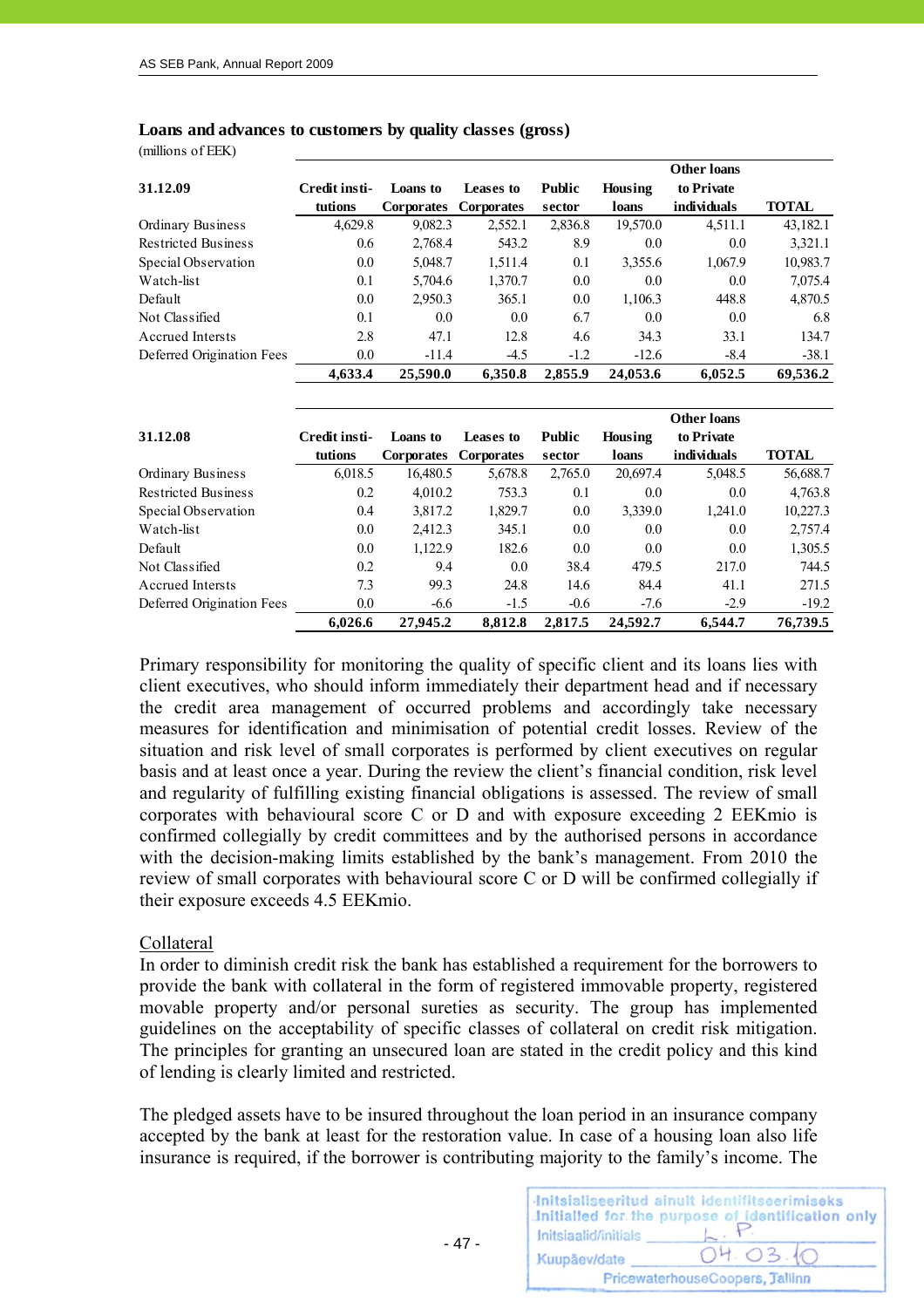aforementioned measures help to control and manage the credit risk as they serve as an alternative source for collecting the loan, in case the borrower is not able to repay the loan from primary cash flow. The balance of unsecured credits is disclosed just below.

#### **Loans against collateral**

 $($  millions of  $\mathbb{R}^n$ 

| (millions of EEK)                                     |            |            |
|-------------------------------------------------------|------------|------------|
|                                                       | 31.12.09   | 31.12.08   |
| Mortgage, real estate                                 | 45,318.7   | 44,943.0   |
| Securities and deposits                               | 584.2      | 326.6      |
| Guarantee by state, central bank or municipality      | 3,735.5    | 3,576.5    |
| Guarantee by credit institutions                      | 4,632.2    | 6,019.3    |
| Unsecured loans*                                      | 2,890.8    | 2,985.5    |
| Repos with customers (securities as collateral)       | 5.0        | 4.6        |
| Factoring (receivables as collateral)                 | 693.8      | 962.4      |
| Leasing (leased assets as collateral)                 | 8,197.2    | 10,959.9   |
| Life Insurance receivables                            | 0.0        | 2.8        |
| Other (floating charges, vehicles, warranties, other) | 3,345.7    | 6,687.4    |
| Accrued interest receivable                           | 133.1      | 271.5      |
| Allowances                                            | $-3,056.5$ | $-1,093.9$ |
| TOTAL**                                               | 66,479.7   | 75,645.6   |
|                                                       |            |            |

\* Includes credit cards and other unsecured loans.

\*\* Includes loans and advances to customers and credit institutions (Notes 15, 16) by type of the main collateral.

In 2009 the new guidelines for in-house valuation of real estate collaterals were implemented in order to ensure consistency in our relevant approach across all three Baltic countries. Revaluation process was then initiated with the focus on commercial real estate bearing the potential to generate cash flow today or in the foreseeable future. The bulk of our watch-list corporate real estate collaterals were reassessed accordingly during Q4 2009 resulting in additional allowances having been made.

Collateral values of living spaces and land are being adjusted with indexes calculated inhouse based on transaction statistics of Estonian Land Board. Indexed collateral values are being taken into account in assessment of collateral values and loan to values of retail portfolio.

# Impairment and allowance policies

- 48 -

The internal rating system is primarily used to measure one of the major sources of risk that drives the occurrence of lending losses - the risk that the counterparty will default on its payment obligations, being probability of default. This is distinct from the risk of loss finally arising after all attempts to recover payments from defaulted counterparties.

The internal rating systems described in "Credit risk monitoring and mitigation" focus on expected credit losses - that is, taking into account the risk of future events giving rise to losses. In contrast, impairment allowances are recognised for financial reporting purposes only for losses that have been incurred at the date of the consolidated statement of financial position based on objective evidence of impairment. Due to the different methodologies applied, the amount of incurred credit losses provided for in the financial statements is usually lower than the amount determined from the expected loss model that is used for internal operational management and banking regulation purposes.

| Initsiaalid/initials | Initsialiseeritud ainult identifitseerimiseks<br>Initialled for the purpose of identification only |
|----------------------|----------------------------------------------------------------------------------------------------|
| Kuupäev/date         | 04.03.10                                                                                           |
|                      | PricewaterhouseCoopers, Tallinn                                                                    |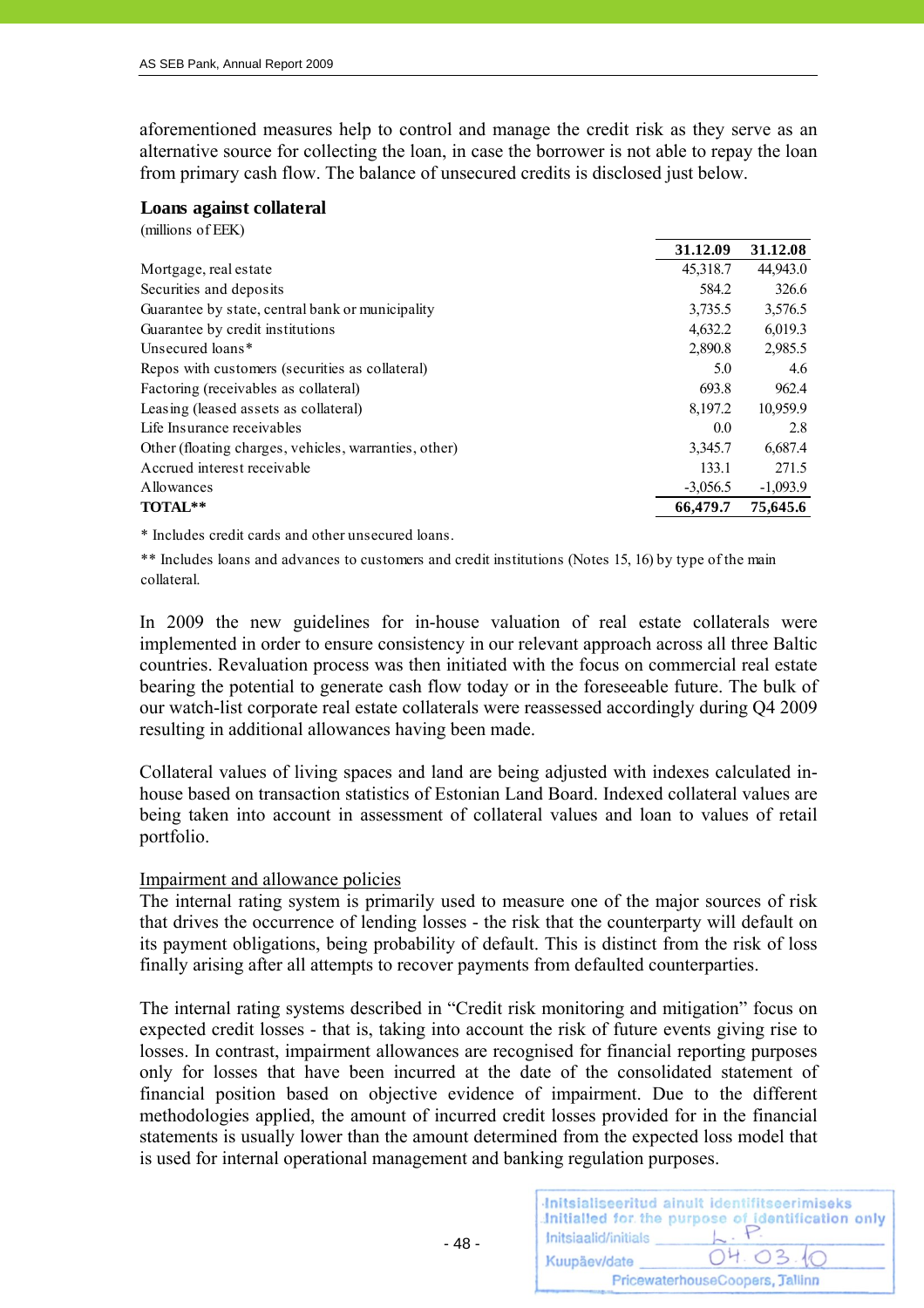The internal rating tool assists management to determine whether objective evidence of impairment exists under IAS 39, based on the following criteria set out by the Group:

- delinquency in contractual payments of principal or interest;
- cash flow difficulties experienced by the borrower (e.g. equity ratio, operating income or EBITDA margin, debt service coverage etc);
- breach of loan covenants or conditions:
- initiation of bankruptcy proceedings;
- deterioration of the borrower's competitive position.

The SEB Pank Group's policy requires that all exposures above 4.5 EEKmio are reviewed individually at least annually (see above). Impairment allowances on individually assessed accounts are determined by an evaluation of the incurred loss at reporting date on a caseby-case basis, and are applied to all individually significant accounts. The assessment also encompasses collateral held (including re-confirmation of its enforceability) and the anticipated receipts for that individual account. Collectively assessed impairment allowances are provided for: (i) portfolios of homogenous assets that are individually below materiality thresholds; and (ii) losses that have been incurred but have not yet been identified, by using the available historical experience, experienced judgement and statistical techniques.

Credit risk managers in head office and branch credit risk management department perform regular in-depth monitoring of the quality of the loan portfolio. Also the banks' internal audit carries out reviews on valuation of the loan portfolio. During the control for adherence to procedures, availability of required information and documents, regularity of loan servicing (repayments), adequacy of collateral and other factors influencing the risks is verified.

# Impaired loans

A loan should be classified as impaired if it is probable that the contractual payments will not be fulfilled and the expected proceeds available from the realisation of the collateral do not cover both principal and accrued interest including penalty fees, i.e. the recoverable amount from expected future cash flows (including from realisation of collateral) discounted using original effective interest rate (if the loan has floating interest rate then the rate used for the current interest period adjusted by origination fees) is less than the carrying amount. In these cases all the borrower's loans in the SEB Pank Group shall be considered for impairment, unless there are specific reasons calling for a different evaluation.

Impaired loans are classified to the following two groups:

• Impaired non-performing loans: The loan is past due and the expected cash flow from the collateral does not cover both principal and accrued interest and penalty fees;

 • Impaired performing loans: AS SEB Pank has determined that the expected cash flow from the collateral does not cover both principal and accrued interest and penalty fee and there has been identified an incurred loss event, but no payments are yet past due more than 60 days.

Provided, during the valuation of the loan it becomes evident that the collection of the loan or part of it is doubtful and the collateral is insufficient for covering the loan amount together with accrued interest and penalties, an impairment loss is to be recognised and

|                      | Initsialiseeritud ainult identifitseerimiseks<br>Initialled for the purpose of identification only |
|----------------------|----------------------------------------------------------------------------------------------------|
| Initsiaalid/initials |                                                                                                    |
| Kuupäev/date         | 04.03.10                                                                                           |
|                      | PricewaterhouseCoopers, Tallinn                                                                    |

- 49 -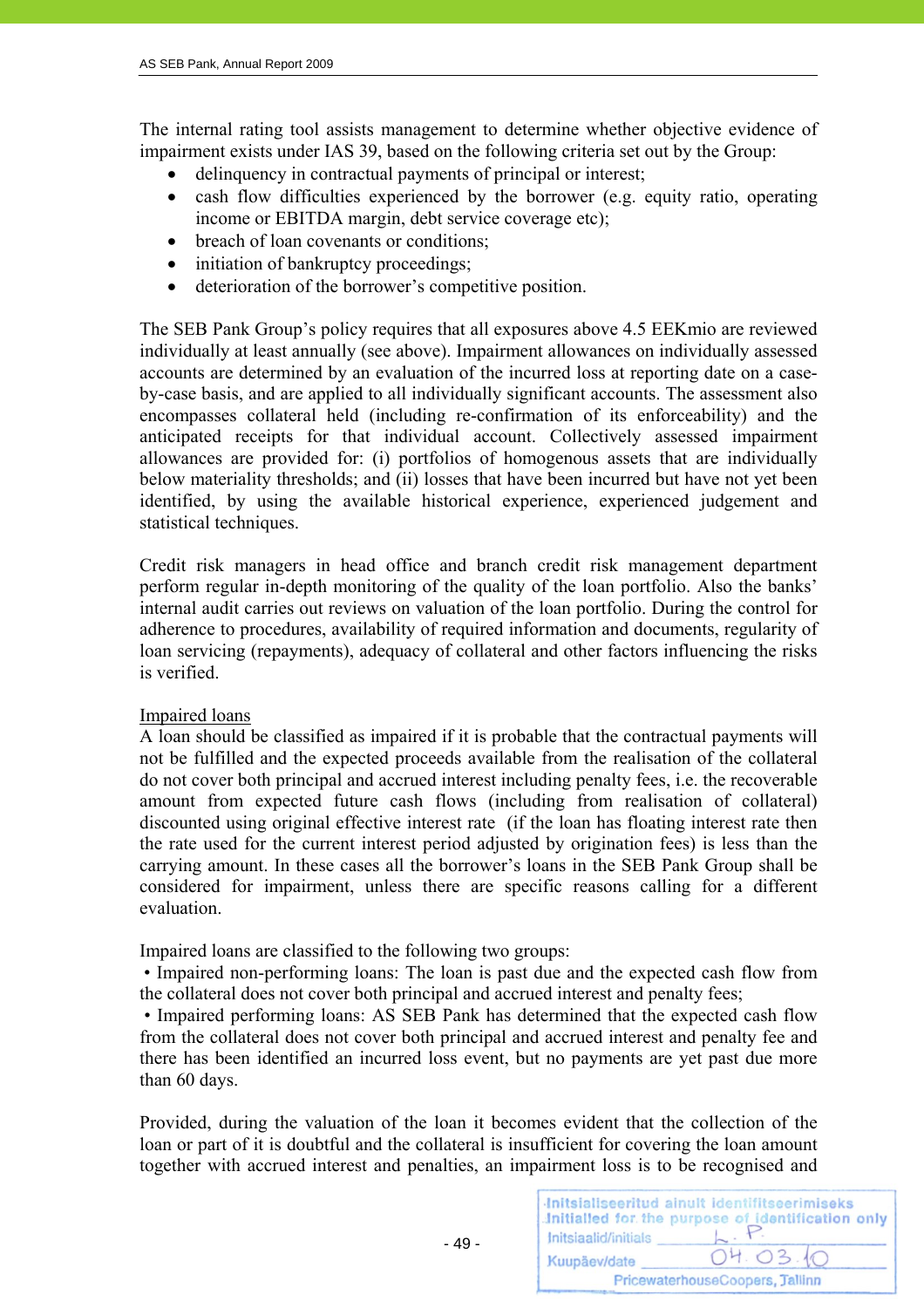allowance will be established for the loan. Specific and collective allowances are established for individually appraised loans and separate collective allowances used for homogeneous groups of loans appraised on a homogenous group level. The purpose is to calculate and present the value of the loan portfolio as fairly and objectively as possible based on the future discounted cash flow expectation.

Problem loans and recovering written-off loans are handled by Special Credit Management Division by using several specialised methods: negotiations with clients, rehabilitation, execution, bankruptcy proceedings. Special Credit Management Division specialists are involved with problem loans (or potential problem loans) at the early stage to ensure most valuable outcome for both the client and the bank.

Allowances for credit losses related to on-balance sheet items are provided either specific, collective or on homogenous group basis. The total impairment allowance for loans and advances as at 31.12.2009 is 3,056.5 EEKmio (2008: 1,093.9) of which 1,607.0 (2008: 543.6) represents the allowance for individually impaired loans and the remaining amount of 1,449.5 (2008: 550.3) represents collective and homogenous groups allowances. At the end of 2009 collective allowances included also additional collective allowance in amount of 215 EEKmio. This was determined based on expert judgement to cover incurred losses not yet identified due to the deteriorating portfolio quality along with exceptionally increased work load in the credit committees. This expert judgement was based on analysis of the quality of portfolio data indicating some potential loss factors not yet sufficiently taken into consideration in process level and therefore needing additional consideration for impairment.

SEB Group Retail Provisioning Model's principles were used to determine homogenous groups' allowances. The calculated incurred loss levels were adjusted by expert opinion taking into account non-performing loans (NPL) levels for different product groups which additionally reflect portfolio quality. Totally at the end of 2009 the homogenous groups' allowances were established at around 45% of NPL level. If using 10% different level of allowances as proportion to NPL the effect on impairment loss would be 159 EEKmio.

#### **Individually impaired loans and allowances**

| (millions of EEK)                                                            | 31.12.09   | 31.12.08   |
|------------------------------------------------------------------------------|------------|------------|
| Impaired, non-performing loans                                               | 2,071.2    | 830.0      |
| Impaired, performing loans                                                   | 862.7      | 179.4      |
| Total individually impaired loans                                            | 2,933.9    | 1,009.4    |
| Specific allowances                                                          | $-1,607.0$ | $-543.7$   |
| Collective allowances on individually assessed loans                         | $-525.3$   | $-138.0$   |
| Collective allowances for homogeneous groups                                 | $-709.2$   | $-412.2$   |
| Other collective allowances for incurred but not identified losses           | $-215.0$   | $0.0\,$    |
| <b>Total allowances</b>                                                      | $-3,056.5$ | $-1,093.9$ |
| Specific allowance ratio (Specific allowances / Individually impaired loans) | 55%        | 54%        |
| Ratio of impaired loans (Individually impaired loans / Loans to customers)   | $4.41\%$   | $1.33\%$   |

| Initsiaalid/initials | Initsialiseeritud ainult identifitseerimiseks<br>Initialled for the purpose of identification only |
|----------------------|----------------------------------------------------------------------------------------------------|
| Kuupäev/date         | 04.03.10                                                                                           |
|                      | PricewaterhouseCoopers, Tallinn                                                                    |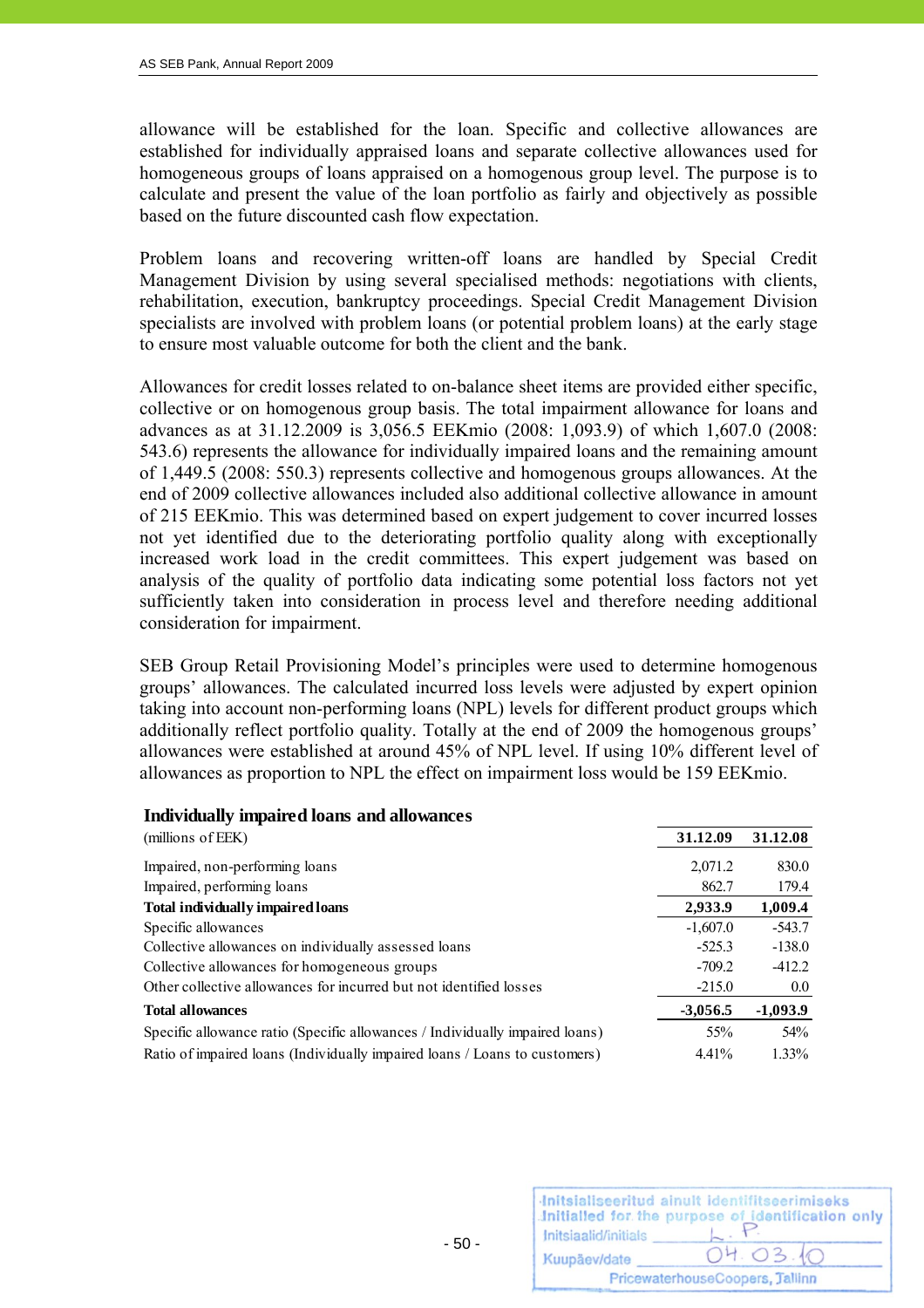# **Loans and advances to customers and credit institutions by classes**

(millions of EEK)

| 31.12.09                                                  | Credit insti-<br>tutions | Loans to<br><b>Corporates</b> | Leases to<br><b>Corporates</b> | <b>Public</b><br>sector | Housing<br>loans   | <b>Other loans</b><br>to Private<br>individuals | <b>TOTAL</b>       |
|-----------------------------------------------------------|--------------------------|-------------------------------|--------------------------------|-------------------------|--------------------|-------------------------------------------------|--------------------|
| 1) Neither past due nor impaired                          | 4,630.6                  | 21,771.7                      | 5,583.2                        | 2,852.4                 | 22,178.8           | 5,313.3                                         | 62,330.0           |
| 2) Past due, but not impaired<br>fair value of collateral | $0.0\,$<br>$0.0\,$       | 1,182.0<br>1,300.9            | 439.7<br>444.1                 | 0.1<br>0.1              | 1,852.5<br>1,841.8 | 701.3<br>396.0                                  | 4,175.6<br>3,982.9 |
| 3) Individually impaired<br>fair value of collateral      | 0.0<br>$0.0\,$           | 2,600.6<br>1,373.4            | 319.6<br>143.8                 | 0.0<br>0.0              | 0.6<br>0.2         | 13.2<br>2.7                                     | 2,934.0<br>1,520.1 |
| 4) Accrued interests<br>5) Deferred origination fees      | 2.8<br>0.0               | 47.1<br>$-11.4$               | 12.8<br>$-4.5$                 | 4.6<br>$-1.2$           | 34.3<br>$-12.6$    | 33.1<br>$-8.4$                                  | 134.7<br>$-38.1$   |
| <b>Total gross</b>                                        | 4,633.4                  | 25,590.0                      | 6,350.8                        | 2,855.9                 | 24,053.6           | 6,052.5                                         | 69,536.2           |
| Specific allowances                                       | $0.0\,$                  | $-1,386.8$                    | $-210.4$                       | 0.0                     | $-0.3$             | $-9.5$                                          | $-1,607.0$         |
| Collective allowances                                     | $0.0\,$                  | $-682.6$                      | $-57.7$                        | 0.0                     | $0.0\,$            | 0.0                                             | $-740.3$           |
| Group allowances (homogeneous)                            | $0.0\,$                  | $-123.6$                      | $-106.5$                       | $0.0\,$                 | $-276.9$           | $-202.2$                                        | $-709.2$           |
| <b>Total net of allowances</b>                            | 4,633.4                  | 23,397.0                      | 5,976.2                        | 2,855.9                 | 23,776.4           | 5,840.8                                         | 66,479.7           |

| 31.12.08                         | Credit insti- | Loans to          | Leases to         | <b>Public</b> | Housing  | <b>Other loans</b><br>to Private |              |
|----------------------------------|---------------|-------------------|-------------------|---------------|----------|----------------------------------|--------------|
|                                  | tutions       | <b>Corporates</b> | <b>Corporates</b> | sector        | loans    | individuals                      | <b>TOTAL</b> |
| 1) Neither past due nor impaired | 6,019.3       | 24,911.6          | 8,087.9           | 2,773.6       | 22,897.4 | 5,933.4                          | 70,623.2     |
| 2) Past due, but not impaired    | $0.0\,$       | 2,119.8           | 529.8             | 29.9          | 1,618.0  | 557.1                            | 4,854.6      |
| fair value of collateral         | $0.0\,$       | 3,154.6           | 621.6             | 28.4          | 2,130.6  | 385.0                            | 6,320.2      |
| 3) Individually impaired         | 0.0           | 821.1             | 171.8             | 0.0           | 0.5      | 16.0                             | 1,009.4      |
| fair value of collateral         | $0.0\,$       | 420.0             | 58.7              | $0.0\,$       | 0.3      | 10.3                             | 489.3        |
| 4) Accrued interests             | 7.3           | 99.3              | 24.8              | 14.6          | 84.4     | 41.1                             | 271.5        |
| 5) Deferred origination fees     | 0.0           | $-6.6$            | $-1.5$            | $-0.6$        | $-7.6$   | $-2.9$                           | $-19.2$      |
| <b>Total gross</b>               | 6,026.6       | 27,945.2          | 8,812.8           | 2,817.5       | 24,592.7 | 6,544.7                          | 76,739.5     |
| Specific allowances              | 0.0           | $-412.5$          | $-124.8$          | 0.0           | $-0.3$   | $-6.1$                           | $-543.7$     |
| Collective allowances            | 0.0           | $-119.5$          | $-18.5$           | 0.0           | 0.0      | 0.0                              | $-138.0$     |
| Group allowances (homogeneous)   | 0.0           | $-61.7$           | $-20.3$           | 0.0           | $-210.8$ | $-119.4$                         | $-412.2$     |
| <b>Total net of allowances</b>   | 6,026.6       | 27,351.5          | 8,649.2           | 2,817.5       | 24,381.6 | 6,419.2                          | 75,645.6     |

| Initsiaalid/initials | Initsialiseeritud ainult identifitseerimiseks<br>Initialled for the purpose of identification only |
|----------------------|----------------------------------------------------------------------------------------------------|
| Kuupäev/date         | 04.03.10                                                                                           |
|                      | PricewaterhouseCoopers, Tallinn                                                                    |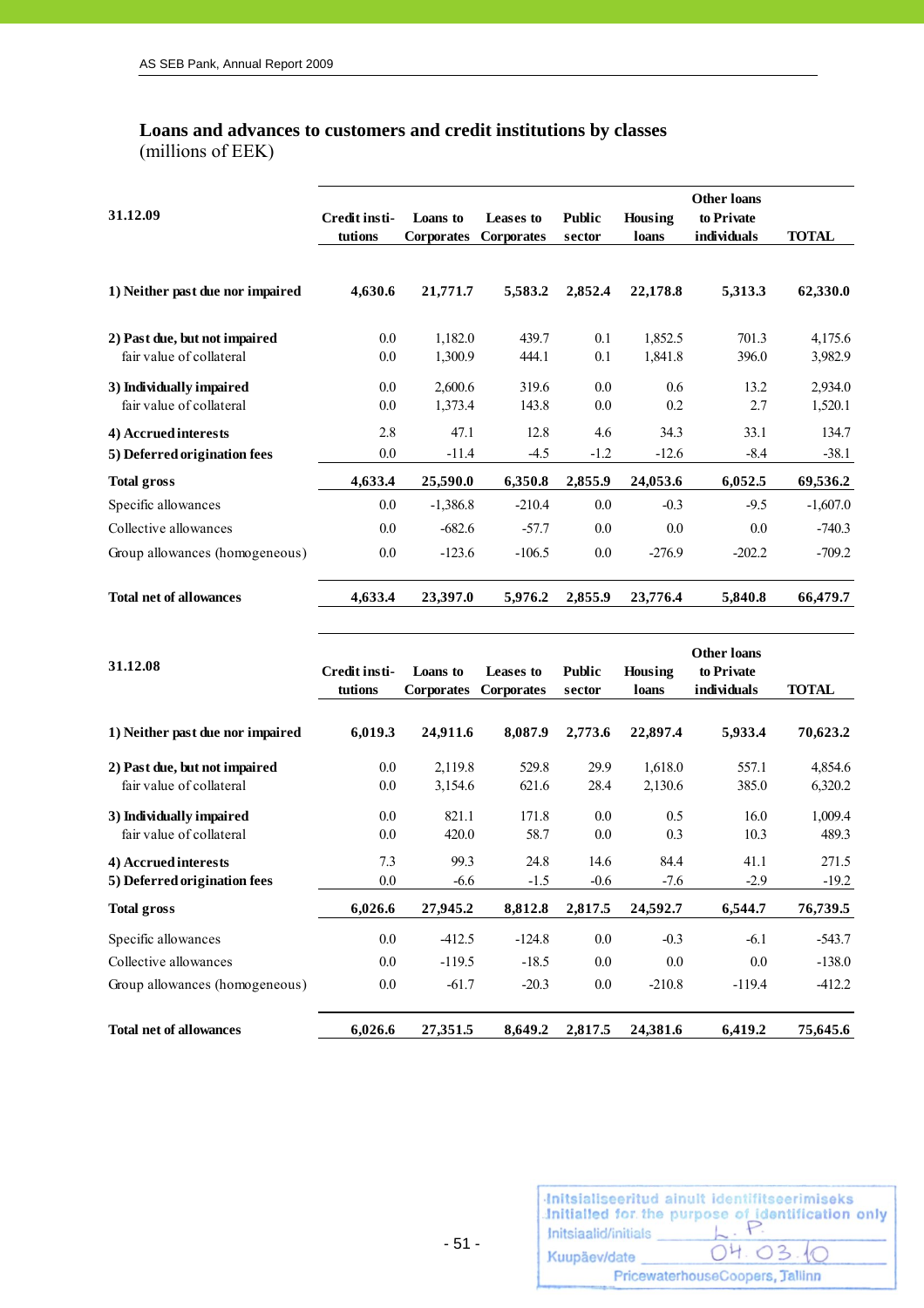#### **Quality of loans by classes**

(millions of EEK)

|                                 |               |                   |                   |               |          | <b>Other loans</b> |              |
|---------------------------------|---------------|-------------------|-------------------|---------------|----------|--------------------|--------------|
| 31.12.09                        | Credit insti- | Loans to          | Leases to         | <b>Public</b> | Housing  | to Private         |              |
|                                 | tutions       | <b>Corporates</b> | <b>Corporates</b> | sector        | loans    | individuals        | <b>TOTAL</b> |
| Normal loans                    | 4,630.6       | 22,953.8          | 6,022.9           | 2,852.5       | 24,031.3 | 6,014.6            | 66,505.7     |
| Impaired non-performing*        | $0.0\,$       | 1,852.2           | 205.6             | 0.0           | 0.2      | 13.2               | 2,071.2      |
| Impaired performing**           | 0.0           | 748.3             | 114.0             | 0.0           | 0.4      | 0.0                | 862.7        |
| Accrued interest receivable     | 2.8           | 47.1              | 12.8              | 4.6           | 34.3     | 33.1               | 134.7        |
| Deferred origination fees       | $0.0\,$       | $-11.4$           | $-4.5$            | $-1.2$        | $-12.6$  | $-8.4$             | $-38.1$      |
|                                 | 4,633.4       | 25,590.0          | 6,350.8           | 2,855.9       | 24,053.6 | 6,052.5            | 69,536.2     |
| Specific allowances             | 0.0           | $-1,386.8$        | $-210.4$          | 0.0           | $-0.3$   | $-9.5$             | $-1,607.0$   |
| Collective and group allowances | 0.0           | $-806.2$          | $-164.2$          | 0.0           | $-276.9$ | $-202.2$           | $-1,449.5$   |
|                                 | 4.633.4       | 23.397.0          | 5.976.2           | 2,855.9       | 23,776.4 | 5,840.8            | 66,479.7     |

| 31.12.08                        | Credit insti-<br>tutions | Loans to<br>Corporates | Leases to<br><b>Corporates</b> | <b>Public</b><br>sector | Housing<br>loans | Other loans<br>to Private<br>individuals | <b>TOTAL</b> |
|---------------------------------|--------------------------|------------------------|--------------------------------|-------------------------|------------------|------------------------------------------|--------------|
| Normal loans                    | 6,019.3                  | 27,031.4               | 8,617.7                        | 2,803.5                 | 24,515.3         | 6,490.6                                  | 75,477.8     |
| Impaired non-performing*        | 0.0                      | 668.5                  | 146.6                          | 0.0                     | 0.1              | 14.8                                     | 830.0        |
| Impaired performing**           | 0.0                      | 152.6                  | 25.2                           | 0.0                     | 0.5              | 1.1                                      | 179.4        |
| Accrued interest receivable     | 7.3                      | 99.3                   | 24.8                           | 14.6                    | 84.4             | 41.1                                     | 271.5        |
| Deferred origination fees       | 0.0                      | $-6.6$                 | $-1.5$                         | $-0.6$                  | $-7.6$           | $-2.9$                                   | $-19.2$      |
|                                 | 6,026.6                  | 27,945.2               | 8,812.8                        | 2,817.5                 | 24,592.7         | 6,544.7                                  | 76,739.5     |
| Specific allowances             | 0.0                      | $-412.5$               | $-124.8$                       | 0.0                     | $-0.3$           | $-6.1$                                   | $-543.7$     |
| Collective and group allowances | 0.0                      | $-181.2$               | $-38.8$                        | 0.0                     | $-210.8$         | $-119.4$                                 | $-550.2$     |
|                                 | 6,026.6                  | 27,351.5               | 8.649.2                        | 2,817.5                 | 24.381.6         | 6,419.2                                  | 75,645.6     |

\* Impaired non-performing loan: The loan is past due and the expected cash flow from the collateral does not cover both principal and accrued interest and penalty fees.

\*\* Impaired performing loan: The bank has determined that the expected cash flow from the collateral does not cover both principal and accrued interest and penalty fee and there has been identified an incurred loss event, but no payments are yet past due more than 60 days.

| Initsiaalid/initials            | Initsialiseeritud ainult identifitseerimiseks<br>Initialled for the purpose of identification only |  |  |
|---------------------------------|----------------------------------------------------------------------------------------------------|--|--|
| Kuupäev/date                    | 04.03.10                                                                                           |  |  |
| PricewaterhouseCoopers, Tallinn |                                                                                                    |  |  |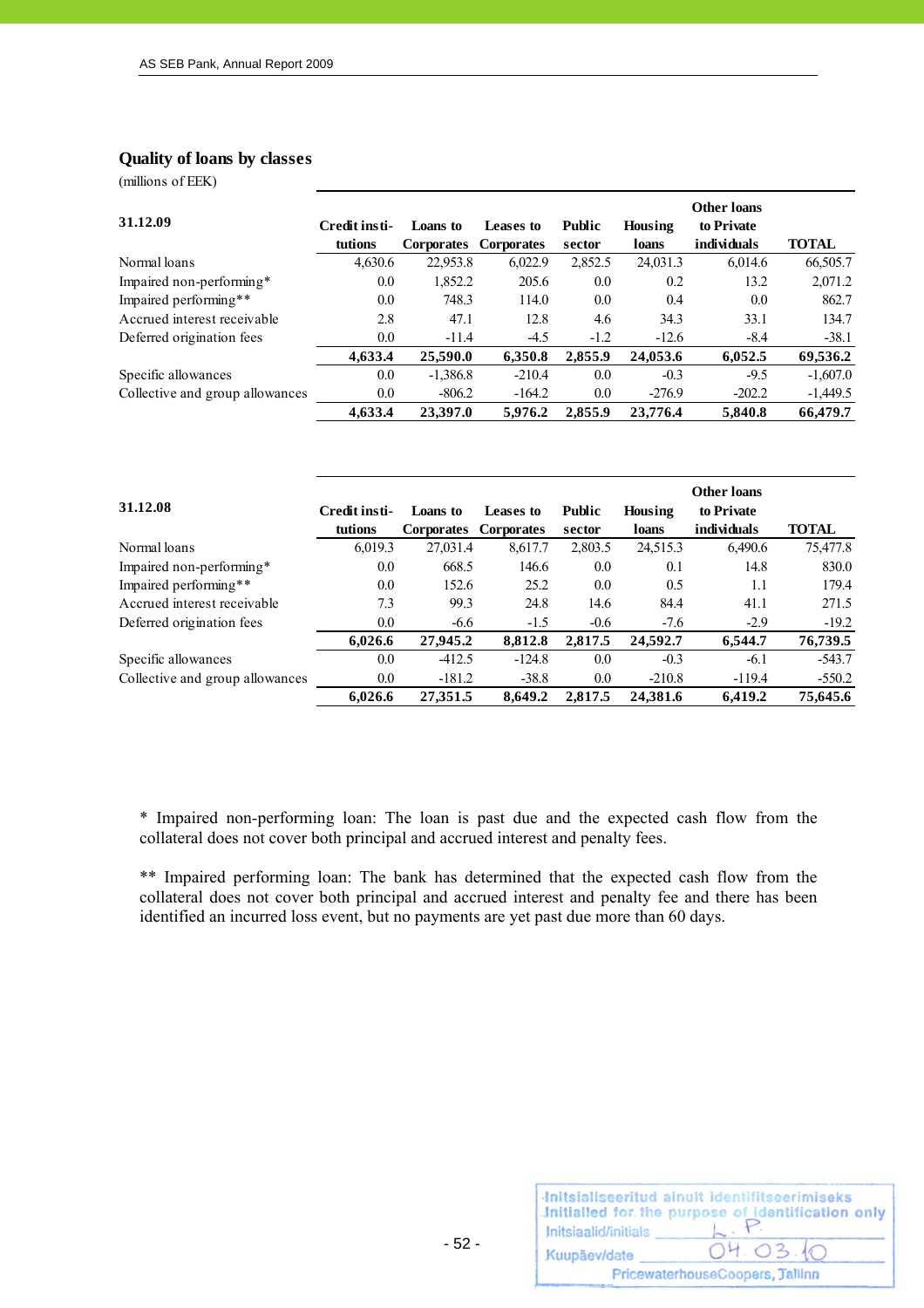Late processing and other administrative delays on the side of the borrower can lead to a financial asset being past due put not impaired. Therefore loans and advances less than 60 days past due are not usually considered impaired, unless other information is available to indicate the contrary. Also not all impaired loans and advances are past due.

# **Past due by maturity period of overdue by classes**

(millions of EEK)

| 31.12.09       | Credit insti- | Loans to          | Leases to         | <b>Public</b> | Housing | <b>Other loans</b><br>to Private | Accrued<br>interest |              |
|----------------|---------------|-------------------|-------------------|---------------|---------|----------------------------------|---------------------|--------------|
|                | tutions       | <b>Corporates</b> | <b>Corporates</b> | sector        | loans   | individuals                      | receivable          | <b>TOTAL</b> |
| $\leq$ 30 days | 0.0           | 634.8             | 210.3             | 0.1           | 829.5   | 267.8                            | 6.3                 | 1,948.8      |
| incl. impaired | 0.0           | 57.9              | 29.3              | 0.0           | 0.0     | 0.0                              |                     | 87.2         |
| $30 < 60$ days | 0.0           | 212.7             | 114.6             | 0.0           | 170.1   | 57.4                             | 4.4                 | 559.2        |
| incl. impaired | 0.0           | 78.2              | 17.8              | $0.0\,$       | 0.0     | 0.0                              |                     | 96.0         |
| over 60 days   | 0.0           | 2,481.4           | 404.2             | 0.0           | 853.1   | 389.3                            | 109.7               | 4,237.7      |
| incl. impaired | 0.0           | 2,010.9           | 242.3             | 0.0           | 0.2     | 13.2                             |                     | 2,266.6      |
|                | 0.0           | 3,328.9           | 729.1             | 0.1           | 1,852.7 | 714.5                            | 120.4               | 6,745.7      |

| 31.12.08       | Credit insti-<br>tutions | Loans to<br><b>Corporates</b> | Leases to<br><b>Corporates</b> | <b>Public</b><br>sector | Housing<br>loans | Other loans<br>to Private<br>individuals | Accrued<br>interest<br>receivable | <b>TOTAL</b> |
|----------------|--------------------------|-------------------------------|--------------------------------|-------------------------|------------------|------------------------------------------|-----------------------------------|--------------|
| $\leq$ 30 days | $0.0\,$                  | 1.322.5                       | 362.1                          | 31.5                    | 933.0            | 262.0                                    | 13.6                              | 2,924.7      |
| incl. impaired | 0.0                      | 93.9                          | 2.0                            | 0.0                     | 0.0              | 0.0                                      |                                   | 95.9         |
| $30 < 60$ days | 0.0                      | 292.6                         | 105.0                          | 0.7                     | 257.8            | 84.7                                     | 9.0                               | 749.8        |
| incl. impaired | 0.0                      | 1.9                           | 4.0                            | 0.0                     | 0.0              | 0.0                                      |                                   | 5.9          |
| over 60 days   | 0.0                      | 1,323.5                       | 232.2                          | 0.0                     | 427.4            | 226.3                                    | 59.1                              | 2,268.5      |
| incl. impaired | 0.0                      | 723.2                         | 163.2                          | 0.0                     | 0.9              | 16.5                                     |                                   | 903.8        |
|                | 0.0                      | 2,938.6                       | 699.3                          | 32.2                    | 1,618.2          | 573.0                                    | 81.7                              | 5,943.0      |

The table indicates the total exposure of the credit where part is overdue as of 31.12.09.

Group is calculating interest income from loans with 60 days or more overdue based on cash received. Until 60 days overdue limit has not been breached interest income is recognized continuously based on contractual rate. The difference comparing to full effective interest income recognition was estimated for 2009 and 2008 to result in immaterial misstatement.

#### Information about loans and advances, restructured during the 2009

A loan is restructured if the relevant credit committee – due to the borrower's financial problems or deteriorated financial standing – has agreed to some type of concession in terms of the loan amount or the interest payments or the repayment schedule that the bank would otherwise not consider. Restructured loans in the context of IFRS 7 are the loans that would otherwise be past due or impaired unless they had not been renegotiated.

| Initsiaalid/initials | Initsialiseeritud ainult identifitseerimiseks<br>Initialled for the purpose of identification only |
|----------------------|----------------------------------------------------------------------------------------------------|
| Kuupäev/date         | 04.03.10                                                                                           |
|                      | PricewaterhouseCoopers, Tallinn                                                                    |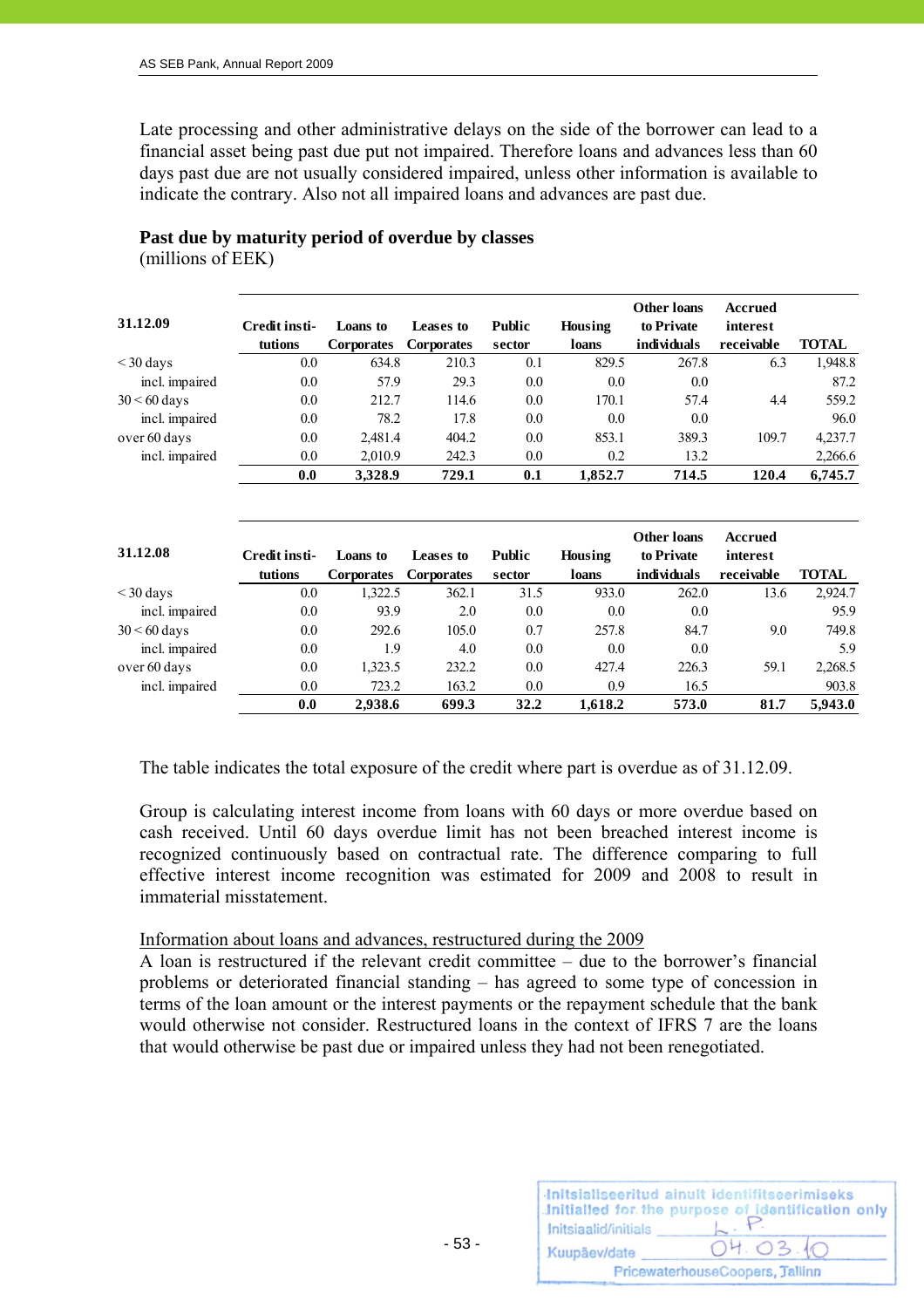#### **Restructured loans and advances by classes**

(millions of EEK)

| 31.12.09 | Credit<br>insti-<br>tutions | Loans to<br>Corporates Corporates | <b>Leases to</b> | Public<br>sector | Housing<br>loans | <b>Other loans</b><br>to Private<br>individuals | <b>TOTAL</b> |
|----------|-----------------------------|-----------------------------------|------------------|------------------|------------------|-------------------------------------------------|--------------|
|          | 0.0                         | 2.307.7                           | 406.7            | 0.0              | 133.0            | 90.6                                            | 2.938.0      |

In annual reports of previous years restructured loans and advances were not shown, as they were considered not significant in volume for disclosure purposes.

The maximum exposure for on and off-balance sheet items, subject to credit risk, without taking account of collateral held or other credit enhancements, as of 31.12.2009 was 83.5 EEKbio and as of 31.12. 2008 was 94.4 EEKbio.

| Large exposures                                                        |                   | 31.12.09                     |                   | 31.12.08                  |
|------------------------------------------------------------------------|-------------------|------------------------------|-------------------|---------------------------|
|                                                                        | number/<br>amount | $%$ from<br>net own<br>funds | number/<br>amount | $%$ from net<br>own funds |
| Number of customers with large exposures                               | $\mathfrak{D}$    |                              | $\mathfrak{D}$    |                           |
| Due from customers with large exposures                                | 2,191.7           | 21.65                        | 2,378.9           | 21.77                     |
| Due from management board members and related persons                  | 24.9              | 0.25                         | 15.7              | 0.14                      |
|                                                                        | 2,216.6           | 21.90                        | 2,394.6           | 21.91                     |
| Own funds included in calculation of capital adequacy<br>(see page 70) | 10,124.7          |                              | 10,929.8          |                           |

Large exposures contain due from central bank, credit institutions or customers (loans, interests, securities) and off-balance sheet commitments to central bank, credit institutions or customers, which may turn into claims.

The following is deducted from large exposures:

1) claims and off-balance sheet commitments to credit institutions with a term less than one year;

2) central bank, central government and state guaranteed study loans and claims secured with deposits and securities (credit risk  $0\%$ ):

3) due from central bank, central government and government authorities, which belong to a group with credit risk considered at 0%;

4) loans to private non-residents, secured with I rank mortgage (credit risk considered at 50%).

Large credit risk exposure is defined by the Credit Institutions Law and is the total exposure of one party or related parties to the group which exceeds 10% of the group's net own funds, 1,012.5 EEKmio as at 31.12.2009 (1,093.0 EEKmio as at 31.12.2008), see Note 2.9 on page 69. All instruments where credit risk may arise to the group are taken into consideration. The maximum rate of total large exposures altogether allowed is 800%. The limit of the total exposure of one party or related parties is 25%. As of 31.12.2009 the SEB Pank Group had 2 large risk exposures (2 large risk exposures in 31.12.2008). Total exposure of any group of related parties did not exceed the limit of 25%.

| Initsiaalid/initials            | Initsialiseeritud ainult identifitseerimiseks<br>Initialled for the purpose of identification only |  |  |
|---------------------------------|----------------------------------------------------------------------------------------------------|--|--|
| Kuupäev/date                    | 04.03.10                                                                                           |  |  |
| PricewaterhouseCoopers, Tallinn |                                                                                                    |  |  |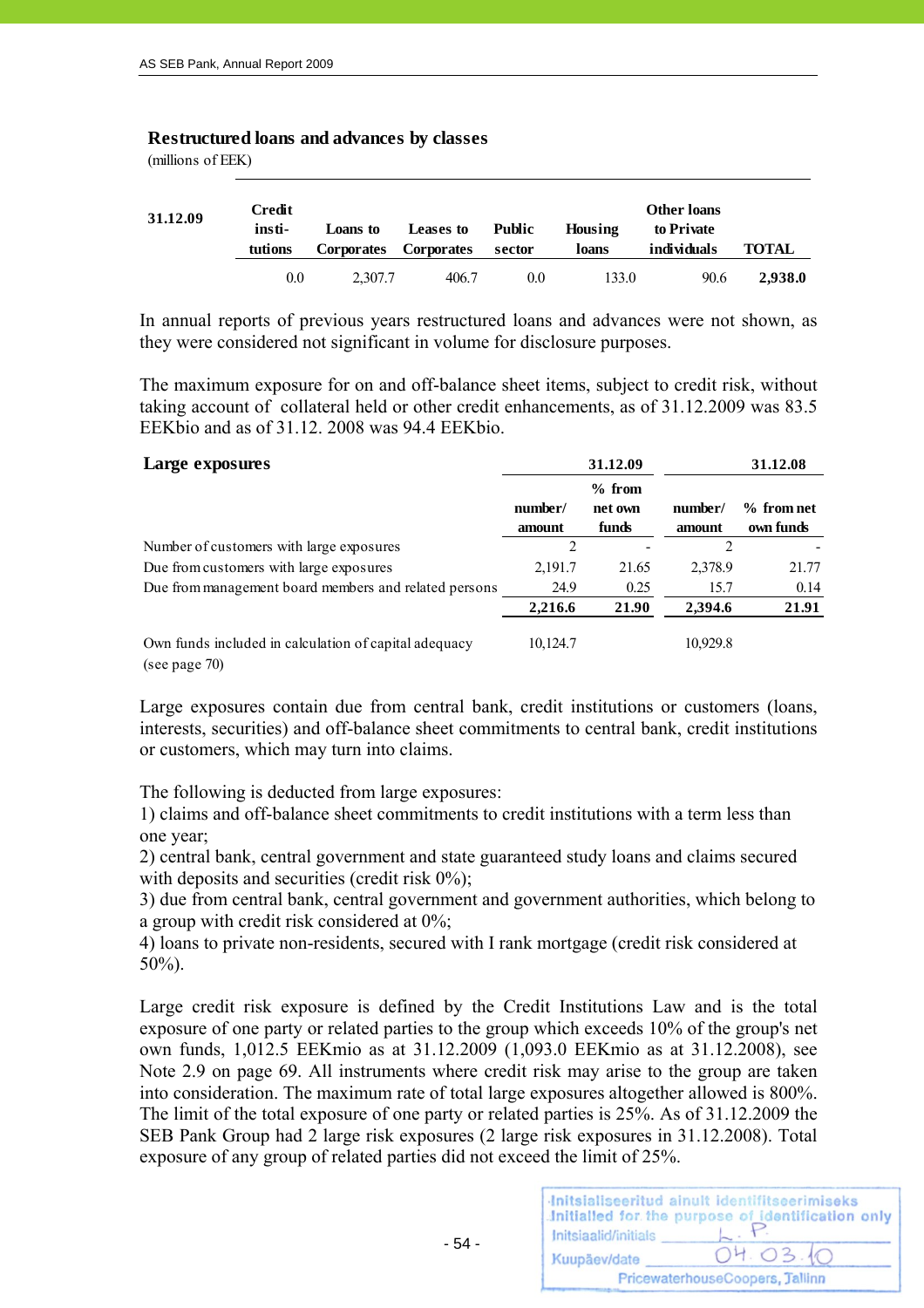# Credit risk in AS SEB Elu- ja Pensionikindlustus

Credit risk in SEB Elu- ja Pensionikindlustus is the risk that counterparty to a financial instrument causes monetary loss to the other counterparty due to inability to fulfil its obligations. Credit risk arises from the following counterparties of transaction:

- Credit institutions
- Reinsurers
- Issuers of bonds
- Policyholders

To manage credit risk, AS SEB Elu- ja Pensionikindlustus has established a condition to the reinsurance partners upon risk reinsurance that they must have at least rating A by Standard&Poor's. The Company's reinsurers Swiss Re has a rating of A+ (Standard&Poor's) and Kölnische Rückversicherungs-Gesellschaft AG (Cologne Re) AAA (Standard&Poor's) as at 31.12.2009. Credit risk related to debt securities is managed through the investment policy, which sets the weighted average rating and lowest allowed rating for debt securities.

# **Repossessed collateral**

During 2009, the Group obtained assets by taking possession of collateral held as security as follows:

| Nature of assets | Carrying amount |
|------------------|-----------------|
| Property         | 24 7            |

Repossessed properties are sold as soon as practicable, with the proceeds used to reduce the outstanding indebtedness. Repossessed property is classified in the consolidated statement of financial position within investment property.

# **2.3. Market risk**

AS SEB Pank defines market risk as the risk of loss or reduction of future net income following changes in interest rates, foreign exchange and equity prices, including price risk in connection with the sale of assets or closing of positions.

Market risk may arise from the bank's activity at the financial markets and it has an impact on the majority of bank products: loans, deposits, securities, credit lines. AS SEB Pank measures the risks using different methods of risk valuation and management pursuant to the type of risk. Important role in risk prevention is diversification of risk assets and limitation for trading positions.

Maximum limits approved by the committees, which are in compliance with the limits set by the Bank of Estonia, form the basis for controlling and monitoring the risk of various instrument portfolios.

For positions related to market risk nominal limits are applied, which are monitored by trading portfolios on daily basis by Risk Control. Any limit breach shall be reported in accordance with the regulations of Market Risk Policy. In addition to the aforementioned, also scenario analysis is applied in market risk management, which is used for valuing the performance of trading positions in case of more extreme fluctuations in market variables.

| Initsiaalid/initials            | Initsialiseeritud ainult identifitseerimiseks<br>Initialled for the purpose of identification only |  |  |
|---------------------------------|----------------------------------------------------------------------------------------------------|--|--|
| Kuupäev/date                    | 04.03.10                                                                                           |  |  |
| PricewaterhouseCoopers, Tallinn |                                                                                                    |  |  |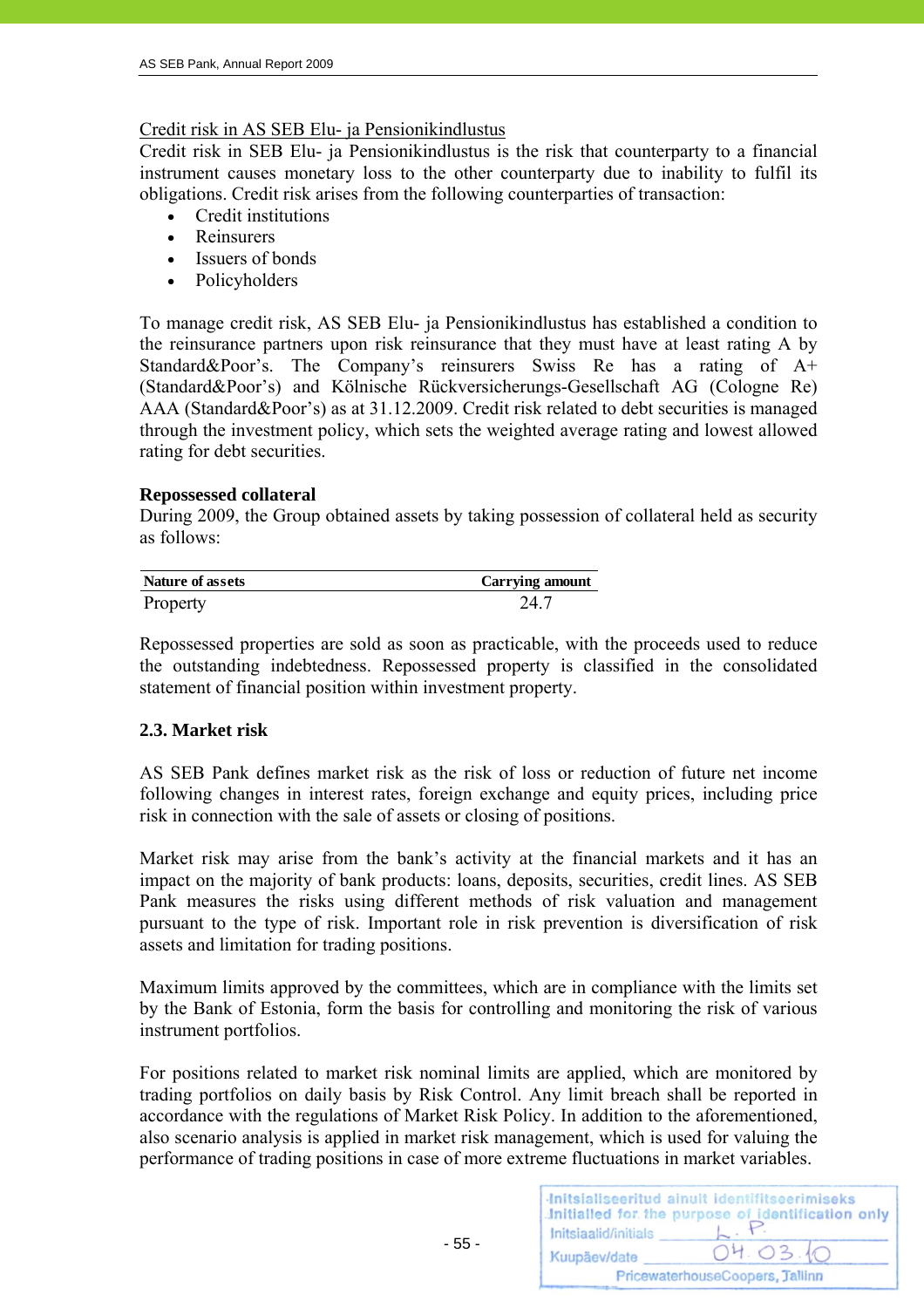The overall market risk is measured by using the Value at Risk (VaR) model. VaR is defined as a maximum potential loss that can arise with a certain degree of probability during a certain period of time. For day-to-day risk management, AS SEB Pank has chosen a probability level of 99% and a ten-day time horizon. VaR model enables to effectively measure market risks associated with different instruments and the results are homogeneously comparable. Banking book ten-day average VaR in 2009 was 30 EEKmio (in 2008 23 EEKmio). AS SEB Pank's trading risk is relatively small, mainly arising from FX trading. Average trading risk 10 day VaR in 2009 was 6 EEKmio (in 2008 19 EEKmio). Actual outcomes are monitored regularly to test the validity of assumptions and factors used in VaR calculation. The use of this approach does not prevent losses outside of these limits in the event of more significant market movements.

#### **Value at Risk**

| (millions of EEK) |     |     |          |                 |                 |
|-------------------|-----|-----|----------|-----------------|-----------------|
|                   | Min | Max | 31.12.09 | Average<br>2009 | Average<br>2008 |
| Trading book      | 2.0 | 124 | 6.5      | 64              | 18.9            |
| Banking book      | 189 | 374 | 189      | 30.0            | 23.4            |

# **VaR by risk type**

#### (millions of EEK)

|                    | 31.12.09               |                        |                        | 31.12.08               |  |
|--------------------|------------------------|------------------------|------------------------|------------------------|--|
|                    | <b>Trading</b><br>book | <b>Banking</b><br>book | <b>Trading</b><br>book | <b>Banking</b><br>book |  |
| Interest rate risk | $-0.016$               | 14.490                 | 0.003                  | 18.997                 |  |
| Currency risk      | 6.501                  | $-0.007$               | 3.369                  | 0.002                  |  |
| Equity risk        | 0.001                  | 4.443                  | 0.004                  | 14.138                 |  |
| <b>TOTAL</b>       | 6.487                  | 18.926                 | 3.376                  | 33.137                 |  |

# **2.3.1. Foreign exchange risk**

Foreign exchange risk arises both through the bank's foreign exchange trading and because the group's activities are carried out in various currencies. The Group's main objective for taking foreign exchange risk is to facilitate smooth foreign exchange trading for its customers and to manage the flows from customers' deals effectively. Together with the customers' deals related flows the Group manages the structural foreign exchange risk inherent in the structure of the balance sheet and earnings.

Foreign exchange positions are measured within the overall VaR framework. As a complement ALCO has set limits for open foreign currency positions by individual currencies and also on an aggregated level as a sum of long or short positions, depending of which one is higher on absolute terms. Management of open foreign currency positions is the responsibility of the Foreign Exchange department, and analysing and limit followup that of the Risk Control department.

| Initsiaalid/initials | Initsialiseeritud ainult identifitseerimiseks<br>Initialled for the purpose of identification only |
|----------------------|----------------------------------------------------------------------------------------------------|
| Kuupäev/date         | 04.03.10                                                                                           |
|                      | PricewaterhouseCoopers, Tallinn                                                                    |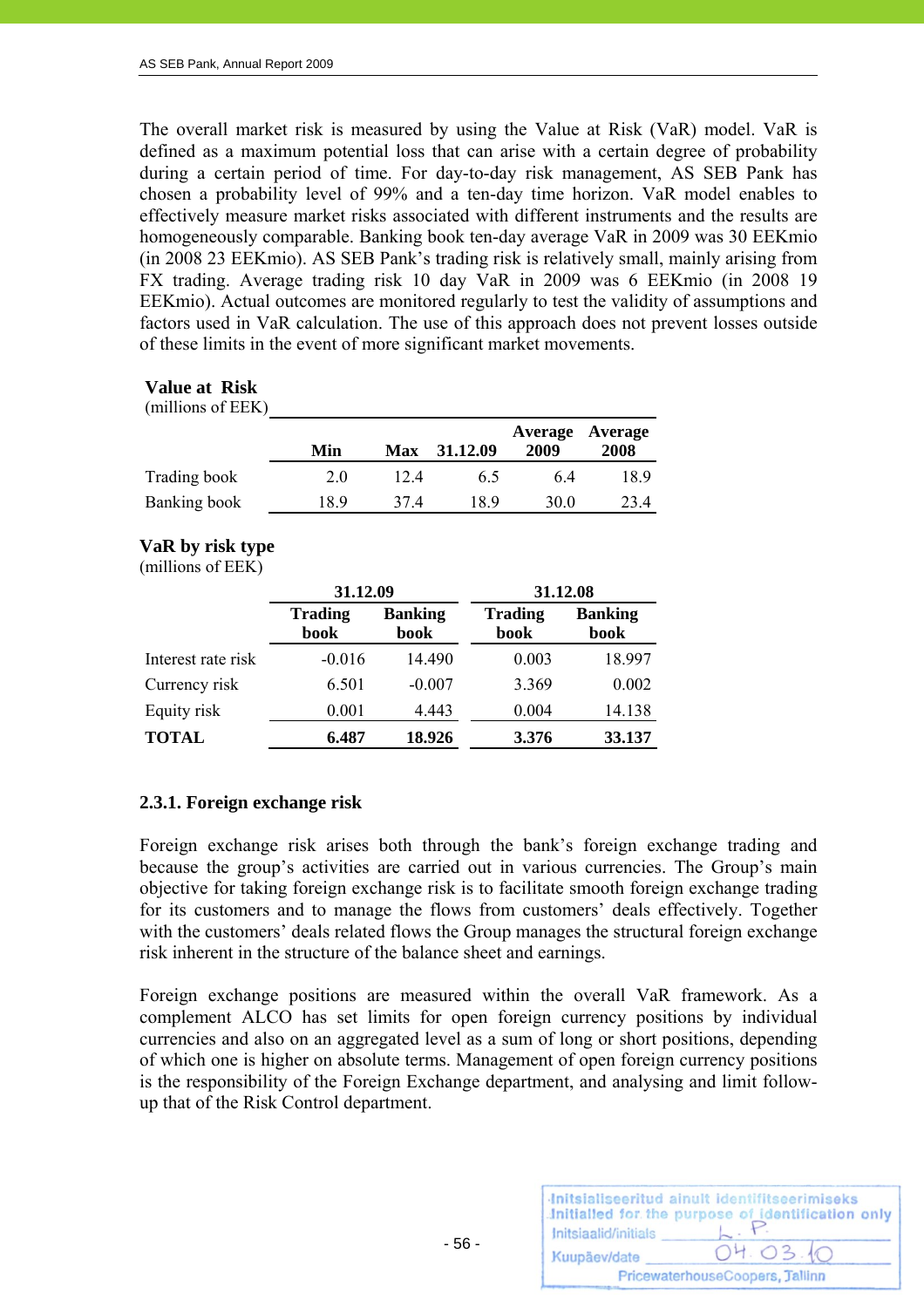The table below summarises the Group's exposure to foreign currency exchange rate risk at the reporting date.

#### **Currency position**

(millions of EEK)

| 31.12.09                                          |                  |                    |                  |                | <b>Other</b>          |                    |
|---------------------------------------------------|------------------|--------------------|------------------|----------------|-----------------------|--------------------|
|                                                   | EEK              | <b>EUR</b>         | <b>USD</b>       |                | <b>SEK</b> currencies | <b>TOTAL</b>       |
| <b>ASSETS</b>                                     |                  |                    |                  |                |                       |                    |
| Cash and balances with central bank               | 5,233.5          | 186.6              | 12.3             | 5.6            | 28.0                  | 5,466.0            |
| Loans and advances to credit institutions         | 21.5             | 4,364.0            | 168.1            | 0.3            | 79.5                  | 4,633.4            |
| Loans and advances to customers                   | 11,123.1         | 50,576.5           | 145.1            | 1.0            | 0.6                   | 61,846.3           |
| Securities                                        | 27.3             | 374.1              | 13.1             | 0.2            | 61.2                  | 475.9              |
| Other assets                                      | 370.3            | 130.7              | 124.5            | 28.5           | 160.6                 | 814.6              |
| <b>TOTAL ASSETS</b>                               | 16,775.7         | 55,631.9           | 463.1            | 35.6           | 329.9                 | 73,236.2           |
|                                                   |                  |                    |                  |                |                       |                    |
| <b>LIABILITIES</b>                                |                  |                    |                  |                |                       |                    |
| Due to credit institutions                        | 468.8            | 29,181.0           | 95.3             | 2.5            | 38.4                  | 29,786.0           |
| Deposits                                          | 22,261.9         | 7,946.6            | 1,478.2          | 154.4          | 171.6                 | 32,012.7           |
| Other liabilities                                 | 263.6            | 3,183.7            | 158.5            | 48.6           | 173.7                 | 3,828.1            |
| <b>TOTAL LIABILITIES</b>                          | 22,994.3         | 40,311.3           | 1,732.0          | 205.5          | 383.7                 | 65,626.8           |
|                                                   |                  |                    |                  |                |                       |                    |
|                                                   |                  | 15,320.6 -1,268.9  |                  | $-169.9$       | $-53.8$               | 7,609.4            |
| Net on-balance sheet position                     | $-6,218.6$       |                    |                  |                |                       |                    |
| FX derivative assets                              | 2,429.1          | 1,067.4            | 1,580.3          | 294.1          | 363.0                 | 5,733.9            |
| FX derivative liabilities                         | 736.4            | 4,260.4            | 304.5            | 122.9          | 259.9                 | 5,684.1            |
|                                                   |                  |                    |                  |                |                       |                    |
|                                                   |                  |                    |                  |                | <b>Other</b>          |                    |
| 31.12.08                                          |                  |                    |                  |                |                       |                    |
|                                                   | <b>EEK</b>       | <b>EUR</b>         | <b>USD</b>       |                | <b>SEK</b> currencies | <b>TOTAL</b>       |
| <b>ASSETS</b>                                     |                  |                    |                  |                |                       |                    |
| Cash and balances with central bank               | 6,280.7          | 127.3              | 15.1             | 6.0            | 22.4                  | 6,451.5            |
| Loans and advances to credit institutions         | 9.3              | 5,424.3            | 50.6             | 317.1          | 225.3                 | 6,026.6            |
| Loans and advances to customers                   | 17,373.6         | 51,684.7           | 543.8            | 1.7            | 15.2                  | 69,619.0           |
| Securities                                        | 479.3            | 1,196.7            | 85.3             | 2.8            | 100.0                 | 1,864.1            |
| Other assets                                      | 969.7            | 101.2              | 33.0             | 18.0           | 13.3                  | 1,135.2            |
| <b>TOTAL ASSETS</b>                               | 25,112.6         | 58,534.2           | 727.8            | 345.6          | 376.2                 | 85,096.4           |
|                                                   |                  |                    |                  |                |                       |                    |
| <b>LIABILITIES</b>                                |                  |                    |                  |                |                       |                    |
| Due to credit institutions                        | 788.4            | 34,432.7           | 482.8            | 0.5            | 72.0                  | 35,776.4           |
| Deposits                                          | 25,128.6         | 7,637.6            | 1,838.9          | 108.0          | 423.0                 | 35,136.1           |
| Other liabilities                                 | 1,811.7          | 3,346.6            | 142.2            | 22.4           | 29.1                  | 5,352.0            |
|                                                   |                  |                    |                  |                |                       |                    |
| <b>TOTAL LIABILITIES</b>                          | 27,728.7         | 45,416.9           | 2,463.9          | 130.9          | 524.1                 | 76,264.5           |
|                                                   |                  |                    |                  |                |                       |                    |
| Net on-balance sheet position                     | $-2,616.1$       | 13,117.3 -1,736.1  |                  | 214.7          | $-147.9$              | 8,831.9            |
|                                                   |                  |                    |                  |                |                       |                    |
| FX derivative assets<br>FX derivative liabilities | 814.7<br>1,302.2 | 1,529.7<br>2,815.9 | 2,117.1<br>421.3 | 120.9<br>332.3 | 681.0<br>480.5        | 5,263.4<br>5,352.2 |

FX options are weighted with delta. Other FX derivative assets and liabilities include currency-related derivatives and are shown here in their contractual nominal value. Net position of every currency was under 1% level of net own funds, 1,012.5 EEKmio as at 31.12.2009 (1,093.0 EEKmio as at 31.12.2008). Net positsion is calculated without EEK and EUR in Estonia because EEK is pegged to EUR at 15.6466 EEK : 1 EUR).

- 57 -

| Initsiaalid/initials            | Initsialiseeritud ainult identifitseerimiseks<br>Initialled for the purpose of identification only |  |  |  |  |  |
|---------------------------------|----------------------------------------------------------------------------------------------------|--|--|--|--|--|
| Kuupäev/date                    | 04.03.10                                                                                           |  |  |  |  |  |
| PricewaterhouseCoopers, Tallinn |                                                                                                    |  |  |  |  |  |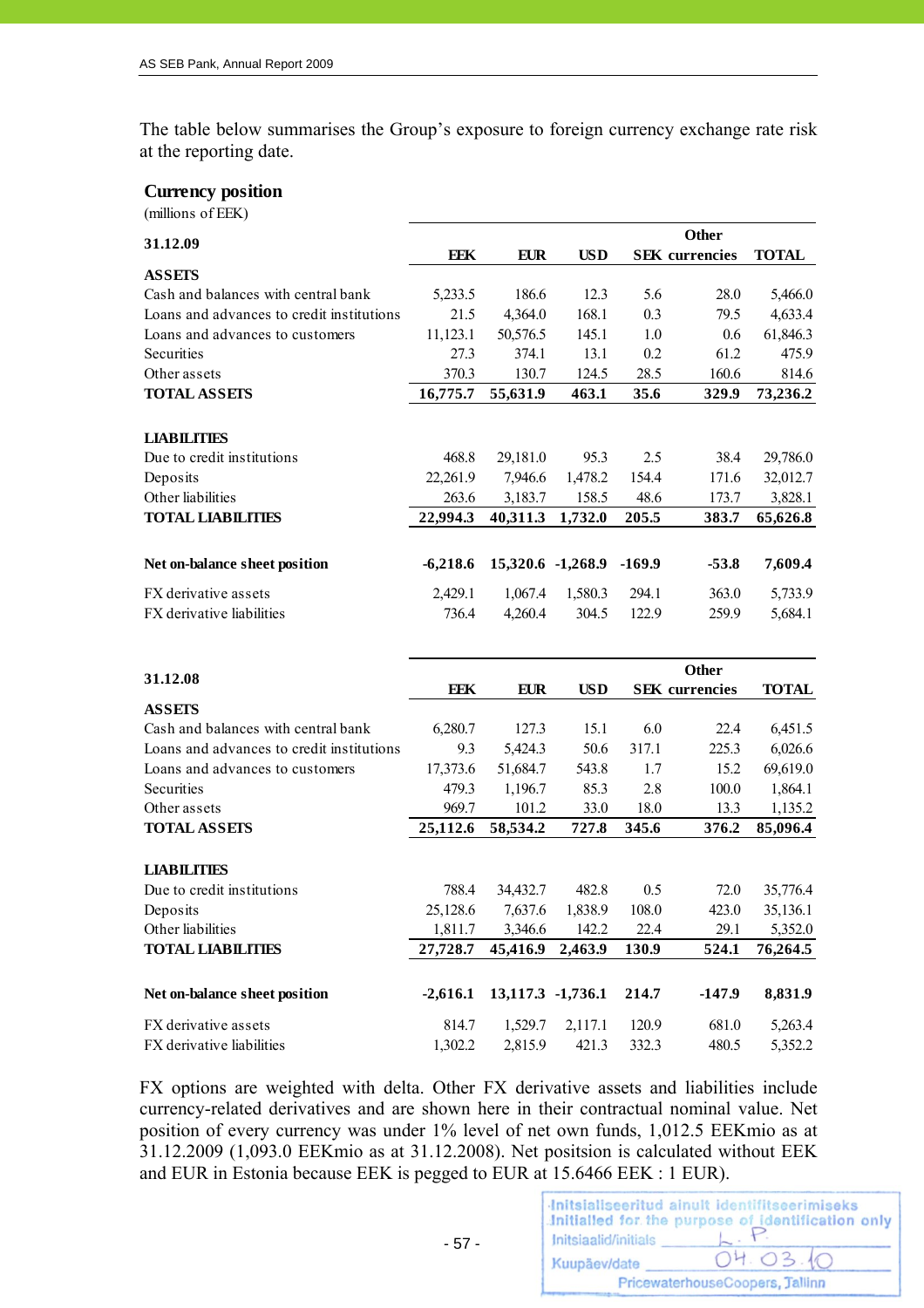# **2.3.2. Interest rate risk**

Interest rate risk is the risk of loss or reduction of future net income following changes in interest rates, including price risk in connection with the sale of assets or closing of positions. To measure and limit interest rate risk the Group uses the VaR method, supplemented with Delta1% method.

The Group uses Delta1% methodology for measuring the ALM (assets-liability mismatch) risk, arising from the structure of interest earning assets and interest bearing liabilities. Delta1% is defined as the change in market value arising from an adverse one percentage unit parallel shift in all interest rates in each currency. Delta1% method enables to effectively measure the impact of interest rate changes to interest bearing assets and liabilities. Delta1% limit is monitored as a negative or positive net position respectively, depending of which one is higher. Delta1% should be kept within the limit set by ALCO. Daily management of interest rate risk is the responsibility of the Treasury, and analysing that of the Risk Control department.

As per year end, Delta1% was -51 EEKmio (2008: -61 EEKmio). 2009 average Delta1% was -48 EEKmio (2008: -58 EEKmio). The Group Delta1% has been negative which means that the average duration of interest bearing assets is higher than average duration of interest bearing liabilities and the Group is more exposed to interest rate increase. The biggest contributors to the Delta1% figure are loans from the asset side and deposits and funding from the parent company from the liabilities side which balance the mismatch from loans. Further information on interest rate sensitivity can be found through table below "Interest earning assets and interest bearing liabilities by interest fixation period".

AS SEB Pank has been keeping assets-liabilities mismatch at relatively low level. Flexibility to assets-liabilities mismatch management is assured by the possibility to adjust funding from parent company.

The next table summarises the Group exposure to interest rate risk. It includes the Group's financial assets and liabilities at carrying amounts, categorised by the earlier of contractual repricing or maturity date.

| Initsiaalid/initials | Initsialiseeritud ainult identifitseerimiseks<br>Initialled for the purpose of identification only |
|----------------------|----------------------------------------------------------------------------------------------------|
| Kuupäev/date         | 04.03.10                                                                                           |
|                      | PricewaterhouseCoopers, Tallinn                                                                    |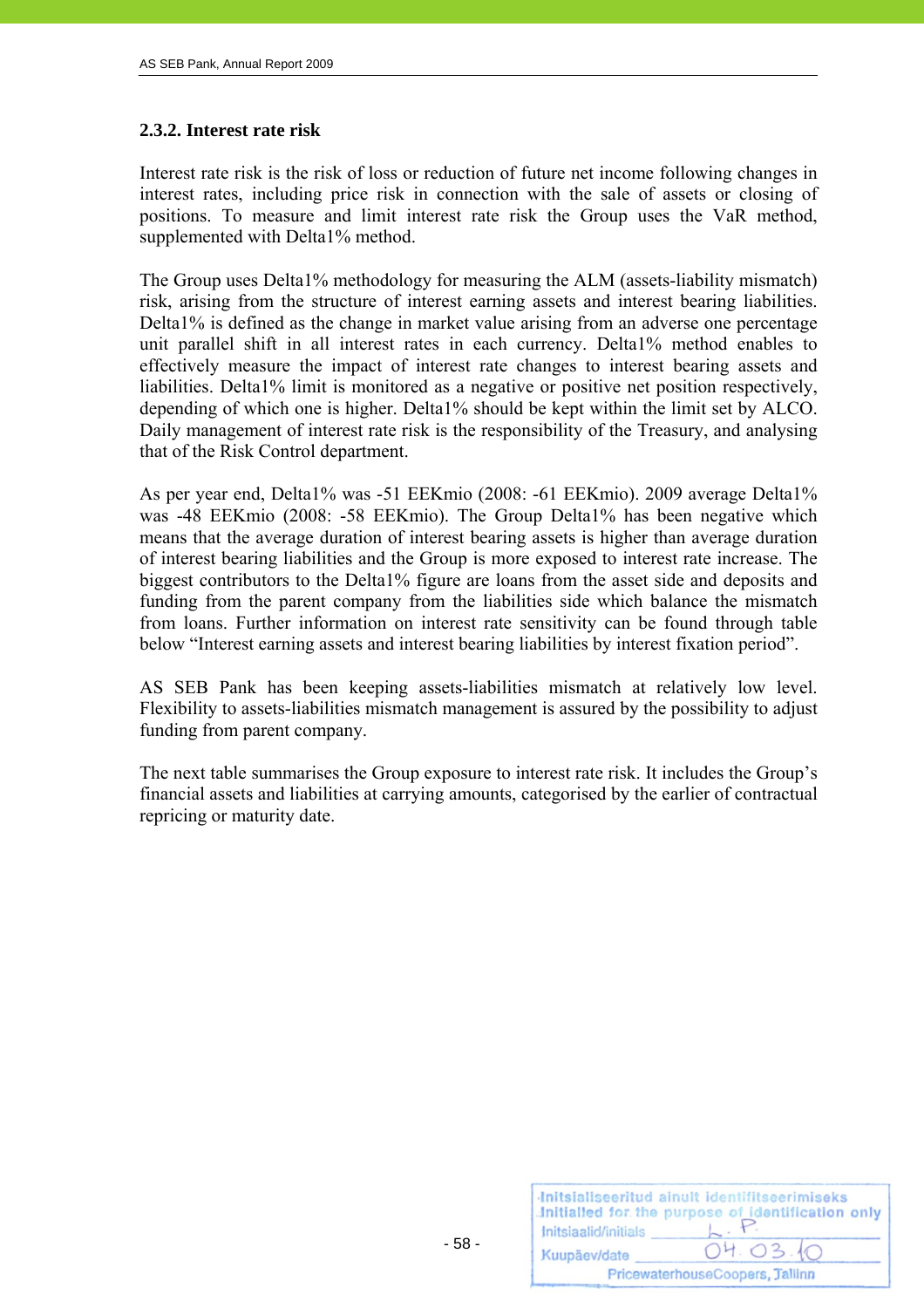# **Interest earning assets and interest bearing liabilities by interest fixation period**  (millions of EEK)

#### **31.12.09**

|                                                              | $\leq 1$   | $1-3$    | $3-12$   | $1 - 2$               | $2 - 5$ | over 5  |              | <b>Statement of</b><br>financial |
|--------------------------------------------------------------|------------|----------|----------|-----------------------|---------|---------|--------------|----------------------------------|
| <b>ASSETS</b>                                                | month      | months   | months   | years                 | years   | years   | <b>Total</b> | position                         |
| Due from central bank                                        | 4,826.1    | 0.0      | 0.0      | 0.0                   | 0.0     | 0.0     | 4,826.1      | 4,827.1                          |
| Due from credit institutions                                 | 1,881.7    | 2,750.5  | 0.0      | 0.0                   | 0.0     | 0.0     | 4,632.2      | 4,633.4                          |
| Due from customers                                           | 18,323.4   | 19,158.4 | 16,442.6 | 1,162.7               | 3,612.8 | 3,052.7 | 61,752.6     | 61,846.3                         |
| Securities                                                   | 0.0        | 3.6      | 25.2     | 0.0                   | 16.7    | 15.6    | 61.1         | 38.5                             |
| <b>TOTAL ASSETS</b>                                          | 25,031.2   | 21,912.5 | 16,467.8 | 1,162.7               | 3,629.5 | 3,068.3 | 71,272.0     | 71,345.3                         |
| <b>LIABILITIES</b>                                           |            |          |          |                       |         |         |              |                                  |
| Due to credit institutions                                   | 6,488.0    | 8,112.5  | 10,674.9 | 3,230.2               | 1,133.6 | 36.4    | 29,675.6     | 29,786.0                         |
| Due to customers                                             | 22,305.8   | 4,975.5  | 3,437.9  | 533.6                 | 482.9   | 50.4    | 31,786.1     | 31,824.2                         |
| Lending funds                                                | 2.4        | 28.1     | 37.1     | 19.4                  | 34.7    | 66.4    | 188.1        | 188.4                            |
| Issued debt securities                                       | 0.0        | 0.0      | 17.4     | 0.0                   | 0.0     | 0.0     | 17.4         | 9.1                              |
| Subordinated liabilities                                     | 0.0        | 782.3    | 1,830.7  | 0.0                   | 0.0     | 0.0     | 2,613.0      | 2,615.9                          |
| <b>TOTAL LIABILITIES</b>                                     | 28,796.2   | 13,898.4 | 15,998.0 | 3,783.2               | 1,651.2 | 153.2   | 64,280.2     | 64,423.6                         |
|                                                              |            |          |          |                       |         |         |              |                                  |
| Total interest repricing gap of<br>on-balance sheet position | $-3,765.0$ | 8,014.1  | 469.8    | $-2,620.5$            | 1,978.3 | 2,915.1 | 6,991.8      | 6,921.7                          |
| Derivative assets                                            | 4,392.4    | 1,532.5  | 463.2    | 145.1                 | 258.0   | 43.4    | 6,834.6      | 351.7                            |
| Irrevocable and revocable<br>interest related assets         | 0.0        | 0.0      | 0.0      | 0.0                   | 0.0     | 391.2   | 391.2        | 0.0                              |
| Derivative liabilities                                       | 4,384.1    | 1,508.6  | 463.2    | 145.1                 | 258.1   | 43.4    | 6,802.5      | 349.4                            |
| Irrevocable and revocable<br>interest related liabilities    | 758.1      | 1,564.1  | 2,219.9  | 18.7                  | 156.2   | 53.9    | 4,770.9      | 0.0                              |
| Total interest repricing gap                                 | $-4.514.8$ | 6.473.9  |          | $-1,750.1$ $-2,639.2$ | 1.822.0 | 3.252.4 | 2.644.2      | 6.924.0                          |

Table includes only interest earning assets and interest bearing liabilities. Also the table does not include the liabilities from factoring (Note 27), commissions for loans and discounting of deposits.

- 59 -

| Initsiaalid/initials | Initsialiseeritud ainult identifitseerimiseks<br>Initialled for the purpose of identification only |
|----------------------|----------------------------------------------------------------------------------------------------|
| Kuupäev/date         | 04.03.10                                                                                           |
|                      | PricewaterhouseCoopers, Tallinn                                                                    |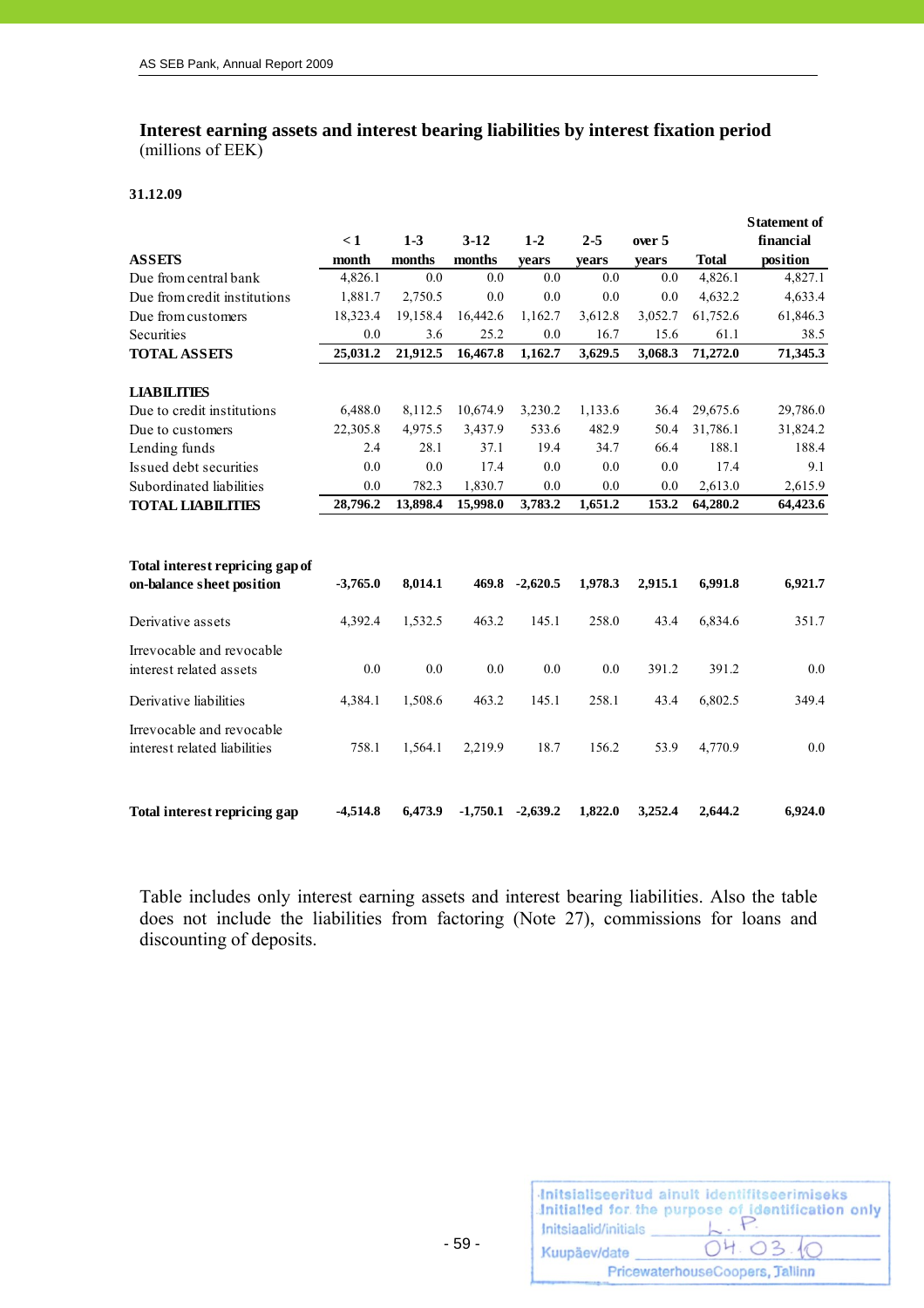#### **31.12.08**

|                                                              |            |          |            |          |         |         |              | <b>Statement of</b> |
|--------------------------------------------------------------|------------|----------|------------|----------|---------|---------|--------------|---------------------|
|                                                              | $\leq 1$   | $1-3$    | $3-12$     | $1 - 2$  | $2 - 5$ | over 5  |              | financial           |
| <b>ASSETS</b>                                                | month      | months   | months     | vears    | vears   | vears   | <b>Total</b> | position            |
| Due from central bank                                        | 5,730.5    | 0.0      | 0.0        | 0.0      | 0.0     | 0.0     | 5,730.5      | 5,739.4             |
| Due from credit institutions                                 | 6,019.3    | 0.0      | 0.0        | 0.0      | 0.0     | 0.0     | 6,019.3      | 6,026.6             |
| Due from customers                                           | 22,070.9   | 19,706.2 | 18,453.2   | 1,197.3  | 4,578.8 | 3,364.7 | 69,371.1     | 69,619.0            |
| Securities                                                   | 182.9      | 126.9    | 24.8       | 11.1     | 90.6    | 185.2   | 621.5        | 747.1               |
| <b>TOTAL ASSETS</b>                                          | 34,003.6   | 19,833.1 | 18,478.0   | 1,208.4  | 4,669.4 | 3,549.9 | 81,742.4     | 82,132.1            |
| <b>LIABILITIES</b>                                           |            |          |            |          |         |         |              |                     |
| Due to credit institutions                                   | 8,775.7    | 8,383.3  | 12,786.6   | 1,415.0  | 3,917.9 | 91.2    | 35,369.7     | 35,776.4            |
| Due to customers                                             | 26,935.4   | 3,830.8  | 3,271.2    | 416.7    | 403.3   | 64.4    | 34,921.8     | 35,006.2            |
| Lending funds                                                | 2.2        | 3.9      | 16.3       | 19.2     | 40.9    | 47.1    | 129.6        | 129.9               |
| Issued debt securities                                       | 0.0        | 0.0      | 0.0        | 115.9    | 0.0     | 0.0     | 115.9        | 114.3               |
| Subordinated liabilities                                     | 0.0        | 782.3    | 1,830.7    | 0.0      | 0.0     | 0.0     | 2,613.0      | 2,620.9             |
| <b>TOTAL LIABILITIES</b>                                     | 35,713.3   | 13,000.3 | 17,904.8   | 1,966.8  | 4,362.1 | 202.7   | 73,150.0     | 73,647.7            |
| Total interest repricing gap of<br>on-balance sheet position | $-1,709.7$ | 6,832.8  | 573.2      | $-758.4$ | 307.3   | 3,347.2 | 8,592.4      | 8,484.4             |
| Derivative assets                                            | 3,279.6    | 1,857.8  | 461.7      | 105.1    | 201.7   | 36.8    | 5,942.7      | 343.3               |
| Irrevocable and revocable<br>interest related assets         | 0.0        | 0.0      | 0.0        | 0.0      | 0.0     | 286.3   | 286.3        | 0.0                 |
| Derivative liabilities                                       | 3,299.8    | 1,915.1  | 471.9      | 105.1    | 201.7   | 36.8    | 6,030.4      | 427.6               |
| Irrevocable and revocable<br>interest related liabilities    | 870.9      | 1,009.8  | 3,700.6    | 120.0    | 60.1    | 46.0    | 5,807.4      | 0.0                 |
| Total interest repricing gap                                 | $-2,600.8$ | 5,765.7  | $-3,137.6$ | $-878.4$ | 247.2   | 3,587.5 | 2,983.6      | 8,400.1             |

#### **2.3.3. Market risk related to life insurance asset-liability matching**

 $- 60 -$ 

The market risk is one of the most important risks for AS SEB Elu- ja Pensionikindlustus. Market risk in a life insurance company derives from the risk of investing the assets under insurance contracts and financial liabilities investment contracts with guaranteed interest. This risk is managed in AS SEB Elu- ja Pensionikindlustus with an investment policy, which establishes investment restrictions of the aforementioned assets between different asset classes, as well as the diversification requirements of assumed positions towards the clients (Note 23). In the European Union from 2012 new insurers capital adequacy requirements named Solvency II are taking effect. The assessment of market risk plays a major part in new requirements. AS SEB Elu- ja Pensionikindlustus is making efforts to assess its market risk in conformity with the Solvency II and in line with the practices of other SEB Group life insurance companies.

|                      | Initsialiseeritud ainult identifitseerimiseks<br>Initialled for the purpose of identification only |
|----------------------|----------------------------------------------------------------------------------------------------|
| Initsiaalid/initials |                                                                                                    |
| Kuupäev/date         | 04.03.10                                                                                           |
|                      | PricewaterhouseCoopers, Tallinn                                                                    |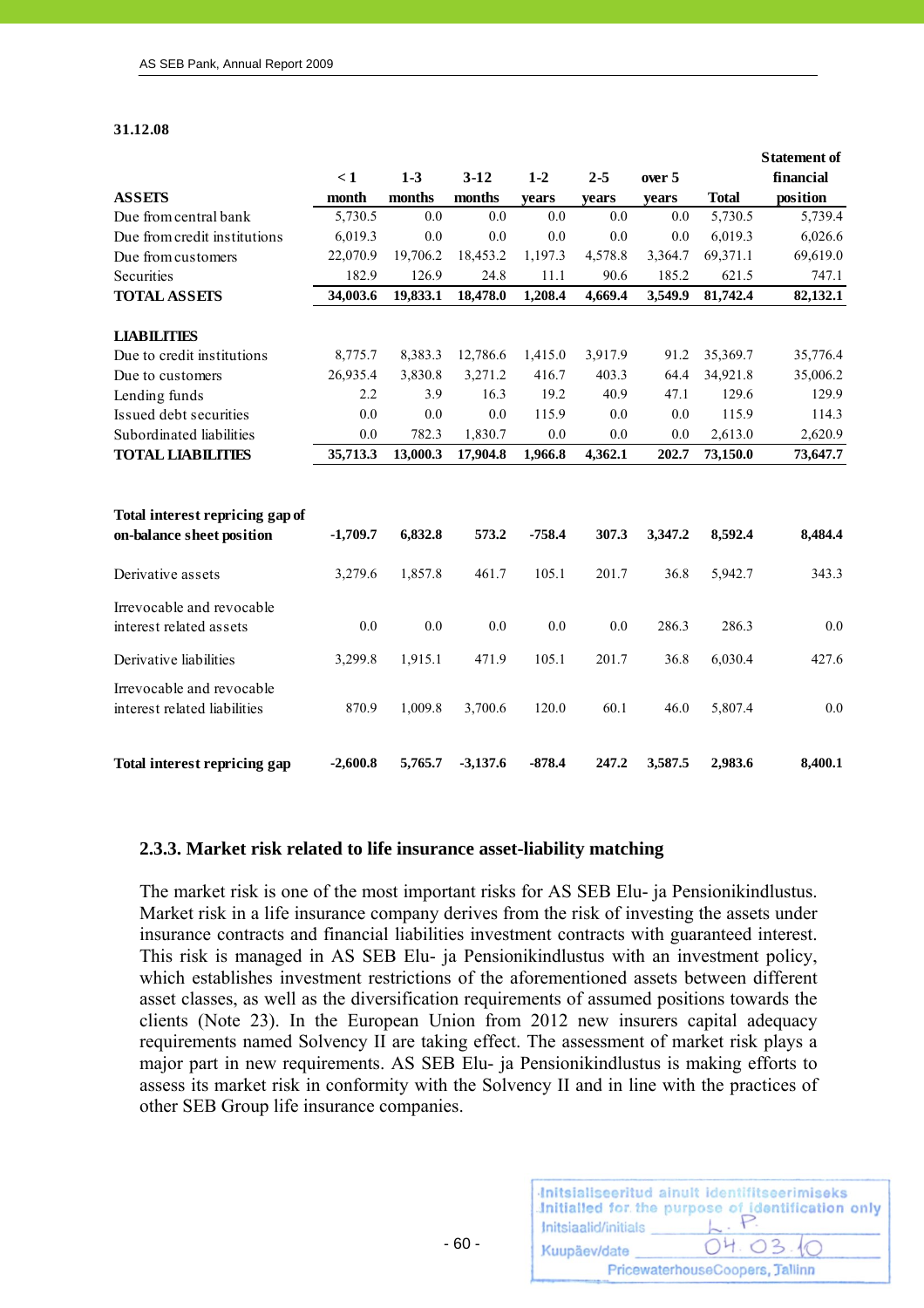# **2.3.4. Equity price risk**

Equity price risk arises within market making and trading in equities and related instruments. In 2009 AS SEB Pank closed equity trading portfolio which was significantly reduced already in 2008 (equity trading portfolio amounted to 4 EEKmio as of end 2008).

# **2.4. Insurance risk**

In its business activities, AS SEB Elu- ja Pensionikindlustus concludes contracts which transfer insurance risk from the policyholder to the company. The insurance risk with regard to an individual contract is defined as a probability that an event, set out in the contract will take place (the insured event) and as uncertainty about the amount payable as a result of it. A corresponding individual risk as the main basis of insurance is incidental and therefore unpredictable. With regard to the portfolio of insurance contracts whose income (premium rates) and provisions are calculated on the basis of the theory of probability, the insurance risk lies in the fact that the actual payments of damages and claims prove to be larger than the recognised (calculated) insurance liabilities. Such a situation may appear if the frequency of the insured events or the amount of individual events exceed the expectations and assumptions of the company. The occurrence of insured events is incidental and therefore the amount of damages and claims differs by years from the assumptions created by using statistical techniques. The larger the portfolio of insurance contracts with similar risk, the smaller the estimated difference of the actual result from the statistical calculated assumption. In addition, a larger variety of risks leads to a smaller probability of the occurrence of one-way events and hence also to a smaller risk of the whole portfolio.

The company offers the products which cover the risk of death and longevity. Besides these main insurances, additionally insurance for critical illnesses, accidental covers and total and permanent disability are offered. AS SEB Elu- ja Pensionikindlustus uses different methods to control and manage insurance risk. The company will use new death rate tables if the tariffs established on the basis of the current death rate tables do not cover sufficiently the insurance risks. The company controls and manages insurance risk also through risk management (underwriting) procedures. The company has also applied the medical examination requirement to the policyholders, if the insured amount of the insurance contract entered into is over 1,000,000 EEK. In addition to the above, the company has delimited its participation in respect of the maximum loss of an individual case through a reinsurance contract, under which all risks from individual event, which exceed 20,000 - 1,000,000 EEK (subject to a contract) are covered by the reinsurer. SEB Elu- ja Pensionikindlustus reinsurance partners are reinsurance companies Swiss Re and Kölnische Rückversicherungs-Gesellschaft AG (Cologne Re).

| Initsiaalid/initials            | Initsialiseeritud ainult identifitseerimiseks<br>Initialled for the purpose of identification only |  |  |  |  |  |
|---------------------------------|----------------------------------------------------------------------------------------------------|--|--|--|--|--|
| Kuupäev/date                    | 04.03.10                                                                                           |  |  |  |  |  |
| PricewaterhouseCoopers, Tallinn |                                                                                                    |  |  |  |  |  |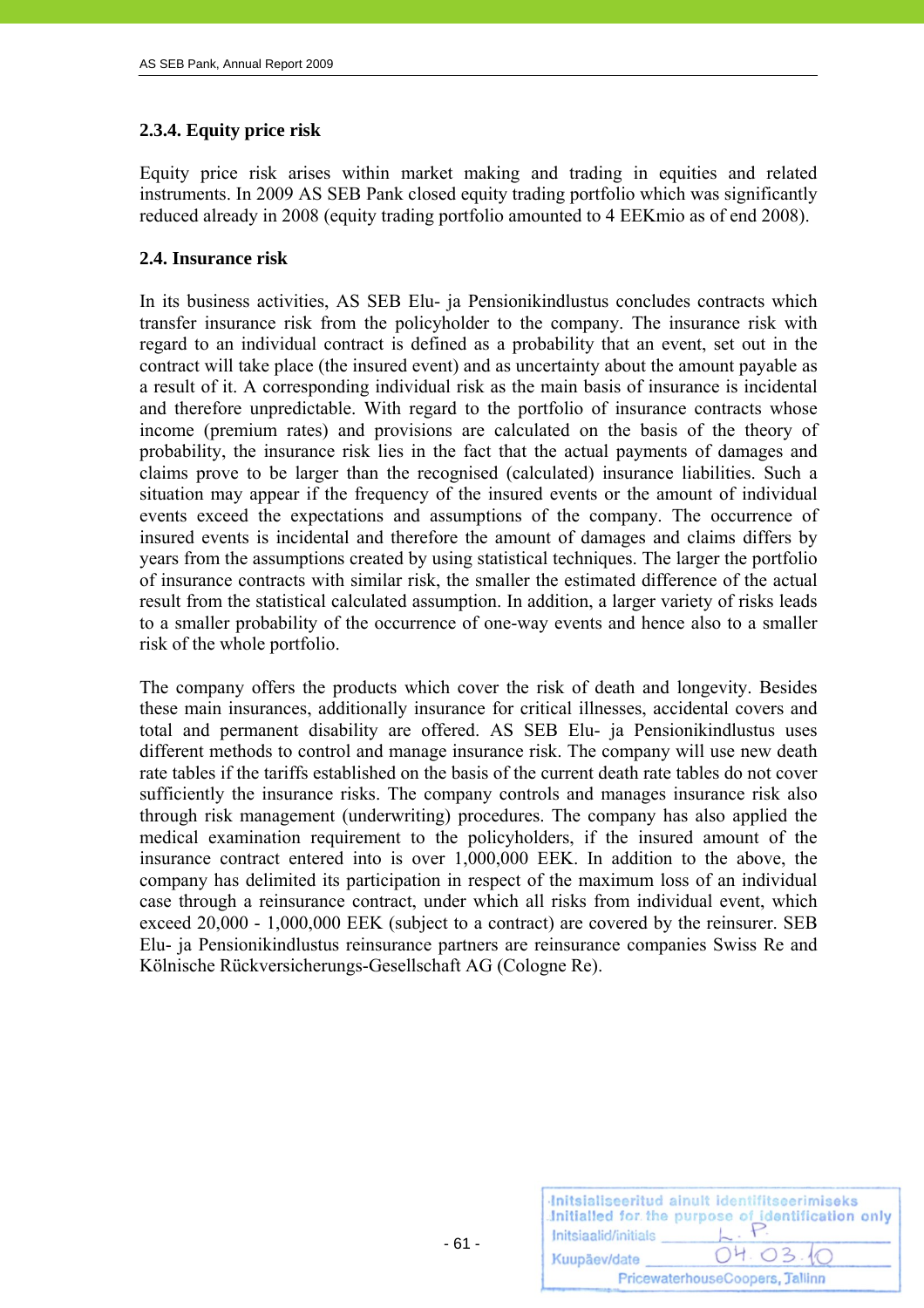# **2.5. Concentration of risks**

#### **Geographic concentration of assets and liabilities**  (millions of EEK)

|                      |          | Cash and Loans and | Loans     |         |        |          |                   |          |             |             |             |
|----------------------|----------|--------------------|-----------|---------|--------|----------|-------------------|----------|-------------|-------------|-------------|
|                      | balances | advances           | and       |         |        |          | Due to to         |          |             |             |             |
| 31.12.09             | with     | to credit          | advances  |         |        |          | credit            | Due to   |             |             |             |
|                      | central  | institu-           | to custo- | Securi- | Other  | Total    | institu-          | custo-   | Other       | Total       | Contingent  |
|                      | bank     | tions              | mers      | ties    | assets | assets   | tions             | mers     | liabilities | liabilities | liabilities |
| Sweden               | 5.6      | 9.2                | 28.3      | 111.0   | 10.1   | 164.2    | 28,849.4          | 100.8    | 2,860.9     | 31,811.1    | 26.9        |
| Estonia              | 5,233.5  | 109.4              | 61,380.7  | 347.3   | 713.0  | 67,783.9 | 191.5             | 28,206.8 | 1,103.1     | 29,501.4    | 7,876.0     |
| United Kingdom       | 2.5      | 21.2               | 39.8      | 1.2     | 0.0    | 64.7     | 80.5              | 1,472.5  | 0.3         | 1,553.3     | 5.6         |
| Russia               | 5.2      | 41.0               | 13.5      | 0.0     | 0.0    | 59.7     | 10.4              | 214.8    | 1.6         | 226.8       | 0.0         |
| Germany              | 130.4    | 4,352.6            | 5.2       | 0.0     | 0.0    | 4,488.2  | 568.2             | 50.5     | 0.0         | 618.7       | 115.3       |
| <b>United States</b> | 12.3     | 45.1               | 17.8      | 12.9    | 0.2    | 88.3     | 2.5               | 241.5    | 0.1         | 244.1       | 0.2         |
| Canada               | 1.2      | 0.1                | 0.0       | 0.0     | 0.0    | 1.3      | 3.7               | 10.6     | 0.0         | 14.3        | 0.0         |
| Japan                | 0.7      | 0.0                | 0.0       | 0.0     | 0.0    | 0.7      | 0.0               | 1.1      | 0.0         | 1.11        | 0.0         |
| Finland              | 0.0      | 0.7                | 290.3     | 3.4     | 0.5    | 294.9    | 2.6               | 120.9    | 0.2         | 123.7       | 17.5        |
| Latvia               | 4.4      | 3.6                | 0.2       | 0.0     | 0.0    | 8.2      | 25.4              | 34.4     | 3.0         | 62.8        | 0.0         |
| Lithuania            | 2.5      | 6.1                | 0.5       | 0.1     | 0.0    | 9.2      | 13.6              | 46.9     | 0.2         | 60.7        | 0.0         |
| Luxembourg           | 0.0      | 15.9               | 0.0       | 0.0     | 0.0    | 15.9     | 1.9               | 0.0      | 0.0         | 1.9         | 0.0         |
| Netherlands          | 0.0      | 0.1                | 9.7       | 0.0     | 0.1    | 9.9      | 0.0               | 3.2      | 0.1         | 3.3         | 0.0         |
| Other Western Europe | 7.0      | 16.4               | 43.2      | 0.0     | 0.3    | 66.9     | 35.4              | 628.9    | 0.2         | 664.5       | 12.6        |
| Other Eastern Europe | 3.0      | 7.4                | 0.6       | 0.0     | 0.2    | 11.2     | 0.6               | 30.0     | 0.4         | 31.0        | 1.6         |
| Other countries      | 57.7     | 4.6                | 16.5      | 0.0     | 90.2   | 169.0    | 0.3               | 661.3    | 46.5        | 708.1       | 1.0         |
|                      | 5,466.0  | 4,633.4            | 61,846.3  | 475.9   | 814.6  | 73,236.2 | 29,786.0 31,824.2 |          | 4,016.6     | 65,626.8    | 8,056.7     |

|                      |          | Cash and Loans and | Loans                    |         |         |          |           |                   |             |             |             |
|----------------------|----------|--------------------|--------------------------|---------|---------|----------|-----------|-------------------|-------------|-------------|-------------|
|                      | balances | advances           | and                      |         |         |          | Due to to |                   |             |             |             |
| 31.12.08             | with     | to credit          | advances                 |         |         |          | credit    | Due to            |             |             |             |
|                      | central  | institu-           | to custo-                | Securi- | Other   | Total    | institu-  | custo-            | Other       | Total       | Contingent  |
|                      | bank     | tions              | mers                     | ties    | assets  | assets   | tions     | mers              | liabilities | liabilities | liabilities |
| Sweden               | 6.1      | 469.3              | 34.9                     | 192.6   | 0.0     | 702.9    | 34,740.9  | 176.0             | 2,712.2     | 37,629.1    | 37.0        |
| Estonia              | 6,280.7  | 1.2                | 69,055.6                 | 934.6   | 1,058.6 | 77,330.7 | 285.5     | 30,965.4          | 2,552.6     | 33,803.5    | 9,912.4     |
| United Kingdom       | 1.9      | 4.7                | 41.9                     | 44.3    | 0.0     | 92.8     | 32.2      | 1,587.4           | 0.6         | 1,620.2     | 5.6         |
| Russia               | 2.5      | 122.8              | 17.5                     | 50.7    | 0.0     | 193.5    | 29.3      | 268.1             | 0.2         | 297.6       | 0.0         |
| Germany              | 64.8     | 5,344.0            | 48.4                     | 53.5    | 0.0     | 5,510.7  | 542.1     | 24.1              | 0.2         | 566.4       | 89.6        |
| <b>United States</b> | 15.1     | 50.3               | 24.5                     | 18.4    | 0.3     | 108.6    | 5.5       | 431.0             | 0.1         | 436.6       | 0.4         |
| Canada               | 0.6      | 0.3                | 0.0                      | 0.0     | 0.1     | 1.0      | 0.7       | 34.7              | 0.0         | 35.4        | 0.0         |
| Japan                | 0.7      | 1.7                | 0.0                      | 2.1     | 0.1     | 4.6      | 0.0       | 1.9               | 0.0         | 1.9         | 0.0         |
| Finland              | 0.0      | 0.5                | 294.5                    | 131.4   | 0.0     | 426.4    | 4.0       | 116.6             | 0.3         | 120.9       | 23.1        |
| Latvia               | 4.1      | 11.5               | 0.3                      | 20.6    | 0.0     | 36.5     | 31.3      | 36.2              | 0.0         | 67.5        | 0.0         |
| Lithuania            | 2.4      | 0.8                | 0.7                      | 18.2    | 0.2     | 22.3     | 16.0      | 9.8               | 0.8         | 26.6        | 0.1         |
| Luxembourg           | 0.0      | 2.0                | 9.7                      | 145.6   | 6.2     | 163.5    | 2.4       | 0.2               | 3.2         | 5.8         | 0.0         |
| Netherlands          | 0.0      | 0.3                | 10.0                     | 39.0    | 0.0     | 49.3     | 0.0       | 5.0               | 0.0         | 5.0         | 0.1         |
| Other Western Europe | 6.8      | 10.6               | 45.7                     | 161.5   | 0.1     | 224.7    | 23.5      | 645.2             | 0.3         | 669.0       | 16.4        |
| Other Eastern Europe | 2.9      | 5.3                | 0.6                      | 28.9    | 0.2     | 37.9     | 60.2      | 24.8              | 1.8         | 86.8        | 1.8         |
| Other countries      | 62.9     | 1.3                | 34.7                     | 22.7    | 69.4    | 191.0    | 2.8       | 679.8             | 209.6       | 892.2       | 2.4         |
|                      | 6,451.5  | 6,026.6            | 69,619.0 1,864.1 1,135.2 |         |         | 85,096.4 |           | 35,776.4 35,006.2 | 5,481.9     | 76,264.5    | 10,088.9    |

Contingent liabilities include here guarantees and pledges, loan commitments, forwards, swaps, options, spots, interest rate based derivatives, revocable transactions, stand-by loans, other revocable transactions, options of structured products and are presented in contract amount of contingent liabilities, detailed view in Note 35.

Securities include here financial assets held for trading, financial assets designated at fair value through profit or loss, available-for-sale financial assets, investments in associates.

- 62 -

| Initsiaalid/initials | Initsialiseeritud ainult identifitseerimiseks<br>Initialled for the purpose of identification only |
|----------------------|----------------------------------------------------------------------------------------------------|
| Kuupäev/date         | 04.03.10                                                                                           |
|                      | PricewaterhouseCoopers, Tallinn                                                                    |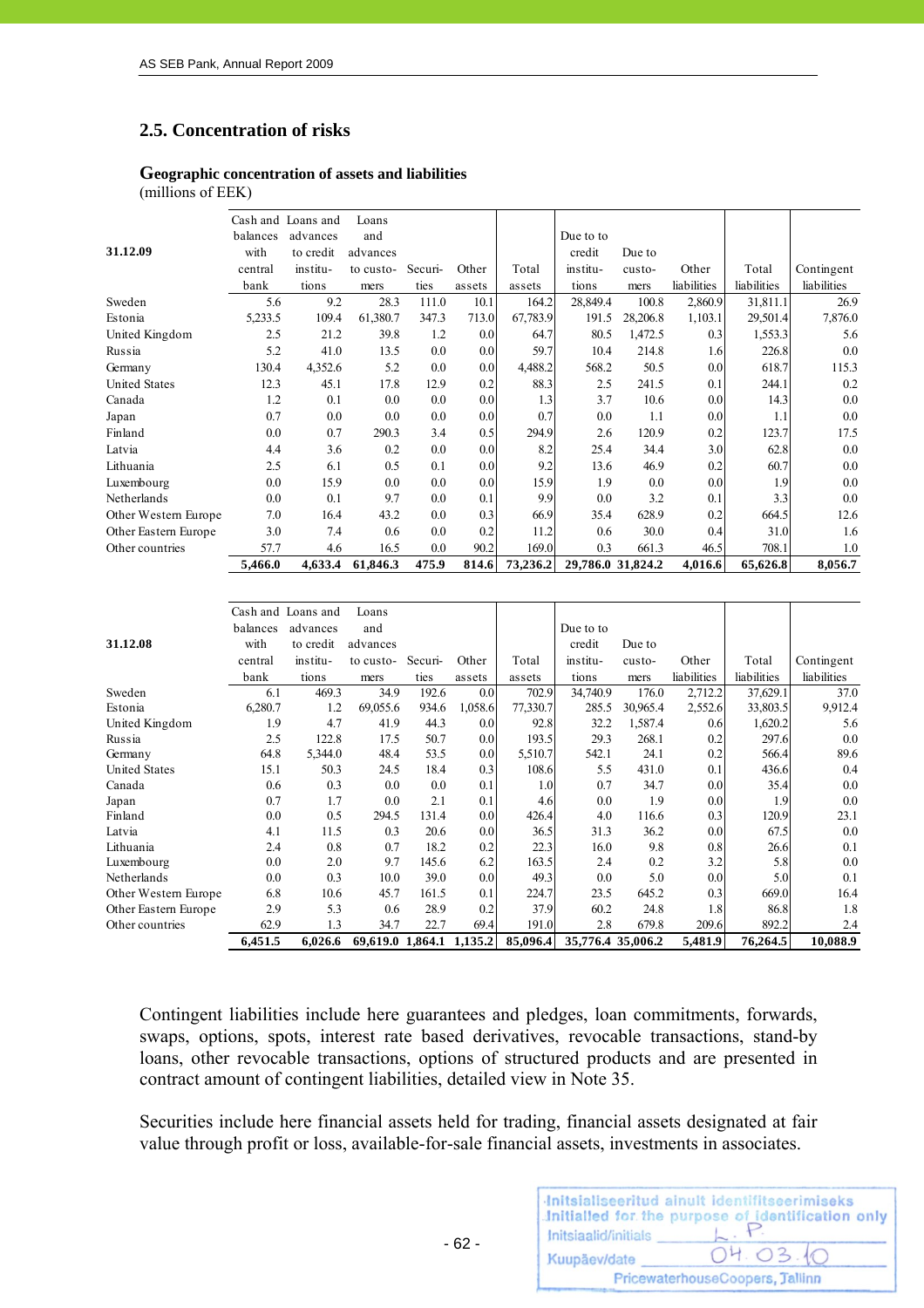#### **Concentration of financial assets and liabilities by economic sector**

 $(millions of EEK)$ 

Initsialiseeritud ainult identifitseerimiseks<br>Initialied for the purpose of identification only<br>Initsiaalid/initials

 $\overline{\mathcal{L}}$ 

**Initsiaalid/initials** Kuupäev/date

04.03.10

PricewaterhouseCoopers, Jallinn

|                                              | In statement of financial position |                   |                    |  |
|----------------------------------------------|------------------------------------|-------------------|--------------------|--|
|                                              | Cash and loans to central          |                   | Contingent         |  |
| 31.12.09                                     | bank, credit institutions and      |                   | <b>liabilities</b> |  |
|                                              | customers                          | <b>Securities</b> |                    |  |
| Real estate                                  | 11,212.3                           | 1.2               | 129.4              |  |
| Finance                                      | 10,184.8                           | 52.0              | 316.3              |  |
| Industry                                     | 4,481.3                            | 16.9              | 1,467.3            |  |
| Trading                                      | 3,900.4                            | 20.6              | 868.8              |  |
| Transport                                    | 3,013.1                            | 0.0               | 301.3              |  |
| Energy, gas and steam plants                 | 2,545.0                            | 0.0               | 1,842.2            |  |
| Government and state defence                 | 1,784.4                            | 0.7               | 335.5              |  |
| Agriculture, fishing, forestry               | 1,605.4                            | 0.0               | 75.5               |  |
| Construction                                 | 1,094.6                            | 0.0               | 1,027.4            |  |
| Hotels, restaurants                          | 1,039.3                            | 0.0               | 5.6                |  |
| Health services, social work                 | 822.0                              | 0.0               | 105.6              |  |
| Administration and assistance                | 595.2                              | 0.0               | 96.3               |  |
| Art, showbusiness, leisure                   | 539.2                              | 0.0               | 32.3               |  |
| Water supply, canalisation, waste management | 335.6                              | 0.0               | 50.7               |  |
| Education                                    | 329.0                              | 0.0               | 95.8               |  |
| Professional, science and technical work     | 261.0                              | 0.0               | 63.8               |  |
| Information and telecommunication            | 244.3                              | 15.1              | 88.8               |  |
| Mining                                       | 135.8                              | 0.0               | 5.5                |  |
| Exterritorial organisations                  | 0.1                                | 0.0               | 0.5                |  |
| Other government and social services         | 774.9                              | 17.7              | 32.8               |  |
| Individuals                                  | 30,104.5                           | 0.0               | 1,115.3            |  |
| Derivatives                                  | 0.0                                | 351.7             | 0.0                |  |
| Allowances                                   | $-3,056.5$                         |                   |                    |  |
|                                              | 71,945.7                           | 475.9             | 8,056.7            |  |

|                                              | In statement of financial position                         |                   |          |  |  |
|----------------------------------------------|------------------------------------------------------------|-------------------|----------|--|--|
| 31.12.08                                     | Cash and loans to central<br>bank, credit institutions and |                   |          |  |  |
|                                              | customers                                                  | <b>Securities</b> |          |  |  |
| Finance                                      | 12,496.2                                                   | 260.5             | 239.9    |  |  |
| Real estate                                  | 11,502.3                                                   | 597.1             | 674.4    |  |  |
| Industry                                     | 5,628.6                                                    | 48.3              | 1,465.9  |  |  |
| Trading                                      | 5,123.6                                                    | 138.6             | 2,380.7  |  |  |
| Transport                                    | 3,860.1                                                    | 35.8              | 458.5    |  |  |
| Energy, gas and steamplants                  | 2,353.6                                                    | 0.0               | 843.6    |  |  |
| Agriculture, fishing, forestry               | 2,043.7                                                    | 4.4               | 102.9    |  |  |
| Government and state defence                 | 1,769.2                                                    | 3.7               | 299.1    |  |  |
| Construction                                 | 1,389.0                                                    | 47.4              | 1,440.8  |  |  |
| Hotels, restaurants                          | 1,208.8                                                    | 6.4               | 13.5     |  |  |
| Health services, social work                 | 935.1                                                      | 12.1              | 110.0    |  |  |
| Administration and assistance                | 840.7                                                      | 34.9              | 201.8    |  |  |
| Art, showbusiness, leisure                   | 580.7                                                      | 40.5              | 58.6     |  |  |
| Professional, science and technical work     | 351.2                                                      | 0.0               | 44.0     |  |  |
| Water supply, canalisation, waste management | 339.5                                                      | 0.0               | 90.2     |  |  |
| Information and telecommunication            | 315.0                                                      | 41.4              | 106.2    |  |  |
| Education                                    | 286.6                                                      | 0.0               | 143.0    |  |  |
| Mining                                       | 58.4                                                       | 11.6              | 4.6      |  |  |
| Exterritorial organisations                  | 0.1                                                        | 2.3               | 0.5      |  |  |
| Other government and social services         | 973.1                                                      | 192.9             | 63.8     |  |  |
| Individuals                                  | 31,135.5                                                   | 2.8               | 1,346.9  |  |  |
| Derivatives                                  | 0.0                                                        | 383.4             | 0.0      |  |  |
| Allowances                                   | $-1,093.9$                                                 |                   |          |  |  |
|                                              | 82,097.1                                                   | 1.864.1           | 10,088.9 |  |  |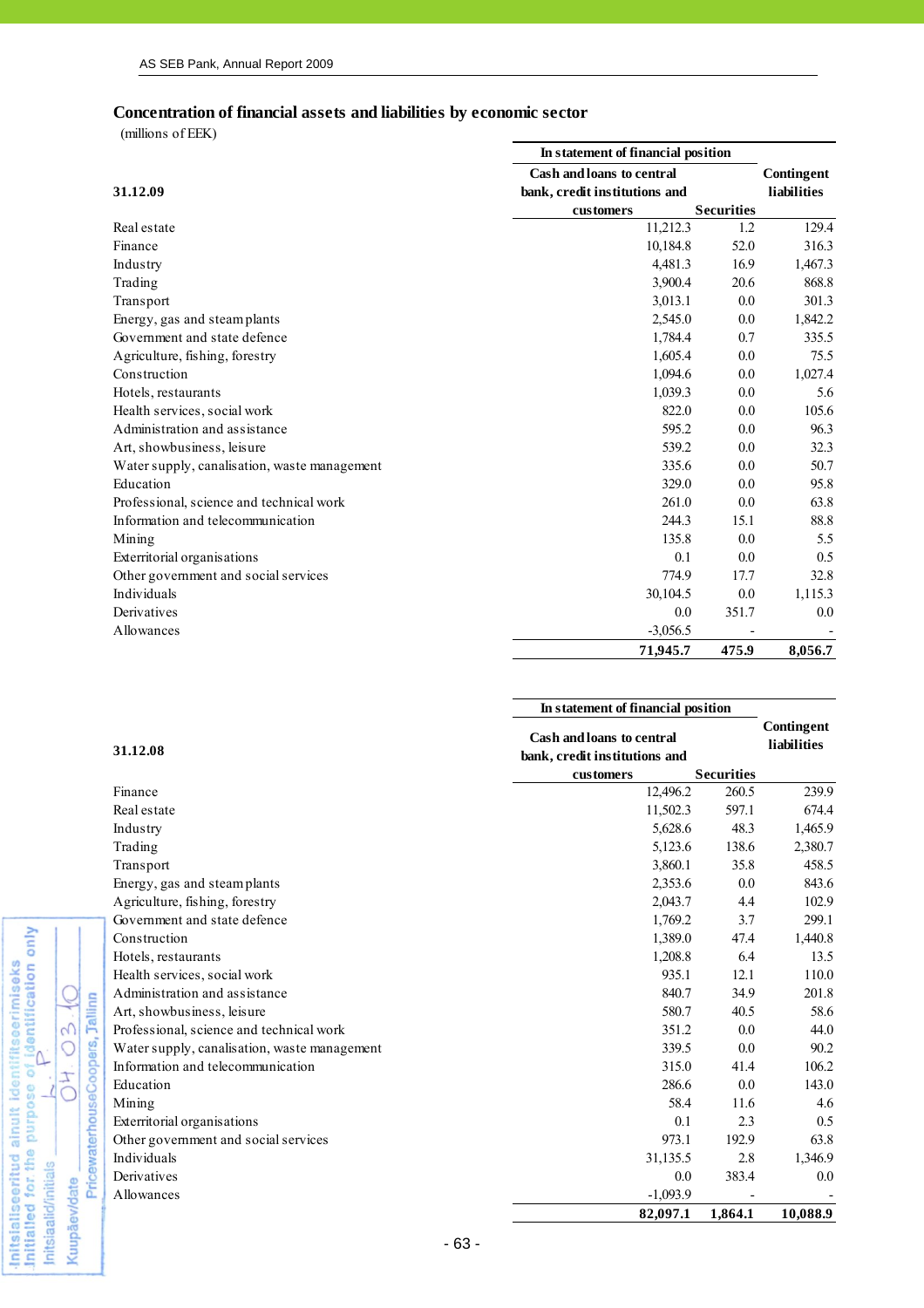Contingent liabilities include here guarantees and pledges, loan commitments, forwards, swaps, options, spots, interest rate based derivatives, revocable transactions, stand-by loans, other revocable transactions, options of structured products and are presented in contract amount of contingent liabilities, detailed view in Note 35.

Securities include here financial assets held for trading, financial assets designated at fair value through profit or loss, available-for-sale financial assets, investments in associates.

# **2.6. Liquidity risk**

Liquidity risk is defined as the risk of a loss or substantially higher costs than calculated due to the AS SEB Pank being forced to make business changes or borrow at unfavourable rates in order to meet its payment commitments on time.

The banks' liquidity risk is regulated and managed on basis of the mandatory reserve of the Bank of Estonia and internal liquidity limits determined by ALCO. Liquidity risk is measured as cumulative cash flows arising from the assets and liabilities of the bank in various time bands. Liquidity management is based on special models reflecting cash flow behaviour in the case of different scenarios including crisis scenario.

The Group's liquidity management process, as carried out within the group and monitored by Treasury, includes:

- Day-to-day funding, managed by monitoring future cash flows to ensure that requirements can be met. This includes replenishment of funds as they mature or are borrowed by customers;
- Maintaining a portfolio of highly marketable assets to fulfil mandatory reserve requirement:
- Monitoring liquidity gaps against internal limits; and
- Managing the concentration and profile of debt maturities.

Long-term liquidity of the bank is planned and control over liquidity risk management is executed by ALCO. Central and daily management of the bank's liquidity is the responsibility of the Treasury, and analysing that of the Risk Control department.

Additional assurance for AS SEB Pank to manage long-term liquidity gives belonging to the international banking group. Liquidity is managed in co-operation with SEB Group Treasury. Through the parent company AS SEB Pank has better access to the international money markets than on individual basis.

Next table presents the cash flows payable by the Group under financial liabilities by remaining contractual maturity at the reporting date. The amounts disclosed in the table are the contractual undiscounted cash flows.

| Initsiaalid/initials | Initsialiseeritud ainult identifitseerimiseks<br>Initialled for the purpose of identification only |
|----------------------|----------------------------------------------------------------------------------------------------|
| Kuupäev/date         | 04.03.10                                                                                           |
|                      | PricewaterhouseCoopers, Tallinn                                                                    |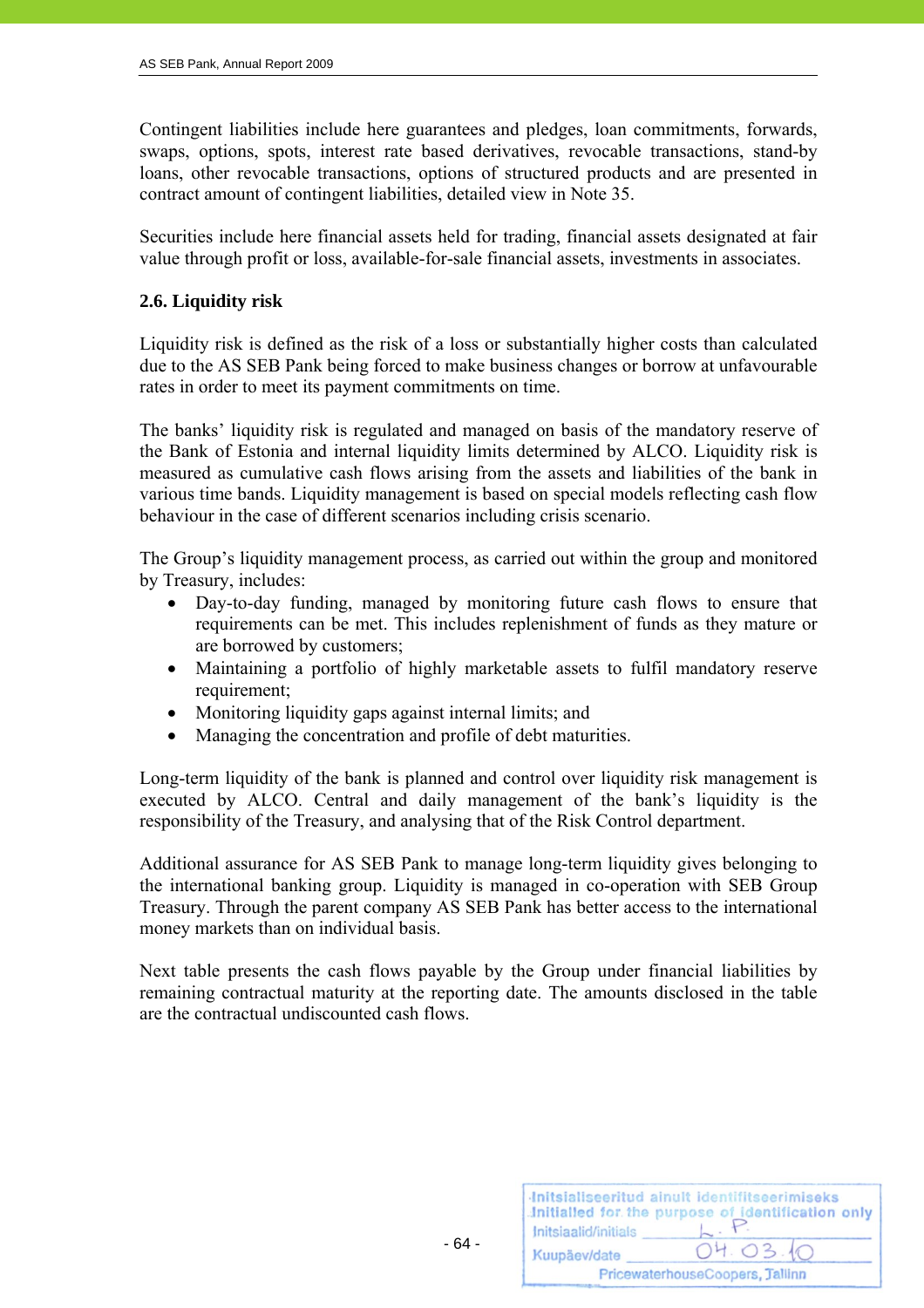#### **Liquidity risk (by remaining maturity)**   $(m<sub>i</sub>)$ llions of  $FFK$ )

| $\mu$ (Think of LET $\mu$ )  |               |            |                  |                           |                   |                |              |                       |
|------------------------------|---------------|------------|------------------|---------------------------|-------------------|----------------|--------------|-----------------------|
|                              | On            |            |                  |                           |                   |                |              | Carrying              |
| 31.12.09                     | demand        |            |                  |                           |                   |                |              | value in              |
|                              | and less 1    | $1-3$      | $3-12$           |                           |                   |                |              | statement of          |
|                              | than<br>month | months     | months           | 1-2 years                 | $2 - 5$           | over 5         | <b>Total</b> | financial<br>position |
| Due to credit institutions   | 1,039.8       | 99.0       | 3,095.7          | 10,855.9                  | vears<br>15,641.1 | years<br>562.5 | 31,294.0     | 29,675.6              |
| Due to customers             | 22,594.2      | 5,050.4    | 3,732.2          | 458.0                     | 519.5             | 141.6          | 32,495.9     | 31,910.3              |
| Issued debt securities       | 0.0           | 0.0        | 17.0             | 0.0                       | 0.0               | 0.0            | 17.0         | 9.1                   |
| Subordinated loans           | 0.0           | 2.9        | 38.2             | 57.0                      | 323.0             | 2,890.0        | 3,311.1      | 2,613.0               |
| Other liabilities            | 847.3         | 0.6        | 3.2              | 0.0                       | 0.0               | 0.0            | 851.1        | 851.1                 |
| Loans related to off-balance |               |            |                  |                           |                   |                |              |                       |
| sheet commitments*           | 612.0         | 1,524.6    | 2,272.1          | 18.7                      | 156.2             | 53.9           | 4,637.5      | 0.0                   |
|                              |               |            |                  |                           |                   |                |              |                       |
| <b>Gross settled</b>         |               |            |                  |                           |                   |                |              |                       |
| Derivatives inflow           | $-4,392.4$    | $-1,532.5$ | $-463.2$         | $-145.1$                  | $-258.0$          | $-43.4$        | $-6,834.6$   | $-291.1$              |
| Derivatives outflow          | 4,384.1       | 1,508.6    | 463.2            | 145.1                     | $-258.1$          | $-43.4$        | 6,199.5      | 266.2                 |
| Net settled                  |               |            |                  |                           |                   |                |              |                       |
| Derivatives                  | 1.3           | 0.0        | 24.5             | 15.1                      | 19.2              | 0.0            | 60.1         | 60.1                  |
|                              | 25,086.3      | 6,653.6    |                  | 9,182.9 11,404.7 16,142.9 |                   | 3,561.2        | 72,031.6     | 65,094.3              |
|                              |               |            |                  |                           |                   |                |              |                       |
|                              | On            |            |                  |                           |                   |                |              | Carrying              |
|                              | demand        |            |                  |                           |                   |                |              | value in              |
| 31.12.08                     | and less 1    |            |                  |                           |                   |                |              | statement of          |
|                              | than          | $1-3$      | $3-12$           |                           | $2 - 5$           | over 5         |              | financial             |
|                              | month         | months     |                  | months 1-2 years          | years             | years          | <b>Total</b> | position              |
| Due to credit institutions   | 3,714.1       | 485.3      | 5,544.9          | 6,496.1                   | 21,886.6          | 284.2          | 38,411.2     | 35,369.7              |
| Due to customers             | 26,988.8      | 3,908.4    | 3,437.0          | 446.2                     | 471.4             | 132.5          | 35,384.3     | 34,981.5              |
| Issued debt securities       | 0.0           | 0.0        | 5.5              | 124.6                     | 0.0               | 0.0            | 130.1        | 115.9                 |
| Subordinated loans           | 0.0           | 7.7        | 89.9             | 83.9                      | 273.4             | 2,879.1        | 3,334.0      | 2,613.0               |
| Other liabilities            | 870.5         | 625.1      | 2.3              | 0.0                       | 0.0               | 0.0            | 1,497.9      | 1,497.9               |
| Loans related to off-balance |               |            |                  |                           |                   |                |              |                       |
| sheet commitments*           | 1,043.5       | 669.6      | 3,516.4          | 120.0                     | 10.1              | 96.1           | 5,455.7      | 0.0                   |
| <b>Gross settled</b>         |               |            |                  |                           |                   |                |              |                       |
| Derivatives inflow           | $-3,279.6$    | $-1,857.8$ | $-461.7$         | $-105.1$                  | $-201.8$          | $-36.7$        | $-5,942.7$   | $-343.3$              |
| Derivatives outflow          | 3,299.8       | 1,915.1    | 471.9            | 105.1                     | 201.8             | 36.7           | 6,030.4      | 427.6                 |
| Net settled                  |               |            |                  |                           |                   |                |              |                       |
| Derivatives                  | 0.1           | 0.0        | 1.9              | 30.8                      | 5.8               | 0.0            | 38.6         | 38.6                  |
|                              | 32,637.2      |            | 5,753.4 12,608.1 |                           | 7,301.6 22,647.3  | 3,391.9        | 84,339.5     | 74,700.9              |

\* credit-related off-balance sheet commitments are unused credit limits on reporting day

Assets available to meet these liabilities include cash, central bank balances, highly liquid bonds held for reserve purposes, loans and advances to banks and loans and advances to customers. In the normal course of business, a proportion of customer loans contractually repayable within one year will be extended. The Group would also be able to meet unexpected net cash outflows by selling securities. Reporting date spot rate of Eesti Pank is used for assets / liabilities in foreign currencies.

# **2.7. Operational risk**

|                      | Initsialiseeritud ainult identifitseerimiseks<br>Initialled for the purpose of identification only |
|----------------------|----------------------------------------------------------------------------------------------------|
| Initsiaalid/initials |                                                                                                    |
| Kuupäev/date         | 04.03.10                                                                                           |
|                      | PricewaterhouseCoopers, Tallinn                                                                    |

- 65 -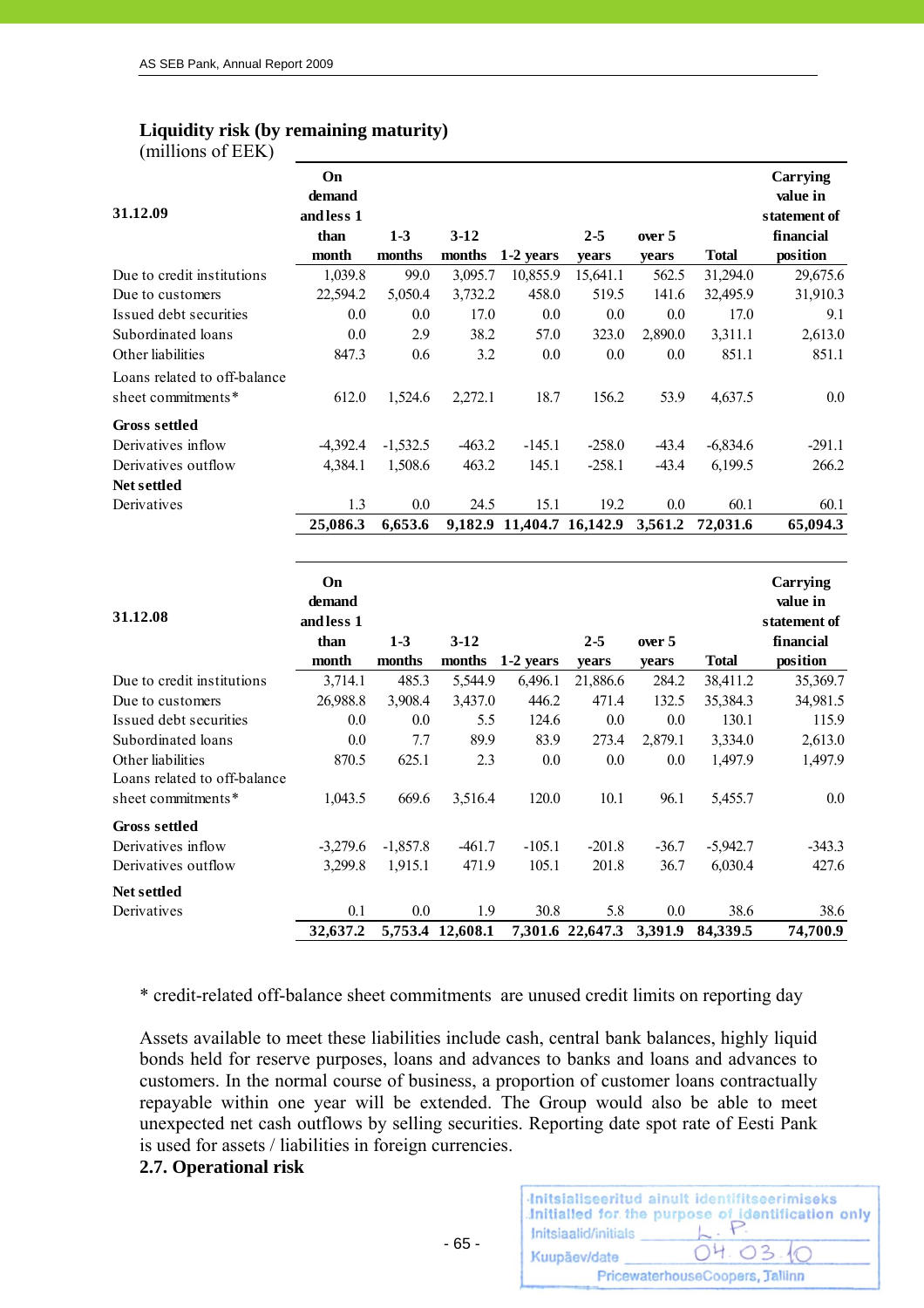Operational risk is the risk of loss due to external events (natural disasters, external crime, etc) or internal factors (e.g. breakdown of IT systems, mistakes, fraud, non-compliance with external and internal rules, other deficiencies in internal controls).

AS SEB Pank has established Operational Risk Committee (ORC) – top level advisory group to group's management on operational risk issues. Operational Risk Committee is a body guiding and co-ordinating the operational risk management in all units, including dealing with security issues, evaluation of technological risks and quality management, acting within the authority granted by the AS SEB Pank Management Board. Operational Risk Policy states minimum standards for operational risk management.

AS SEB Pank has developed several techniques to identify, analyse, report and mitigate operational risk:

- Reporting of operational risk events (losses, near misses and extraordinary gains) with automated routing of issues to responsible managers;
- Regular monitoring of Key Risk Indicators. Key indicators serve as early warning signals about changes in risk level and business efficiency. Fluctuations of indicators and reasons of such fluctuations are discussed at monthly ORC meetings;
- Regular process of operational risk self-assessments (ORSA);
- Follow-up compliance with New Product Approval Process requirements to minimize operational risk in product development;
- Business continuity planning establishing business continuity plans for most critical business processes, recovery plans for IT and insuring physical security in crisis situations.

AS SEB Pank uses an IT-based infrastructure for management of operational risk, security and compliance, the system is in use all over SEB Group. The system enables all staff to register risk-related issues and management at all levels to assess, monitor and mitigate risks and to compile prompt and timely reports. This facilitates management of risk exposures and minimises the severity of incidents in progress. The system also provides input to SEB group's model for calculating the capital requirement under the Advanced Measurement Approaches. This model, which is used also for economic capital, is based on internal data and on operational losses of a considerable size that have actually occurred in the global financial sector. The quality of the risk management of the units, based upon their self-assessment, is taken into account. Effective operational risk management results in a lower allocation of capital.

Insurance agreements concluded by SEB AB apply to AS SEB Pank and cover the following:

- crime insurance,
- professional indemnity,
- directors and officers liability.
- damage caused to a third party resulting from the activity of the bank.

|                      | Initsialiseeritud ainult identifitseerimiseks<br>.Initialled for the purpose of identification only |
|----------------------|-----------------------------------------------------------------------------------------------------|
| Initsiaalid/initials |                                                                                                     |
| Kuupäev/date         | 04.03.10                                                                                            |
|                      | PricewaterhouseCoopers, Tallinn                                                                     |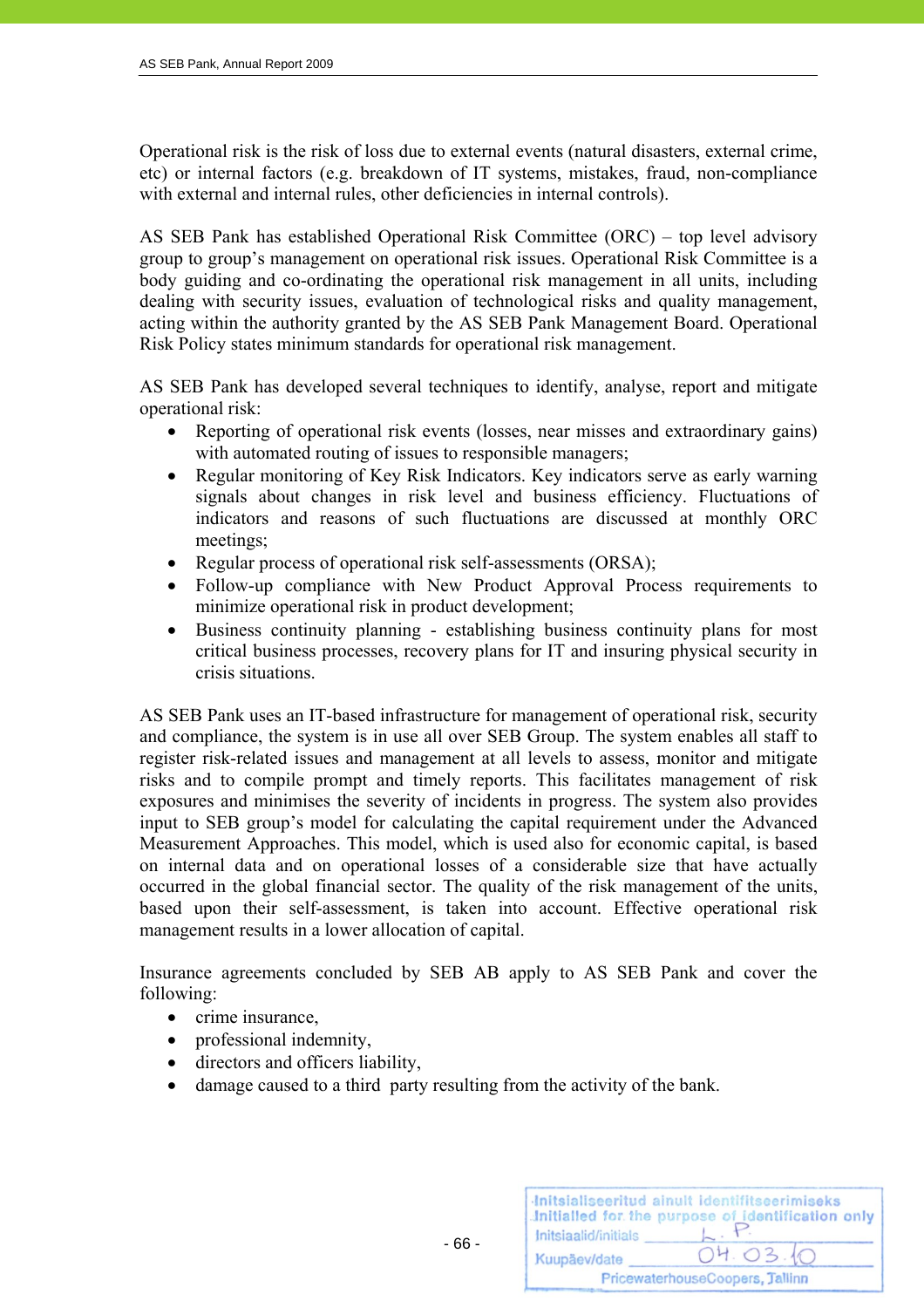# **2.8. Fair value of financial assets and liabilities**

(millions of EEK)

# **A) Financial instruments not measured at fair value**

|                                           | 31.12.09 |                   | 31.12.08 |                   |
|-------------------------------------------|----------|-------------------|----------|-------------------|
|                                           | Carrying | Fair              | Carrying |                   |
|                                           | value    | value             | value    | <b>Fair value</b> |
| <b>ASSETS</b>                             |          |                   |          |                   |
| Cash                                      | 638.9    | 638.9             | 712.1    | 712.1             |
| Balances with central bank                | 4,827.1  | 4,827.1           | 5,739.4  | 5,739.4           |
| Loans and advances to credit institutions | 4,633.4  | 4,632.2           | 6,026.6  | 6,026.6           |
| Loans and advances to customers           | 61,846.3 | 54,608.6          | 69,619.0 | 64,922.6          |
| Other assets                              | 662.8    | 662.8             | 598.1    | 598.1             |
| <b>TOTAL ASSETS</b>                       |          | 72,608.5 65,369.6 | 82,695.2 | 77,998.8          |
|                                           |          |                   |          |                   |
| <b>LIABILITIES</b>                        |          |                   |          |                   |
| Due to credit institutions                | 29,786.0 | 29,625.4          | 35,776.4 | 35,651.3          |
| Due to customers                          | 31,824.2 | 31,788.2          | 35,006.2 | 34,968.1          |
| Loan funds                                | 188.5    | 182.2             | 129.9    | 129.9             |
| Other financial liabilities               | 851.1    | 851.1             | 1,516.2  | 1,510.9           |
| Issued debt securities                    | $0.0\,$  | 0.0               | 106.1    | 101.6             |
| Subordinated loans                        | 2,615.9  | 2,306.8           | 2,620.9  | 2,433.9           |
| <b>Total Liabilities</b>                  |          | 65,265.7 64,753.7 | 75,155.7 | 74,795.7          |

AS SEB Pank assesses fair value of those financial assets and liabilities which are not presented in the Group's statement of financial position at their fair value.

When calculating fair value for floating interest rate loans and for fixed-interest rate lending, future cash flows are discounted based on the market interest curve, which has been adjusted for applicable margins of new lending. Similarly have been calculated also fixed-interest rate deposits, floating interest rate and fixed-interest rate balances due to credit institutions.

As of reporting date fair value of loans and advances to customers was 11.70% lower than the carrying value. As of 31.12.2008 fair value of loans and advances to customers was 6.75% lower than the carrying value.

Balances due to credit institutions (29,786.0 EEKmio as of 31.12.2009) include credit lines borrowed from the parent bank SEB AB (28,236.0 EEKmio as of 31.12.2009). As of reporting date fair value of balances due to credit institutions was 0.54% (2008: 0.35%) lower than the carrying value.

As of reporting date fair value of balances due to customers was 0.11% (2008: 0.11%) lower than the carrying value.

- 67 -

|                      | Initsialiseeritud ainult identifitseerimiseks<br>Initialled for the purpose of identification only |
|----------------------|----------------------------------------------------------------------------------------------------|
| Initsiaalid/initials |                                                                                                    |
| Kuupäev/date         | 04.03.10                                                                                           |
|                      | PricewaterhouseCoopers, Tallinn                                                                    |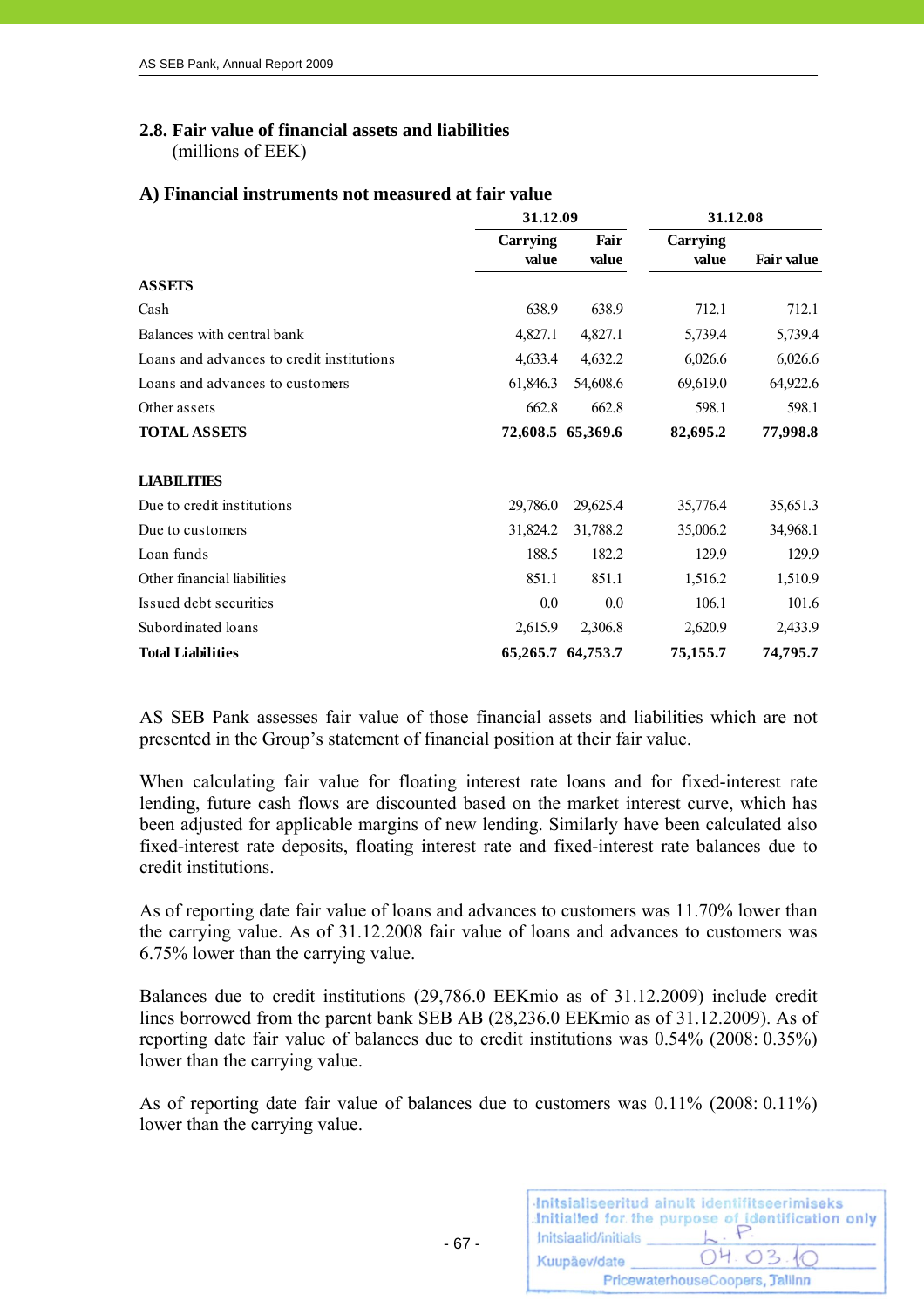As of reporting date fair value of lending funds was 3.34% (2008: 0.00%) lower than the carrying value. Fair value of subordinated loans was 11.82% (2008: 7.13%) lower than the carrying value.

|                                                       |         |         |         | 31.12.09     |
|-------------------------------------------------------|---------|---------|---------|--------------|
|                                                       | Level 1 | Level 2 | Level 3 | <b>TOTAL</b> |
| Finacial assets at fair value through profit and loss |         |         |         |              |
| <b>Financial assets held for trading</b>              | 352.7   | 13.5    | 0.0     | 366.2        |
| Debt securities                                       | 1.0     | 13.5    | 0.0     | 14.5         |
| Equity securities                                     | 0.0     | 0.0     | 0.0     | $0.0\,$      |
| Derivatives                                           | 351.7   | 0.0     | 0.0     | 351.7        |
| Available for sale financial assets                   | 60.7    | 3.3     | 35.6    | 99.6         |
| Investment securities - debt                          | 0.0     | 3.3     | 20.6    | 23.9         |
| Investment securities-equity                          | 60.7    | 0.0     | 15.0    | 75.7         |
| <b>TOTAL ASSETS</b>                                   | 413.4   | 16.8    | 35.6    | 465.8        |

# **B) Financial instruments measured at fair value**

#### **Financial liabilities at fair value through profit and loss**

| <b>TOTAL LIABILITIES</b>                       | 358.5 | 0.0 | 0.0 | 358.5 |
|------------------------------------------------|-------|-----|-----|-------|
| Financial liabilities designated at fair value |       |     | 0.0 |       |
| Financial liabilities held for trading         | 349.4 | 0.0 | 0.0 | 349.4 |

IFRS 7 specifies a hierarchy of valuation techniques based on whether the inputs to those valuation techniques are observable or unobservable. Observable inputs reflect market data obtained from independent sources; unobservable inputs reflect the Group's market assumptions. These two types of inputs have created the following fair value hierarchy:

Level 1 - Quoted prices (unadjusted) in active markets for identical assets or liabilities. This level includes listed equity securities and debt instruments on exchanges but also instruments quoted by market participants.

Level 2 - Inputs other than quoted prices included within Level 1 that are observable for the asset or liability, either directly (that is, as prices) or indirectly (that is, derived from prices). The sources of input parameters like Euro yield curve or counterparty credit risk are Bloomberg and Reuters.

Level 3 - Inputs for the asset or liability that are not based on observable market data (unobservable inputs). This level includes equity investments and debt instruments with significant unobservable components.

|                      | Initsialiseeritud ainult identifitseerimiseks<br>Initialled for the purpose of identification only |
|----------------------|----------------------------------------------------------------------------------------------------|
| Initsiaalid/initials |                                                                                                    |
| Kuupäev/date         | 04.03.10                                                                                           |
|                      | PricewaterhouseCoopers, Tallinn                                                                    |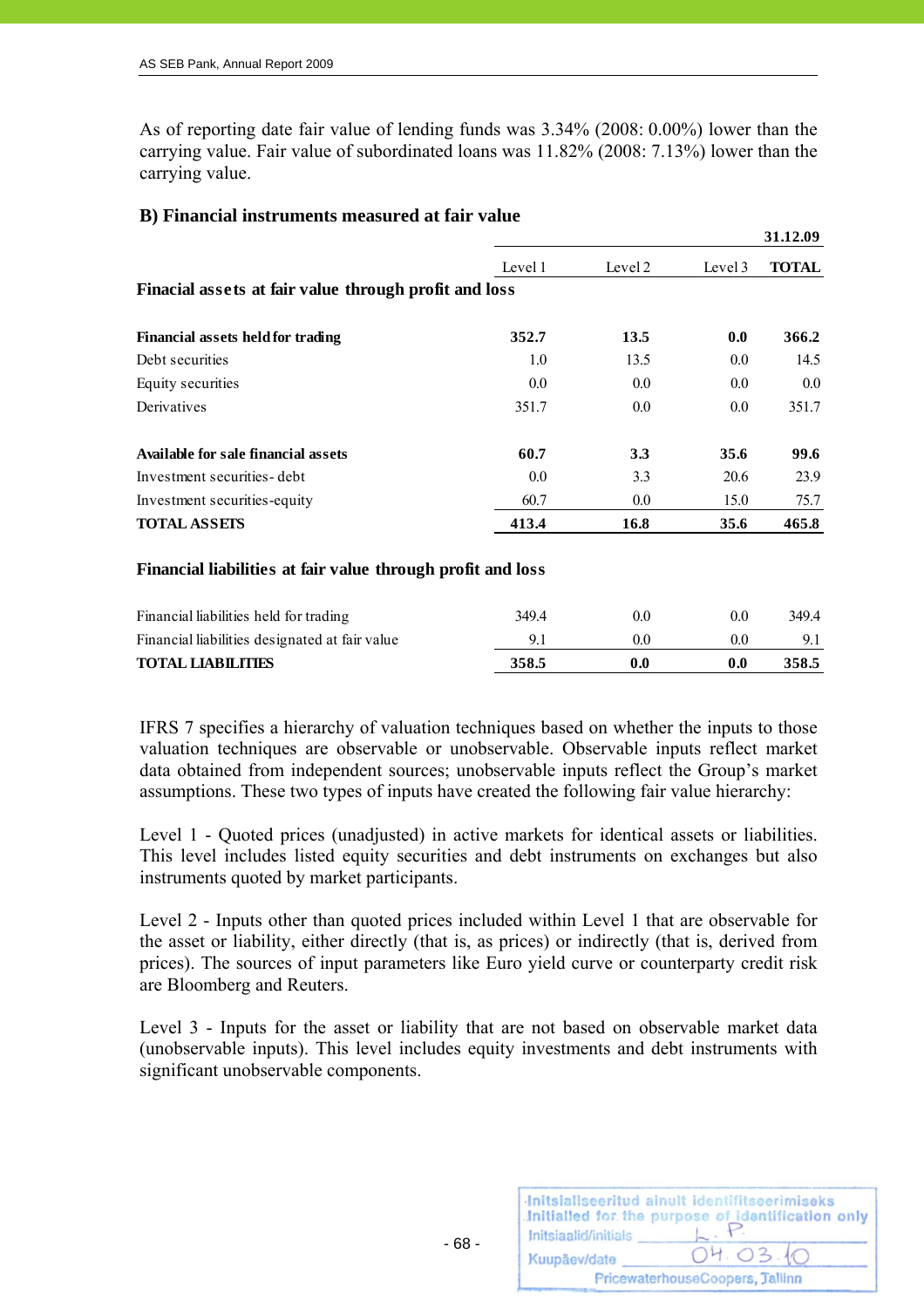| <b>Reconciliation of Level 3 Items</b> |  |  |
|----------------------------------------|--|--|
|----------------------------------------|--|--|

|                                                                                                   | Available-for-sale financial<br>assets    |                                             |                               |
|---------------------------------------------------------------------------------------------------|-------------------------------------------|---------------------------------------------|-------------------------------|
|                                                                                                   | <b>Investment</b><br>securities -<br>debt | <b>Investment</b><br>securities -<br>equity | <b>TOTAL</b><br><b>ASSETS</b> |
| At 1 January 2009                                                                                 | 0.0                                       | <b>18.1</b>                                 | 18.1                          |
| Profit or loss                                                                                    | 0.0                                       | $-3.7$                                      | $-3.7$                        |
| Other comprehensive income                                                                        | $-6.5$                                    | 5.4                                         | $-1.1$                        |
| <b>Settlements</b>                                                                                | 0.0                                       | $-4.8$                                      | $-4.8$                        |
| Transfers into or out of Level 3                                                                  | 27.2                                      | 0.0                                         | 27.2                          |
| At 31 December 2009                                                                               | 20.6                                      | 15.0                                        | 35.6                          |
| Total losses for the period included in profit or loss for<br>assets/liabilities held at 31.12.09 | 0.0                                       | 0.1                                         | 0.1                           |

#### **2.9. Capital management**

The Group's Capital Policy defines how capital management should support the business goals. Shareholders' return requirement shall be balanced against the capital requirements of the regulators and the equity necessary to conduct the business of the Group.

ALCO and the Chief Financial Officer are responsible for the process linked to overall business planning, to assess capital requirements in relation to the Group's risk profile, and to propose a strategy for maintaining the desired capital levels. Together with continuous monitoring, and reporting of the capital adequacy to the Management Board, this ensures that the relationships between shareholders' equity and regulatory based requirements are managed in such a way that the Group does not jeopardise the profitability of the business and the financial strength of the Group.

Capital ratios are the main communication vehicle for capital strength. Following the SEB Group Capital Policy the parent company shall promptly arrange for additional capital if SEB Pank requires capital injections to meet the decided level. The Group analyses the capital effects of Basel II by regularly assessing RWA levels under the new framework and by continuously observing national regulatory developments. The quality of the Group's credit portfolio and the internal risk management culture translate into substantial RWA reductions – though limited by supervisory floors during the first years of the regime. However, this cannot be equated with a similar capital release, due to the framework's increased business cycle sensitivity, supervisory evaluation and rating agency considerations.

Good risk management notwithstanding, the Group must keep capital buffers against unexpected losses. The regulatory capital requirements serve as one measure of the necessary capital buffer to meet these risks. Requiring a more precise and risk-sensitive measure for internal capital assessment and performance evaluation, SEB group uses an economic capital framework. The Group's performance evaluation shall be based on the Return on Business Equity ("RoBE") methodology.

 $- 69 -$ 

|                      | Initsialiseeritud ainult identifitseerimiseks<br>Initialled for the purpose of identification only |
|----------------------|----------------------------------------------------------------------------------------------------|
| Initsiaalid/initials |                                                                                                    |
| Kuupäev/date         | 04.03.10                                                                                           |
|                      | PricewaterhouseCoopers, Tallinn                                                                    |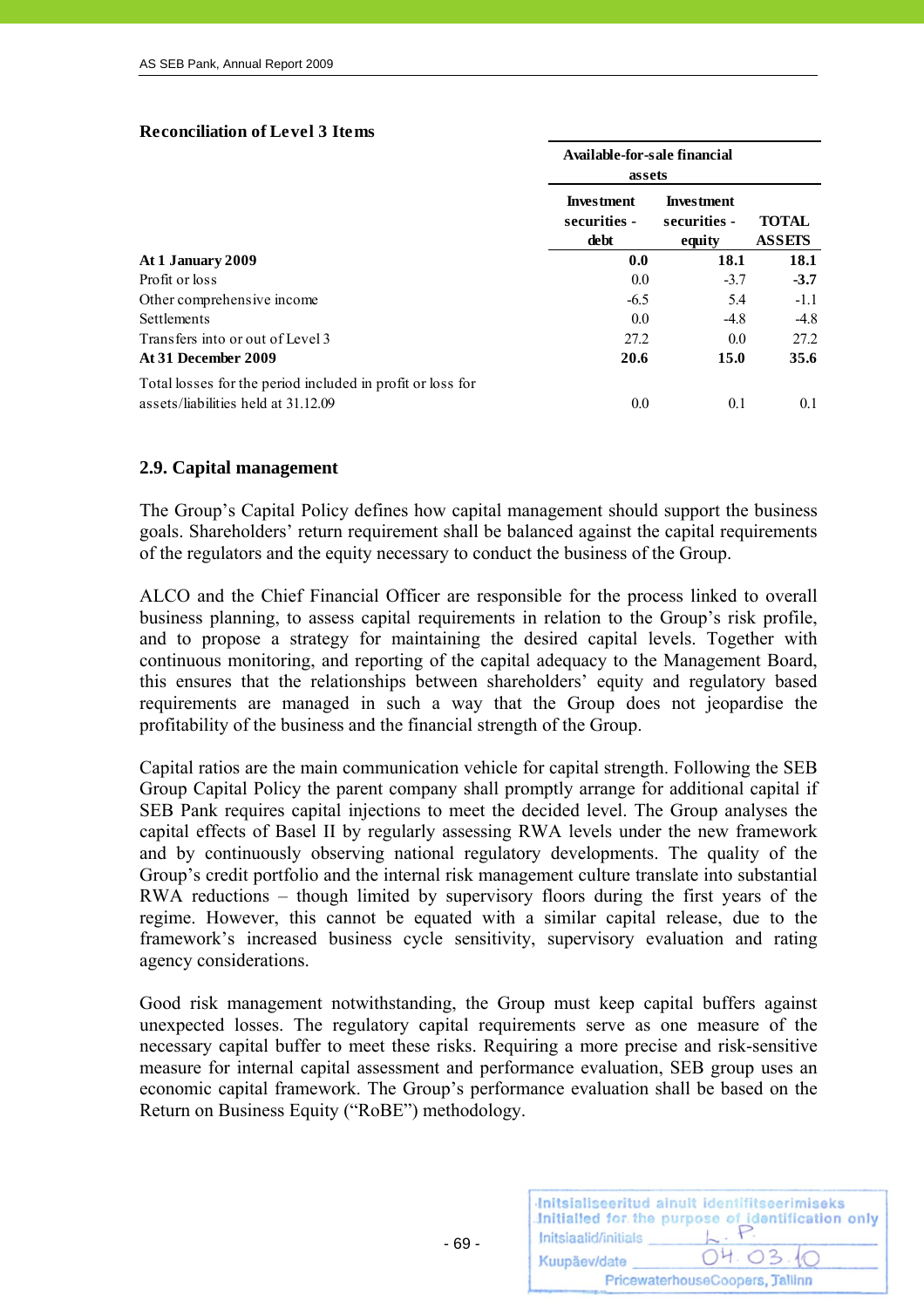The Authority requires each bank or banking group to: (a) hold the minimum level of the regulatory capital: net-owners' equity must be over 5 EURmio (78.2 EEKmio), and (b) maintain a ratio of total regulatory capital to the risk-weighted asset at or above minimum of 10%.

According to Insurance Activities Act, the minimum share capital of an insurance undertaking shall be at 3 EURmio (46.9 EEKmio) if the insurance undertaking has the right to engage in life insurance (AS SEB Elu- ja Pensionikindlustus).

According to Investment Funds Act, the share capital of a management company shall be equivalent to at least 3 EURmio (46.9 EEKmio), if the management company manages a mandatory pension fund (AS SEB Varahaldus).

According to Securities Market Act, the share capital of an investment firm shall be equivalent to at least 125 EURthousand (1.96 EEKmio), if the firm is providing services of securities portfolio management and is organising the issuance of securities or public offers (AS SEB Enskilda).

#### **Capital adequacy**

(millions of EEK)

| <b>CAPITAL BASE</b>                                                             | 31.12.09   | 31.12.08 |
|---------------------------------------------------------------------------------|------------|----------|
| Paid-in share capital                                                           | 665.6      | 665.6    |
| Premium                                                                         | 1,346.6    | 1,346.6  |
| General banking reserves                                                        | 306.0      | 304.9    |
| Retained earnings                                                               | 6,428.2    | 5,571.0  |
| Unrealised profit for previous periods on shares of subsidiaries and associated |            |          |
| companies (negative)                                                            | $-3.8$     | $-3.7$   |
| Intangibles                                                                     | $-9.6$     | $-390.5$ |
| Loss for the period (group without life insurance)                              | $-1,427.1$ | 0.0      |
| Audited profit for the period (group without life insurance)                    | 0.0        | 856.8    |
| Total primary own funds                                                         | 7,305.9    | 8,350.7  |
| Subordinated debt                                                               | 2,613.0    | 2,613.0  |
| Available-for-sale financial instruments                                        | 2.9        | $-2.5$   |
| Unrealised part of profit on shares of subsidiaries and associated companies    | 1.7        | 1.7      |
| Allowances and adjustments exceeding expected loss                              | 231.2      | 0.5      |
| Total supplementary own funds                                                   | 2,848.8    | 2,612.7  |
| Majority holding in other credit and financial institutions                     | 0.0        | 3.6      |
| Majority holding in insurers                                                    | 30.0       | 30.0     |
| Total deductions                                                                | 30.0       | 33.6     |
| Total third level own funds                                                     |            |          |
| Primary own funds after deductions                                              | 7,290.9    | 8,333.9  |
| Supplementary own funds included in calculation of capital adequacy             | 2,833.8    | 2,595.9  |
| Own funds included in calculation of capital adequacy                           | 10,124.7   | 10,929.8 |

|                      | Initsialiseeritud ainult identifitseerimiseks<br>Initialled for the purpose of identification only |
|----------------------|----------------------------------------------------------------------------------------------------|
| Initsiaalid/initials |                                                                                                    |
| Kuupäev/date         | 04.03.10                                                                                           |
|                      | PricewaterhouseCoopers, Tallinn                                                                    |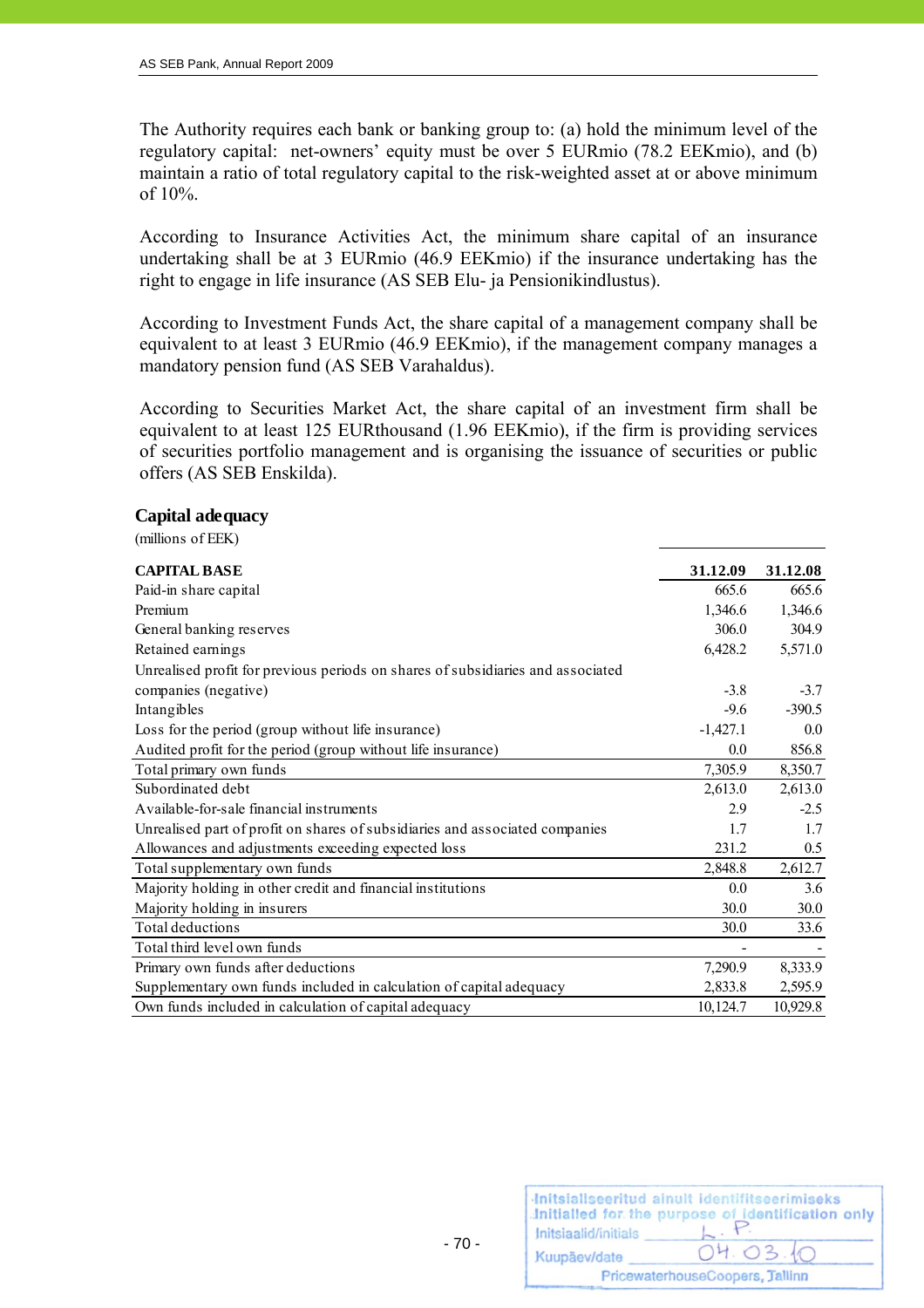| <b>CAPITAL REQUIREMENTS</b>                                                          | 31.12.09 | 31.12.08 |
|--------------------------------------------------------------------------------------|----------|----------|
| Central government and central banks with standardised approach                      | 0.0      | 22.4     |
| Municipalities and regions with standardised approach                                | 92.0     | 90.2     |
| State agencies, non-profit institutions and associations with standardised approach  | 2.1      | 2.0      |
| Retail claims with standardised approach                                             | 223.7    | 289.2    |
| Overdue claims with standardised approach                                            | 19.7     | 3.9      |
| Shares of investment funds with standardised approach                                | 6.1      | 5.4      |
| Other assets with standardised approach                                              | 52.6     | 91.3     |
| Credit institutions, investment firms and municipalities with IRB                    | 35.5     | 20.4     |
| Other companies with IRB                                                             | 3,058.1  | 2,816.1  |
| Retail claims with IRB                                                               | 760.3    | 715.5    |
| Total capital requirements for covering the credit risk and counterparty credit risk | 4,250.1  | 4,056.4  |
| Capital requirement for covering interest position risk                              | 28.9     | 19.2     |
| Capital requirement for covering equity position risk                                | 0.5      | 0.6      |
| AMA of operational risk                                                              | 95.5     | 145.8    |
| Capital requirements total                                                           | 4,375.0  | 4,222.0  |
| Transition period floor of own funds if using IRB                                    | 5,036.1  | 6,510.8  |
| Capital requirements for calculating capital adequacy                                | 5,036.1  | 6,510.8  |

Basel II calculations are made for the Group without AS SEB Elu- ja Pensionikindlustus (life insurance), holding in insurer is deducted.

#### **CAPITAL RATIOS**

|                         | 31.12.09 31.12.08 |       |
|-------------------------|-------------------|-------|
| Capital adequacy, %     | 20.10             | 16.79 |
| Tier 1 Capital Ratio, % | 14.48             | 12.80 |
| Tier 2 Capital Ratio, % | 5.62              | 3.99  |

#### **MEMBERS OF CONSOLIDATION GROUP, INCLUDED TO CAPITAL ADEQUACY CALCULATION**

AS SEB Liising Group AS SEB Varahaldus AS Bangalo AS SEB Enskilda OÜ Estectus

#### **MEMBERS OF CONSOLIDATION GROUP, NOT INCLUDED TO CAPITAL ADEQUACY CALCULATION**

AS SEB Pank AS SEB Elu- ja Pensionikindlustus

In Estonia the Basel II capital adequacy rules are in effect from January 1, 2007. Basel II is new capital adequacy framework which aims to converge regulative capital to the actual capital need of the bank according to its risk profile. Capital requirements for credit risk are reflecting the actual risk better than the previous rules, capital requirements for operational risk are introduced and the risk management and internal capital assessment of banks are subject to stricter scrutiny by the supervisors. In period 01.01.2008 - 30.06.2008 SEB Pank Group used standard method for calculation of credit risk and market risk and

|                      | Initsialiseeritud ainult identifitseerimiseks<br>Initialled for the purpose of identification only |
|----------------------|----------------------------------------------------------------------------------------------------|
| Initsiaalid/initials |                                                                                                    |
| Kuupäev/date         | 04.03.10                                                                                           |
|                      | PricewaterhouseCoopers, Tallinn                                                                    |

 $- 71 -$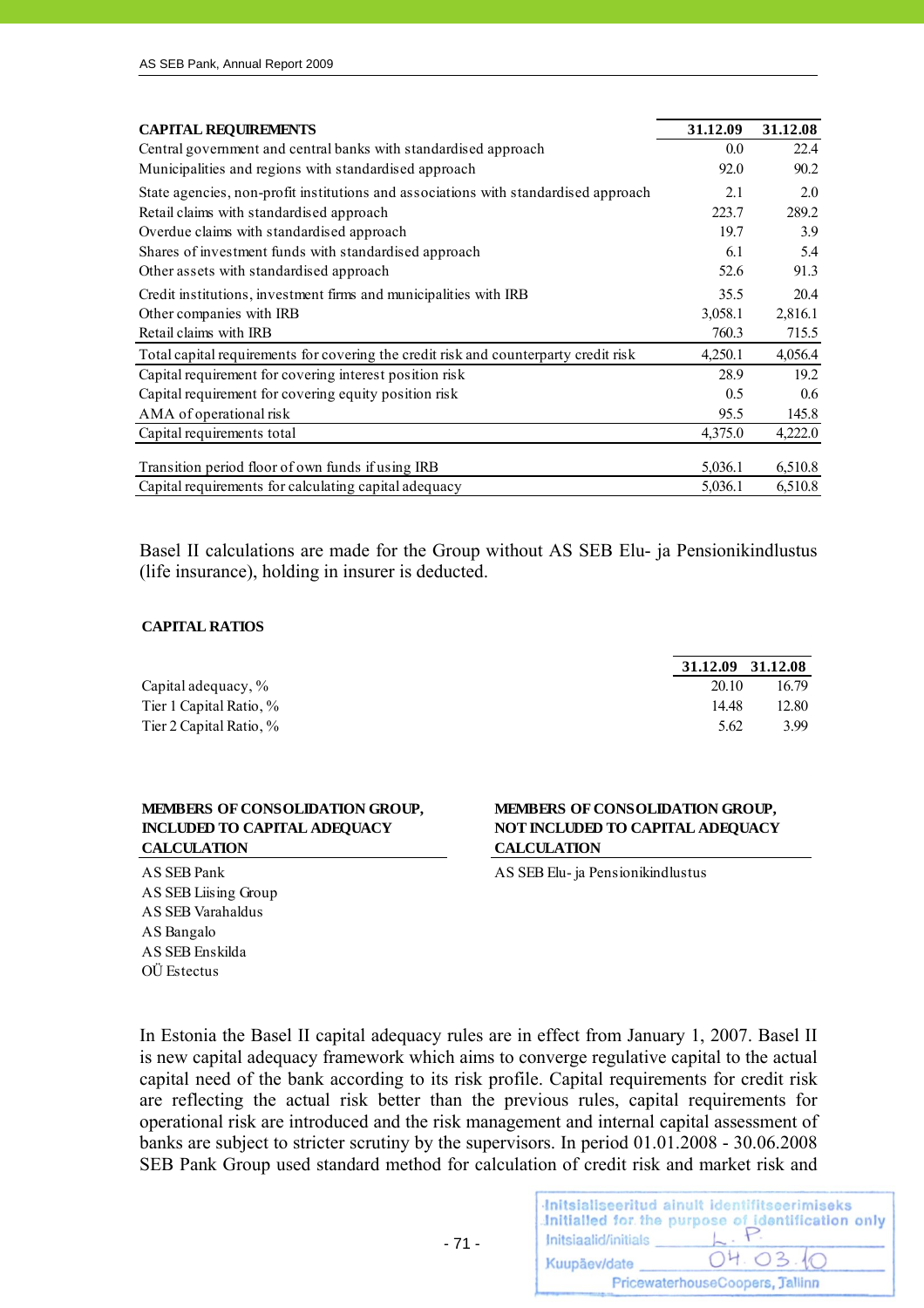base method for calculating operational risk. From July 1, 2008, after respective permissions were granted by the supervisors, SEB Pank Group started to use the internal ratings based approach for reporting of credit risk and advanced approach for reporting of operational risk under Basel II.

## **2.10. Internal control system**

Internal control system is a management tool that covers the activities of the entire banking Group and forms an integral part of the internal processes in the bank and in the Group. The responsibility for the establishment and operation of internal control system lies with the Management Board; the need for and the scope of controls is determined by the extent and nature of the risks involved.

The bank's Supervisory Board carries out supervision of the activities of the bank and the entire Group by establishing the general risk management principles.

To achieve the approved business goals, the Management Board of the bank establishes in accordance with the statutory requirements the necessary sub-plans, incl. competence and scope of liability as well as the internal rules that regulate activities, the accounting rules and the procedure for preparing and submitting operating reports.

Risk Control department measures and monitors risks taken by units within the Group and regularly informs the management on the risk situation.

The Internal Audit department and SEB Audit Committee are responsible for monitoring of the existence and functioning of efficient internal control system.

The SEB Audit Committee co-ordinates the (internal) audit work in accordance with the group's business objectives and overall risk assessment.

### **2.11. Compliance function**

Compliance function in SEB Pank Group is global and independent from the business organisation. Its tasks are to mitigate compliance risks, ensure compliance quality, drive and promote compliance issues. Compliance supports the business and management by securing that the business in SEB Pank Group is carried out in compliance with regulatory requirements. In matters of common interest, Compliance co-operates with the Legal, Internal Audit, Risk Control and Security functions.

The areas of responsibility for the Compliance function relate to areas of customer protection, market conduct, prevention of money laundering and terrorist financing, regulatory systems and controls. The SEB Pank Group's instruction for the handling of conflicts of interests, ethics policy, market abuse instruction, instruction on measures to prevent money laundering, Code of Business Conduct are of special importance.

| Initsiaalid/initials | Initsialiseeritud ainult identifitseerimiseks<br>Initialled for the purpose of identification only |
|----------------------|----------------------------------------------------------------------------------------------------|
| Kuupäev/date         | 04.03.10                                                                                           |
|                      | PricewaterhouseCoopers, Tallinn                                                                    |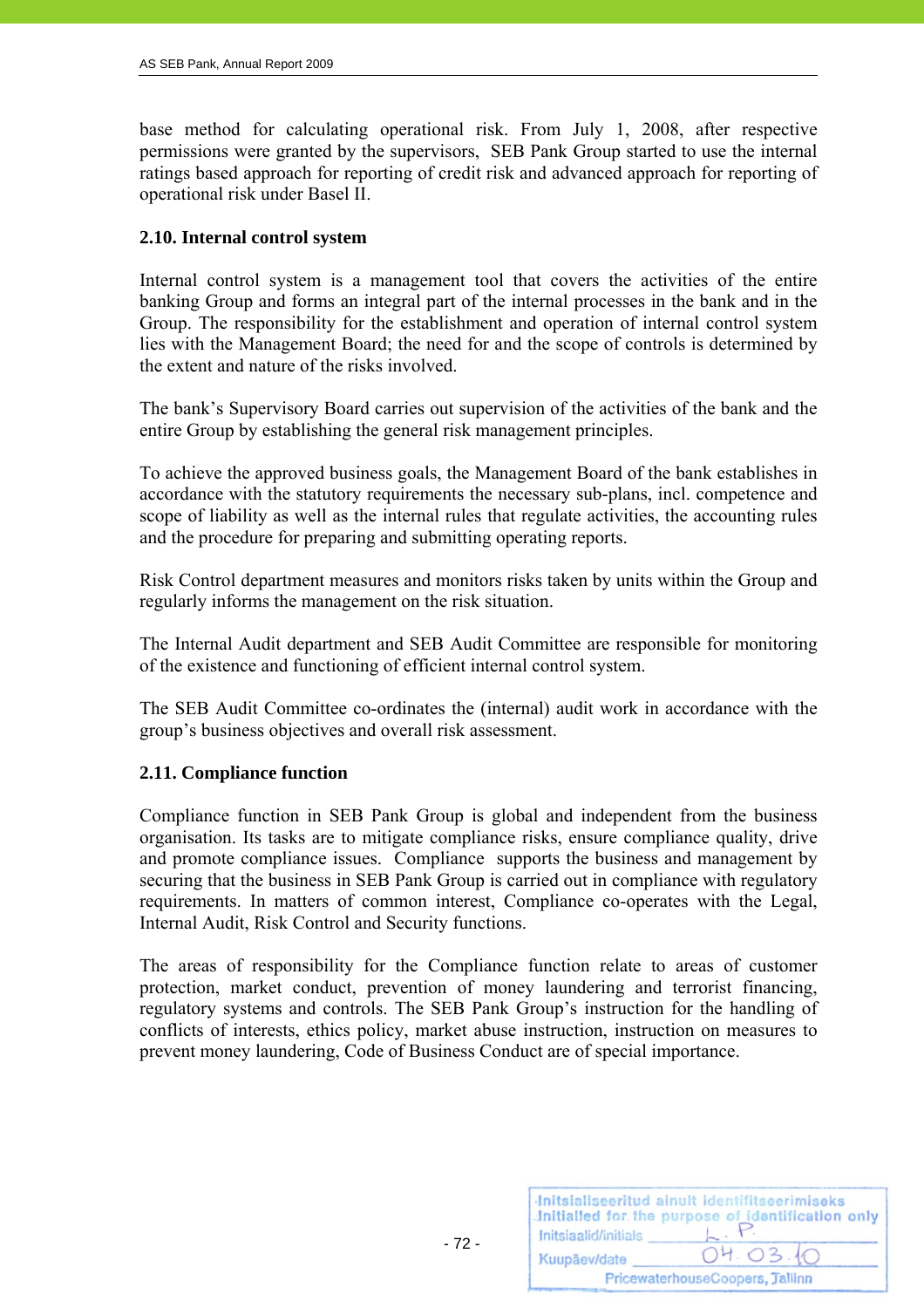### **Notes 3 - 38 to Financial Statements of AS SEB Pank Group**

(millions of EEK)

#### **3. Interest and similar income**

|                           | 2009    | 2008    |
|---------------------------|---------|---------|
| Loans                     | 2,600.7 | 4,021.7 |
| Leasing                   | 446.9   | 769.2   |
| Deposits with other banks | 29.4    | 189.5   |
| Fixed income securities   | 16.4    | 13.0    |
|                           | 3,093.4 | 4,993.4 |

Group is calculating interest income from loans with 60 days or more overdue based on cash received. Until 60 days overdue limit has not been breached interest income is recognized continously based on contractural rate. The difference comparing to full effective interest income recognition was estimated for 2009 and 2008 to result in immaterial misstatement.

#### **4. Interest expenses and similar charges**

|                                | 2009       | 2008       |
|--------------------------------|------------|------------|
| Credit institutions            | $-885.0$   | $-1,714.9$ |
| Time and other saving deposits | $-555.3$   | $-680.3$   |
| Demand deposits                | $-237.9$   | $-543.3$   |
| Subordinated debts             | $-77.7$    | $-147.2$   |
| Issued bonds                   | $-2.5$     | $-28.5$    |
| Loan funds                     | $-6.2$     | $-5.6$     |
| Other                          | $-0.4$     | $-0.3$     |
|                                | $-1,765.0$ | $-3.120.1$ |

#### **5. Fee and commission income**

|                                               | 2009  | 2008    |
|-----------------------------------------------|-------|---------|
| Credit and payment cards                      | 303.4 | 376.4   |
| Securities market services                    | 181.4 | 199.3   |
| Transaction fees                              | 119.0 | 131.2   |
| Credit contracts*                             | 65.0  | 139.8   |
| Non-life insurance brokerage fees             | 38.7  | 46.9    |
| Income from leasing agreements (full service) | 35.3  | 45.3    |
| Corporate Finance fees                        | 32.4  | 35.9    |
| Other settlement fees                         | 23.3  | 14.2    |
| Income from electronic channels               | 16.8  | 16.8    |
| Cash handling fees                            | 13.2  | 13.6    |
| Other                                         | 27.3  | 25.8    |
|                                               | 855.8 | 1.045.2 |

\* Credit contracts include loan, leasing, letter of credit and guarantee contracts signed with customers, which are short-term and do not constitute interest income, but are of administrative nature for arrangement or reorganisation of credits.

|                      | Initsialiseeritud ainult identifitseerimiseks<br>Initialled for the purpose of identification only |
|----------------------|----------------------------------------------------------------------------------------------------|
| Initsiaalid/initials |                                                                                                    |
| Kuupäev/date         | 04.03.10                                                                                           |
|                      | PricewaterhouseCoopers, Tallinn                                                                    |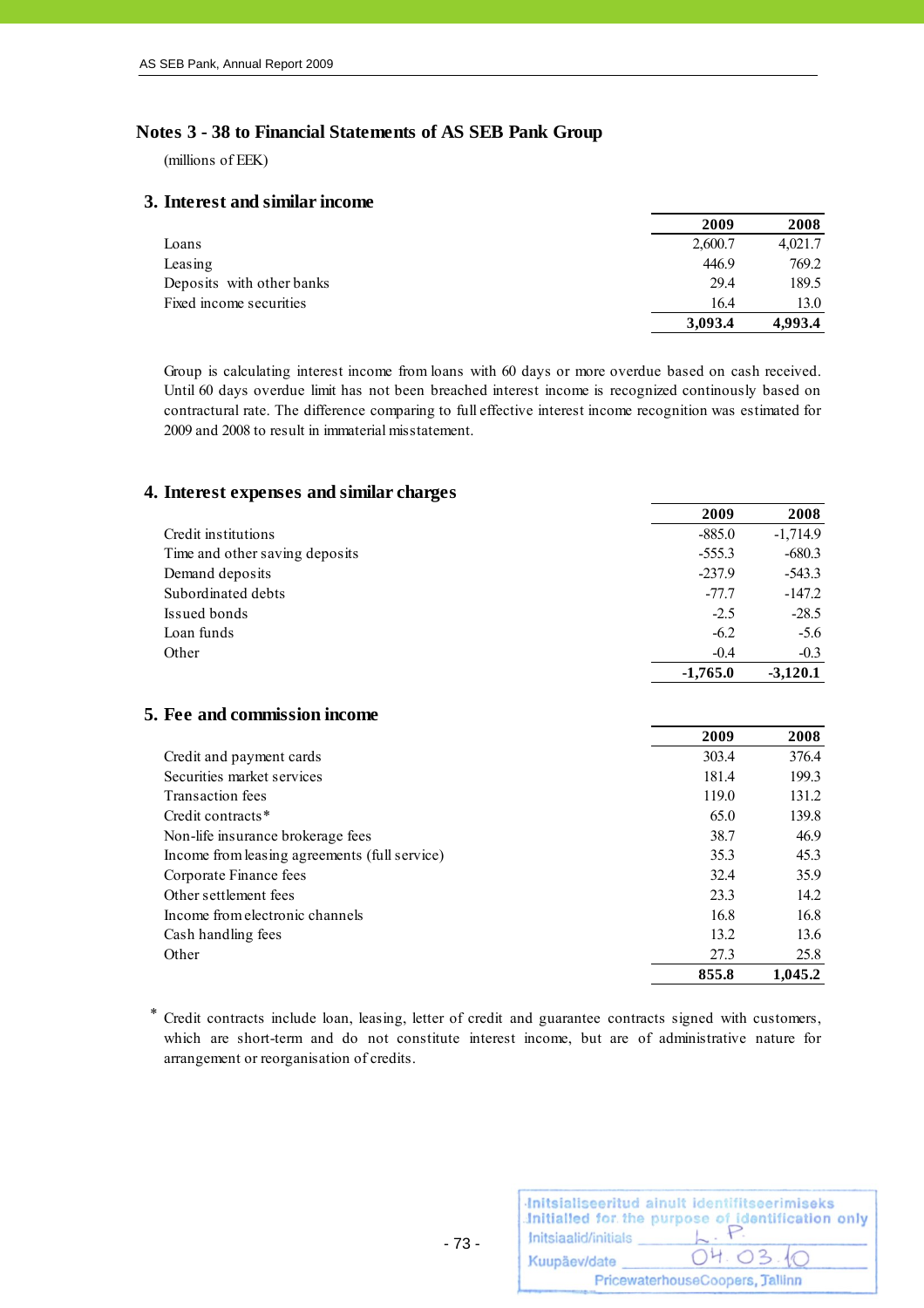### **6. Fee and commission expense**

|                                               | 2009     | 2008     |
|-----------------------------------------------|----------|----------|
| Credit and payment cards                      | $-124.1$ | $-169.5$ |
| Cash collecting fees                          | $-27.6$  | $-27.1$  |
| Expenses to leasing agreements (full service) | $-26.7$  | $-35.0$  |
| Securities market                             | $-20.7$  | $-39.2$  |
| Transaction fees                              | $-16.6$  | $-18.6$  |
| Expenses of electronic channels               | $-13.9$  | $-12.0$  |
| Corporate Finance fees                        | $-8.3$   | $-1.1$   |
| Other                                         | $-15.4$  | $-15.3$  |
|                                               | $-253.3$ | $-317.8$ |

### **7. Net income from foreign exchange**

|                                  | 2009  | 2008     |
|----------------------------------|-------|----------|
| Gain/loss from transactions      | 25.4  | $-144.0$ |
| Currency translation differences | 91.1  | 278.0    |
|                                  | 116.5 | 134.0    |

## **8. Gains less losses from financial assets at fair value through profit or loss**

|                                               | 2009   | 2008     |
|-----------------------------------------------|--------|----------|
| Gain/loss from trading securities             | $-5.6$ | $-43.9$  |
| Gain/loss from shares                         | $-0.1$ | $-50.0$  |
| Gain/loss from fixed income securities        | $-5.5$ | 6.1      |
| Gain/loss from financial assets at fair value | 7.0    | 7.0      |
| Gained from fixed income securities           | 7.0    | 7.0      |
| <b>Derivatives</b>                            | 64.0   | $-161.4$ |
| Equity derivatives*                           | 11.5   | $-168.9$ |
| Currency derivatives                          | 40.5   | $-5.5$   |
| Interest derivatives                          | 12.0   | 13.0     |
|                                               | 65.4   | $-198.3$ |

\* AS SEB Pank has guaranteed 100% principal amount protection for Liquidity Fund´s investors. The guarantee is financial derivative, which exercised when fund's NAV droped below 100% and realised in losses amount of 174.2 EEKmio in 2008 (0 EEK in 2009). Exercising the derivative means purchasing all the assets (excluding assets, which are classified as cash in the meaning of current annual accounts) from Liquidity Fund and remunerating the loss to investors from NAV drop below 100%. The group had no further similar financial derivatives as of 31.12.2008 or 31.12.2009.

The value of assets that were taken over in 2008 was assessed at 340.7 EEKmio. Majority of these debt securities have been disposed of (via redemption or sale) during 2009. The closing balance of the portfolio as at 31 December 2009 was 23.9 EEKmio.

Respective assets are disclosed in Notes 17 and 35.

|                      | Initsialiseeritud ainult identifitseerimiseks<br>Initialled for the purpose of identification only |
|----------------------|----------------------------------------------------------------------------------------------------|
| Initsiaalid/initials |                                                                                                    |
| Kuupäev/date         | 04.03.10                                                                                           |
|                      | PricewaterhouseCoopers, Tallinn                                                                    |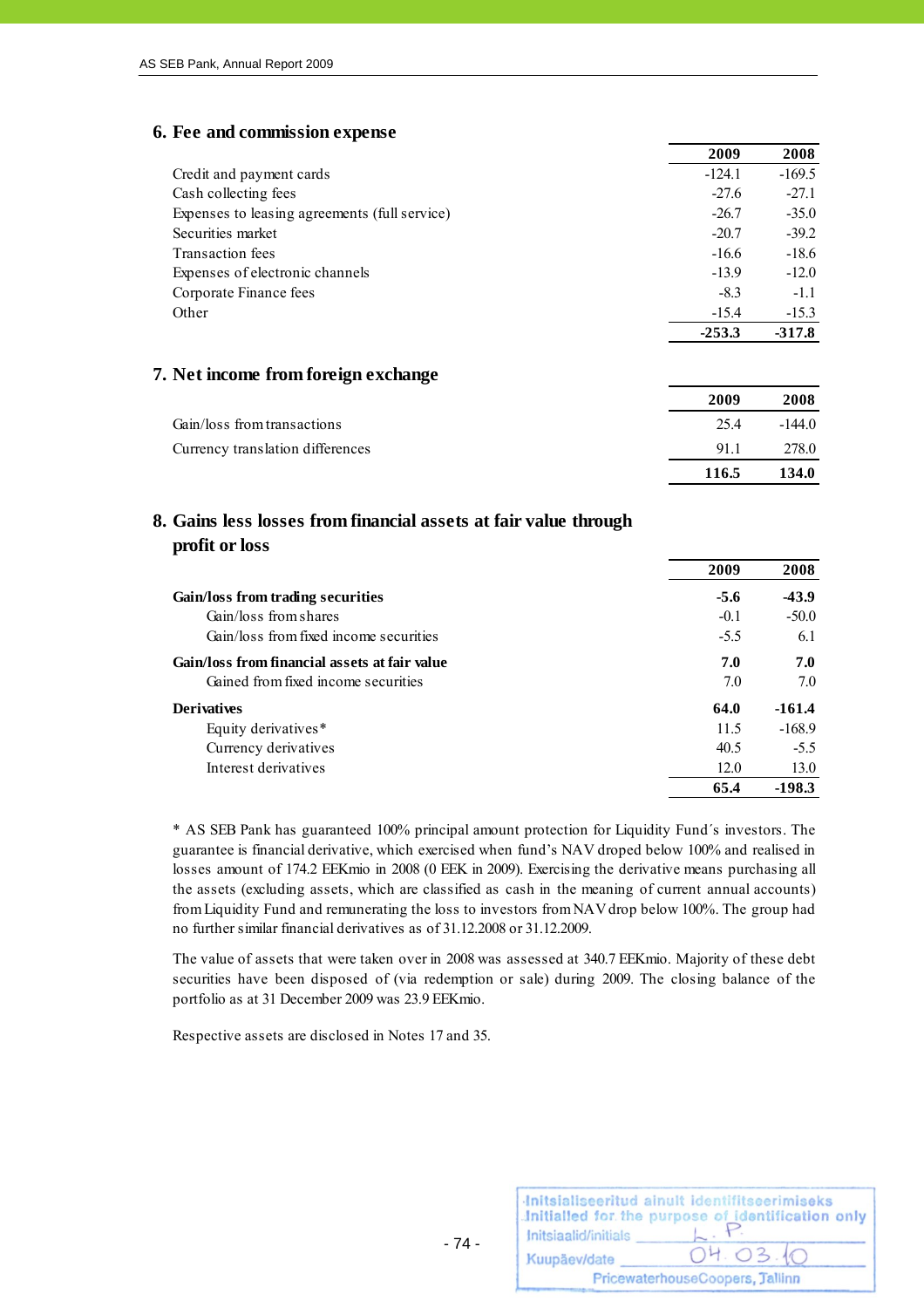### **9. Other income**

|               | 2009    | 2008 |
|---------------|---------|------|
| Rental income | $1.0\,$ |      |
| Penalties     | 6.7     | 4.2  |
| Other income  | 10.8    | 7 Q  |
|               | 18.5    | 13.4 |

#### **10. Personnel expenses**

|                                             | 2009     | 2008     |
|---------------------------------------------|----------|----------|
| Personnel expenses*                         | $-425.5$ | $-469.0$ |
| Social security expenses                    | $-145.9$ | $-156.6$ |
| Other personnel expenses (hiring, training) | $-23.1$  | $-30.0$  |
|                                             | $-594.5$ | -655.6   |

\* Costs related to the Long Term Incentive programmes are booked under personnel expences in total amount 1.6 EEKmio in 2009 (Note 1.23).

#### **11. Other expenses**

|                                      | 2009     | 2008     |
|--------------------------------------|----------|----------|
| Premises cost (rental and utilities) | $-137.4$ | $-134.7$ |
| IT related expenses                  | $-63.9$  | $-65.7$  |
| Advertising and marketing            | $-42.4$  | $-68.3$  |
| Other administrative cost            | $-41.5$  | $-57.9$  |
| Information services                 | $-12.2$  | $-12.6$  |
| Legal services                       | $-10.7$  | $-11.1$  |
| Penalties                            | $-1.0$   | $-2.3$   |
| Consulting $*$                       | 0.0      | $-17.4$  |
| Other operating expenses**           | $-236.5$ | $-29.3$  |
|                                      | $-545.6$ | $-399.3$ |

\* In 2008 consulting included SEB allocated costs 7.5 EEKmio. In 2009 similar costs incl. tax 27.0 EEKmio are booked in other operating costs. Other 9.9 EEKmio are the consulting service development model, investment sales and data analysis and reporting.

\*\* AS SEB Pank acted as arranger of the corporate bond issued by OÜ TR Majad in June 2007. OÜ TR Majad was declared bankrupt on 28 November 2008 and has not honored its commitments.

The obligations under the OÜ TR Majad bond were secured with financial collateral and AS SEB Pank held the collateral on behalf of the investors. As the collateral agent AS SEB Pank had certain obligations to inform the investors of significant events within a time limit of ten days. The bank became aware of such an event, the disposal of assets that formed part of the collateral for the bond, on 29 February 2008. Thus AS SEB Pank should have informed the investors no later than on 10 March 2008, but failed to do so until 9 April 2008.

AS SEB Pank has compensated all investors as of 10 March 2008 for the losses made on the investment in the OÜ TR Majad bond. The total compensation amount was 176.5 EEKmio, which equals 100% of principal amount and coupon interest of the bond until maturity.

| Initsiaalid/initials | Initsialiseeritud ainult identifitseerimiseks<br>Initialled for the purpose of identification only |
|----------------------|----------------------------------------------------------------------------------------------------|
| Kuupäev/date         | 04.03.10                                                                                           |
|                      | PricewaterhouseCoopers, Tallinn                                                                    |

 $- 75 -$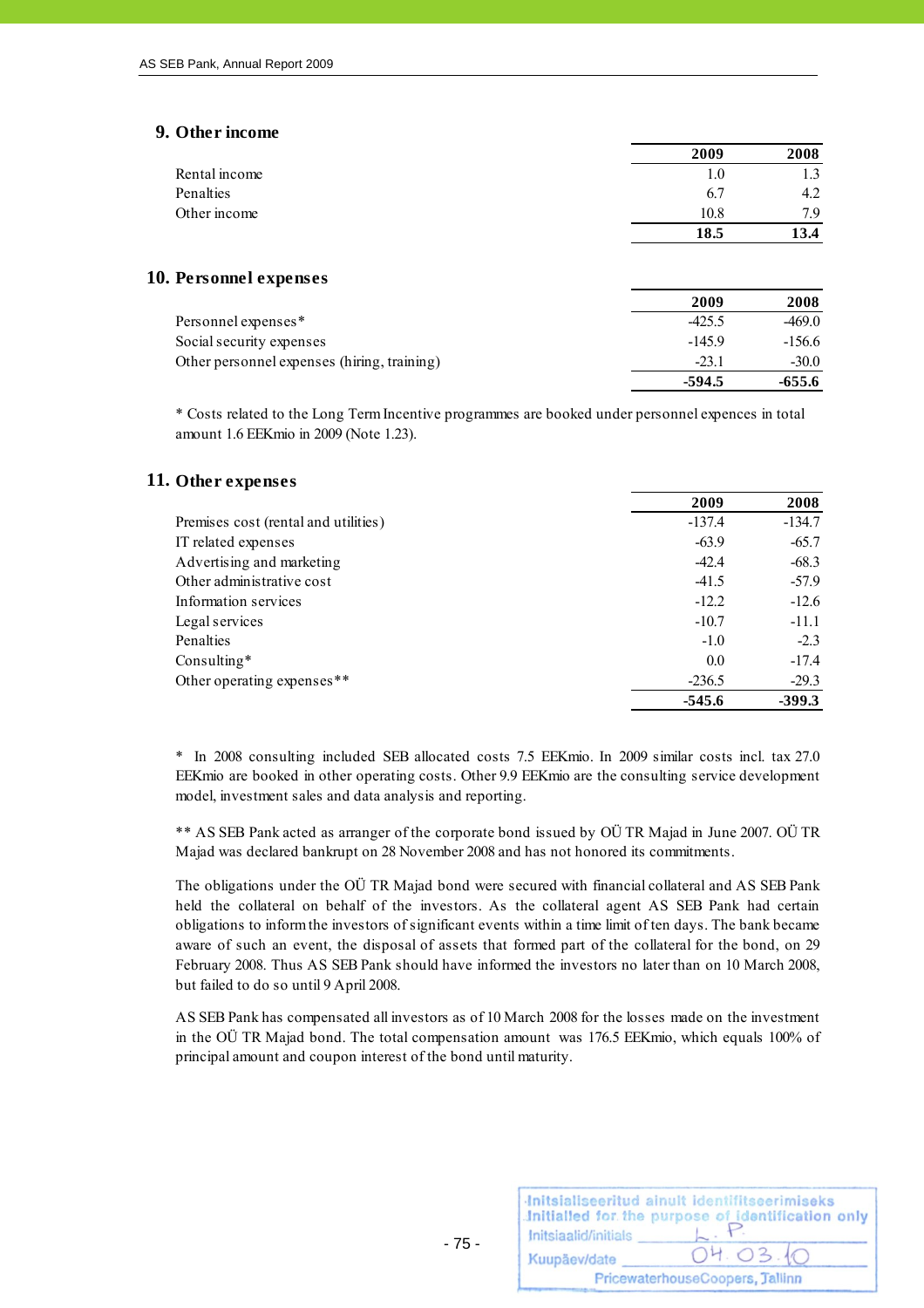### Development costs

Costs associated with developing or maintaining computer software programmes are recognised as an expense as incurred. Advertising expenses and the launch of new products, services and processes are expensed as incurred. Expenditures related to trademarks, etc., to be developed inside the company are also expensed at the moment of their occurrence.

In 2009 AS SEB Pank had expenses for the developing IT systems and electronic products in total amount of 42.1 EEKmio (44.0 EEKmio in 2008).

### **12. Impairment losses on loans and advances**

| 2009                                 | Credit<br>insti-<br>tutions | Loans to<br><b>Corporates</b> | Leases to<br><b>Corporates</b> | Housing<br>loans | Other loans<br>to Private<br><i>individuals</i> | Seized<br>assets | <b>TOTAL</b> |
|--------------------------------------|-----------------------------|-------------------------------|--------------------------------|------------------|-------------------------------------------------|------------------|--------------|
| Allowances for loans and advances to |                             |                               |                                |                  |                                                 |                  |              |
| customers                            | 0.0                         | $-1,611.9$                    | $-215.5$                       | -66.0            | -86.0                                           | 0.0              | $-1,979.4$   |
| new loan allowances (Note 16)        | 0.0                         | $-1,694.5$ *                  | $-260.0$                       | $-235.2$         | $-151.0$                                        | 0.0              | $-2,340.7$   |
| recoveries from write-offs (Note 16) | 0.0                         | 0.9                           | 0.0                            | 0.0              | 1.1                                             | 0.0              | 2.0          |
| reversals of allowances (Note 16)    | 0.0                         | 81.7                          | 44.4                           | 169.2            | 64.0                                            | 0.0              | 359.3        |
| Allowances for off-balance sheet     |                             |                               |                                |                  |                                                 |                  |              |
| commitments                          | 0.0                         | $-0.2$                        | 0.0                            | 0.0              | 0.0                                             | 0.0              | $-0.2$       |
| Assets held for sale                 | 0.0                         | 0.0                           | 0.0                            | 0.0              | 0.0                                             | $-17.1$          | $-17.1$      |
| reappraisal                          | 0.0                         | 0.0                           | 0.0                            | 0.0              | 0.0                                             | 10.1             | 10.1         |
| realised losses                      | 0.0                         | 0.0                           | 0.0                            | 0.0              | 0.0                                             | $-27.2$          | $-27.2$      |
|                                      | 0.0                         | $-1,612.1$                    | $-215.5$                       | $-66.0$          | -86.0                                           | $-17.1$          | $-1.996.7$   |

| 2008                                 | Credit  |                   |                   |          | Other loans |        |              |
|--------------------------------------|---------|-------------------|-------------------|----------|-------------|--------|--------------|
|                                      | insti-  | Loans to          | Leases to         | Housing  | to Private  | Seized |              |
|                                      | tutions | <b>Corporates</b> | <b>Corporates</b> | loans    | individuals | assets | <b>TOTAL</b> |
| Allowances for loans and advances to |         |                   |                   |          |             |        |              |
| customers                            | 0.0     | $-481.5$          | $-141.0$          | $-93.3$  | $-38.0$     | 0.0    | -753.8       |
| new loan allowances (Note 16)        | 0.0     | $-516.4$          | $-145.8$          | $-128.4$ | $-41.3$     | 0.0    | $-831.9$     |
| recoveries from write-offs (Note 16) | 0.0     | 4.7               | 3.4               | 0.0      | 0.1         | 0.0    | 8.2          |
| reversals of allowances (Note 16)    | 0.0     | 30.2              | 1.4               | 35.1     | 3.2         | 0.0    | 69.9         |
| Assets held for sale                 | 0.0     | 0.0               | 0.0               | 0.0      | 0.0         | $-7.2$ | $-7.2$       |
| reappraisal                          | 0.0     | 0.0               | 0.0               | 0.0      | 0.0         | $-9.1$ | $-9.1$       |
| realised gains                       | 0.0     | 0.0               | 0.0               | 0.0      | 0.0         | 1.9    | 1.9          |
|                                      | 0.0     | $-481.5$          | $-141.0$          | $-93.3$  | $-38.0$     | $-7.2$ | $-761.0$     |

\* includes allowance for receivables from bond issuer in amount of 6.6 EEKmio.

| Initsiaalid/initials | Initsialiseeritud ainult identifitseerimiseks<br>Initialled for the purpose of identification only |
|----------------------|----------------------------------------------------------------------------------------------------|
| Kuupäev/date         | 04.03.10                                                                                           |
|                      | PricewaterhouseCoopers, Tallinn                                                                    |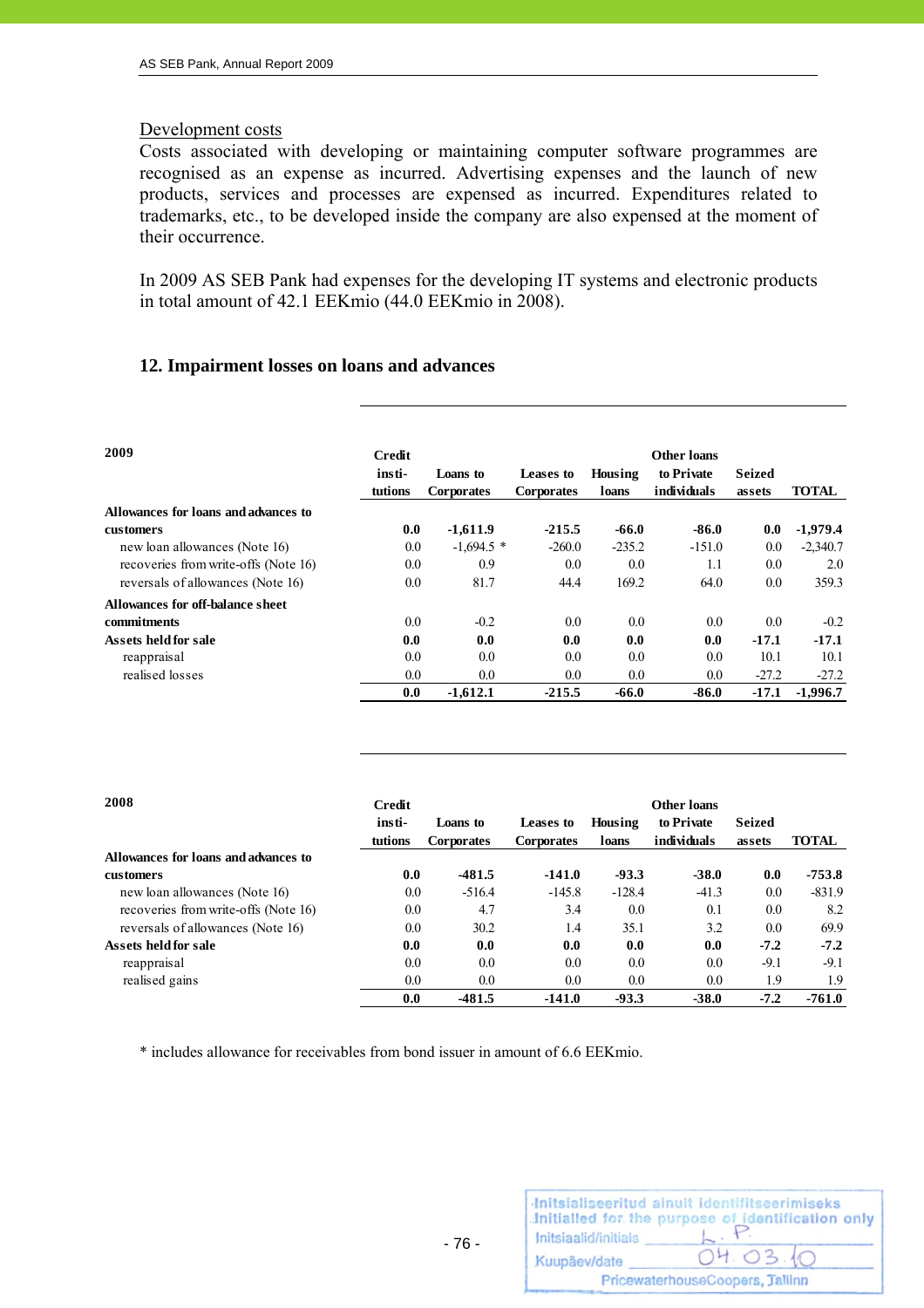### **13. Income tax**

|                      | 2009 | 2008   |
|----------------------|------|--------|
| Current income tax   | 0.0  | $-1.8$ |
| Deferred tax expense | 0.0  | $-1.8$ |
|                      | 0.0  | $-3.6$ |

The Group activities include activities in Estonia and Russia.

According to Estonian Income tax law profits earned by the Group are not subject to income tax. The Group's activities in Russia are subject to Russian Income tax.

The income tax rate in Russia in 2008 was 24% of the taxable income. All deferred income tax expense is related to JSC SEB Leasing. Following is the reconcilation of the net income before taxearned in Russia to the effective tax expense:

|                                                            | 2009 | 2008   |
|------------------------------------------------------------|------|--------|
| Profit before tax in Russia                                | 0.0  | 25.5   |
| Income tax per tax rate applicable in Russia (in 2008 24%) | 0.0  | $-6.1$ |
| Tax on expenses not deductible for tax purposes            | 0.0  |        |
| Income tax expense                                         | 0.0  | $-3.6$ |

### **14. Balances with central bank**

|                                                                       | 31.12.09 | 31.12.08 |
|-----------------------------------------------------------------------|----------|----------|
| Balances with the central bank                                        | 4.827.1  | 5.739.4  |
| Mandatory reserve fulfilment, monitored on basis of December average  | 8.849.2  | 10.142.1 |
| Mandatory reserve requirement, monitored on basis of December average | 8.814.5  | 9.507.3  |
| Mandatory reserve overbalance, monitored on basis of December average | 34.7     | 634.8    |

Estonian commercial banks are obliged to maintain mandatory reserves on their clearing accounts with the Eesti Pank, calculated on 15% of the mandatory reserve basis.

Mandatory reserve on the correspondent account of the Eesti Pank is monitored on basis of monthly average. Since 01.07.2001 the reserve may be filled with external financial assets in the amount of 50% from the monthly average mandatory reserve requirement. As at December 2009 the reserve requirement was filled by balances with central bank and external financial assets.

Mandatory reserve deposits are available for use by the Group's day-to-day business. Mandatory reserve earns interest at 0,25%. In 2009 the Group earned interest in amount of 18.9 EEKmio (2008 159.9 EEKmio).

### **15. Loans and advances to credit institutions**

|                                                             | 31.12.09 | 31.12.08 |
|-------------------------------------------------------------|----------|----------|
| Reverse repos <sup>*</sup>                                  | 4,345.8  | 5,334.6  |
| Demand deposits*                                            | 268.6    | 360.2    |
| Time deposits                                               | 17.8     | 324.5    |
| Accrued interest receivable                                 | 1.2      | 7.3      |
|                                                             | 4,633.4  | 6,026.6  |
| * Cash equivalents in continuing operations                 | 4.614.4  | 5,694.8  |
| Due from credit institutions, registered in EU              | 4.431.5  | 5,847.6  |
| Due from credit institutions, registered in Estonia         | 109.4    | 1.2      |
| Due from credit institutions, registered in other countries | 92.5     | 177.8    |
|                                                             | 4.633.4  | 6,026.6  |

| Initsiaalid/initials | Initsialiseeritud ainult identifitseerimiseks<br>Initialled for the purpose of identification only |
|----------------------|----------------------------------------------------------------------------------------------------|
| Kuupäev/date         | 04.03.10                                                                                           |
|                      | PricewaterhouseCoopers, Tallinn                                                                    |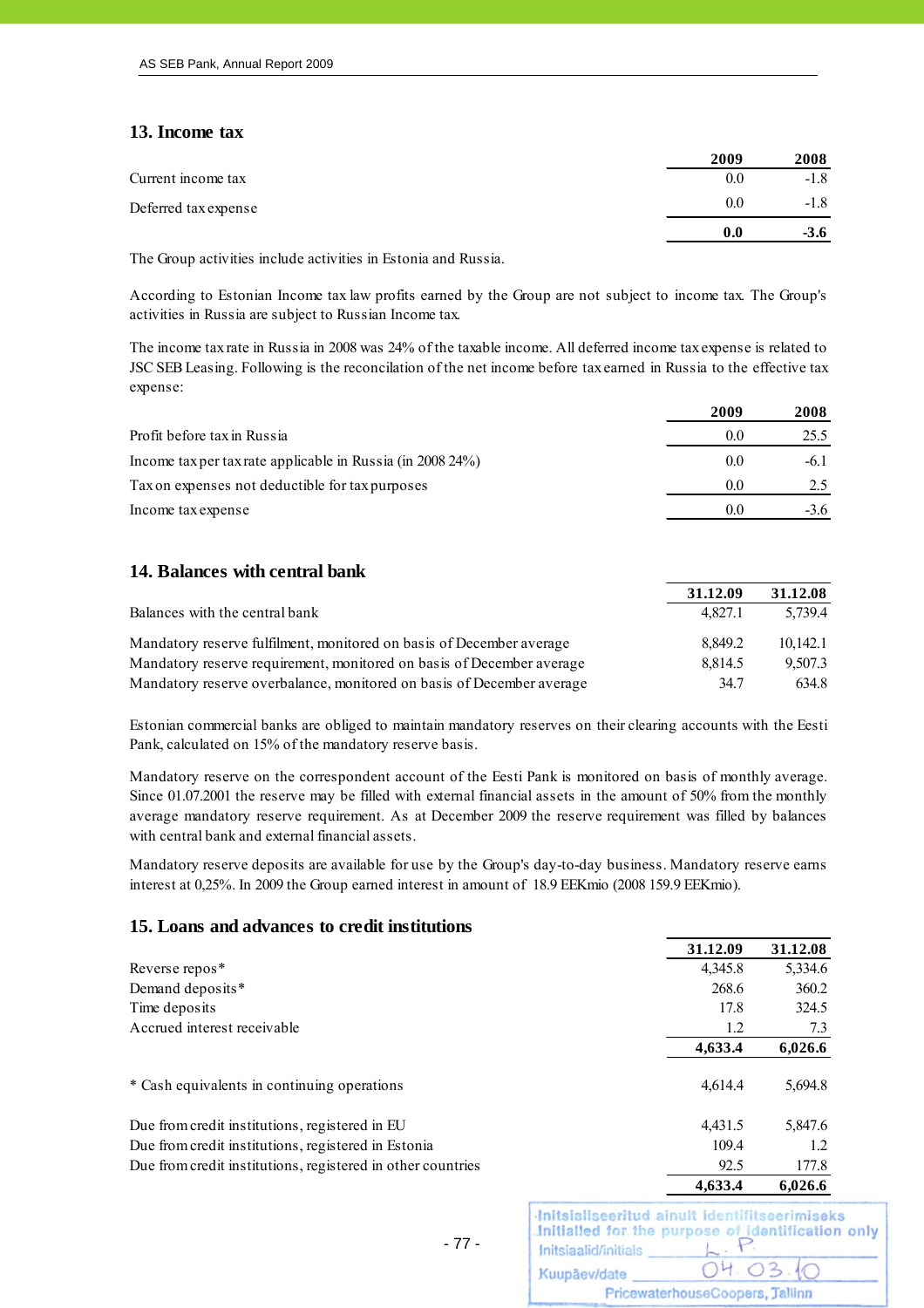### **16. Loans and advances to customers**

|                                                   | 31.12.09 | 31.12.08 |
|---------------------------------------------------|----------|----------|
| Loans to Corporates                               | 23,397.0 | 27,351.5 |
| Leases to Corporates                              | 5,976.2  | 8,649.2  |
| Public sector                                     | 2,855.9  | 2,817.5  |
| Housing loans                                     | 23,776.4 | 24,381.6 |
| Other loans to Private individuals                | 5,840.8  | 6,419.2  |
|                                                   | 61,846.3 | 69,619.0 |
| Due from customers, registered in EU              | 403.4    | 472.7    |
| Due from customers, registered in Estonia         | 61,380.7 | 69,055.6 |
| Due from customers, registered in other countries | 62.2     | 90.7     |
|                                                   | 61.846.3 | 69,619.0 |

Due from customers by currency is presented in Note 2, on page 57. Loan portfolio by economic sector presented in Note 2 "Risk policy and management", on page 63.

Past due is presented in Note 2, on page 53. Due from customers by maturity is presented in Note 2, on page 65 and interest restatement see pages 59-60.

Geographic concentration of assets and liabilities is presented in Note 2, on page 62.

### **Gross and net investments on finance leases**

|                                                      | 31.12.09 | 31.12.08   |
|------------------------------------------------------|----------|------------|
| Gross investment                                     | 8,793.7  | 12,397.2   |
| up to 1 year                                         | 3,255.9  | 3,960.3    |
| $1 - 5$ years                                        | 5,116.0  | 7,825.7    |
| over 5 years                                         | 421.8    | 611.2      |
| Unearned future finance income on finance leases (-) | $-585.6$ | $-1,433.9$ |
| Net investment in finance leases*                    | 8,208.1  | 10,963.3   |
|                                                      |          |            |
| up to 1 year                                         | 3,019.3  | 3,445.0    |
| $1 - 5$ years                                        | 4,805.3  | 7,018.9    |

\* Net investment in finance leases are presented above on lines: Public sector, Housing loans, Other loans to Private individuals.

|                                                     | 31.12.09 | 31.12.08         |
|-----------------------------------------------------|----------|------------------|
| Net investment in finance leases by interest rates  |          | 8,208.1 10,963.3 |
| $\leq$ 5%                                           | 5,389.6  | 2,152.5          |
| $5 - 10\%$                                          | 2,810.1  | 8,790.6          |
| $10-15%$                                            | 7.9      | 19.8             |
| $>15\%$                                             | 0.5      | 0.4              |
|                                                     |          |                  |
|                                                     | 31.12.09 | 31.12.08         |
| Net investment in finance leases by base currencies |          | 8,208.1 10,963.3 |
| <b>EEK</b>                                          | 69.7     | 137.2            |
| EEK related to EUR                                  | 2,572.2  | 4,625.9          |
| <b>USD</b>                                          | 63.5     | 274.1            |

| Initsiaalid/initials | Initsialiseeritud ainult identifitseerimiseks<br>Initialled for the purpose of identification only |
|----------------------|----------------------------------------------------------------------------------------------------|
| Kuupäev/date         | 04.03.10                                                                                           |
|                      | PricewaterhouseCoopers, Tallinn                                                                    |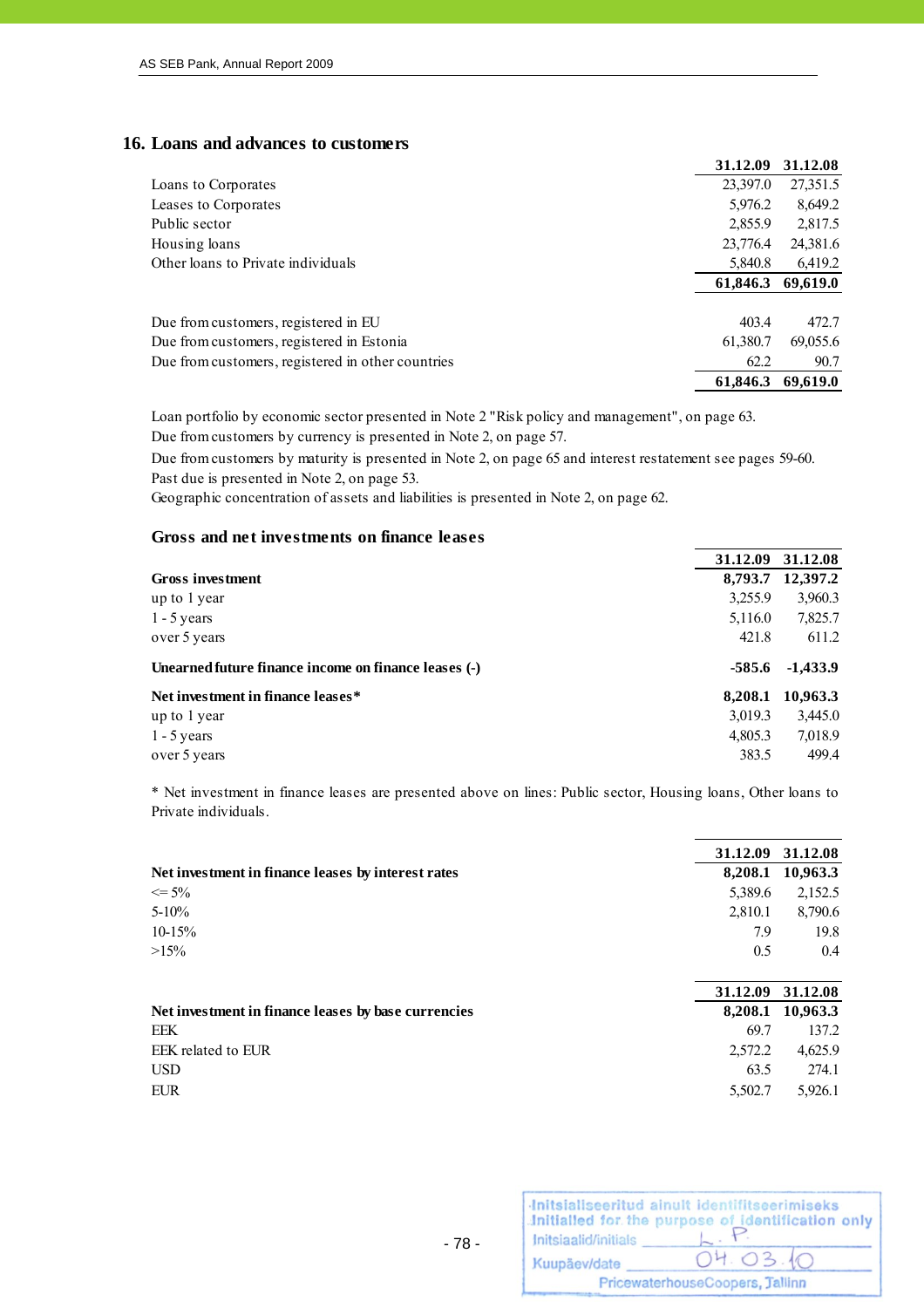# **Allowances for impaired debt**

|                                         | <b>Credit</b> |                   |                   |          | <b>Other loans</b> |              |
|-----------------------------------------|---------------|-------------------|-------------------|----------|--------------------|--------------|
|                                         | insti-        | Loans to          | Leases to         | Housing  | to Private         |              |
| 2009                                    | tutions       | <b>Corporates</b> | <b>Corporates</b> | loans    | individuals        | <b>TOTAL</b> |
| At the beginning of period (January, 1) | $0.0\,$       | 593.6             | 163.7             | 211.1    | 125.5              | 1,093.9      |
| New loan allowances (Note 12)           | 0.0           | $1,687.9*$        | 260.0             | 235.2    | 151.0              | 2,334.1      |
| Reversals of allowances (Note 12)       | 0.0           | $-81.7$           | $-44.4$           | $-169.2$ | $-64.0$            | $-359.3$     |
| Loans and advances written off          | 0.0           | $-6.3$            | $-4.6$            | 0.0      | $-0.8$             | $-11.7$      |
| Exchange rate adjustments               | 0.0           | $-0.5$            | 0.0               | 0.0      | 0.0                | $-0.5$       |
| At the end of period (December, 31)     | 0.0           | 2,193.0           | 374.7             | 277.1    | 211.7              | 3,056.5      |
| Recoveries from write-offs (Note 12)    | 0.0           | $-0.9$            | 0.0               | 0.0      | $-1.1$             | $-2.0$       |
|                                         | Credit        |                   |                   |          | <b>Other loans</b> |              |

|                                         | 32 V.H.L |                   |                   |         | уликі інші  |         |
|-----------------------------------------|----------|-------------------|-------------------|---------|-------------|---------|
|                                         | insti-   | Loans to          | Leases to         | Housing | to Private  |         |
| 2008                                    | tutions  | <b>Corporates</b> | <b>Corporates</b> | loans   | individuals | TOTAL   |
| At the beginning of period (January, 1) | 0.0      | 108.8             | 30.1              | 117.9   | 89.1        | 345.9   |
| New loan allowances (Note 12)           | 0.0      | 516.4             | 145.8             | 128.4   | 41.3        | 831.9   |
| Reversals of allowances (Note 12)       | 0.0      | $-30.2$           | $-1.4$            | $-35.1$ | $-3.2$      | $-69.9$ |
| Loans and advances written off          | 0.0      | $-3.8$            | $-11.3$           | 0.0     | $-1.7$      | $-16.8$ |
| Exchange rate adjustments               | 0.0      | 2.4               | 0.4               | 0.0     | 0.0         | 2.8     |
| At the end of period (December, 31)     | 0.0      | 593.6             | 163.6             | 211.2   | 125.5       | 1,093.9 |
| Recoveries from write-offs (Note 12)    | 0.0      | $-4.7$            | $-3.4$            | 0.0     | $-0.1$      | $-8.2$  |

\* allowance for receivables from bond issuer in amount of 6.6 EEKmio is not included.

|                      | Initsialiseeritud ainult identifitseerimiseks<br>Initialled for the purpose of identification only |
|----------------------|----------------------------------------------------------------------------------------------------|
| Initsiaalid/initials |                                                                                                    |
| Kuupäev/date         | 04.03.10                                                                                           |
|                      | PricewaterhouseCoopers, Tallinn                                                                    |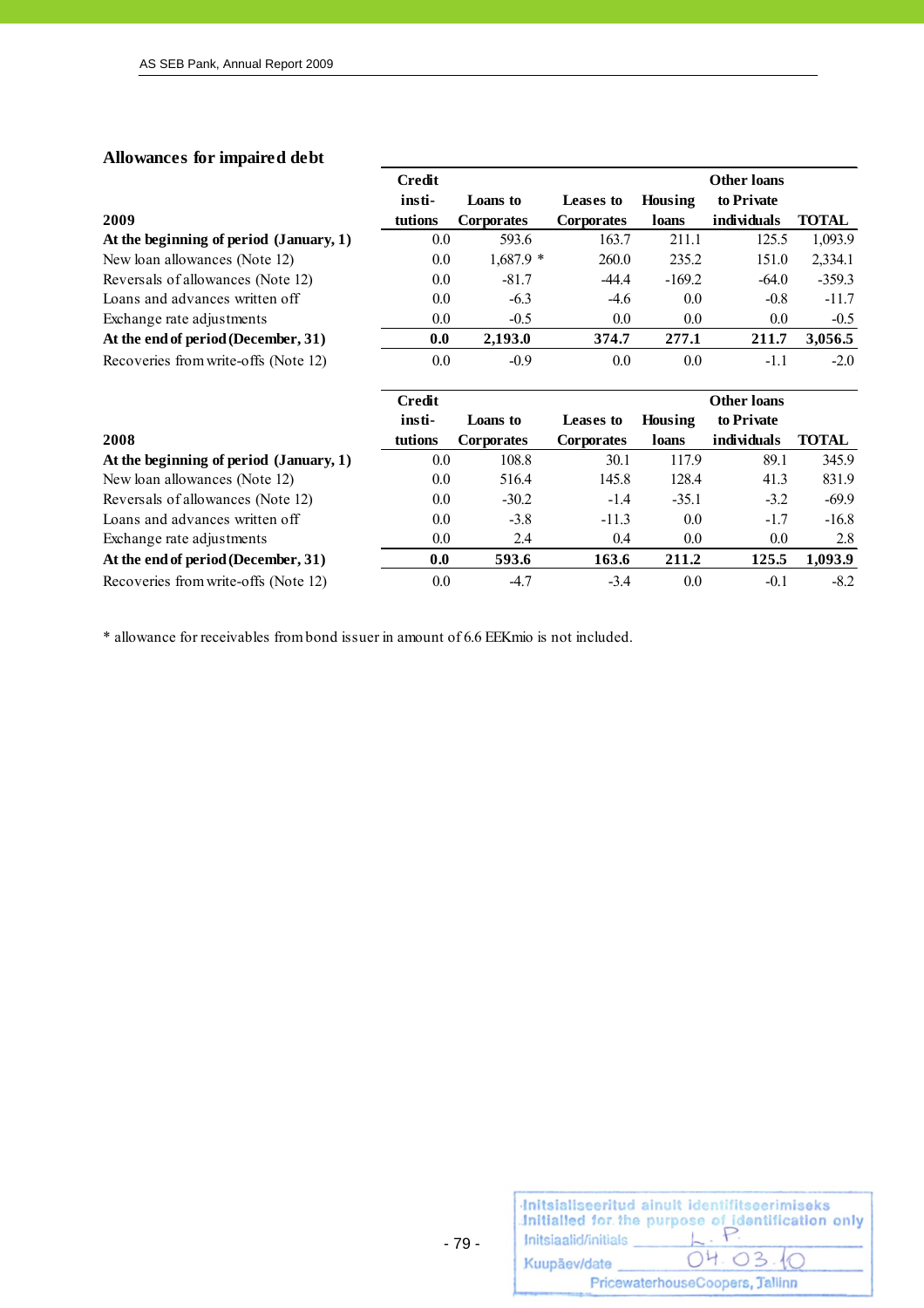### **17. Financial investments**

|                                                                    |       | 31.12.09 31.12.08 |
|--------------------------------------------------------------------|-------|-------------------|
| <b>Financial assets held for trading</b>                           | 14.5  | 15.8              |
| Shares and fund participations                                     | 0.0   | 3.9               |
| incl. listed                                                       | 0.0   | 3.9               |
| Debt securities and other fixed income securities                  | 14.5  | 11.9              |
| incl. listed                                                       | 14.1  | 11.9              |
| <b>Derivatives (Note 35)</b>                                       | 351.7 | 383.4             |
| Financial assets at fair value through profit or loss at inception | 0.0   | 1,043.3           |
| Shares and fund participations                                     | 0.0   | 551.0             |
| incl. listed                                                       | 0.0   | 93.5              |
| Debt securities and other fixed income securities                  | 0.0   | 492.3             |
| incl. valued with discounted cash flow method *                    | 0.0   | 63.0              |
| incl. listed                                                       | 0.0   | 369.3             |
| Available for sale financial assets                                | 99.6  | 412.4             |
| Shares and fund participations**                                   | 75.7  | 71.7              |
| incl. listed                                                       | 0.0   | 1.0               |
| Debt securities and other fixed income securities                  | 23.9  | 340.7             |
| incl. valued with discounted cash flow method *                    | 3.3   | 257.6             |
| incl. listed                                                       | 20.6  | 0.2               |
| <b>Total</b>                                                       | 465.8 | 1,854.9           |
|                                                                    |       |                   |
| Securities of entities, registered in EU                           | 115.7 | 824.2             |
| Securities of entities, registered in Estonia                      | 337.2 | 925.4             |
| Securities of entities, registered in other countries              | 12.9  | 105.3             |
|                                                                    | 465.8 | 1,854.9           |

Generally financial investments are revalued in fair value based on active market quotations.

\* Yield curves for discounted cash flow method were determined based on market interest rates for respective currency and credit spreads for respective issuer. Estonian kroon yield curve for longer maturities was constructed using Estonian Government Credit Default Swap spread. To capture each bond issuer credit risk, SEB internal credit rating (risk class) was used as based for credit spread.

\*\* Includes participations in pension funds managed by AS SEB Varahaldus in the total value of 60.7 EEKmio (2008 53.6 EEKmio), ownership of which is required (1-2% of the specific managed fund) according to the Investment Fund's Act.

|                      | Initsialiseeritud ainult identifitseerimiseks<br>Initialled for the purpose of identification only |
|----------------------|----------------------------------------------------------------------------------------------------|
| Initsiaalid/initials |                                                                                                    |
| Kuupäev/date         | 04.03.10                                                                                           |
|                      | PricewaterhouseCoopers, Tallinn                                                                    |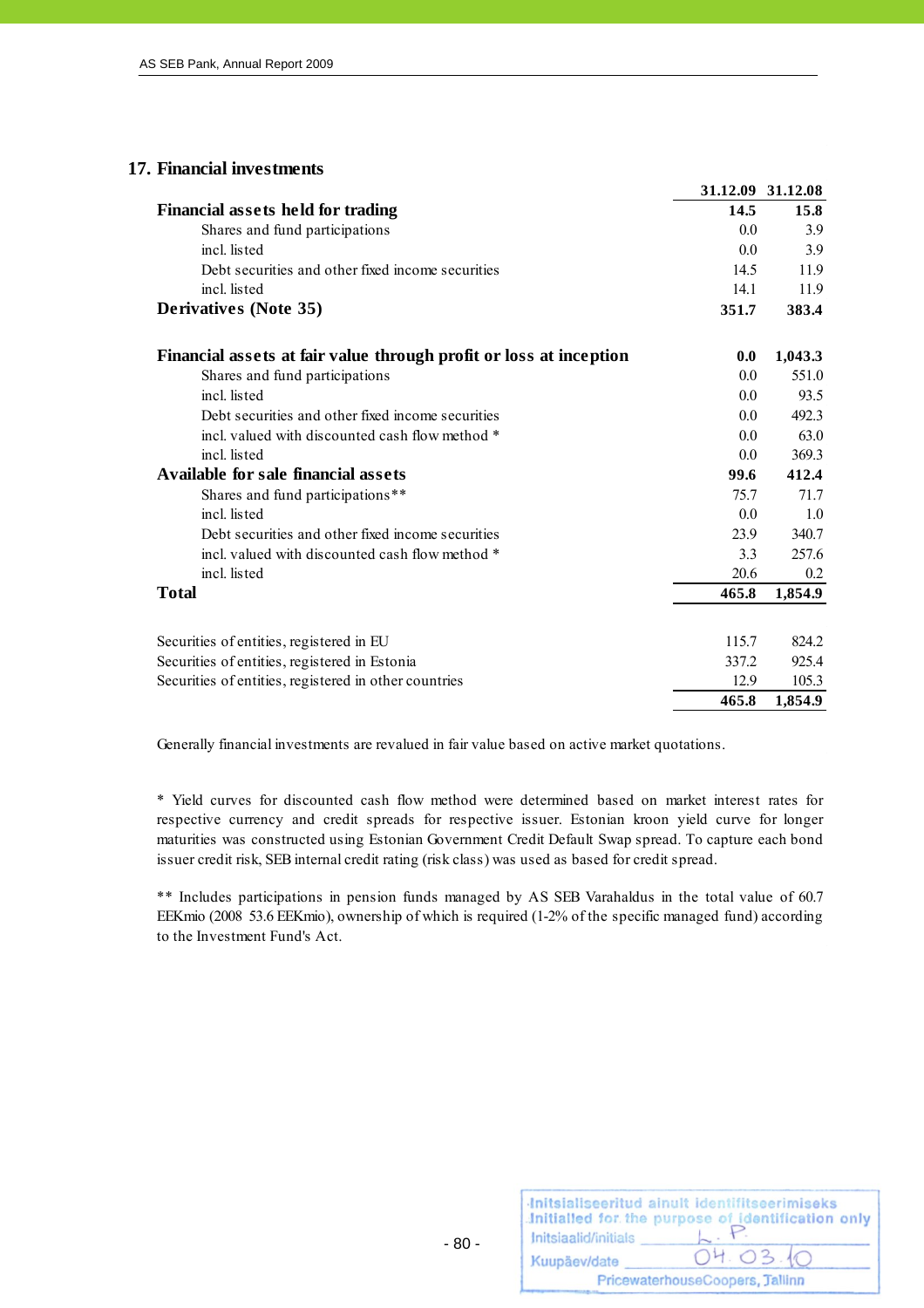#### **Movements of financial investments**

|                                         | <b>Financial</b><br>assets held for<br>trading | <b>Derivatives</b><br>(Note 35) | <b>Financial assets</b><br>at fair value<br>through profit or<br>loss at inception | Available-<br>for-sale<br>financial<br>assets | <b>TOTAL</b> |
|-----------------------------------------|------------------------------------------------|---------------------------------|------------------------------------------------------------------------------------|-----------------------------------------------|--------------|
| At the beginning of period $(01.01.08)$ | 192.3                                          | 334.8                           | 1,461.8                                                                            | 66.2                                          | 2,055.1      |
| Acquisitions                            | 25,671.4                                       | 0.0                             | 1,749.2                                                                            | $595.1*$                                      | 28,015.7     |
| Disposals and redemptions               | $-25,851.3$                                    | 0.0                             | $-1,722.8$                                                                         | $-248.8$                                      | $-27,822.9$  |
| Changes of value                        | 3.4                                            | $-256.0$                        | $-441.9$                                                                           | $-0.5$                                        | $-695.0$     |
| Changes of currency rate                | 0.0                                            | 304.6                           | $-3.0$                                                                             | 0.4                                           | 302.0        |
| At the end of period $(31.12.08)$       | 15.8                                           | 383.4                           | 1,043.3                                                                            | 412.4                                         | 1,854.9      |
| At the beginning of period $(01.01.09)$ | 15.8                                           | 383.4                           | 1,043.3                                                                            | 412.4                                         | 1,854.9      |
| Acquisitions                            | 20,172.7                                       | 0.0                             | 0.0                                                                                | 9.5                                           | 20,182.2     |
| Disposals and redemptions               | $-20,175.8$                                    | 0.0                             | 0.0                                                                                | $-320.4$                                      | $-20,496.2$  |
| Changes of value                        | 1.8                                            | 20.3                            | 0.0                                                                                | $-1.4$                                        | 20.7         |
| Changes of currency rate                | 0.0                                            | $-52.0$                         | 0.0                                                                                | $-0.5$                                        | $-52.5$      |
| Moved to the Discontinued operations    | $0.0\,$                                        | $0.0\,$                         | $-1,043.3$                                                                         | $0.0\,$                                       | $-1,043.3$   |
| At the end of period $(31.12.09)$       | 14.5                                           | 351.7                           | 0.0                                                                                | 99.6                                          | 465.8        |

Financial investments available for sale with ownership in shares over 10%, presented in the statement of financial position on line "Available-for-sale financial assets", are: Kaarsar OÜ, Silverlaw OÜ, OÜ Munga Maja, total value of which was 0.1 EEKmio as at 31.12.2009 (31.12.2008 3.7). The aforementioned companies are located in Estonia.

\* Fixed income securities taken over by the bank from the Liquidity Fund in the amount 590.1 EEKmio (Note 8) and further redemptions/disposals of these investments. Group's intention is to dispose of these investments in due course and not to hold an availble-for-sale financial asset portfolio beyond legal requirements set for asset management subsidiary regarding its managed fund participations (Note 17).

### **18. Other assets**

|                                              | 31.12.09 | 31.12.08 |
|----------------------------------------------|----------|----------|
| Payments in transit <sup>*</sup>             | 503.8    | 218.7    |
| Accured revenue and prepaid expenses**       | 151.8    | 319.0    |
| Accrued interest receivable                  | 4.5      | $0.0\,$  |
| Prepaid taxes                                | 2.1      | 13.5     |
| Assets held for sale***                      | 0.6      | 57.6     |
| Allowances for losses from other recievables | 0.0      | $-10.7$  |
|                                              | 662.8    | 598.1    |

\* Increase in securities clearing in 2009 by approximately 265 EEKmio is from intermediate payments in transit with future value date. No specific transaction or client.

\*\* Decrease 162 EEKmiop in payments of leasing suppliers.

 $- 81 -$ 

\*\*\* Assets held for sale include assets taken over by the Group from leasing / loans contracts, where clients failed to pay or returned the assets after the lease term. The Group has disposed these assets on secondary markets through intermediaries.

| Initsiaalid/initials | Initsialiseeritud ainult identifitseerimiseks<br>Initialled for the purpose of identification only |
|----------------------|----------------------------------------------------------------------------------------------------|
| Kuupäev/date         | 04.03.10                                                                                           |
|                      | PricewaterhouseCoopers, Tallinn                                                                    |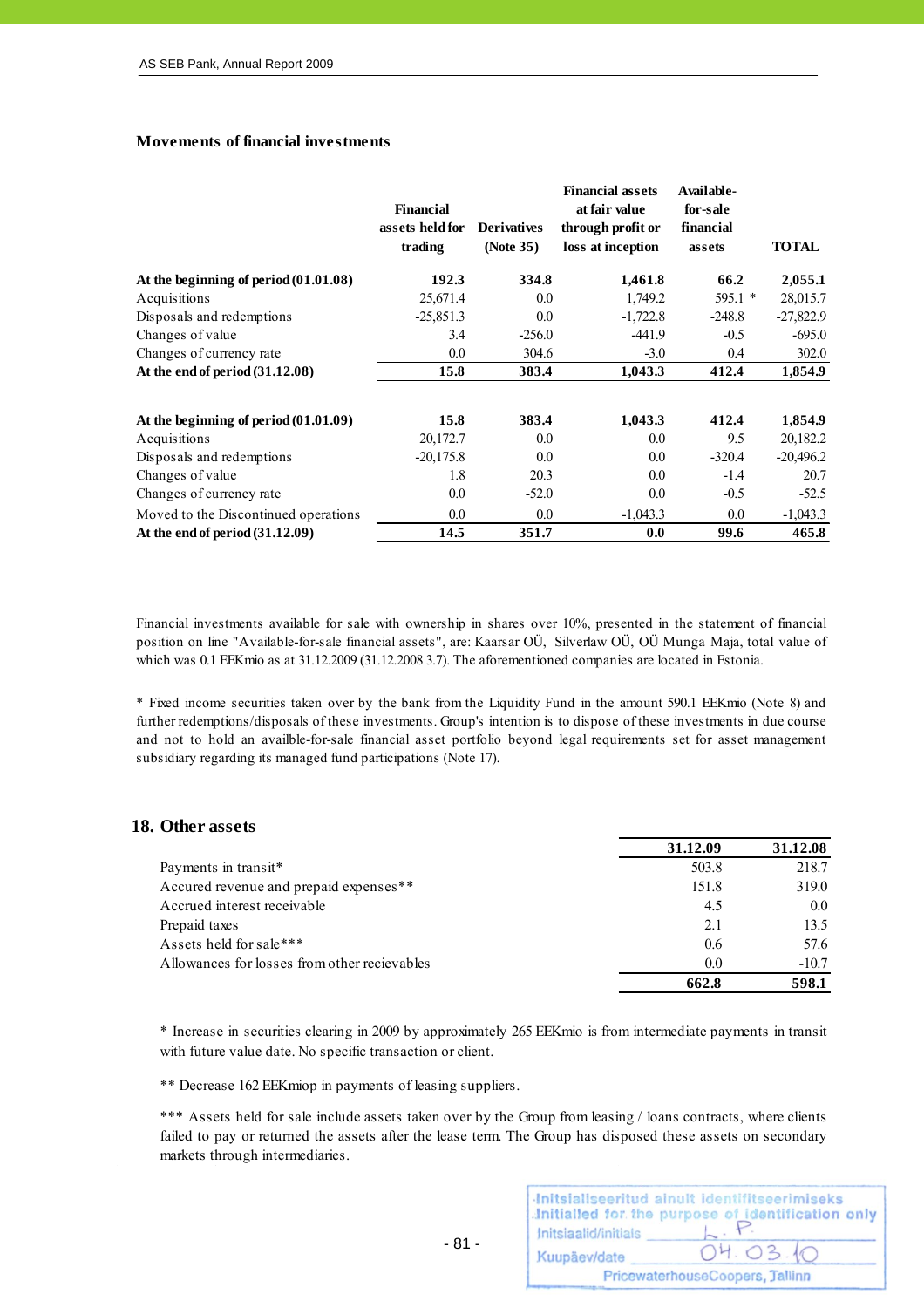#### **19. Investments in associates**

#### **Movements of investments in associates**

|      | At the<br>beginning of<br>period | Acqui-<br>sitions | <b>Disposals</b><br>and<br>redemp-<br>tions | <b>Profit from</b><br>equity<br>method | At the end of<br>period |
|------|----------------------------------|-------------------|---------------------------------------------|----------------------------------------|-------------------------|
| 2009 | 9.2                              | 0.0               | 0.0                                         | 0.9                                    | <b>10.1</b>             |
| 2008 | 53.7                             | 0.0               | $-46.1$                                     | 1.6                                    | 9.2                     |

#### **Associated companies**

|                              |                |               |          |              | <b>AS SEB</b> |                |          |
|------------------------------|----------------|---------------|----------|--------------|---------------|----------------|----------|
|                              | <b>Nominal</b> |               |          |              | Pank in       |                | Owner-   |
|                              | value          |               | Liabili- | <b>Total</b> | calculated    | <b>Balance</b> | ship,    |
|                              | (EEK)          | <b>Assets</b> | ties     | revenues     | profit/-loss  | value          | $\%$     |
| 2009                         |                |               |          |              |               |                |          |
| SEB IT Partner Estonia OÜ    | 17,500         | 9.1           | 1.7      | 0.2          | $-0.4$        | 2.6            | 35.00%   |
| AS Sertifits eerimis kes kus | 100,000        | 30.7          | 9.3      | 40.1         | 0.8           | 5.4            | 25.00%   |
| OÜ TietoEnator Support       | 20,000         | 11.3          | 2.6      | 20.8         | 0.5           | 2.1            | 20.00%   |
| <b>Total</b>                 |                | 51.1          | 13.6     | 61.1         | 0.9           | 10.1           |          |
| 2008                         |                |               |          |              |               |                |          |
| SEB IT Partner Estonia OÜ    | 17,500         | 10.6          | 2.2      | 19.0         | 0.4           | 2.9            | 35.00%   |
| AS Sertifits eerimis kes kus | 100,000        | 23.9          | 5.6      | 22.1         | $-1.6$        | 4.6            | 25.00%   |
| Pankade Kaardikeskuse AS     | $\theta$       | 0.0           | 0.0      | 0.0          | 2.1           | 0.0            | $0.00\%$ |
| OÜ TietoEnator Support       | 20,000         | 9.4           | 3.2      | 20.9         | 0.7           | 1.7            | 20.00%   |
| <b>Total</b>                 |                | 43.9          | 11.0     | 62.0         | 1.6           | 9.2            |          |

#### **Acquisitions and disposals of associated companies and subsidiaries**

#### **Acquisitions**

No acquisitions occurred in 2009 and 2008.

#### **Disposals**

No disposals occurred in 2009.

In January 2008 HF Liisingu AS was liquidated, respective entry was made by Estonian Commercial Register on 31.01.2008. In June 2008 was sold ownership in Pankade Kaardikeskus AS (card centre). In June 2008 also was sold JSC SEB Leasing (Russian entity), which was moved in SEB Group to direct ownership by SEB AB, see Note 21. Percentage of JSC SEB Leasing assets was 2,6% from SEB Pank group assets. Sales revenue of Pankade Kaardikeskus AS was 138.9 EEK mio and profit 98.9 EEKmio (carrying value at time of disposal 40 EEKmio). Sales revenue of JSC SEB Leasing was 101.2 EEK mio and profit 49.6 EEKmio. Profit from investment portfolio was 0.3 EEKmio. As a result a total gain of 148.8 EEKmio was recognised as "gains less losses from investment securities" in PNL for 2008.

|                      | Initsialiseeritud ainult identifitseerimiseks<br>Initialled for the purpose of identification only |
|----------------------|----------------------------------------------------------------------------------------------------|
| Initsiaalid/initials |                                                                                                    |
| Kuupäev/date         | 04.03.10                                                                                           |
|                      | PricewaterhouseCoopers, Tallinn                                                                    |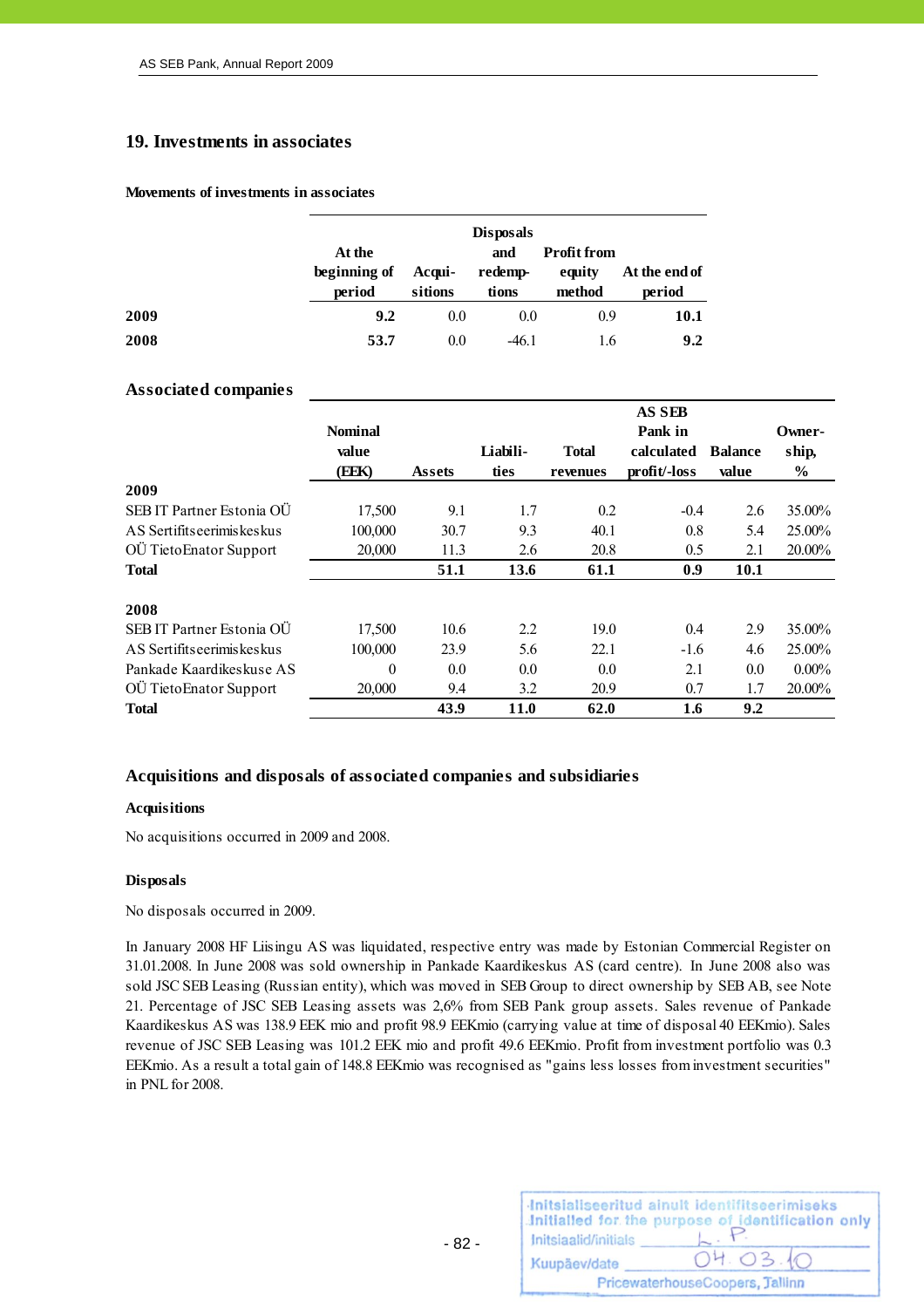### **20. Intangible assets**

|                                         | <b>Goodwill</b> | <b>Other</b> | <b>Total</b> |
|-----------------------------------------|-----------------|--------------|--------------|
| At the beginning of period $(01.01.08)$ |                 |              |              |
| Cost                                    | 379.1           | 79.8         | 458.9        |
| Accumulated amortisation                | 0.0             | $-66.0$      | $-66.0$      |
| <b>Carrying value</b>                   | 379.1           | 13.8         | 392.9        |
| Opening carrying value                  | 379.1           | 13.8         | 392.9        |
| Additions                               | 0.0             | 3.4          | 3.4          |
| Amortisation charge                     | 0.0             | $-5.8$       | $-5.8$       |
| Closing carrying value                  | 379.1           | 11.4         | 390.5        |
| At end of period (31.12.08)             |                 |              |              |
| Cost                                    | 379.1           | 83.0         | 462.1        |
| Accumulated amortisation                | 0.0             | $-71.6$      | $-71.6$      |
| <b>Carrying value</b>                   | 379.1           | 11.4         | 390.5        |
| At the beginning of period $(01.01.09)$ |                 |              |              |
| Cost                                    | 379.1           | 83.2         | 462.3        |
| Accumulated amortisation                | 0.0             | $-71.9$      | $-71.9$      |
| Carrying value                          | 379.1           | 11.3         | 390.4        |
| Opening carrying value                  | 379.1           | 11.3         | 390.4        |
| <b>Additions</b>                        | 0.0             | 4.4          | 4.4          |
| Amortisation charge                     | $\theta$        | $-6.1$       | $-6.1$       |
| Impairment loss recognised              | $-379.1$        | 0.0          | $-379.1$     |
| Closing carrying value                  | 0.0             | 9.6          | 9.6          |
| At end of period (31.12.09)             |                 |              |              |
| Cost                                    | 0.0             | 87.2         | 87.2         |
| Accumulated amortisation                | 0.0             | $-77.6$      | $-77.6$      |
| <b>Carrying value</b>                   | 0.0             | 9.6          | 9.6          |

### **Goodwill**

The gross carrying amount of goodwill was 379 EEK mio as of 31.12.2008. The goodwill originated from the acquisition of the Tallinna Pank group in 1998. The goodwill generated cash flows in Retail Banking and Merchant Banking segments. The carrying amount of goodwill in Retail Banking segment was 379 EEK mio.

The goodwill is to be revised for impairment annually, or more frequently when there are indications that impairment may have occurred. In line with that principle, the goodwill impairment test was performed as of 30.06.2009. The reason for that was substantial worsening of economic outlook and revised forecasted budgets of the AS SEB Pank Group (compared to the perspectives presumed for the goodwill impairment test conducted as of 31.12.2008).

The most significant changes since 31.12.2008 affecting expected cash flows used in the impairment test as of 30.06.2009 were as follows:

1) Significantly increased loan impairment loss levels which were based on the actual results from first half of the 2009 and expected further developments;

Initsialiseeritud ainult identifitseerimiseks Initialled for the purpose of identification only Initsiaalid/initials  $- 83 -$ 04.03 Kuupäev/date PricewaterhouseCoopers, Tallinn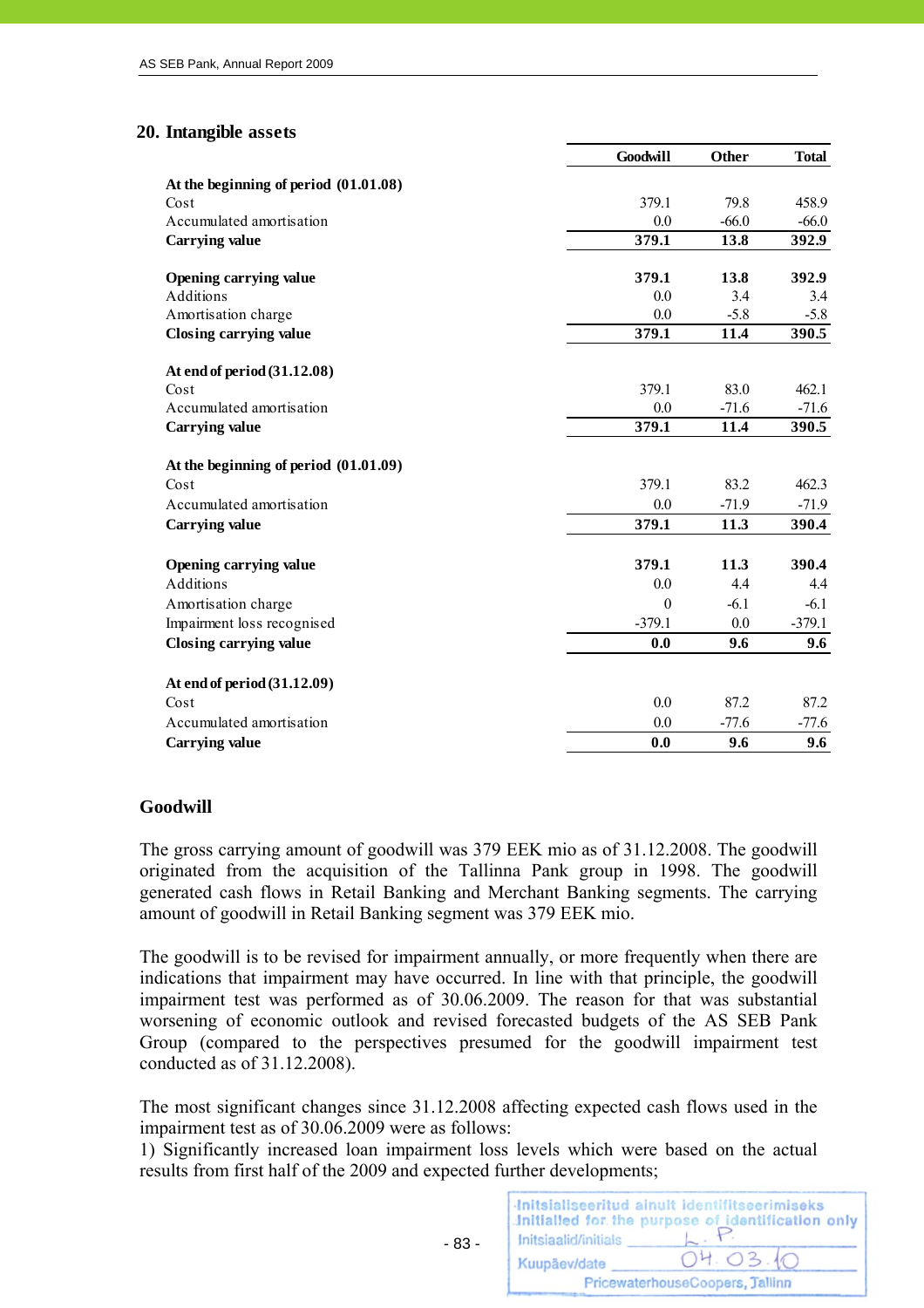2) Significantly more pessimistic views taken towards to the recovery of the economy after the crisis would be lived through and duration of the expected recovery time.

The goodwill had been allocated to the Retail Banking and Merchant Banking segments for impairment testing. The impairment test was based on the asset's value in use with forecasted cash flows for a period of five years plus residual value. The cash flows were determined based on short- and long-term trends in income and expense (including loan allowances) growth. The annual growth rate used after five years was 3% which embodied the expected long-term inflation rate adjusted for industry-specific expectations. The discount rate used was 13% which exhibited required rate of return of owners' equity at that point in time. The assumptions specified here were for impairment test purposes only.

The goodwill impairment test performed as of 30.06.2009 indicated that the impairment had occurred and the value in use of the goodwill is zero, therefore the management decided to recognise the goodwill impairment loss in full amount equal to its carrying amount. Had the impairment loss not been identified as of 30.06.2009 and the test were performed as of 31.12.2009, the results may have been different.

There was no impairment identified in 2008, nor had been there any accumulated impairment losses from previous periods. No additions to the carrying amount of goodwill took place in 2009. As of 31.12.2009 the carrying amount of goodwill is nil (379 EEK mio as of 31.12.2008).

| Initsiaalid/initials | Initsialiseeritud ainult identifitseerimiseks<br>Initialled for the purpose of identification only |
|----------------------|----------------------------------------------------------------------------------------------------|
| Kuupäev/date         | 04.03.10                                                                                           |
|                      | PricewaterhouseCoopers, Tallinn                                                                    |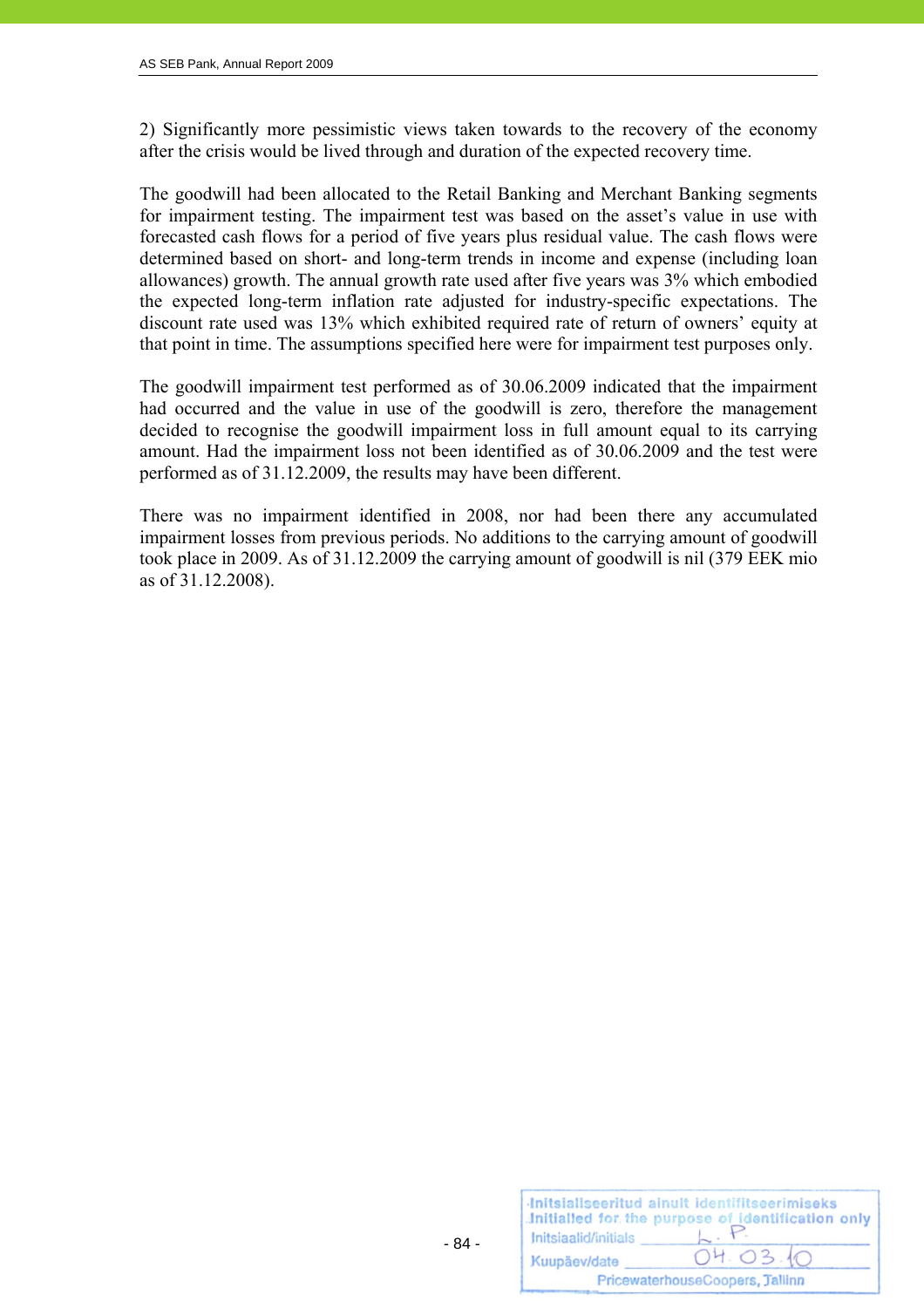# **21. Property, plant and equipment**

|                                                             |      |                  | Other tangible |              |
|-------------------------------------------------------------|------|------------------|----------------|--------------|
|                                                             | Land | <b>Buildings</b> | assets         | <b>Total</b> |
| At the beginning of period $(01.01.08)$                     |      |                  |                |              |
| Cost                                                        | 0.5  | 34.1             | 503.9          | 538.5        |
| Accumulated depreciation                                    | 0.0  | $-19.8$          | $-356.5$       | $-376.3$     |
| Carrying value                                              | 0.5  | 14.3             | 147.4          | 162.2        |
| Opening carrying value                                      | 0.5  | 14.3             | 147.4          | 162.2        |
| Additions                                                   | 0.0  | 15.0             | 33.3           | 48.3         |
| Disposals (carrying value)*                                 | 0.0  | 0.0              | $-3.3$         | $-3.3$       |
| Impairment charge (carrying value)                          |      |                  |                |              |
| Depreciation charge                                         | 0.0  | $-5.1$           | $-53.8$        | $-58.9$      |
| Exchange rate adjustments                                   | 0.0  | 0.0              | 0.0            | $0.0\,$      |
| Reclassification                                            | 0.0  | 14.0             | $-14.0$        | $0.0\,$      |
| Closing carrying value                                      | 0.5  | 38.2             | 109.6          | 148.3        |
|                                                             |      |                  |                |              |
| Disposal of selling JSC SEB Leasing (subsidiary), (Note 19) |      |                  |                |              |
| Cost                                                        |      |                  | $-2.0$         | $-2.0$       |
|                                                             |      |                  |                |              |
| Accumulated depreciation                                    |      |                  | 0.3            | 0.3          |

| Carrying value                | 0.5 | 38.2    | 107.9   | 146.6    |
|-------------------------------|-----|---------|---------|----------|
| Accumulated depreciation      | 0.0 | $-24.1$ | $-3504$ | $-374.5$ |
| Cost                          |     | 62.3    | 458.3   | 521.1    |
| At end of $per100 (31.12.00)$ |     |         |         |          |

\* Sales revenue 0.2 EEK mio, sales profit 0,0 EEK mio, writing off 3.1 EEK mio

|                                         |      |                  | Other tangible |              |
|-----------------------------------------|------|------------------|----------------|--------------|
|                                         | Land | <b>Buildings</b> | assets         | <b>Total</b> |
| At the beginning of period $(01.01.09)$ |      |                  |                |              |
| Cost                                    | 0.5  | 62.3             | 458.3          | 521.1        |
| Accumulated depreciation                | 0.0  | $-24.1$          | $-350.4$       | $-374.5$     |
| Carrying value                          | 0.5  | 38.2             | 107.9          | 146.6        |
| Opening carrying value                  | 0.5  | 38.2             | 107.9          | 146.6        |
| Additions                               | 0.0  | 3.7              | 35.3           | 39.0         |
| Disposals (carrying value)*             | 0.0  | $-2.4$           | $-7.9$         | $-10.3$      |
| Depreciation charge                     | 0.0  | $-7.0$           | $-49.5$        | $-56.5$      |
| Discontinued operations                 | 0.0  | $-0.8$           | $-0.6$         | $-1.4$       |
| Closing carrying value                  | 0.5  | 31.7             | 85.2           | 117.4        |
| At end of period (31.12.09)             |      |                  |                |              |
| Cost                                    | 0.5  | 55.9             | 441.2          | 497.6        |
| Accumulated depreciation                | 0.0  | $-23.4$          | $-355.4$       | $-378.8$     |
| Discontinued operations                 | 0.0  | $-0.6$           | $-1.4$         | $-2.0$       |
| Carrying value                          | 0.5  | 31.9             | 84.4           | 116.8        |

\* Sales revenue 7.1 EEK mio, sales profit 0.0 EEK mio, writing off 3.2 EEK mio

| Initsiaalid/initials | Initsialiseeritud ainult identifitseerimiseks<br>Initialled for the purpose of identification only |
|----------------------|----------------------------------------------------------------------------------------------------|
| Kuupäev/date         | 04.03.10                                                                                           |
|                      | PricewaterhouseCoopers, Tallinn                                                                    |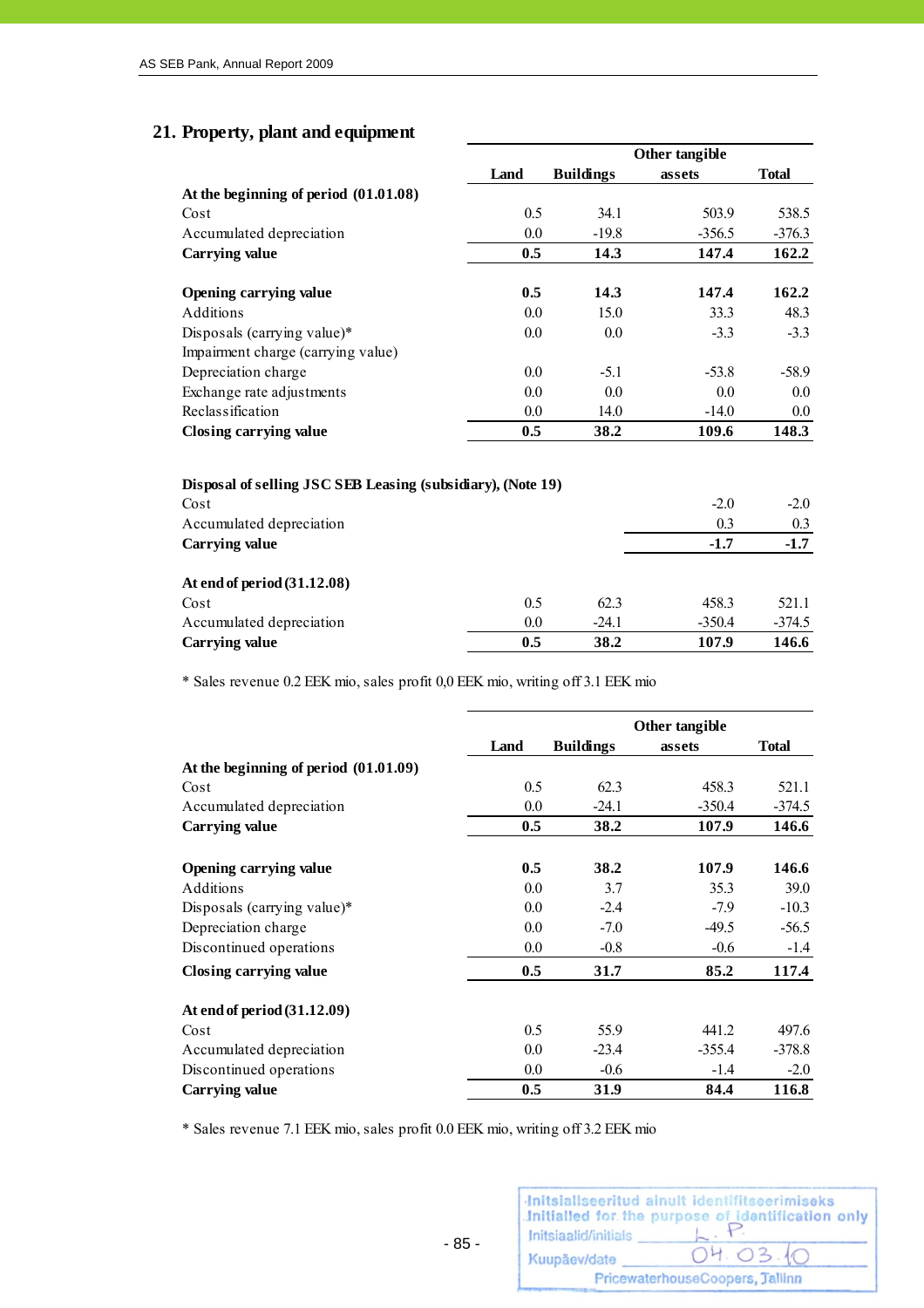#### **22. Investment properties**

| At the beginning of the period $(01.01.08)$ |         |
|---------------------------------------------|---------|
| Cost                                        | $0.0\,$ |
| Accumulated depreciation                    | $0.0\,$ |
| Carrying value (31.12.08)                   | 0.0     |
| Opening carrying value (01.01.09)           | 0.0     |
| Additions                                   | 27.1    |
| Depreciation charge                         | $-2.0$  |
| Reclassification*                           | 27.4    |
| Discontinued operations                     | $-27.1$ |
| At the end of the period $(31.12.09)$       | 25.4    |
| At end of period (31.12.09)                 |         |
| Cost                                        | 54.6    |
| Accumulated depreciation                    | $-2.1$  |
| Discontinued operations                     | $-27.1$ |
| Carrying value (31.12.09.)                  | 25.4    |

\* Includes repossessed property from loan portfolio (at cost 25.0 EEK mio and carring value 24.7 EEK mio) see also Note 2.2 on page 55.

#### **23. Discontinued operations**

The assets and liabilites related to AS SEB Elu- ja Pensionikindlustus and OÜ Estectus have been presented as discontinued operations following the approval of the Group´s management on a proposal for the sale, respective decisions were made on December 2009. The sale of AS SEB Elu- ja Pensionikindlustus has been completed in January 2010.

#### **A) Assets classified as discontinued operations**

|                                                       | 31.12.09 | 31.12.08 |
|-------------------------------------------------------|----------|----------|
| Loans and advances to credit institutions             | 54.8     | 0.0      |
| Loans and advances to customers                       | 2.3      | 0.0      |
| Financial assets held for trading                     | 9.7      | 0.0      |
| Financial assets at fair value through profit or loss | 1.050.4  | $0.0\,$  |
| Other assets                                          | 14.7     | 0.0      |
| Property, plant and equipment                         | 2.0      | 0.0      |
| Investment properties                                 | 27.1     | 0.0      |
|                                                       | 1.161.0  | 0.0      |

| D) Liabilities included in assets classified as discontinued operations     |          |          |
|-----------------------------------------------------------------------------|----------|----------|
|                                                                             | 31.12.09 | 31.12.08 |
| <b>Financial liabilities</b>                                                | 626.4    | 0.0      |
| Provisions                                                                  | 680.4    | 0.0      |
|                                                                             | 1,306.8  | 0.0      |
| C) Net loss/profit from discontinued operations                             |          |          |
|                                                                             | 2009     | 2008     |
| Net insurance premium revenue                                               | 182.5    | 189.8    |
| Income from investments                                                     | 34.0     | $-104.2$ |
| Fee income from investment contracts                                        | 13.4     | 21.4     |
| Other operating income                                                      | $-1.0$   | 0.7      |
| Net insurance claims and disbursements                                      | $-153.0$ | $-152.3$ |
| Income from insurance activities                                            | 75.9     | $-44.6$  |
| Personnel expenses                                                          | $-19.3$  | $-22.0$  |
| Other expenses                                                              | $-9.7$   | $-12.7$  |
| Depreciation, amortisation and impairment of tangible and intangible assets | $-0.5$   | $-0.5$   |
| Net loss/profit from discontinued operations                                | 46.4     | $-79.8$  |

**23. B) Liabilities included in assets classified as discontinued operations**

| Initialled for the purpose of identification only<br>Initsialiseeritud ainult identifitseerimiseks | OH. O3.             | PricewaterhouseCoopers, Jallinn |
|----------------------------------------------------------------------------------------------------|---------------------|---------------------------------|
| Initsiaalid/initials                                                                               | <b>Kuupäev/date</b> |                                 |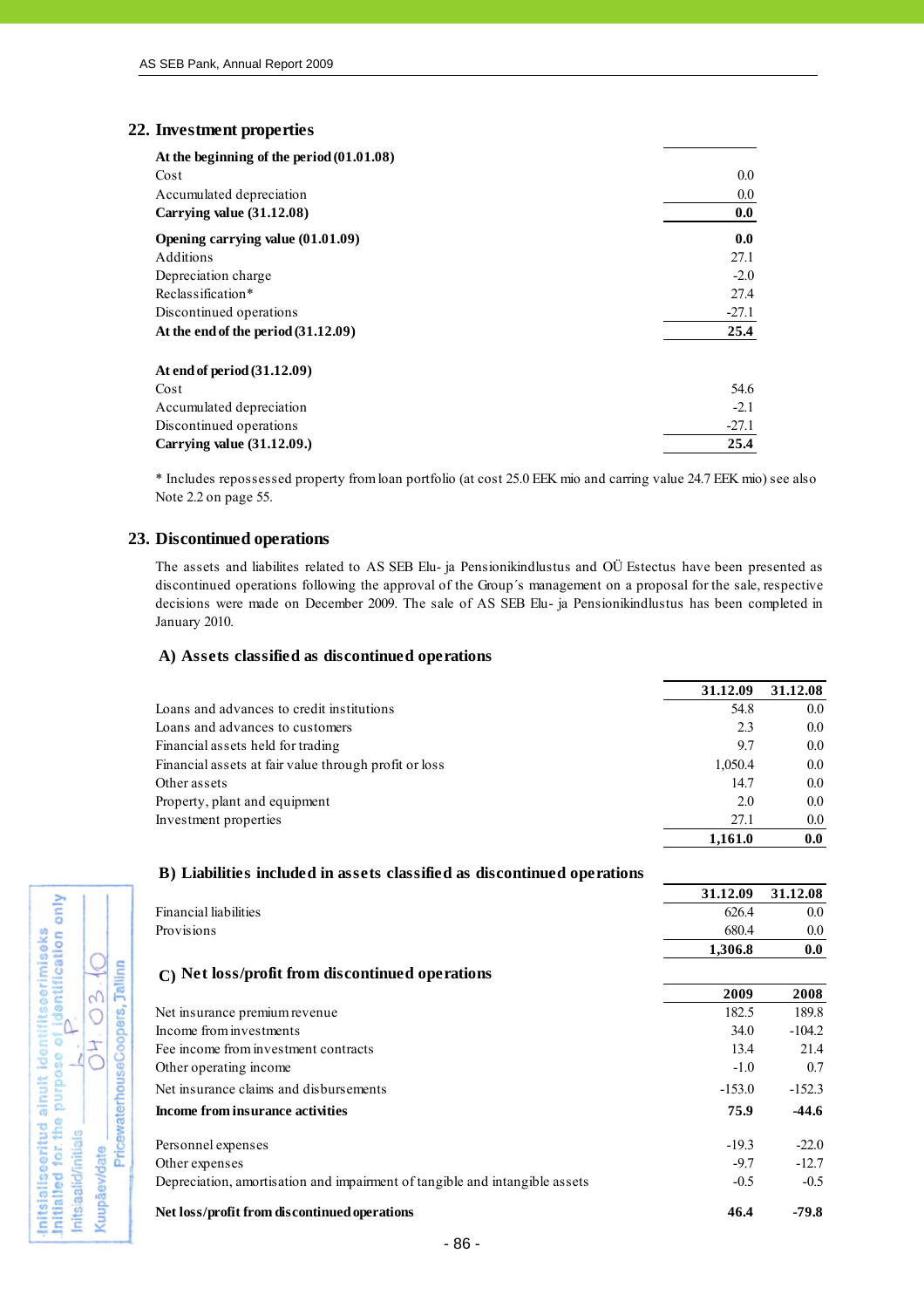## **24. Due to credit institutions**

|                                                               | 31.12.09 | 31.12.08 |
|---------------------------------------------------------------|----------|----------|
| Demand deposits                                               | 835.2    | 1,816.3  |
| Time deposits and loans (remaining maturity up to 1 year)     | 5,658.3  | 6,723.9  |
| Time deposits and loans (remaining maturity more than 1 year) | 23,182.1 | 26,829.6 |
| Accrued interest payable to credit institutions               | 110.4    | 406.6    |
|                                                               | 29,786.0 | 35,776.4 |
|                                                               |          |          |
|                                                               | 31.12.09 | 31.12.08 |
| Due to credit institutions, registered in EU                  | 29,576.8 | 35,415.3 |
| Due to credit institutions, registered in Estonia             | 191.5    | 285.5    |
| Due to credit institutions, registered in other countries     | 17.7     | 75.6     |
|                                                               | 29,786.0 | 35,776.4 |

29.1 EEKbio as at 31.12.2009 and 35.1 EEKbio as at 31.12.2008 are due from group to parent bank SEB (Note 37).

In 2009 the KFW Bankengruppe credit line contract was fully used in total amount of 25 EURmio. The disbursed loan amount was 6.7 EURmio and EU Grants were in the amount of 1.06 EURmio.

#### **25. Due to customers**

|                                                 | 31.12.09 | 31.12.08 |
|-------------------------------------------------|----------|----------|
| Demand deposits                                 | 17,391.6 | 18,686.1 |
| Time deposits and other saving deposits         | 13,253.2 | 14,703.1 |
| Investment deposits (index-linked)              | 1,077.4  | 1,462.6  |
| Accrued interest payable to customers           | 102.0    | 154.4    |
|                                                 | 31,824.2 | 35,006.2 |
|                                                 |          |          |
| Non-residents                                   | 3,712.8  | 4,170.6  |
| Residents                                       | 28,111.4 | 30,835.6 |
|                                                 | 31,824.2 | 35,006.2 |
| Due to customers by type of customer            |          |          |
| Due to corporate customers                      | 18,629.9 | 21,173.4 |
| Due to individuals                              | 13,194.3 | 13,832.8 |
|                                                 | 31,824.2 | 35,006.2 |
| Due to customers, registered in EU              | 2,414.3  | 2,552.5  |
| Due to customers, registered in Estonia         | 28,206.8 | 30,965.4 |
| Due to customers, registered in other countries | 1,203.1  | 1,488.3  |
|                                                 | 31,824.2 | 35,006.2 |

See by remaining maturity in Note 2, page 65 and interest restatement maturity page 59-60. See by currency in Note 2, page 57.

|                      | Initsialiseeritud ainult identifitseerimiseks<br>Initialled for the purpose of identification only |
|----------------------|----------------------------------------------------------------------------------------------------|
| Initsiaalid/initials |                                                                                                    |
| Kuupäev/date         | 04.03.10                                                                                           |
|                      | PricewaterhouseCoopers, Tallinn                                                                    |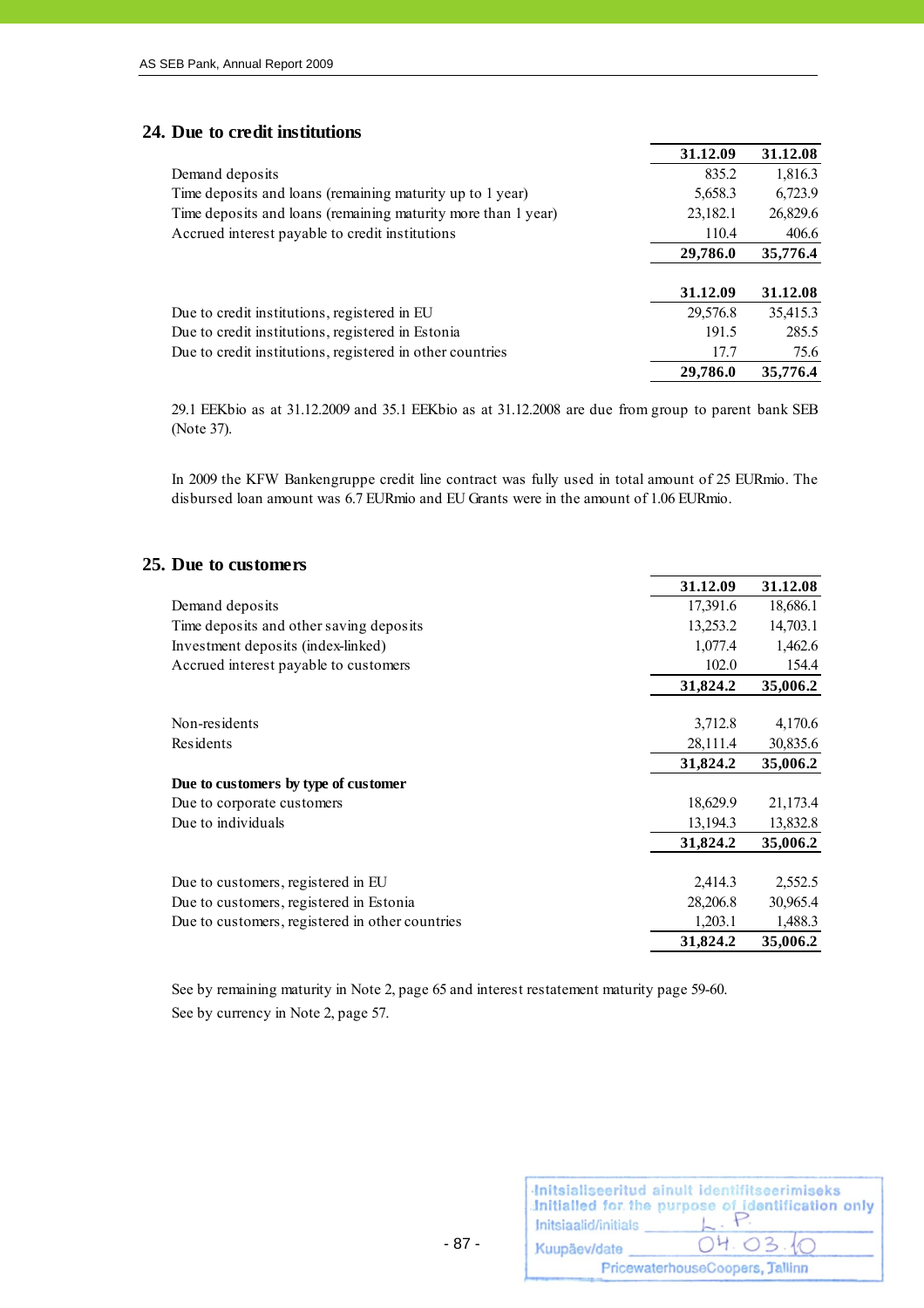### **Customer assets under management of the group**

As of 31.12.2009 the customer securities portfolios under management of the group amounted to 1,863.4 EEKmio (including 770.8 EEKmio in portfolio of AS SEB Elu- ja Pensionikindlustus). The total volume of aforementioned portfolios as of 31.12.2008 was 1,942.9 EEKmio (including 720.7 EEKmio in portfolio of AS SEB Elu- ja Pensionikindlustus). Commission fee is received from management of these portfolios and no credit or market risk is arised by the Group.

As at 31.12.2009 the group's Asset Management Company belonging to the Group (AS SEB Varahaldus) managed 14 investment and pension funds (i.e. 8 open-end investment funds, 4 mandatory pension funds and 2 voluntary pension fund) with average total volume of 5.9 EEbio. As at 31.12.2008 the Asset Management Company belonging to the Group managed 12 investment and pension funds (i.e. 8 open-end investment funds, 2 mandatory pension funds and 2 voluntary pension fund) with average total volume of 4.5 EEKbio. Investment management service is also performed to the SEB (parent Group) funds (4 funds) 16.1 EEKbio, as at 2008 5.2 EEKbio.

### **26. Loan funds**

Credit line resources from Maaelu Edendamise Sihtasutus (MES) were disbursed with the intended purpose to finance small and medium enterprises operating in rural areas. Under mentioned credit line investments have to be made outside Tallinn, Tartu, Narva, Kohtla-Järve and Pärnu (major towns in Estonia).

### **27. Other liabilities**

|                                                                                   | 31.12.09 | 31.12.08 |
|-----------------------------------------------------------------------------------|----------|----------|
| Payments in transit                                                               | 576.3    | 534.5    |
| Other prepaid income                                                              | 126.7    | 98.5     |
| Factoring balances                                                                | 54.9     | 86.9     |
| Tax debts                                                                         | 43.1     | 54.6     |
| Other accrued costs                                                               | 20.2     | 57.7     |
| Accrued interest payable                                                          | 15.2     | 18.2     |
| Prepayments from leasing customers                                                | 14.7     | 50.2     |
| Insurance financial liabilities from investment contracts with insurance clients* | 0.0      | 615.0    |
| Other financial liabilities                                                       | 0.0      | 0.6      |
|                                                                                   | 851.1    | 1.516.2  |

\* discontinued operation (Note 23).

| Initsiaalid/initials | Initsialiseeritud ainult identifitseerimiseks<br>Initialled for the purpose of identification only |
|----------------------|----------------------------------------------------------------------------------------------------|
| Kuupäev/date         | 04.03.10                                                                                           |
|                      | PricewaterhouseCoopers, Tallinn                                                                    |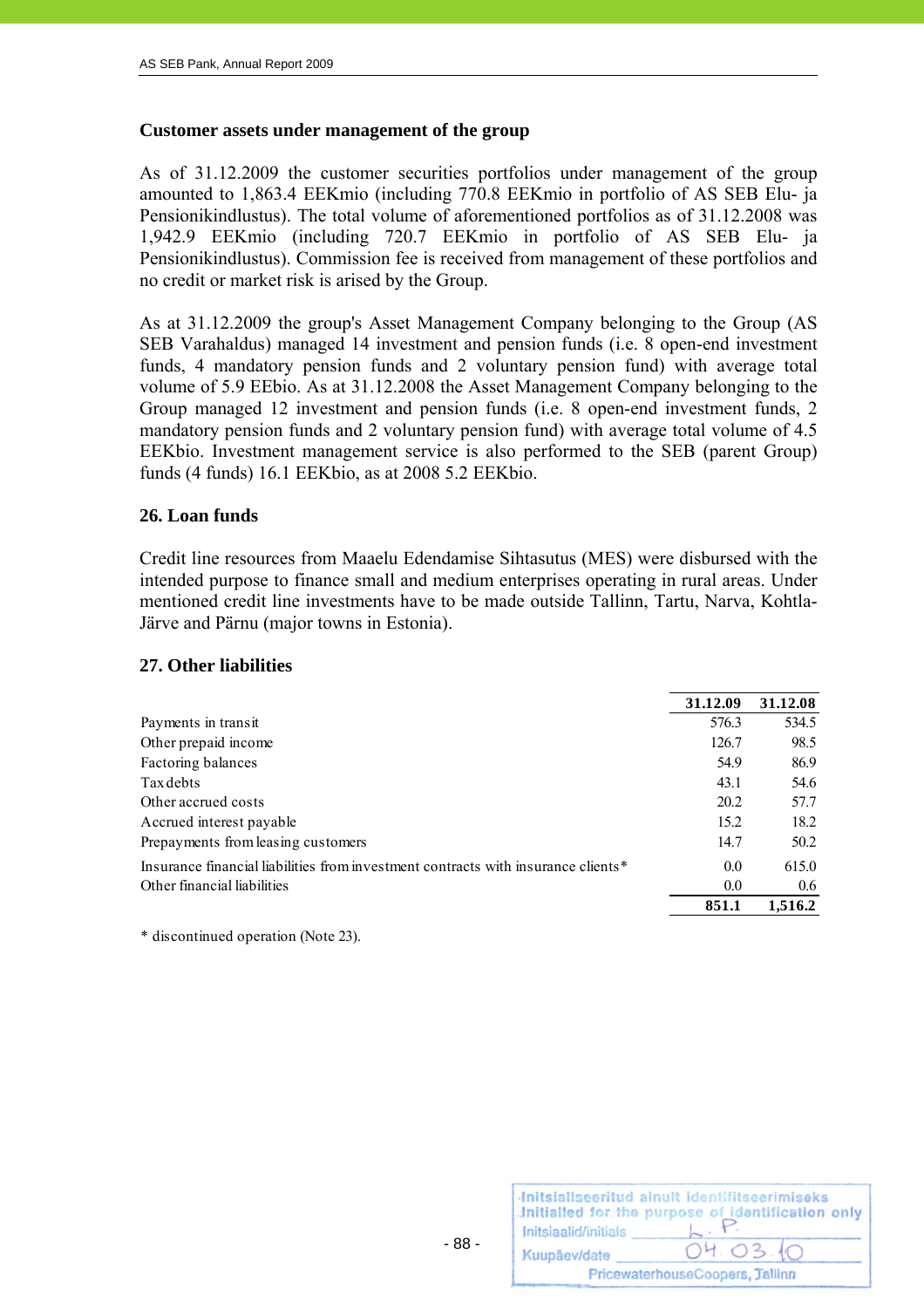## **28. Issued debt securities**

AS SEB Pank has no any class of debt or equity instruments in a public market since 16.06.2009. Therefore also segment analysis according to IFRS 8 is not described.

|                                         |                                           |                            |                   | 31.12.08                |
|-----------------------------------------|-------------------------------------------|----------------------------|-------------------|-------------------------|
| <b>Buyer / Registry holder</b>          | <b>Amount in issued</b><br>currency (mio) | <b>Amount</b><br>in EEKmio | Interest rate     | <b>Maturity</b><br>date |
| <b>Issued bonds by AS SEB Pank</b>      |                                           |                            |                   |                         |
| Estonian Central Register of Securities | 103.1 EEK                                 | 103.1                      | 5 30 <sup>%</sup> | 14.06.10                |
| Accrued interest payable                |                                           | 3.0                        |                   |                         |
|                                         |                                           | 106.1                      |                   |                         |

Issued bonds by AS SEB Pank were quoted in Tallinn Stock Exchange list of Securities since September, 12 2008 until June, 16 2009.

### **29. Financial liabilities at fair value through profit or loss**

|                       | 31.12.09 | 31.12.08 |
|-----------------------|----------|----------|
| Structured bonds*     | 9.1      | 8.2      |
| Derivatives (Note 35) | 349.4    | 489.4    |
|                       | 358.5    | 497.6    |

\* Nominal amount of structured bonds as of 31.12.2009 was 12.7 EEKmio and as of 31.12.2008 20.7 EEKmio. Further decrease is from change in fair value.

| Initsiaalid/initials | Initsialiseeritud ainult identifitseerimiseks<br>Initialled for the purpose of identification only |
|----------------------|----------------------------------------------------------------------------------------------------|
| Kuupäev/date         | 04.03.10                                                                                           |
|                      | PricewaterhouseCoopers, Tallinn                                                                    |

- 89 -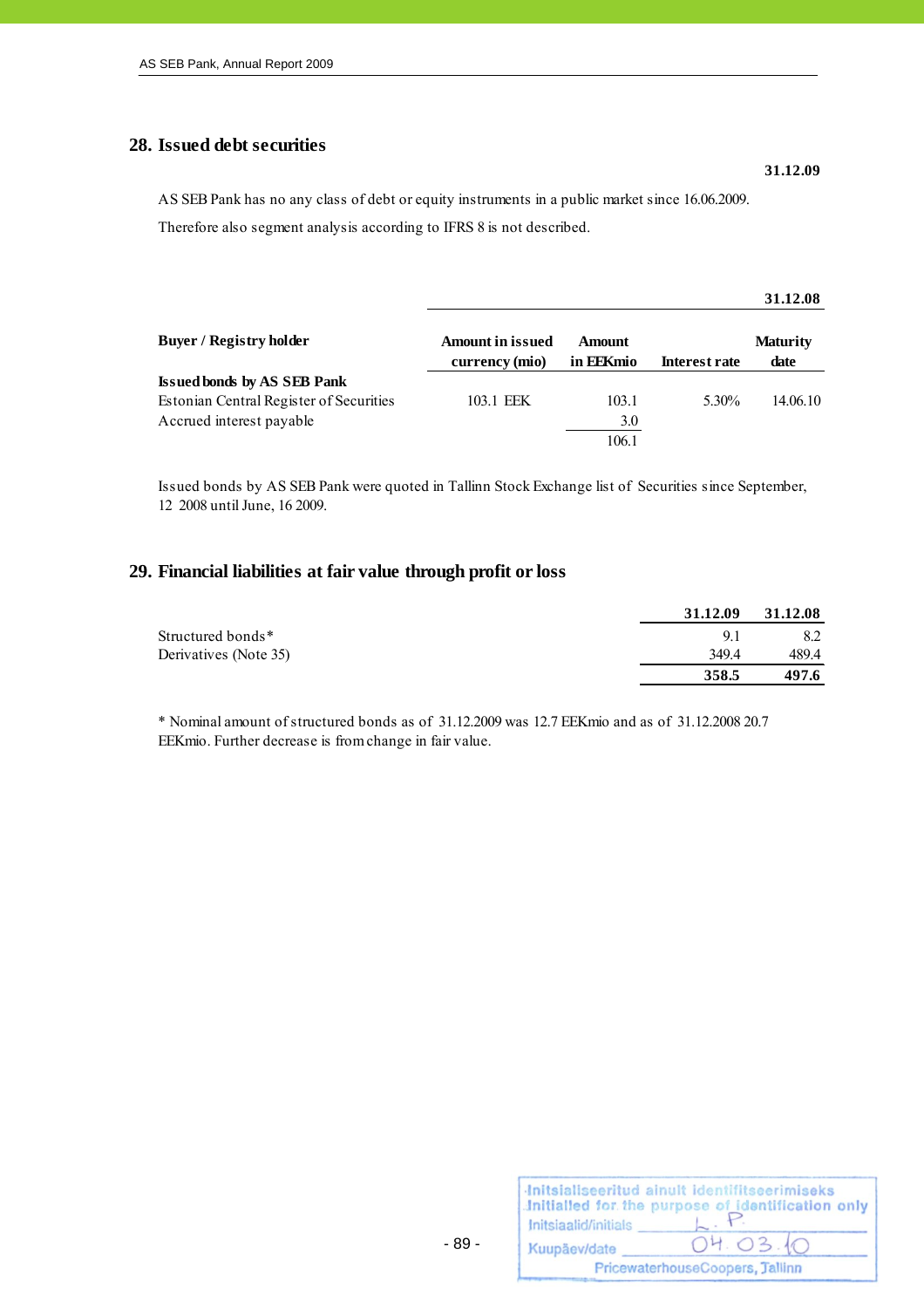# **30. Provisions**

|                                           |          |             | Life         |                                                  |                   |                   |
|-------------------------------------------|----------|-------------|--------------|--------------------------------------------------|-------------------|-------------------|
|                                           |          |             | insurance    | Life                                             |                   |                   |
|                                           |          | Life        | provision of | insurance                                        |                   |                   |
|                                           |          | insurance   | unsettled    | bonus                                            | <b>Provisions</b> | <b>Provisions</b> |
|                                           |          | provision   | claims       | provision                                        | in bank           | total             |
| Provisions as at 01.01.08                 |          | 514.2       | 3.2          | 8.8                                              | 0.0               | 526.2             |
| Added to the provisions                   |          | 8.8         | 0.0          | $-8.8$                                           | 0.0               | 0.0               |
| Calculated during the period under review |          | 84.3        | 0.7          | 0.0                                              | 0.0               | 85.0              |
| Total provisions as at 31.12.08           |          | 607.3       | 3.9          | 0.0                                              | 0.0               | 611.2             |
|                                           |          |             |              |                                                  |                   |                   |
| Provisions as at 01.01.09                 |          | 607.3       | 3.9          | 0.0                                              | 0.0               | 611.2             |
| Calculated during the period under review |          | 0.0         | 0.0          | 0.0                                              | 2.6               | 2.6               |
| Discontinued operations (Note 23).        |          | $-607.3$    | $-3.9$       | 0.0                                              | 0.0               | $-611.2$          |
| Total provisions as at 31.12.09           |          | 0.0         | 0.0          | 0.0                                              | 2.6               | 2.6               |
|                                           |          |             |              |                                                  |                   |                   |
|                                           | Carrying |             |              | Future expected undiscounted cash flows by years |                   |                   |
| 31.12.08                                  | amount   | $0-5$ years | 5-10 years   | $10-15$ years $15-20$ years                      |                   | >20 years         |
| Provisions                                | 611.2    | $-250.3$    | 148.6        | 349.9                                            | 333.5             | 725.6             |
|                                           |          |             |              |                                                  |                   |                   |
|                                           | Carrying |             |              | Future expected undiscounted cash flows by years |                   |                   |
| 31.12.09                                  | amount   | $0-5$ years | 5-10 years   | $10-15$ years                                    | $15-20$ years     | $>20$ years       |
| Provisions                                | 2.6      | 2.6         | 0.0          | 0.0                                              | 0.0               | 0.0               |
|                                           |          |             |              |                                                  |                   |                   |

# **31. Subordinated loans**

| <b>Issuer</b>            | <b>Amount in issued</b><br>currency (mio) | <b>Amount</b><br>in EEKmio | <b>Interest rate</b><br>at reporting<br>date | <b>Maturity</b><br>date |
|--------------------------|-------------------------------------------|----------------------------|----------------------------------------------|-------------------------|
| <b>SEBAB</b>             | 17.0 EUR                                  | 266.0                      | 1.75                                         | 21.12.16                |
| <b>SEBAB</b>             | <b>50.0 EUR</b>                           | 782.3                      | 1.51                                         | 23.09.15                |
| <b>SEBAB</b>             | <b>50.0 EUR</b>                           | 782.4                      | 1.74                                         | 26.05.16                |
| <b>SEBAB</b>             | <b>50.0 EUR</b>                           | 782.3                      | 1.74                                         | 29.05.17                |
| Accrued interest payable |                                           | 2.9                        |                                              |                         |
|                          |                                           | 2,615.9                    |                                              |                         |

#### **31.12.08**

**31.12.09**

| <b>Issuer</b>            | <b>Amount in issued</b><br>currency (mio) | <b>Amount</b><br>in EEKmio | <b>Interest rate</b><br>at reporting<br>date | <b>Maturity</b><br>date |
|--------------------------|-------------------------------------------|----------------------------|----------------------------------------------|-------------------------|
| <b>SEBAB</b>             | 17.0 EUR                                  | 266.0                      | 3.95                                         | 21.12.16                |
| <b>SEBAB</b>             | <b>50.0 EUR</b>                           | 782.3                      | 3.88                                         | 23.09.15                |
| <b>SEBAB</b>             | <b>50.0 EUR</b>                           | 782.4                      | 4.77                                         | 26.05.16                |
| <b>SEBAB</b>             | <b>50.0 EUR</b>                           | 782.3                      | 4.71                                         | 29.05.17                |
| Accrued interest payable |                                           | 7.9                        |                                              |                         |
|                          |                                           | 2,620.9                    |                                              |                         |

- 90 -

|                      | Initsialiseeritud ainult identifitseerimiseks<br>Initialled for the purpose of identification only |
|----------------------|----------------------------------------------------------------------------------------------------|
| Initsiaalid/initials |                                                                                                    |
| Kuupäev/date         | 04.03.10                                                                                           |
|                      | PricewaterhouseCoopers, Tallinn                                                                    |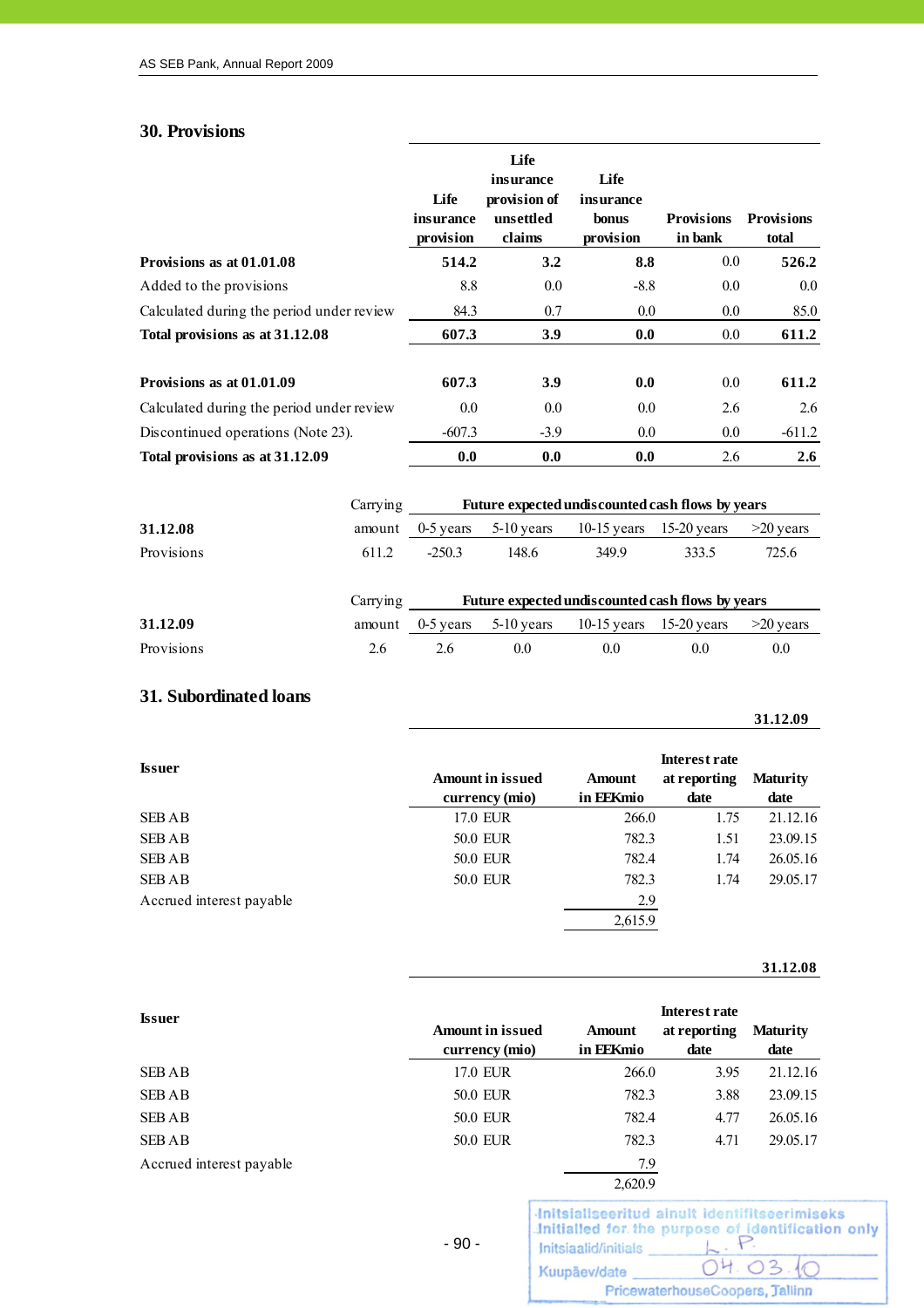Subordinated debt may be considered as hybrid instrument, which means that due to their partial capital nature may be included under the bank's own funds in case certain requirements are met. In calculation of capital adequacy, loans with the remaining maturity over 5 years meeting certain requirements are included in own funds. Regarding loans with maturity less than 5 years, a 20% straight-line depreciation is applied in each following year. The loan is not considered own funds when the remaining maturity period is less than one year.

Subordinated debt is issued at a variable interest rate and the interest restatement is scheduled in 12 month from the reporting date (see Note 2 page 59-60). Interest is restated for 6 months period in advance. Subordinated debt is repayable at the option of the borrower if the remaining maturity is less than 5 years.

#### **32. Shareholders**

|                                                                                   | Country | Number of<br>shares | % from total<br>number |
|-----------------------------------------------------------------------------------|---------|---------------------|------------------------|
| Shareholders of AS SEB Pank at 31.12.2009:<br>Skandinaviska Enskilda Banken (SEB) | Sweden  | 66,562,381          | 100.00                 |
| Shareholders of AS SEB Pank at 31.12.2008:<br>Skandinaviska Enskilda Banken (SEB) | Sweden  | 66,562,381          | 100.00                 |

Nominal value of shares: 10 EEK

Maximum number of shares in articles of association: 240 000 000

All issued shares are paid for.

SEB AB is the ultimate parent of AS SEB Pank. SEB AB (incorporated in Sweden) does not have a controlling parent company.

See capital adequacy calculation on page 70.

 $- 91 -$ 

| <b>Share information</b>                         | 31.12.09   | 31.12.08   |
|--------------------------------------------------|------------|------------|
| Number of shares of AS SEB Pank at end of period | 66.562.381 | 66.562.381 |
| Average number of shares, adjusted with issues   | 66.562.381 | 66.562.381 |
| Net loss/profit, EEKmio                          | $-1.381.9$ | 766.4      |

#### **33. Dividend policy**

AS SEB Pank is 100%-owned by SEB AB. In working out the strategy for equity management, profit distribution and formation of reserves the bank is following the common approach of future risks and performance strategy of the SEB Group. The Group has not paid any dividend since aquisition by SEB AB.

|                      | Initsialiseeritud ainult identifitseerimiseks<br>.Initialled for the purpose of identification only |
|----------------------|-----------------------------------------------------------------------------------------------------|
| Initsiaalid/initials |                                                                                                     |
| Kuupäev/date         | 04.03.10                                                                                            |
|                      | PricewaterhouseCoopers, Tallinn                                                                     |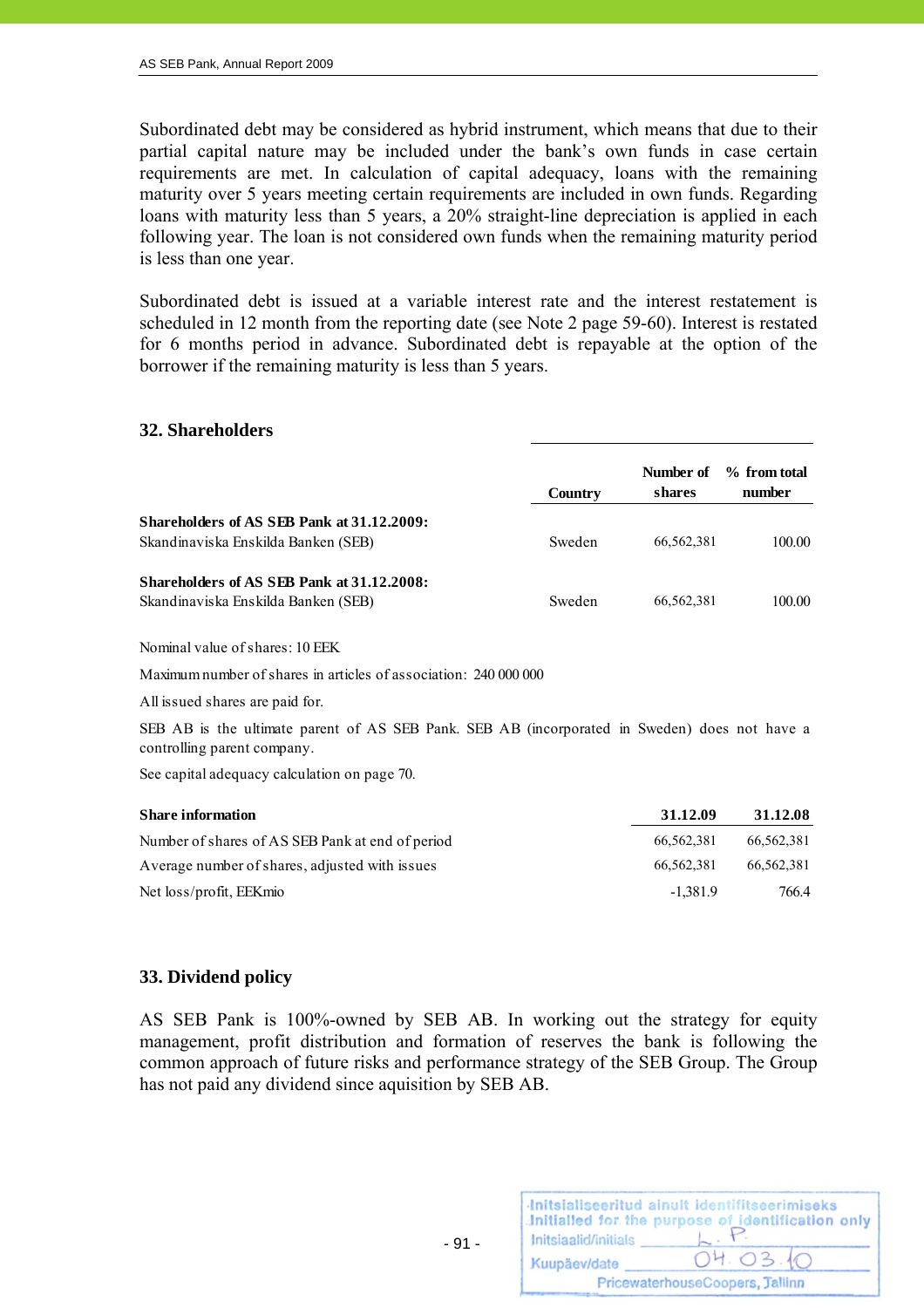#### **34. Other reserves**

|                                                            | 31.12.09 | 31.12.08 |
|------------------------------------------------------------|----------|----------|
| General banking reserve                                    | 298.5    | 298.5    |
| Statutory reserve                                          | 27.0     | 25.9     |
| Revaluation reserve of Available-for-sale financial assets | 65       | $-5.5$   |
|                                                            | 332.0    | 318.9    |

**Movements of other reserves**

|                                                   | General<br>banking<br>reserve | <b>Revaluation</b><br>reserve of<br>Available-for-<br>sale financial<br>assets | <b>Statutory</b><br>reserve | <b>Total other</b><br>reserves |
|---------------------------------------------------|-------------------------------|--------------------------------------------------------------------------------|-----------------------------|--------------------------------|
| Balance at the beginning of the period (01.01.08) | 298.5                         | 11.4                                                                           | 23.0                        | 332.9                          |
| Transfer from the retained profits                |                               |                                                                                | 2.8                         | 2.8                            |
| Net gain/loss from the change in fair value       |                               | $-16.8$                                                                        |                             | $-16.8$                        |
| Balance at the end of the period (31.12.08)       | 298.5                         | $-5.4$                                                                         | 25.8                        | 318.9                          |
| Transfer from the retained profits                |                               |                                                                                | 1.2                         | 1.2                            |
| Net gain/loss from the change in fair value       |                               | 11.9                                                                           |                             | 11.9                           |
| Balance at the end of the period (31.12.09)       | 298.5                         | 6.5                                                                            | 27.0                        | 332.0                          |

According to the Income Tax Act valid until 2000 the credit institutions were able to form a tax exempt general banking reserve up to 5% of the loan portfolio to cover potential losses. Allocations to this reserve could be deducted from the taxable income.

According to the Commercial Code at least 5% of the net income has to be transferred into the statutory reserve capital every year, until the reserve capital comprises 10% of the share capital. The statutory reserve capital may be used for covering losses.

AS SEB Pank profit for the year 1994-1997 has been allocated to that general banking reserve (except for 6.2 EEKmio from the 1995-year profit). The reserve amounts to 298.5 EEKmio, including also the bank's statutory reserve capital according to the Commercial Code. In 1998-2008 the bank made no allocations to the reserves. In 2001-2008 the subsidiaries of AS SEB Pank made allocations to the statutory reserves from their undistributed profits in the amount of 27.0 EEKmio.

| Initsiaalid/initials | Initsialiseeritud ainult identifitseerimiseks<br>Initialled for the purpose of identification only |
|----------------------|----------------------------------------------------------------------------------------------------|
| Kuupäev/date         | 04.03.10                                                                                           |
|                      | PricewaterhouseCoopers, Tallinn                                                                    |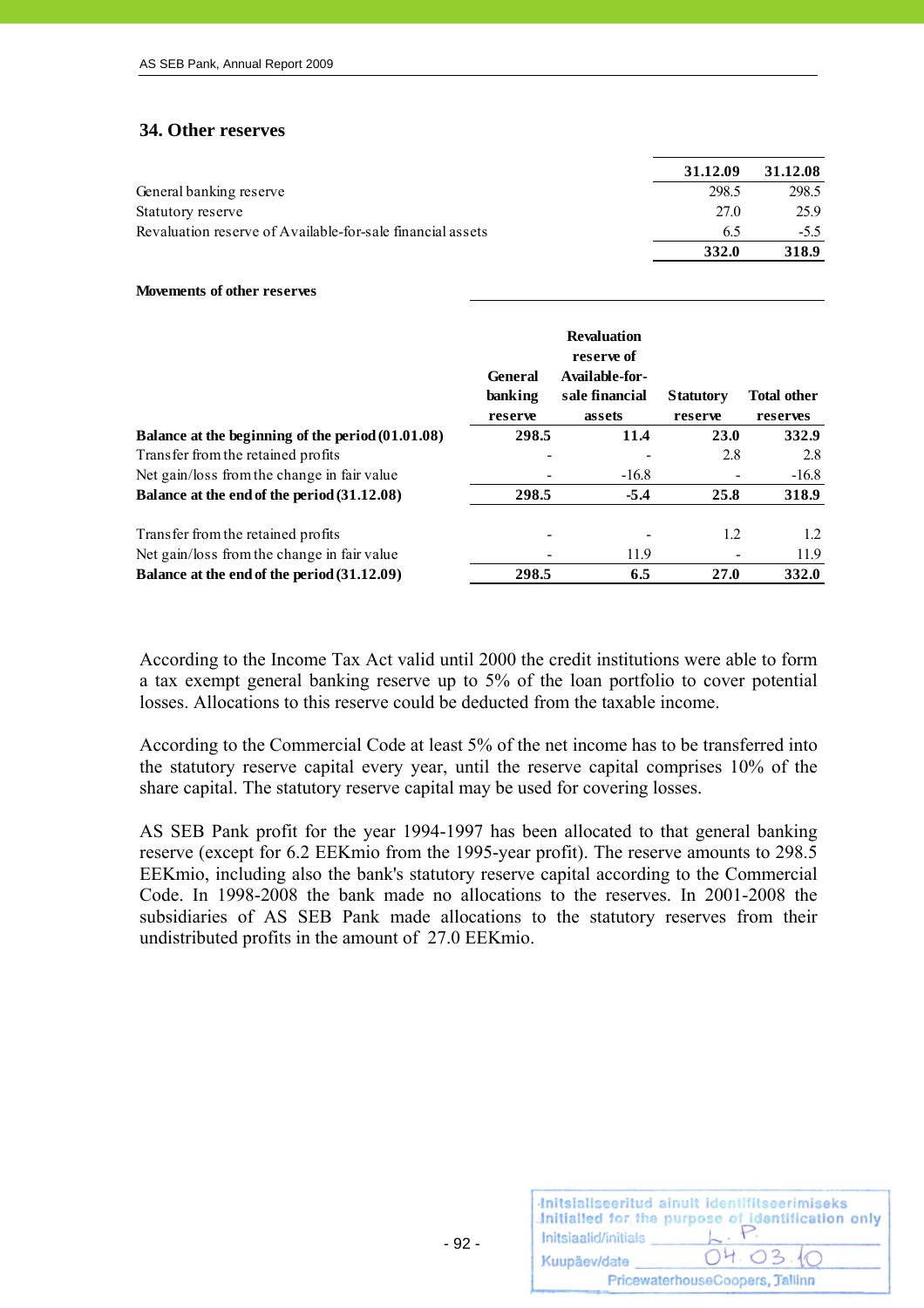### **35. Contingent assets and liabilities and commitments**

| 31.12.09                          | <b>Contract amount</b> |                    | <b>Fair value</b> |                    |
|-----------------------------------|------------------------|--------------------|-------------------|--------------------|
|                                   | <b>Assets</b>          | <b>Liabilities</b> | <b>Assets</b>     | <b>Liabilities</b> |
| 1. Irrevocable transactions       | 1,049.7                | 8,056.7            | 0.0               | 0.0                |
| 1.1. Guarantees and pledges       | 658.5                  | 3,285.8            | 0.0               | $0.0\,$            |
| incl. financial guarantees        | 625.9                  | 1,288.5            | 0.0               | 0.0                |
| 1.2. Loan commitments             | 391.2                  | 4,770.9            | 0.0               | $0.0\,$            |
| 2. Derivatives                    | 12,843.7               | 12,775.8           | 351.7             | 349.4              |
| 2.1. Currency related derivatives | 6,196.5                | 6,164.3            | 45.2              | 15.7               |
| 2.2. Interest related derivatives | 5,627.5                | 5,627.4            | 246.0             | 245.9              |
| 2.3. Equity related derivatives*  | 1,019.7                | 984.1              | 60.5              | 87.8               |
|                                   | 13,893.4               | 20.832.5           | 351.7             | 349.4              |

| 31.12.08                                 | <b>Contract amount</b> |                    | <b>Fair value</b> |                    |
|------------------------------------------|------------------------|--------------------|-------------------|--------------------|
|                                          | <b>Assets</b>          | <b>Liabilities</b> | <b>Assets</b>     | <b>Liabilities</b> |
| 1. Irrevocable transactions              | 926.6                  | 10,088.9           | 0.0               | 0.0                |
| 1.1. Guarantees and pledges              | 640.3                  | 4,280.5            | 0.0               | $0.0\,$            |
| <i>incl.</i> financial guarantees        | 625.9                  | 1,624.9            | 0.0               | $0.0\,$            |
| 1.2. Loan commitments                    | 286.3                  | 5,807.4            | 0.0               | $0.0\,$            |
| 1.3. Other off-balance sheet commitments | 0.0                    | 1.0                | 0.0               | 0.0                |
| 2. Derivatives                           | 11,258.3               | 11,250.1           | 383.4             | 489.4              |
| 2.1. Currency related derivatives        | 5,422.0                | 5,509.7            | 68.1              | 152.4              |
| 2.2. Interest related derivatives        | 4,215.6                | 4,223.3            | 275.2             | 275.2              |
| 2.3. Equity related derivatives*         | 1,620.7                | 1,517.1            | 40.1              | 61.8               |
|                                          | 12,184.9               | 21,339.0           | 383.4             | 489.4              |

\* Derivative transactions are executed to cover the client's position and the derivative risks are not taken to own portfolio. All risks arising from these transactions are fully mitigated with parent company. The equity option prices are calculated using for all input data (e.g. underlying prices or volumes) either independently sourced input (e.g. the underlying prices) or an independent price verification is performed on the next day to compare the values to independently sourced market data (e.g. for volumes), see Note 17.

|                      | Initsialiseeritud ainult identifitseerimiseks<br>Initialled for the purpose of identification only |
|----------------------|----------------------------------------------------------------------------------------------------|
| Initsiaalid/initials |                                                                                                    |
| Kuupäev/date         | 04.03.10                                                                                           |
|                      | PricewaterhouseCoopers, Tallinn                                                                    |

- 93 -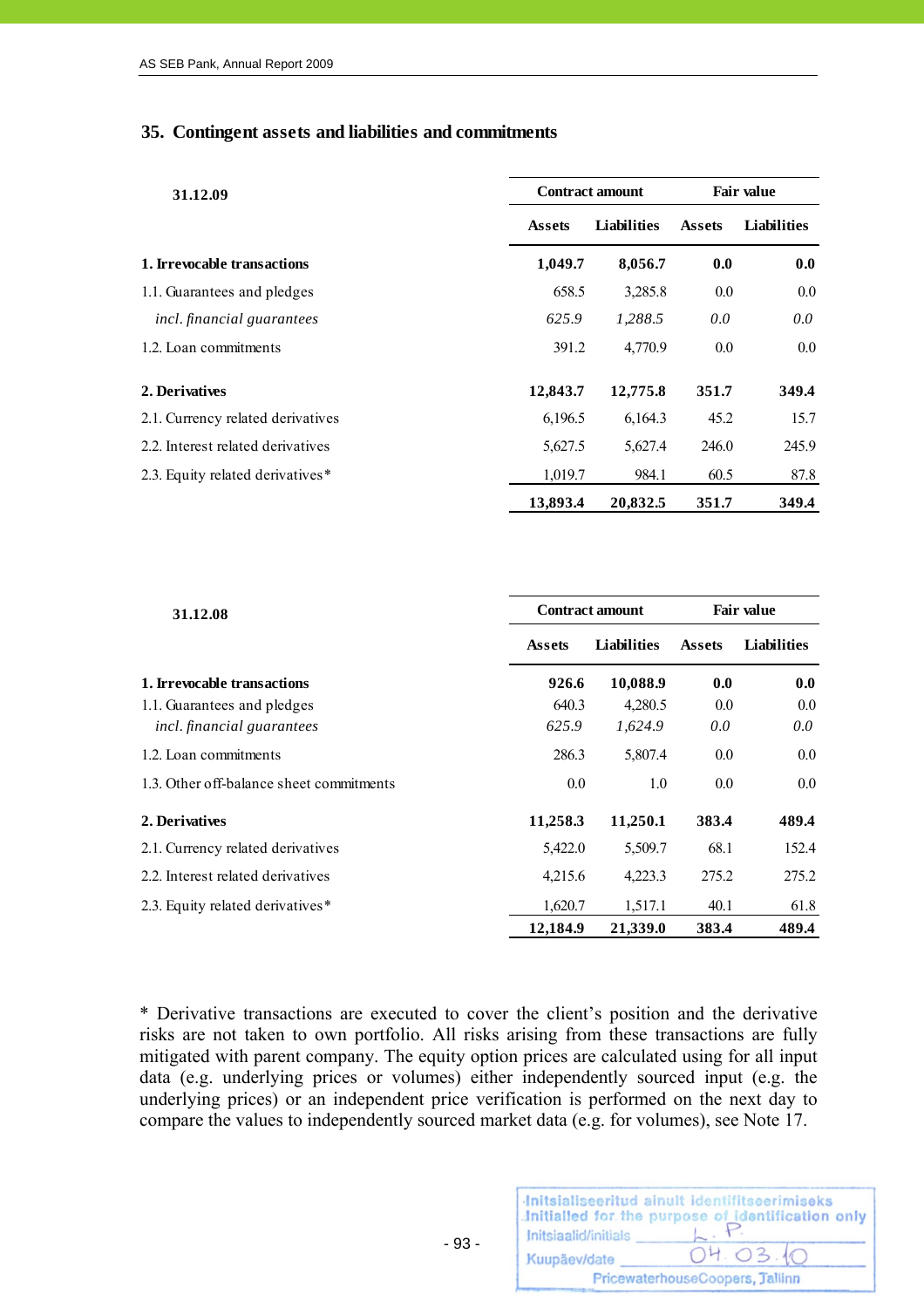## Potential income tax on distribution of dividends

The retained earnings of the Group as at 31 December 2009 were 5,119.3 (31 December 2008: 6,500.8) EEKmio. Distribution of retained earnings as dividends to the owners is subject to the income tax at the rate of 21/79 since 1 January 2008 on the amount paid out as net dividends. Therefore, from the retained earnings available at the reporting date it is possible to pay out to the shareholders as dividends 4,044.2 EEKmio and the corresponding income tax would amount to 1,075.1 EEKmio. As of 31 December 2008 it would have been possible to pay out dividends the amount of 5,135.6 EEKmio, and the corresponding income tax would have amounted to 1,365.2 EEKmio.

As at 31 December 2009 (and 31 December 2008) 100% shares of AS SEB Pank are owned by SEB AB, who makes the decisions about profit distribution. SEB AB has decided not to pay out dividends from the retained profit of AS SEB Pank.

### Potential liabilities arising from tax inspection

In 2009 the tax authority did not conduct tax audit in the AS SEB Pank and subsidiaries. The tax authorities may at any time inspect the books and records of the company within 6 years subsequent to the reported tax year, and may as a result of their inspection impose additional tax assessments and penalties.

The management of AS SEB Pank is not aware of any circumstances which may give rise to a potential material liability in this respect.

### Legal disputes

There are no outstanding legal disputes from which AS SEB Pank Group could suffer major losses.

# **36. Events after end of the financial year**

No such material events have occurred after the end of the financial year in AS SEB Pank, that would affect the conditions of the assets and liabilities as at the reporting date 31.12.2009.

In January 2010 100% shares in AS SEB Elu- ja Pensionikindlustus were sold according to the Management Board resolution from December 2009. Purchaser was SEB Trygg Liv Holding AB, a company, which belong to the SEB AB Group. Sales price of AS SEB Eluja Pensionikindlustus was 219 EEKmio and profit from the transaction was 51.2 EEKmio (see also Note 23).

|                      | Initsialiseeritud ainult identifitseerimiseks<br>Initialled for the purpose of identification only |
|----------------------|----------------------------------------------------------------------------------------------------|
| Initsiaalid/initials |                                                                                                    |
| Kuupäev/date         | 04.03.10                                                                                           |
|                      | PricewaterhouseCoopers, Tallinn                                                                    |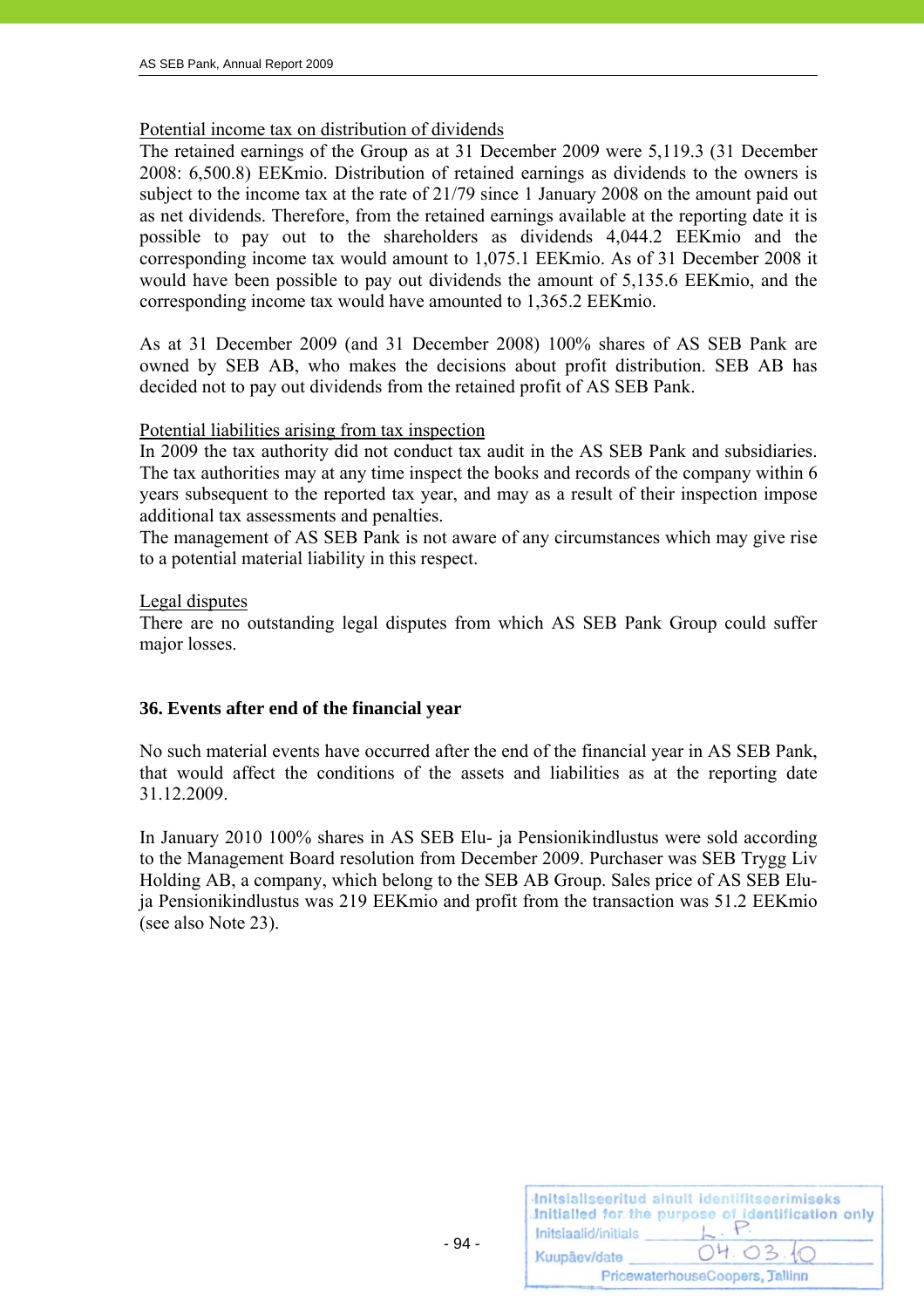## **37. Related parties**

|                                                                                                                                                                                                                                                                              | 31.12.09                                            | 31.12.08                                           |
|------------------------------------------------------------------------------------------------------------------------------------------------------------------------------------------------------------------------------------------------------------------------------|-----------------------------------------------------|----------------------------------------------------|
| Loans and advances to members of management board of credit institution and<br>internal audit manager, also their confidants and commercial undertakings, controlled<br>jointly or severally by the mentioned persons                                                        | 19.5                                                | 15.3                                               |
| Contingent liabilities to members of management board of credit institution and<br>internal audit manager, also their confidants and commercial undertakings, controlled<br>jointly or severally by the mentioned persons (credit lines and commitments to extend<br>credit) | $-5.4$                                              | $-0.4$                                             |
| Deposits of members of management board of credit institution and internal audit<br>manager, also their confidants and commercial undertakings, controlled jointly or<br>severally by the mentioned persons                                                                  | $-178.7$                                            | $-6.5$                                             |
| Loans and advances to parent company<br>Due to parent company<br>incl. subordinated liabilities<br>Contingent assets and commitments to parent company<br>Contingent liabilities and commitments to parent company                                                           | 125.9<br>$-31,726.6$<br>$-2,613.0$<br>0.0<br>$-3.0$ | 581.6<br>$-37,741.7$<br>$-2,613.0$<br>652.2<br>0.0 |
| Loans and advances to enterprises of parent company's consolidation group<br>Due to enterprises of parent company's consolidation group<br>Contingent assets and commitments to enterprises of parent company's consolidation<br>group                                       | 4,383.5<br>$-59.1$<br>259.9                         | 5,376.9<br>$-68.9$<br>152.4                        |
| Contingent liabilities and commitments to enterprises of parent company's<br>consolidation group                                                                                                                                                                             | $-44.9$                                             | $-2.2$                                             |
| Interest and similar income from parent company<br>Interest expenses and similar charges to parent company<br>Fee and commission income from parent company<br>Fee and commission expense to parent company                                                                  | 157.0<br>$-1,074.4$<br>4.5<br>$-2.3$                | 173.7<br>$-1,787.6$<br>2.4<br>$-1.5$               |
| Interest and similar income from enterprises of parent company's consolidation group<br>Interest expenses and similar charges to enterprises of parent company's<br>consolidation group                                                                                      | 35.0<br>$-4.1$                                      | 11.0<br>$-2.1$                                     |
| Fee and commission income from enterprises of parent company's consolidation<br>group                                                                                                                                                                                        | 20.7                                                | 1.4                                                |
| Fee and commission expense to enterprises of parent company's consolidation group                                                                                                                                                                                            | $-5.1$                                              | $-0.4$                                             |

Interest rates of the loans given to related parties do not differ materially from interest rates of the loans to customers. Transactions with related parties have been based on market terms.

Related parties are:

- parent company
- subsidiaries of parent company;
- associates of parent company;
- associates of the Group;
- members of Management Board of credit institution and internal audit manager, also their confidants and commercial undertakings, controlled jointly or severally by the mentioned persons.

| Initsiaalid/initials | Initsialiseeritud ainult identifitseerimiseks<br>Initialled for the purpose of identification only |
|----------------------|----------------------------------------------------------------------------------------------------|
| Kuupäev/date         | 04.03.10                                                                                           |
|                      | PricewaterhouseCoopers, Tallinn                                                                    |

- 95 -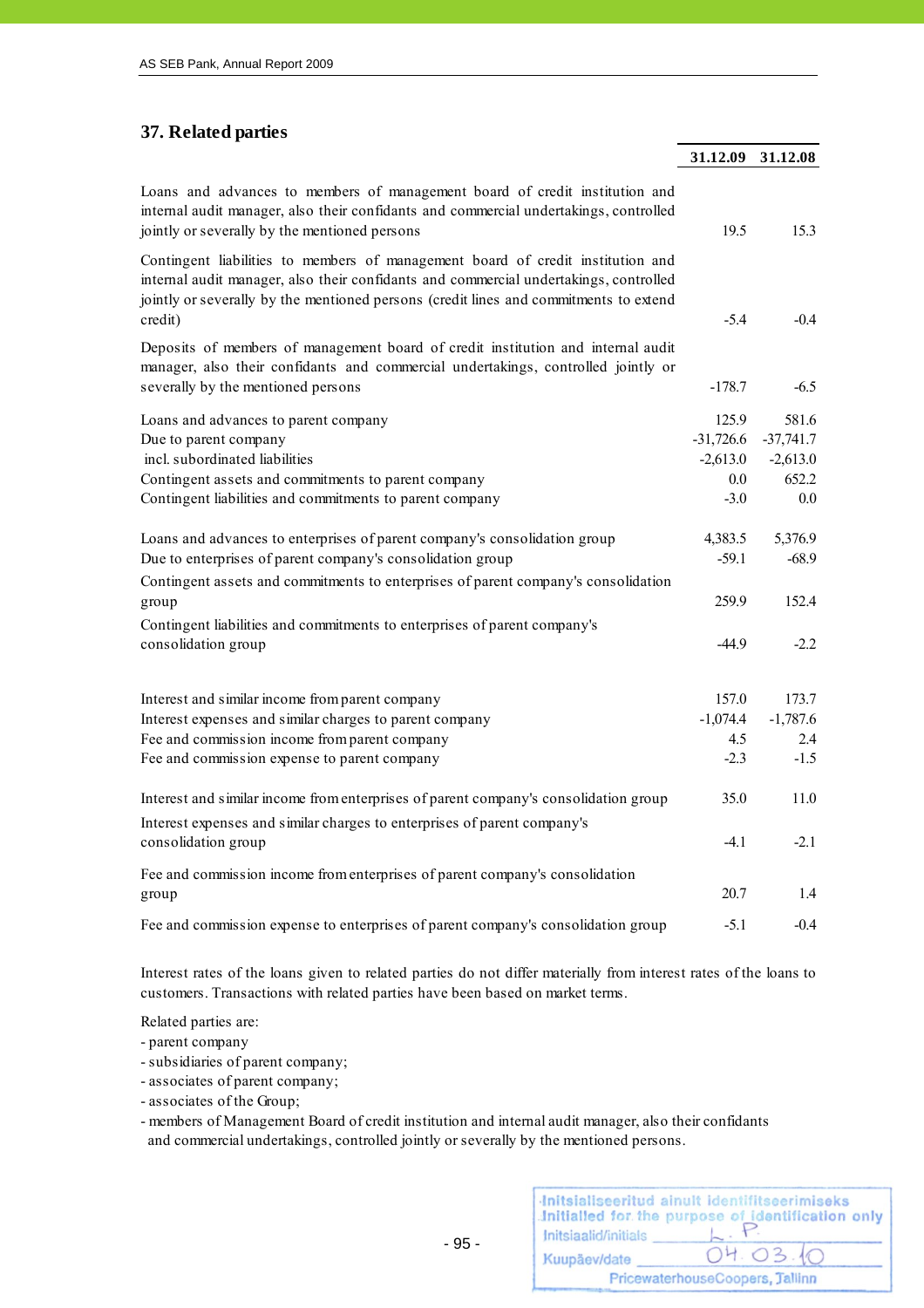|                                                                              | 2009 | 2008 |
|------------------------------------------------------------------------------|------|------|
| Salaries and other benefits to the management in AS SEB Pank                 |      |      |
| Members of Management Board                                                  | 15.4 | 14.3 |
| - salaries                                                                   | 11.0 | 12.6 |
| - other benefits to the key management                                       | 4.4  | 17   |
| Salaries and other benefits to the management in subsidiaries of AS SEB Pank |      |      |
| Members of Management Board                                                  | 11.7 | 24.5 |
| - salaries                                                                   | 11.7 | 22.2 |
| - termination benefits to the management leaving the group                   | 0.0  | 2.3  |

Members of Supervisory Boards in AS SEB Pank and in it's subsidiaries have no salaries or other benefits in 2009 and 2008.

#### Compensations to key management personnel

Key management personnel is paid a compensation amounting up to 12-month remuneration if they are not re-elected as management board members or if the management board member refuses to accept the position offered under employment contract in AS SEB Pank or a company belonging to the same consolidation group with AS SEB Pank,

The members of AS SEB Pank's Management Board and members of the Management Team have an initial allotment of 134,540 perfomance shares and 5,722 matching shares of SEB AB as of 31.12.2009. The closing price of SEB AB A-share as of 30.12.2009 was 44.34 SEK.

| Initsiaalid/initials | Initsialiseeritud ainult identifitseerimiseks<br>Initialled for the purpose of identification only |
|----------------------|----------------------------------------------------------------------------------------------------|
| Kuupäev/date         | 04.03.10                                                                                           |
|                      | PricewaterhouseCoopers, Tallinn                                                                    |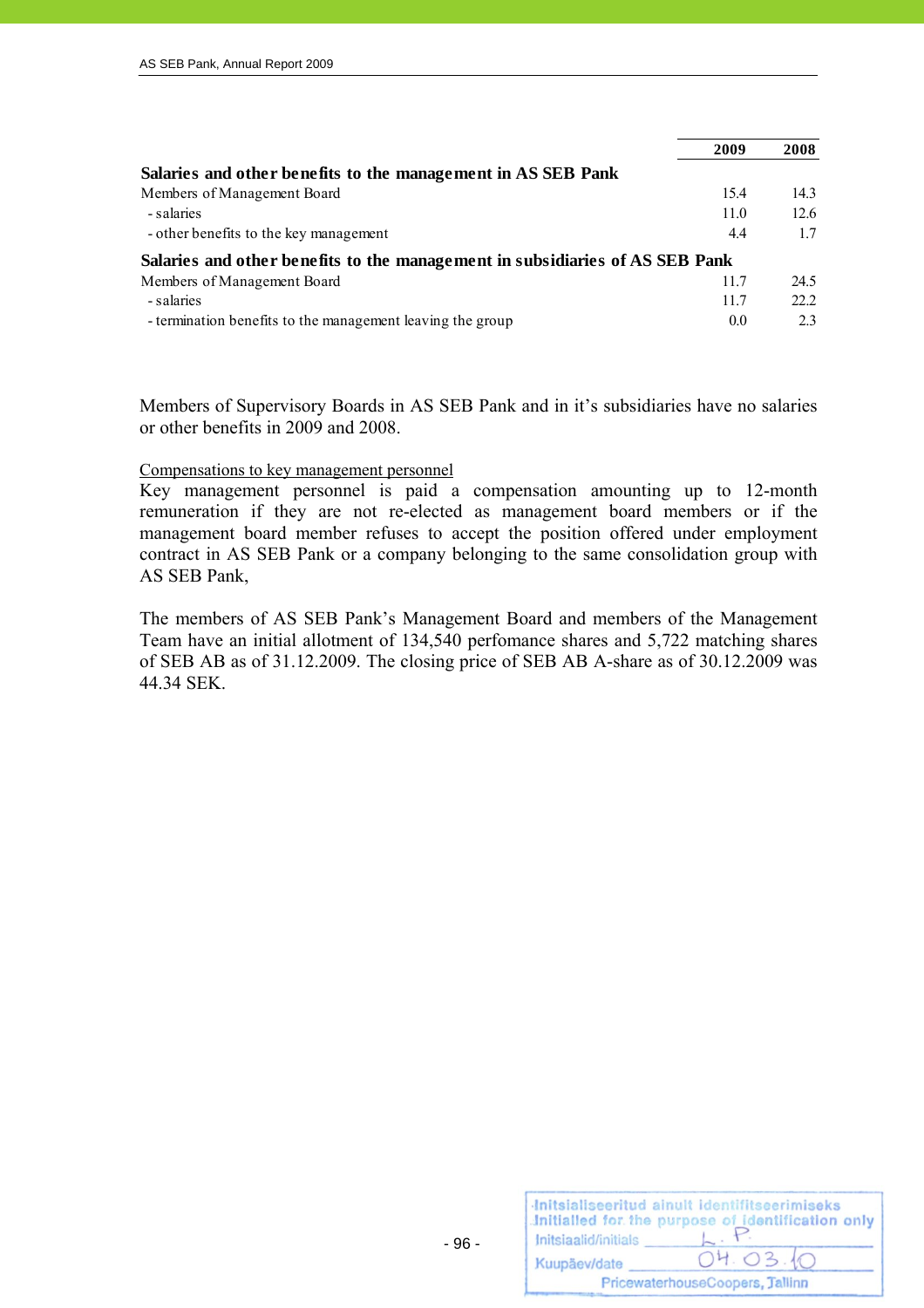### **38. Primary statements of parent company as a separate entity**

In accordance with the Estonian Accounting Act information on the separate primary financial statements of a consolidated entity shall be disclosed in the notes to the financial statements.

#### **1. Income statement, Bank**

| (millions of EEK) |  |
|-------------------|--|
|                   |  |

|                                                                              | 2009       | 2008       |
|------------------------------------------------------------------------------|------------|------------|
| Interest and similar income                                                  | 2,611.6    | 4,173.1    |
| Interest expenses and similar charges                                        | $-1,538.7$ | $-2,629.0$ |
| Net interest income                                                          | 1,072.9    | 1,544.1    |
| Fee and commission income                                                    | 650.9      | 809.3      |
| Fee and commission expense                                                   | $-208.0$   | $-258.4$   |
| Net fee and commission income                                                | 442.9      | 550.9      |
| Net income from foreign exchange                                             | 118.6      | 137.6      |
| Gains less losses from financial assets at fair value through profit or loss | 64.2       | $-200.7$   |
| Income from dividends                                                        | 1.9        | 29.9       |
| Gains less losses from investment securities                                 | 24.8       | 240.4      |
| Other income                                                                 | 187.3      | 45.7       |
| Personnel expenses                                                           | $-541.6$   | $-561.6$   |
| Other expenses                                                               | $-638.9$   | $-365.7$   |
| Depreciation, amortisation and impairment of tangible and intangible assets  | $-434.3$   | $-53.3$    |
| Profit before impairment losses on loans and advances                        | 297.8      | 1,367.3    |
| Impairment losses on loans and advances                                      | $-1,745.8$ | $-636.0$   |
| Loss/profit before income tax                                                | $-1,448.0$ | 731.3      |
| Net loss/profit                                                              | $-1,448.0$ | 731.3      |
| Attributable to the sole equity holder                                       | $-1,448.0$ | 731.3      |

### **2. Statement of comprehensive income, Bank**

|  | (millions of EEK) |  |
|--|-------------------|--|
|  |                   |  |

| (millions of EEK)                                  | 2009       | 2008  |  |
|----------------------------------------------------|------------|-------|--|
| Net loss/profit                                    | $-1,448.0$ | 731.3 |  |
| Other comprehensive expense/income                 | 0.0        | 0.0   |  |
| Revaluation of available-for-sale financial assets | 1.9        | 6.5   |  |
| Total other comprehensive expense/income           | 1.9        | 6.5   |  |
| Total comprehensive expense/income                 | $-1,446.1$ | 737.8 |  |

**-1,446.1 737.8**

Sole equity holder of the parent entity (total) -1,446.1 737.8 -Total comprehensive expense/income from continuing operations -1,446.1 737.8

| Initsiaalid/initials | Initsialiseeritud ainult identifitseerimiseks<br>Initialled for the purpose of identification only |
|----------------------|----------------------------------------------------------------------------------------------------|
| Kuupäev/date         | 04.03.10                                                                                           |
|                      | PricewaterhouseCoopers, Tallinn                                                                    |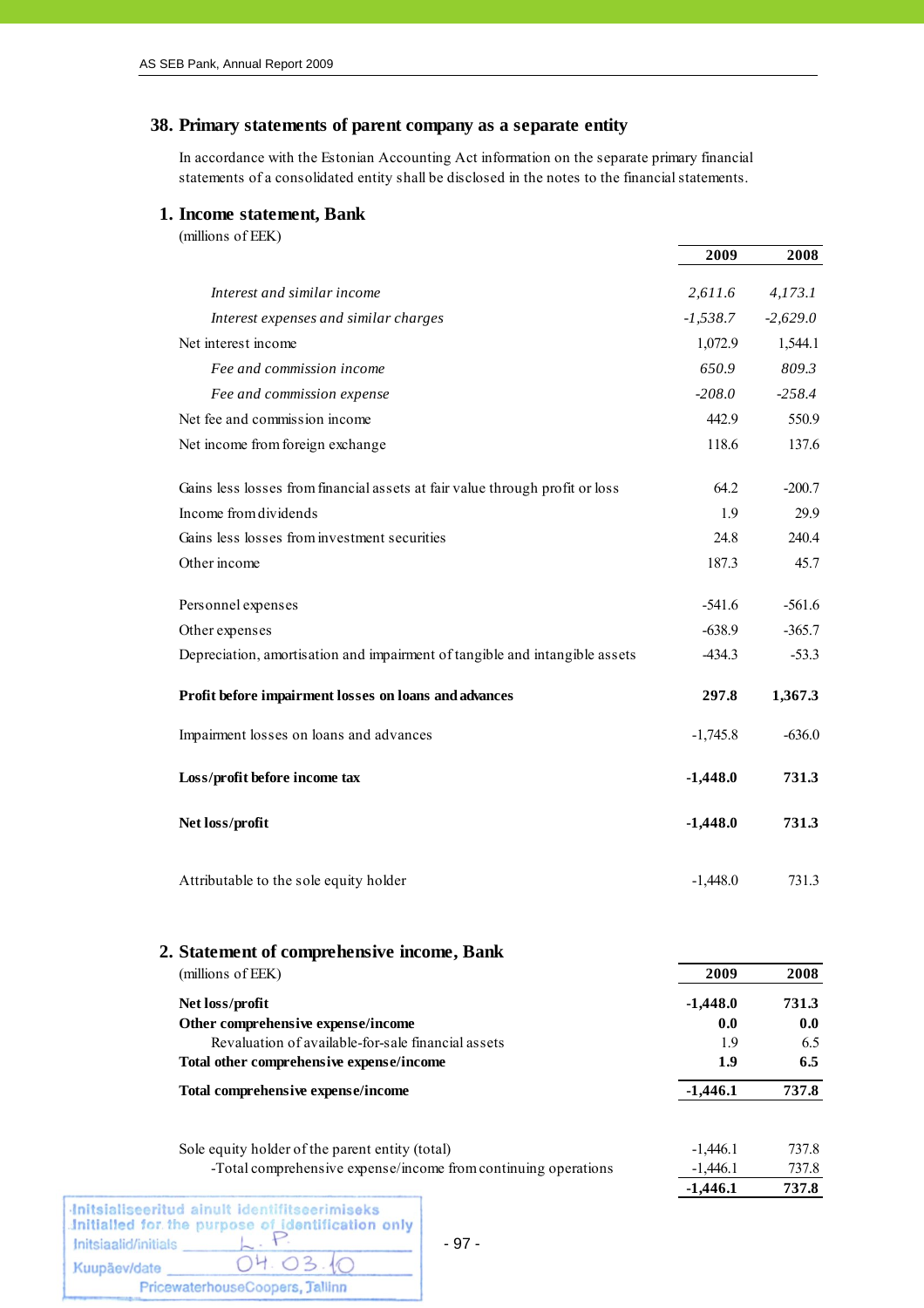# **3. Statement of financial position, Bank**

| (millions of EEK)                                                         | 31.12.09         | 31.12.08         |
|---------------------------------------------------------------------------|------------------|------------------|
| <b>ASSETS</b>                                                             |                  |                  |
| Cash                                                                      | 638.9            | 712.1            |
| Balances with central bank                                                | 4,827.1          | 5,739.4          |
| Loans and advances to credit institutions                                 | 4,633.4          | 6,026.0          |
| Loans and advances to customers                                           | 53,397.3         | 57,967.7         |
| Financial assets held for trading                                         | 366.2            | 400.7            |
| Available-for-sale financial assets                                       | 39.0             | 358.8            |
| Other assets                                                              | 574.0            | 311.4            |
| Investments in subsidiaries and associates                                | 154.6            | 196.5            |
| Intangible assets                                                         | 9.6              | 390.5            |
| Property, plant and equipment                                             | 99.5             | 114.2            |
| Investment properties                                                     | 0.6              | 0.0              |
| <b>TOTAL ASSETS</b>                                                       | 64,740.2         | 72,217.3         |
| <b>LIABILITIES AND SHAREHOLDERS' EQUITY</b><br>Due to credit institutions |                  |                  |
|                                                                           | 22,739.0         | 24,403.7         |
| Due to customers<br>Loan funds                                            | 32,646.4         | 36,863.8<br>64.0 |
| Other liabilities                                                         | 141.6            | 691.6            |
| Issued debt securities                                                    | 721.9<br>$0.0\,$ | 106.1            |
| Financial liabilities at fair value through profit or loss                | 362.2            | 510.4            |
| Provisions                                                                | 14.8             | 16.9             |
| Subordinated loans                                                        | 2,615.9          | 2,620.9          |
| <b>Total Liabilities</b>                                                  | 59,241.8         | 65,277.4         |
|                                                                           |                  |                  |
| Share capital                                                             | 665.6            | 665.6            |
| Share premium                                                             | 1,346.6          | 1,346.6          |
| Other reserves                                                            | 305.3            | 300.4            |
| Retained earnings                                                         | 3,180.9          | 4,627.3          |
| Total shareholders' equity                                                | 5,498.4          | 6,939.9          |
|                                                                           |                  |                  |

| Initsiaalid/initials | Initsialiseeritud ainult identifitseerimiseks<br>Initialled for the purpose of identification only |
|----------------------|----------------------------------------------------------------------------------------------------|
| Kuupäev/date         | 04.03.10                                                                                           |
|                      | PricewaterhouseCoopers, Tallinn                                                                    |

**TOTAL LIABILITIES AND SHAREHOLDERS' EQUITY 64,740.2 72,217.3**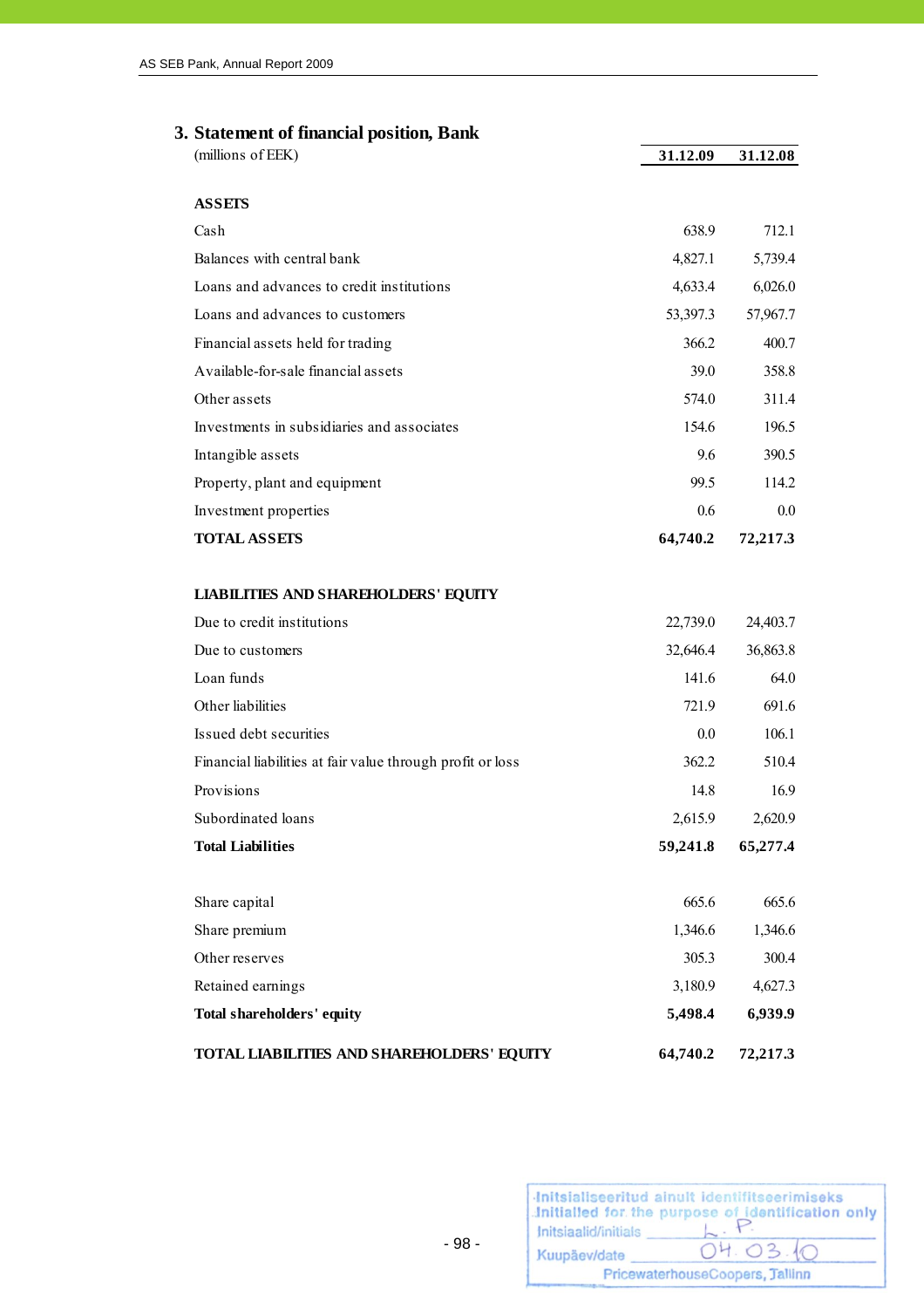# **4. Statement of cash flows, Bank**

| (millions of EEK)                                                                                      |            |            |
|--------------------------------------------------------------------------------------------------------|------------|------------|
|                                                                                                        | 2009       | 2008       |
| I. Cash flows from operating activities                                                                |            |            |
| Interest received                                                                                      | 2,735.0    | 4,159.2    |
| Interest paid                                                                                          | $-1,813.2$ | $-2,573.6$ |
| Dividends received                                                                                     | 1.9        | 29.9       |
| Fee and commission received                                                                            | 650.9      | 809.3      |
| Fee and commission paid                                                                                | $-208.0$   | $-258.4$   |
| Net trading income and other operating income                                                          | 728.7      | 73.7       |
| Personnel expenses and other operating expenses                                                        | $-972.3$   | $-1,022.2$ |
| Revaluation adjustments                                                                                | 2.7        | $-14.0$    |
| Cash flows from operating activities before changes in the operating assets and                        |            |            |
| liabilities, continued operations                                                                      | 1,125.7    | 1,203.9    |
|                                                                                                        |            |            |
| <b>Changes in operating assets:</b>                                                                    |            |            |
| Loans and advances to credit institutions                                                              | 26.7       | 2,041.8    |
| Loans and advances to customers                                                                        | 2,143.1    | 10.3       |
| Other assets                                                                                           | 55.1       | $-48.1$    |
| <b>Changes of operating liabilities:</b>                                                               |            |            |
| Due to credit institutions                                                                             | $-1,417.7$ | $-763.9$   |
| Due to customers                                                                                       | $-4,161.3$ | 75.4       |
| Loan funds                                                                                             | 77.5       | 16.9       |
| Other liabilities                                                                                      | $-155.8$   | 107.1      |
| Cash flow from (used in) operating activities, continued operations                                    | $-2,306.7$ | 2,643.4    |
|                                                                                                        |            |            |
| II. Cash flows from investing activities<br>Net increase-/decrease+ of investment portfolio securities | 345.0      | $-109.4$   |
| Proceeds from sale and liquidation of subsidaries                                                      | 42.0       | 1.9        |
| Proceeds from sale and liquidation of associates                                                       | 5.8        | 4.0        |
| Purchase of investment properties, tangible and intangible assets                                      | $-39.4$    | $-41.8$    |
| Proceeds from sale of investment properties, tangible and intangible assets                            | 0.1        | 1.2        |
| Cash flow from (used in) investing activities, continued operations                                    | 353.5      | $-144.1$   |
|                                                                                                        |            |            |
| III. Cash flows from financing activities                                                              |            |            |
| Proceeds from debt securities (issuing)                                                                | 0.0        | 250.1      |
| Repurchasing of debt securities                                                                        | $-106.5$   | $-810.0$   |
| Cash used in financing activities, continued operations                                                | $-106.5$   | $-559.9$   |
|                                                                                                        |            |            |
| Net decrease/increase in cash and cash equivalents                                                     | $-2,059.7$ | 1,939.4    |
| Cash and cash equivalents at the beginning of period                                                   | 12,153.1   | 10,214.1   |
| Effect of exchange rate changes on cash and cash equivalents                                           | 0.5        | $-0.4$     |
|                                                                                                        |            |            |
| Cash and cash equivalents at the end of period                                                         | 10,093.9   | 12,153.1   |
|                                                                                                        |            |            |
| Cash and cash equivalents includes:                                                                    | 31.12.09   | 31.12.08   |
| Cash on hand                                                                                           | 638.9      | 712.1      |
| Balances with the central bank                                                                         | 4,826.1    | 5,730.4    |
| Liquid deposits in other credit institutions, continued                                                | 4,614.4    | 5,694.8    |
| Trading portfolio                                                                                      | 14.5       | 15.8       |

All cash eqivalents are freely available for use by the Group with maturity of less than 3 months.



**10,093.9 12,153.1**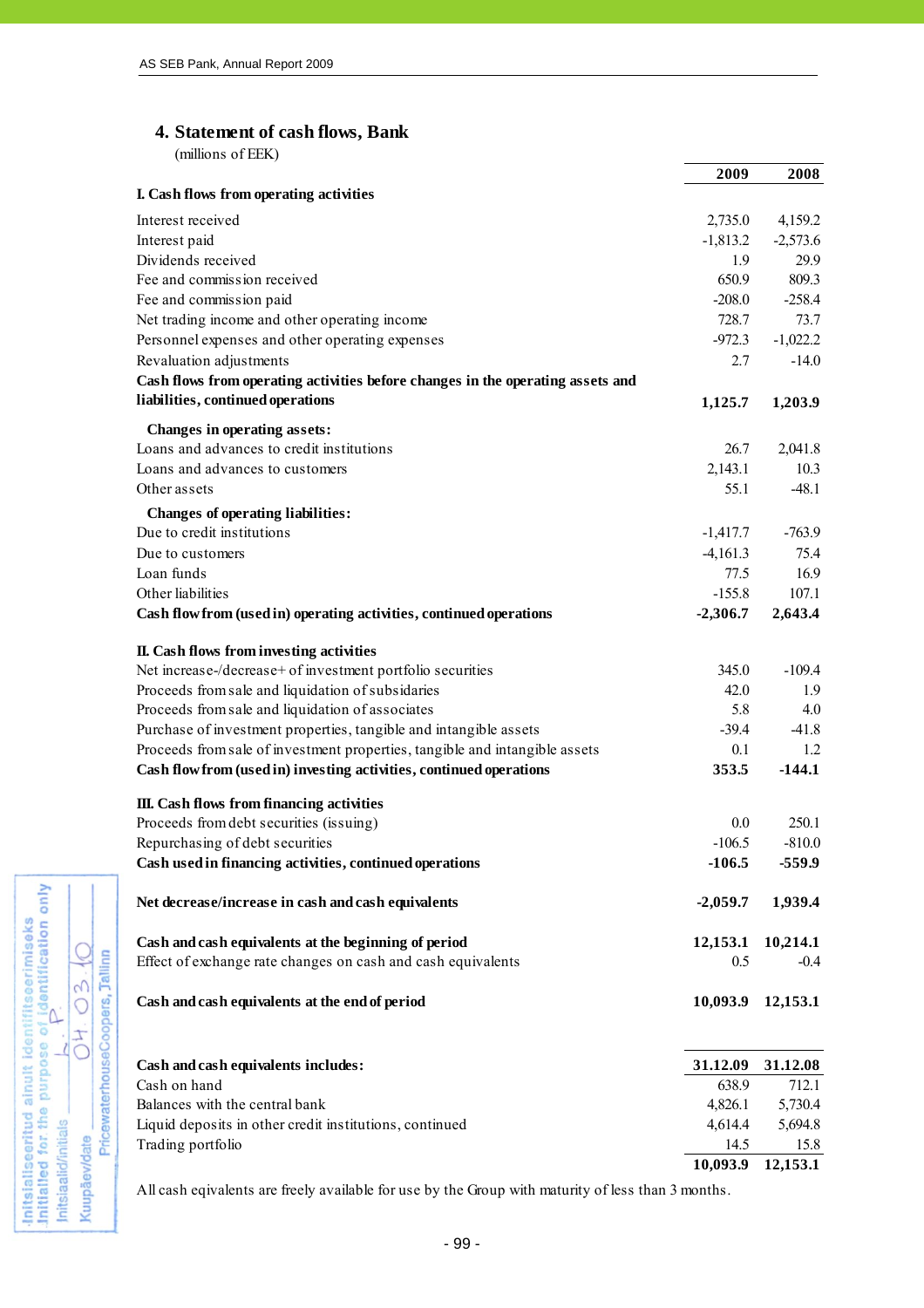# **5. Statement of changes in shareholders' equity, Bank**

(millions of EEK)

|                                                                                          | <b>Share</b><br>capital<br>(Note 32) | <b>Share</b><br>premium | <b>Other</b><br>reserves<br>(Note 34) | <b>Retained</b><br>earnings | <b>Total share-</b><br>holders'<br>equity |
|------------------------------------------------------------------------------------------|--------------------------------------|-------------------------|---------------------------------------|-----------------------------|-------------------------------------------|
| Year beginning $01.01.2008$                                                              | 665.6                                | 1,346.6                 | 298.5                                 | 3,896.0                     | 6,206.7                                   |
| Profit for the year                                                                      | 0.0                                  | 0.0                     | 0.0                                   | 731.3                       | 731.3                                     |
| Other comprehensive income:                                                              |                                      |                         |                                       |                             |                                           |
| Net change in available-for-sale financial assets                                        | 0.0                                  | 0.0                     | 1.9                                   | 0.0                         | 1.9                                       |
| Total other comprehensive income                                                         | 0.0                                  | 0.0                     | 1.9                                   | 0.0                         | 1.9                                       |
| <b>Final halance 31.12.2008</b>                                                          | 665.6                                | 1,346.6                 | 300.4                                 | 4,627.3                     | 6,939.9                                   |
| Book value of holdings under control or significant<br>influence                         |                                      |                         |                                       |                             | $-212.4$                                  |
| Value of holdings under control or significant<br>influence, calculated by equity method |                                      |                         |                                       |                             | 2,104.4                                   |
| Adjusted unconsolidated equity as at 31.12.2008                                          | 665.6                                | 1,346.6                 | 300.4                                 | 4,627.3                     | 8,831.9                                   |

| Year beginning $01.01.2009$                                                              | 665.6 | 1,346.6 | 300.4 | 4,627.3    | 6,939.9    |
|------------------------------------------------------------------------------------------|-------|---------|-------|------------|------------|
| Profit for the year                                                                      | 0.0   | 0.0     | 0.0   | $-1,448.0$ | $-1,448.0$ |
| Other comprehensive income:                                                              |       |         |       |            |            |
| Net change in available-for-sale financial assets                                        | 0.0   | 0.0     | 4.9   | 1.6        | 6.5        |
| Total other comprehensive income                                                         | 0.0   | 0.0     | 4.9   | 1.6        | 6.5        |
| <b>Final balance 31.12.2009</b>                                                          | 665.6 | 1,346.6 | 305.3 | 3,180.9    | 5,498.4    |
| Book value of holdings under control or significant<br><i>influence</i>                  |       |         |       |            | $-168.9$   |
| Value of holdings under control or significant<br>influence, calculated by equity method |       |         |       |            | 2,107.5    |
| Adjusted unconsolidated equity as at 31.12.2009                                          | 665.6 | 1.346.6 | 305.3 | 3.180.9    | 7.437.0    |

| Initsiaalid/initials | Initsialiseeritud ainult identifitseerimiseks<br>Initialled for the purpose of identification only |
|----------------------|----------------------------------------------------------------------------------------------------|
| Kuupäev/date         | 04.03.10                                                                                           |
|                      | PricewaterhouseCoopers, Tallinn                                                                    |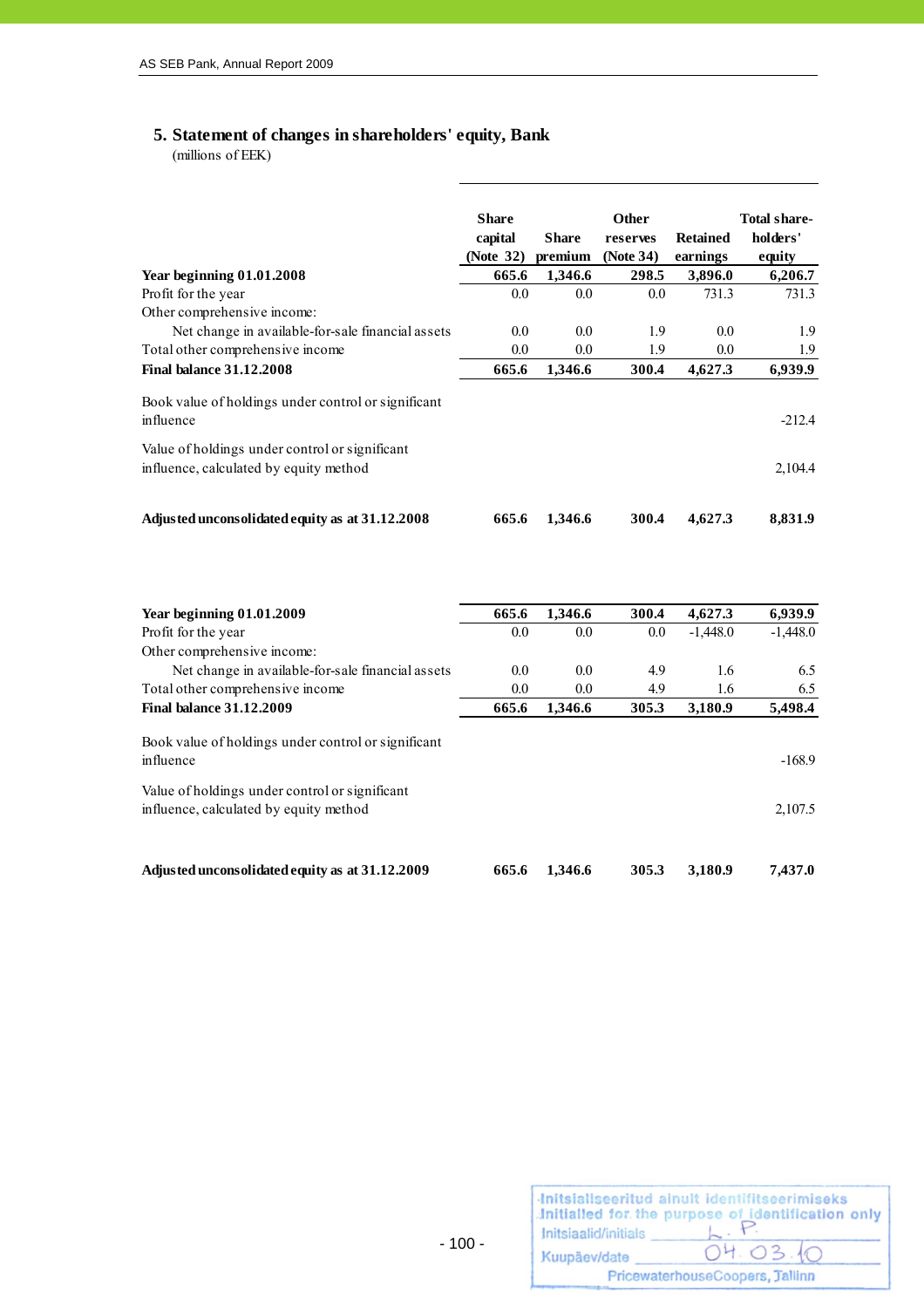

**AS PricewaterhouseCoopers** Pärnu mnt. 15 10141 Tallinn Estonia

Telephone +372 614 1800 Facsimile +372 614 1900 www.pwc.ee

#### **INDEPENDENT AUDITOR'S REPORT**

(Translation of the Estonian original)<sup>∗</sup>

To the Shareholder of AS SEB Pank

We have audited the accompanying consolidated financial statements of AS SEB Pank and its subsidiaries (the Group) which comprise the consolidated statement of financial position as of 31 December 2009 and the consolidated income statement, consolidated statement of comprehensive income, consolidated statement of changes in equity and consolidated statement of cash flows for the year then ended and a summary of significant accounting policies and other explanatory notes.

#### **Management Board's Responsibility for the Financial Statements**

Management Board is responsible for the preparation and fair presentation of these consolidated financial statements in accordance with International Financial Reporting Standards as adopted by the European Union. This responsibility includes: designing, implementing and maintaining internal control relevant to the preparation and fair presentation of financial statements that are free from material misstatement, whether due to fraud or error; selecting and applying appropriate accounting policies; and making accounting estimates that are reasonable in the circumstances.

#### **Auditor's Responsibility**

Our responsibility is to express an opinion on these consolidated financial statements based on our audit. We conducted our audit in accordance with International Standards on Auditing. Those Standards require that we comply with ethical requirements and plan and perform the audit to obtain reasonable assurance whether the financial statements are free from material misstatement.

An audit involves performing procedures to obtain audit evidence about the amounts and disclosures in the financial statements. The procedures selected depend on the auditor's judgment, including the assessment of the risks of material misstatement of the financial statements, whether due to fraud or error. In making those risk assessments, the auditor considers internal control relevant to the entity's preparation and fair presentation of the financial statements in order to design audit procedures that are appropriate in the circumstances, but not for the purpose of expressing an opinion on the effectiveness of the entity's internal control. An audit also includes evaluating the appropriateness of accounting policies used and the reasonableness of accounting estimates made by management, as well as evaluating the overall presentation of the financial statements.

We believe that the audit evidence we have obtained is sufficient and appropriate to provide a basis for our audit opinion.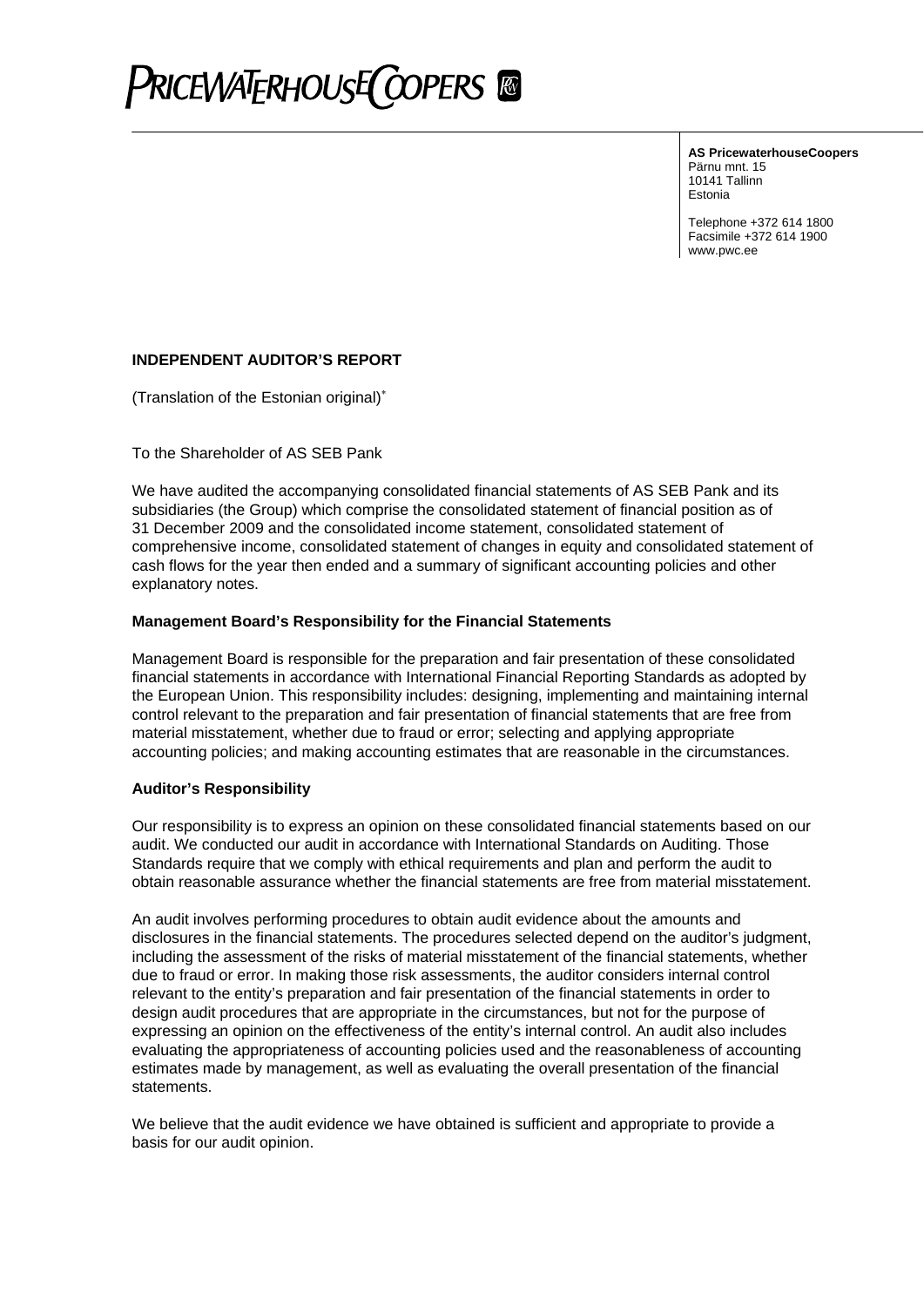

### **Opinion**

In our opinion, the accompanying consolidated financial statements give a true and fair view of the financial position of the Group as of 31 December 2009, and of its financial performance and its cash flows for the year then ended in accordance with International Financial Reporting Standards as adopted by the European Union.

Tiit Raimla AS PricewaterhouseCoopers

4 March 2010

1

*This version of our report is a translation from the original, which was prepared in Estonian. All possible care has been taken to ensure that the translation is an accurate representation of the original. However, in all matters of interpretation of information, views or opinions, the original language version of our report takes precedence over this translation.*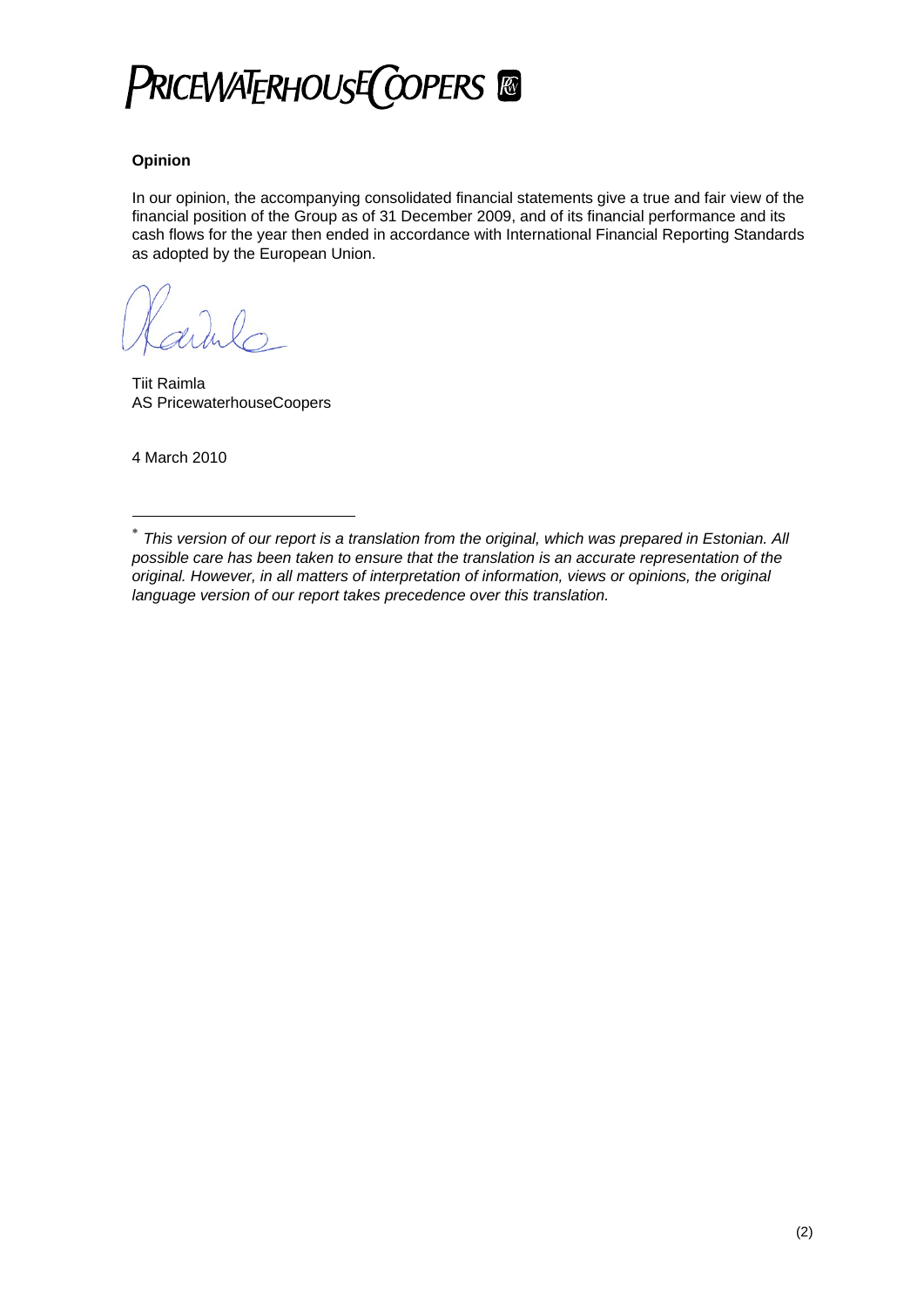# **AS SEB PANK**  Located at Tornimäe 2, Tallinn **MANAGEMENT BOARD RESOLUTION No 27**

In Tallinn March  $04<sup>th</sup>$ , 2010

- 1. To make a proposal to the sole shareholder to cover the loss of the financial year 2009 in the amount of -1,448,014,553 EEK (one billion, forty hundred and fortyeight million, fourteen thousand, five hundred and fifty-three Estonian kroons) with retained earnings.
- 2. To submit the present resolution to the Supervisory Board of AS SEB Pank for review.

Riho Unt Chairman of the Management Board